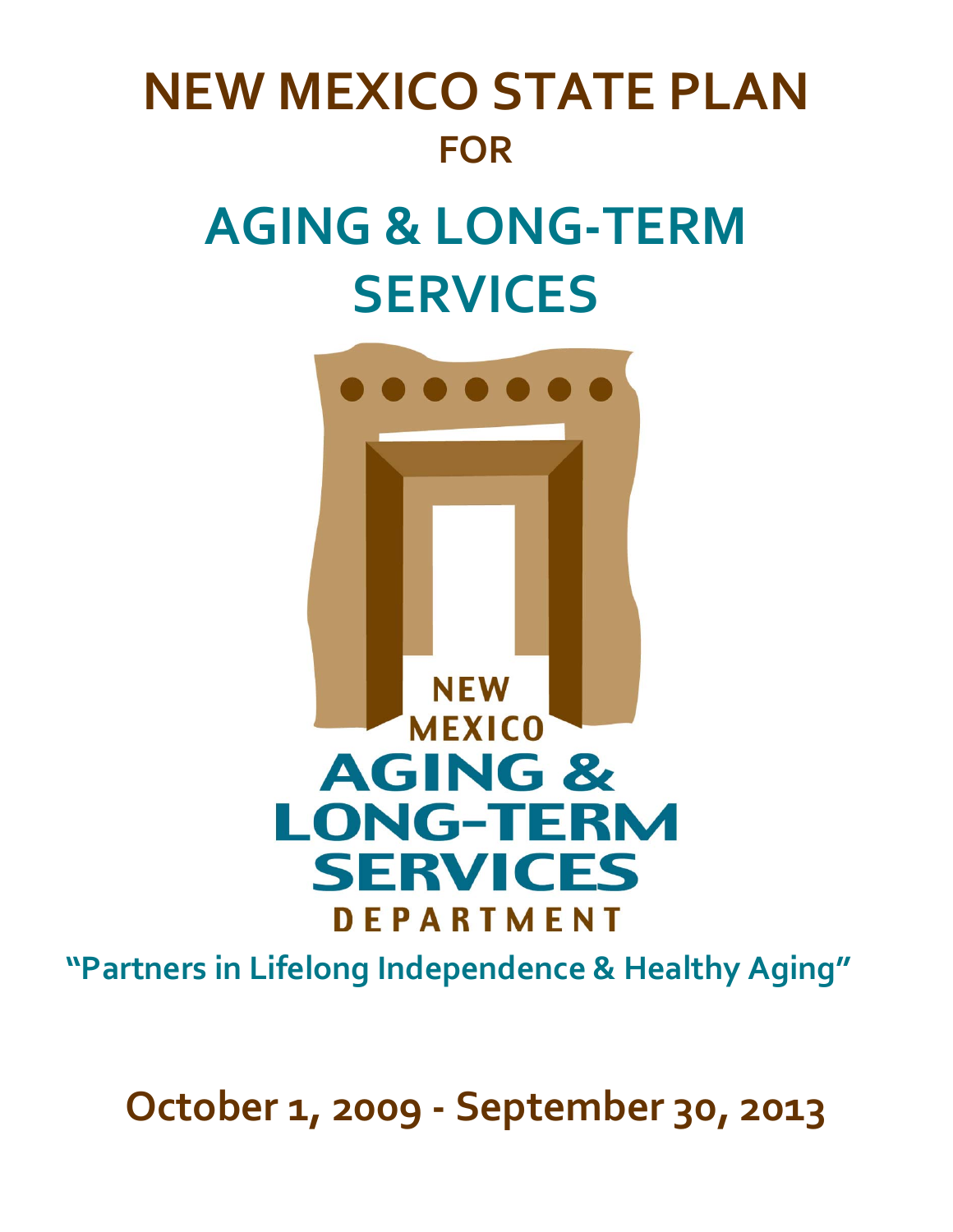### **Table of Contents**

|                                                                                                         | 2  |
|---------------------------------------------------------------------------------------------------------|----|
|                                                                                                         | 3  |
|                                                                                                         | 4  |
|                                                                                                         | 6  |
|                                                                                                         | 14 |
|                                                                                                         | 19 |
|                                                                                                         | 20 |
|                                                                                                         | 23 |
|                                                                                                         | 30 |
| Office of Indian Elder Affairs: Serving Native American Indian Elders --------------------------------- | 32 |
|                                                                                                         | 34 |
|                                                                                                         | 36 |
|                                                                                                         | 37 |
|                                                                                                         | 37 |
|                                                                                                         | 38 |
|                                                                                                         | 41 |
|                                                                                                         | 42 |
|                                                                                                         | 44 |
|                                                                                                         | 47 |
|                                                                                                         | 48 |
|                                                                                                         | 49 |
|                                                                                                         | 50 |
|                                                                                                         | 52 |
|                                                                                                         | 56 |
|                                                                                                         | 57 |
|                                                                                                         | 58 |
|                                                                                                         | 59 |
|                                                                                                         | 59 |
|                                                                                                         | 60 |
|                                                                                                         | 61 |
|                                                                                                         | 62 |
|                                                                                                         | 63 |
|                                                                                                         | 65 |
|                                                                                                         | 66 |
|                                                                                                         | 67 |
|                                                                                                         | 68 |
|                                                                                                         | 80 |
|                                                                                                         | 82 |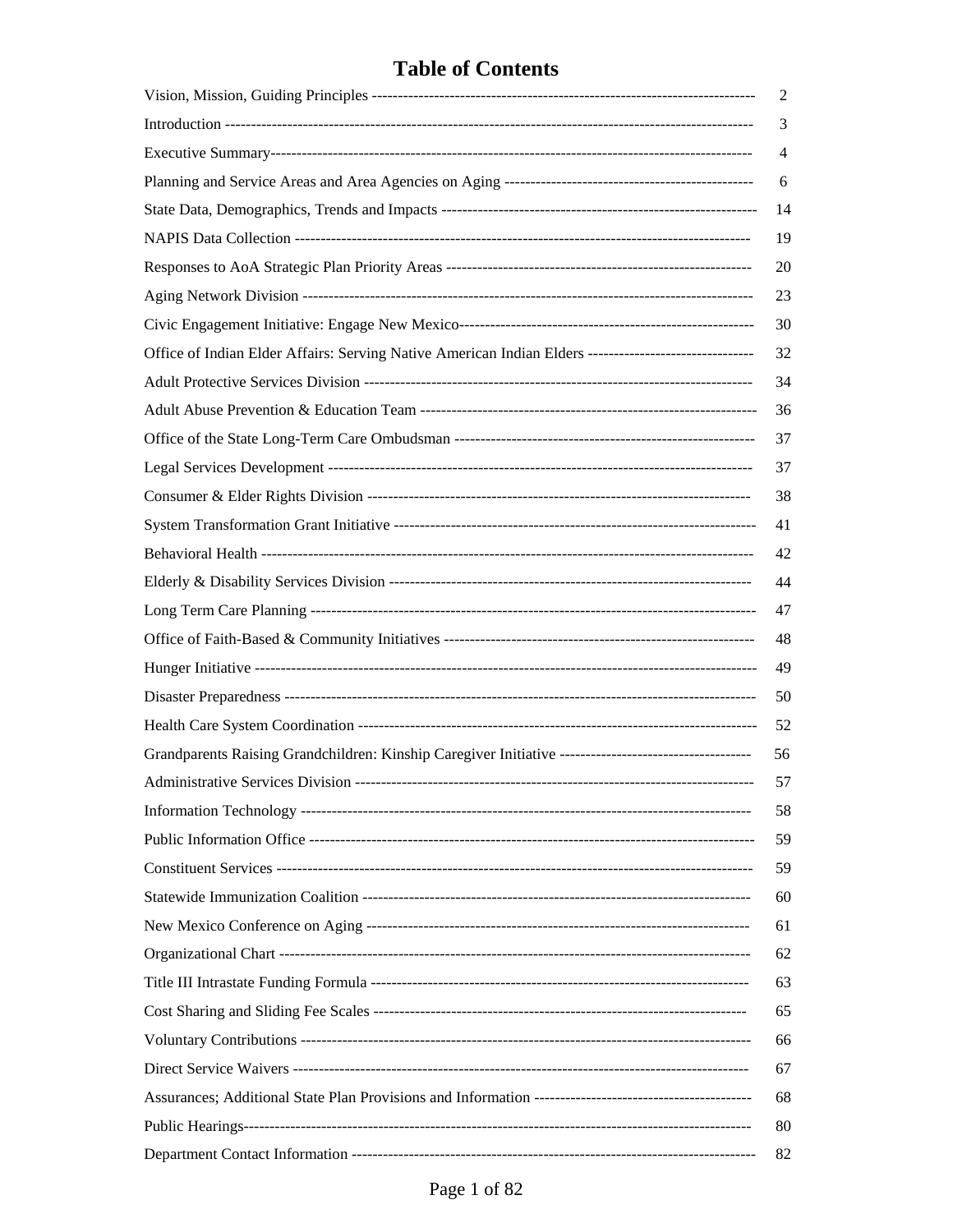# **MISSION**

**To promote the independence and dignity of adults and persons living with disabilities, and their families, by offering services that support autonomy, health, safety, economic well-being, cultural diversity, community involvement and personal responsibility, thereby enabling them to live on their own terms in their own communities.** 

# **VISION**

**ALTSD will be a leader in achieving lifelong independence and healthy aging for all adults, persons living with disabilities and their families.** 

# **GUIDING PRINCIPLES**

- **We are here to serve the public and respond accordingly through our legislative and regulatory mandates.**
- **The rights, well-being and safety of those we serve are our first priority.**
- **We treat all persons with respect and dignity.**
- **We act as advocates on behalf of those we serve.**
- **We promote personal choice, self-determination and independence.**
- **We respond through active and effective communication.**
- **We promote flexible, creative and fiscally-responsible service delivery systems.**
- **We are active partners with those we serve.**
- **We promote healthy aging, including healthy and productive lives for those living with disabilities.**
- **We promote community involvement and civic engagement.**
- **We foster dynamic teamwork and a shared sense of purpose.**
- **We value and recognize the achievements of our volunteers, employees and collaborative partners.**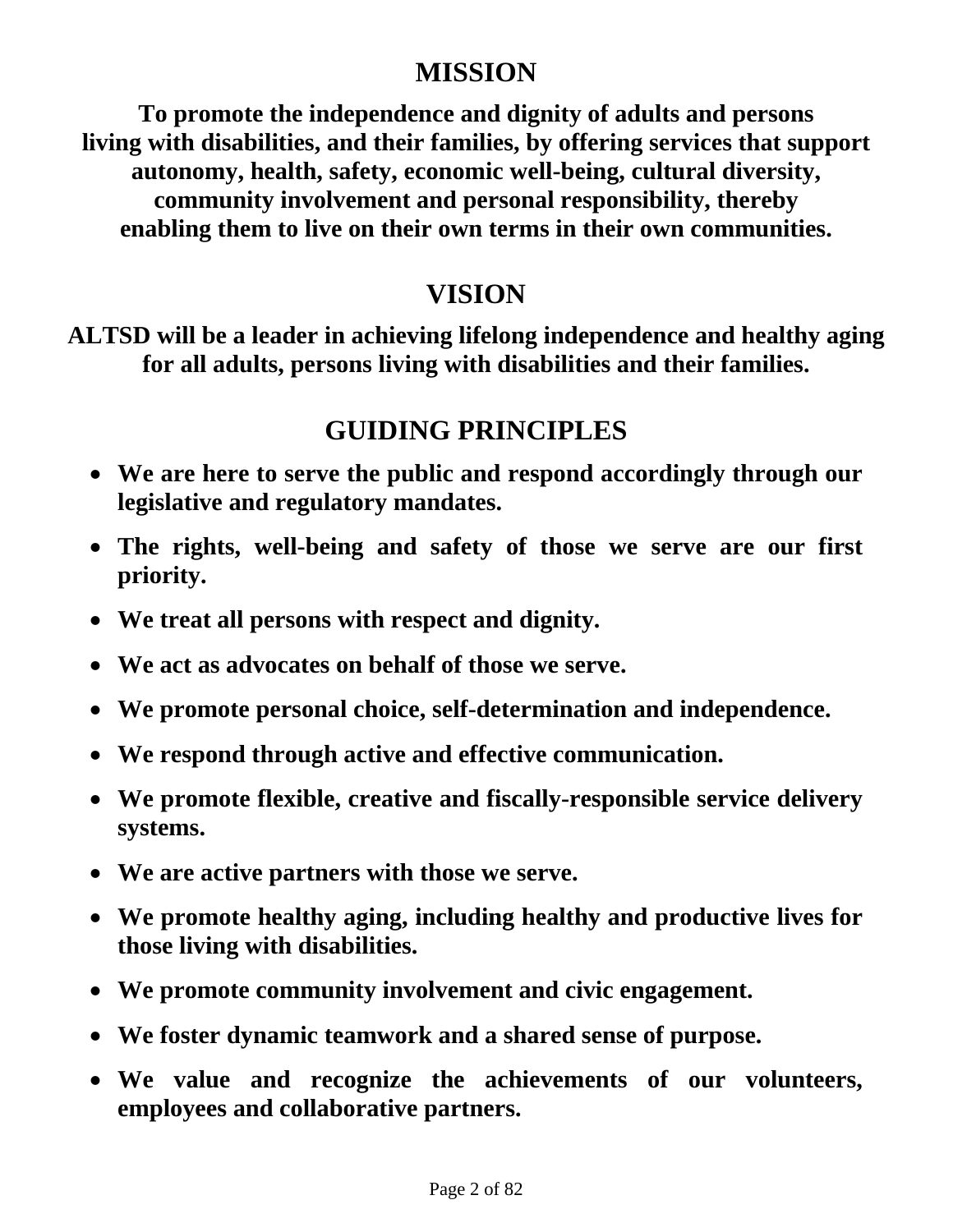# **INTRODUCTION**

The role of the NM Aging & Long-Term Services Department is to develop programs and public policies which foster the delivery of integrated programs and services to adults in need, older persons, persons with disabilities, and their families, throughout New Mexico. The Department is charged with creating a seamless, comprehensive, efficient and cost-effective array of programs and services, which emphasize home & community-based long-term care, healthy & productive aging, economic security, protection of rights and prevention of abuse neglect and exploitation. The Department has the authority to develop and manage budgets and programs, issue rules and regulations, and develop this statewide plan for addressing the needs of older New Mexicans and New Mexicans with disabilities. The Older Americans Act and the Governor of the State of New Mexico authorize the Department to prepare this state plan for delivering services to New Mexico's older adults and adults with disabilities. The period covered by this plan is October 1, 2009 through September 30, 2013. The Cabinet Secretary of the Aging & Long-Term Services Department is appointed by, and serves at the pleasure of, the Governor. By State statute, the Governor appoints an eleven member Policy Advisory Committee to advise the Secretary regarding programs, policies and issues addressed by the Department. The Aging & Long-Term Services Department consists of the Office of the Secretary and five divisions.

The **Office of the Secretary** includes the Department Secretary, Deputy Secretary, Director of Policy & Planning, Office of the General Counsel, Constituent Services, Legal Services Development, Public Information Office, Information Technology, Adult Abuse Prevention & Education Team, Geriatric Behavioral Health Services, Office of Faith-Based & Community Initiatives, Office of Indian Elder Affairs and Office of the State Long-Term Care Ombudsman.

The **Consumer and Elder Rights Division** includes the Aging & Disability Resource Center which provides information, referrals, intake and resource coordination; and the Community Advocacy Bureau, which provides community outreach, health insurance & benefits counseling, prescription drug assistance, money management and HIV advocacy.

The **Aging Network Division** includes the Employment Programs Bureau which administers two Older Worker Programs, as well as the Golden Opportunities for Lifelong Development (GOLD) Program and the 50+ Employment Connection; and the Senior Services Bureau which provides technical and programmatic support for all Older Americans Act programs, area agencies on aging, Volunteer Programs (FGP, SCP, RSVP) and other aging network contractors, such as Senior Olympics and the NM Alzheimer's Association.

The **Elderly and Disability Services Division** administers home and community based long-term care programs including Coordination of Long-Term Services (CoLTS), the Disability and Elderly Waiver Program, the Personal Care Option Program, the Program of All-inclusive Care for the Elderly (PACE), the Traumatic Brain Injury Program, the Mi Via Self-Directed Waiver Program and the Gap Program.

The **Adult Protective Services Division** provides protective services to abused, neglected or exploited New Mexicans age 18 and older, and to those at-risk of abuse, neglect or exploitation. The division is mandated by state law to investigate reports of abuse, neglect or exploitation and manages a statewide adult protective services system with staff in 23 offices throughout New Mexico. The array of services provided includes screening, investigation, guardianship petitions, attendant care, and contracted home and community-based care.

The **Administrative Services Division** includes fiscal, human resources, and capital projects bureaus which provide accounting, budget management, procurement, contracting, personnel functions, clerical support, record keeping and administrative support to the Department.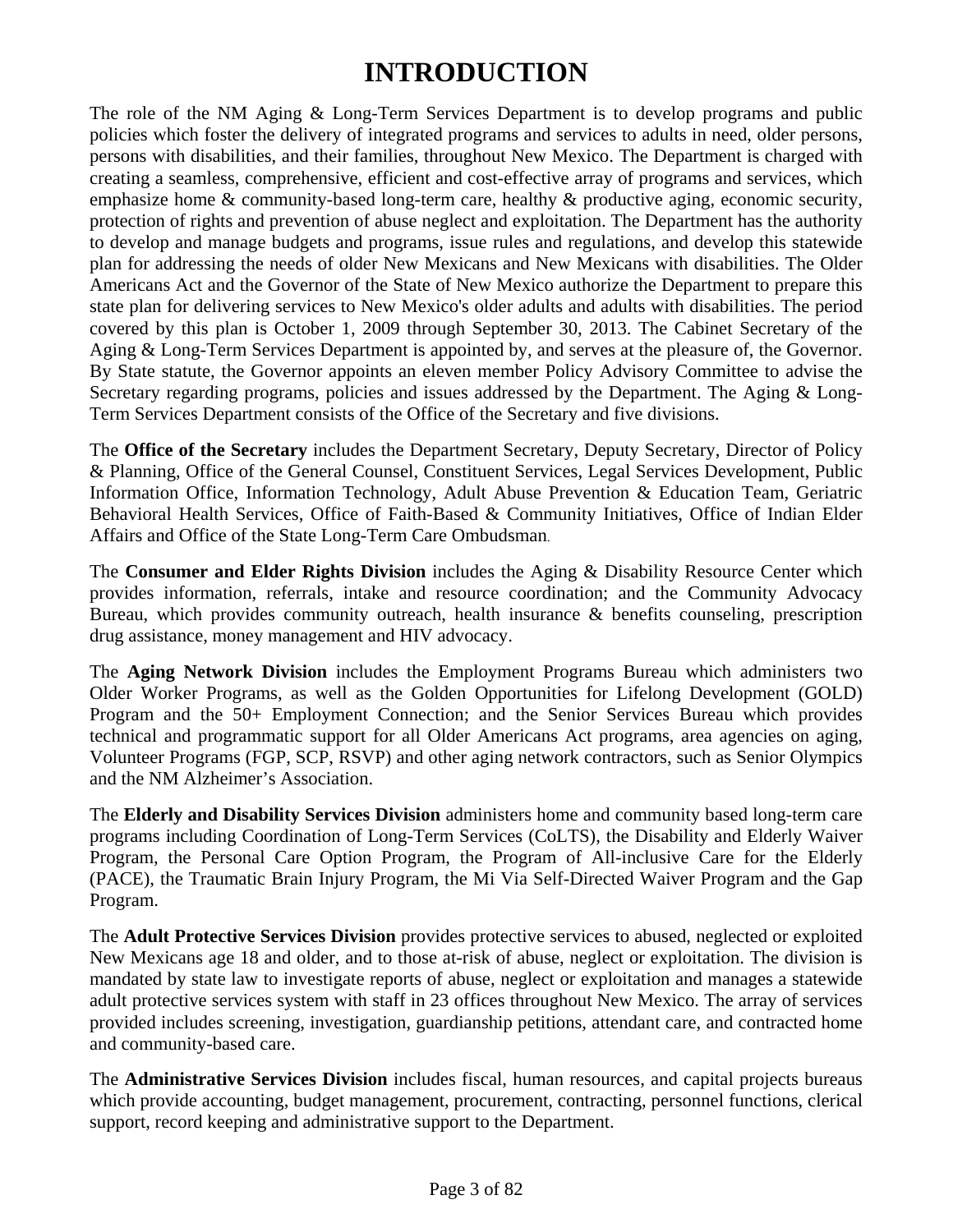# **EXECUTIVE SUMMARY**

The NM Aging and Long-Term Services Department is New Mexico's single state agency for the administration of programs and services designed to meet the needs of older adults and adults living with disabilities. The Department has developed a coordinated system of services for older adults and adults with disabilities and manages a comprehensive home and community-based long-term care system throughout New Mexico. The Department's array of services includes training & education, legal services, geriatric behavioral health, faith-based & community initiatives, long-term care ombudsmen, an aging & disability resource center, health insurance & benefits counseling, prescription drug assistance, HIV advocacy, senior employment and mentoring, civic engagement initiatives, volunteer programs, health promotion, nutrition, caregiver support, Medicaid home & community-based long-term care programs, statewide capital building projects, and adult abuse prevention, education & protection.

The focus of the Department's efforts is to support older adults and adults with disabilities to live on their own terms in their own communities with the highest possible quality of life. Many of the Department's programs and services ensure the rights of older adults and adults with disabilities and prevent their abuse, neglect and exploitation; others empower them to stay active, engaged and healthy. The Aging & Long-Term Services Department serves as the primary advocate for New Mexico's older adults, adults living with disabilities, their families and caregivers. The Department's services are designed to empower older adults, adults with disabilities, and their families, to make informed decisions about, and to easily access, health and long-term care options.

New Mexico is a geographically large, predominantly rural state. It is the fifth largest, and the eight most sparsely populated state in the nation. New Mexico's population is ethnically and culturally diverse, with large Hispanic, Anglo and Native American Indian populations. Over a third of the state's population is non-English Speaking; the predominant other languages are Spanish, Diné (Navajo) and Pueblo dialects. New Mexico's aging population is growing rapidly. From 2000 to 2030, New Mexico's population of persons age 65 and older is projected to double. By the year 2030, New Mexico will rank fourth in the nation in percentage of population age 65 and older; currently New Mexico is thirty-ninth. New Mexico's growing population of older adults reflects the aging of its Baby Boomers, as well as the continuing migration of retirees and others to western states. The graying of New Mexico will have a significant effect on the state, ranging from changing demands on government services to increased political involvement and advocacy on the part of elders.

The current economic crisis has resulted in increasing demands among persons with low incomes for services, particularly meals, in-home support services and employment. The problems of hunger and food insecurity in New Mexico are major. New Mexico ranks second in the nation in food insecurity and third in hunger. Nearly one in six New Mexicans are not sure they have enough money to buy food; and many do not have enough to eat at least once during the month. Aging network providers are experiencing increased demand for meals, transportation, homemakers, respite care and other in-home services, as well as services that support economic security such as employment training and public benefits advocacy.

The Department is authorized, by the Older Americans Act and the Governor of the State of New Mexico, to prepare this plan for delivering services to New Mexico's older adults and adults with disabilities. The period covered by this plan is October 1, 2009 through September 30, 2013. The plan includes specific goals, objectives and strategies to address the growing needs of older adults and adults with disabilities throughout New Mexico.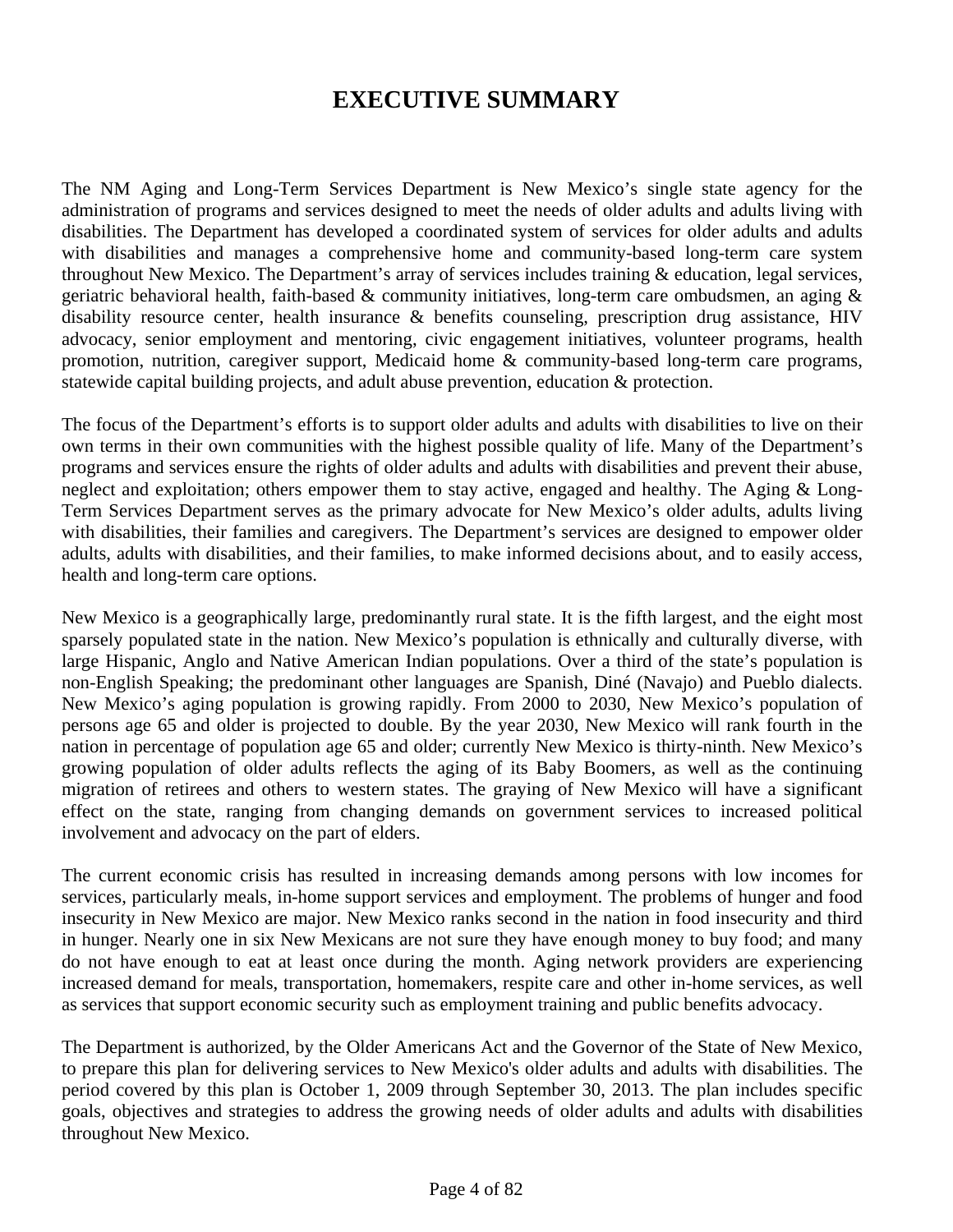In this plan, the Department proposes to facilitate access to services and resources designed to build aging network capacity and to support the provision of home and community-based long-term care services throughout the network. State and federal resources will be maximized to target a full continuum of services to those with the greatest needs. The Department will maintain a statewide long-term care continuum of services which offers seamless access to a choice of culturally responsive, self-directed, and high quality long-term services. The provision of quality services will be assured through monitoring of compliance and consumer satisfaction. The Department will improve access to long-term support services for older adults and adults with disabilities through its telephonic, web-based and community-based singlepoint-of-entry system, known as the Aging & Disability Resource Center.

The Department will support innovation in evidence-based health promotion, disease prevention, nutrition, and caregiver support initiatives. The health and wellness of New Mexico's older adults and adults with disabilities will be improved through the provision of health promotion and disease prevention information, activities and programs. The nutritional health of older adults will be improved, and their hunger alleviated, through the provision of nutritionally adequate congregate and home-delivered meals throughout New Mexico. Caregiver support programs, including culturally competent caregiver training and care coordination, will be enhanced.

Public and private collaborative partnerships will be strengthened to build capacity and promote civic engagement initiatives and volunteerism throughout New Mexico. The Department will assist older workers in preparing for, and securing, meaningful employment, including transition from subsidized employment programs, to foster economic security. Employers will be educated about the value of hiring older workers to increase employment opportunities for older adults, statewide.

The Department and its contractors will provide systemic advocacy in the areas of public benefits, consumer protection, health care, and housing. Adult abuse, neglect, and exploitation will be prevented or reduced. Efforts to educate the public regarding recognition and reporting of adult abuse, neglect, and exploitation will be increased. The rights of residents in long-term care facilities will be preserved and protected. Access to legal services will be expanded through outreach, training and collaboration with other legal service providers.

The Department will continue to provide a wide array of multi-faceted services to assist well-elders in maintaining their health and functional ability, to enable those with functional limitations to maintain independence, and to support the frail who have the greatest service needs. As those with limited incomes become frail, higher demands are placed on the system to provide them with all types of services. The adequate provision of services to all will involve balancing resources and priorities. Preserving the independence of well-elders, and fostering their continued engagement in their communities, is as important as meeting the needs of the frail. This multi-faceted approach will enable the state is to maintain the desire and right of its citizens to age in place.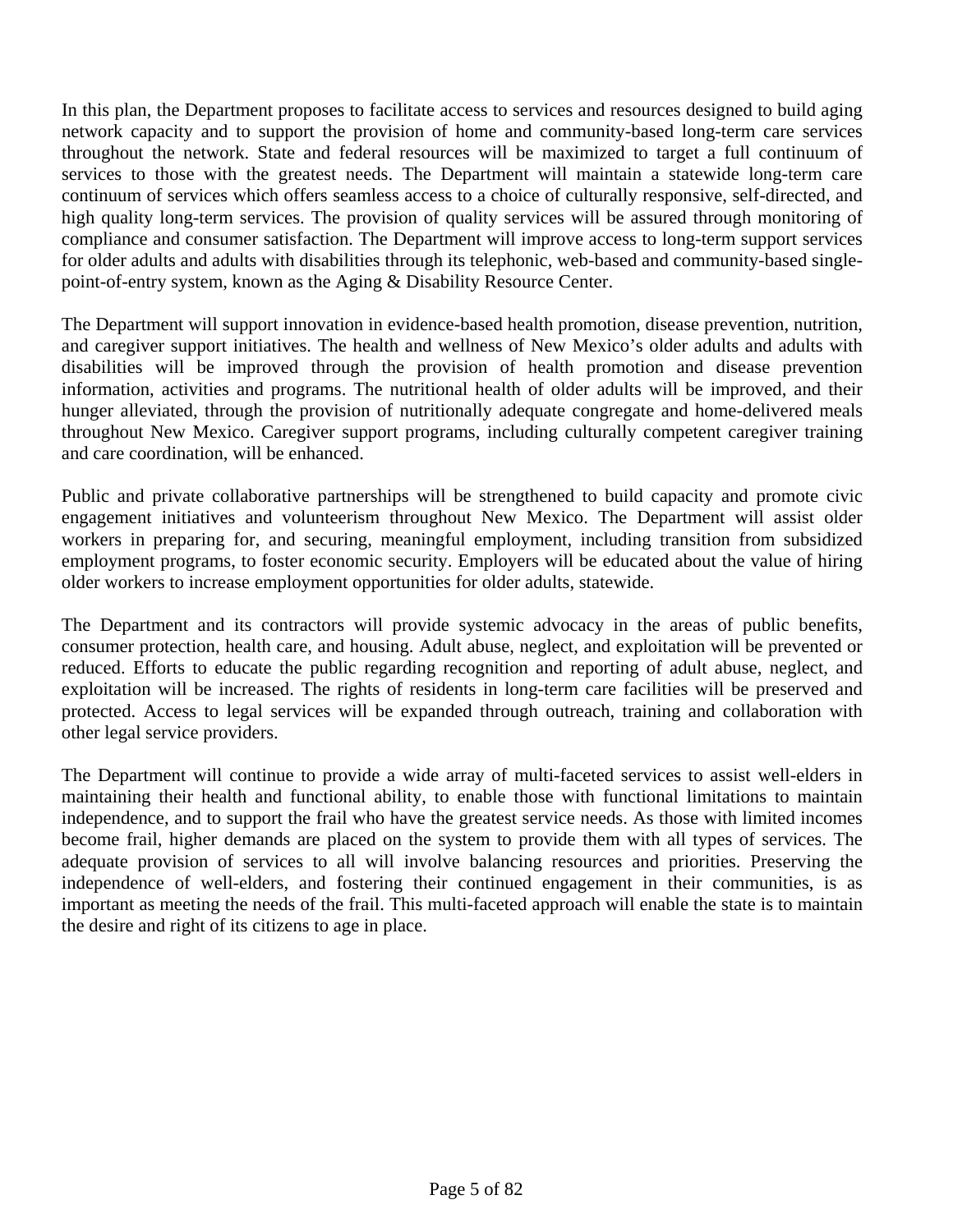# **PLANNING AND SERVICE AREAS (PSAs)**

New Mexico is unique in its establishment of planning and services areas. Planning and Service Areas 1 through 5 are designated under federal law. Planning and Service Area 6 is designated under state authority.

**PSA 1**: Bernalillo County

**PSA 2**: Cibola, Colfax, Los Alamos, McKinley, Mora, Rio Arriba, Sandoval, San Miguel, San Juan, Santa Fe, Taos, Torrance and Valencia Counties

**PSA 3**: De Baca, Chaves, Curry, Guadalupe, Eddy, Harding, Lea, Lincoln, Quay, Roosevelt and Union Counties

**PSA 4**: Catron, Dona Ana, Grant, Hidalgo, Luna, Otero, Sierra and Socorro **Counties** 

**PSA 5**: the New Mexico portion of the Navajo Nation, which includes areas within Bernalillo, Cibola, McKinley, Sandoval, San Juan and Socorro Counties. PSA 5 is an interstate planning and service area established under a tri-state agreement with the states of Arizona and Utah.

**PSA 6:** New Mexico's 19 Pueblos and 2 Apache Tribes.

# **NEW MEXICO AREA AGENCIES ON AGING**

The following organizations are the designated area agencies:

- **PSA 1**: City of Albuquerque/Bernalillo County AAA (operated by the City of ABQ) under a joint powers agreement with Bernalillo County)
- **PSA 2**: Non-Metro AAA (operated under the umbrella of the North Central New Mexico Economic Development District)
- **PSA 3**: Non-Metro AAA (operated under the umbrella of the North Central New Mexico Economic Development District)
- **PSA 4**: Non-Metro AAA (operated under the umbrella of the North Central New Mexico Economic Development District)
- **PSA 5**: Navajo AAA (operated by the Navajo Nation)
- **PSA 6**: Indian AAA (operated by the Office of Indian Elder Affairs under the umbrella of the NM Aging & Long-Term Services Department)

Specific descriptions of these organizations and the areas they serve, as well as a map of the Planning & Services Areas, comprise the rest of this section, as follows: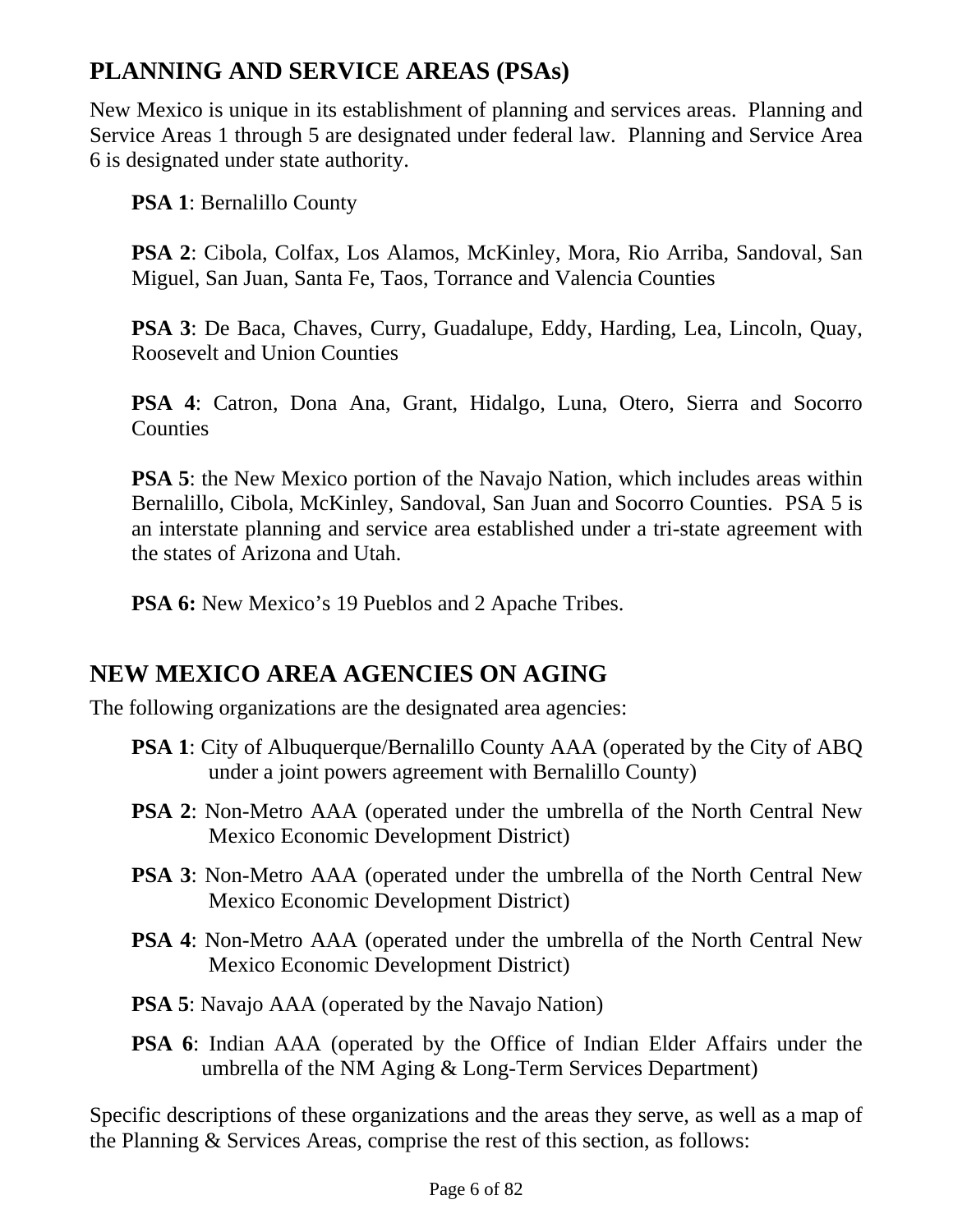### **City of Albuquerque/Bernalillo County Area Agency on Aging: PSA 1**

In 1995, a joint powers agreement to provide services to older Americans was executed between the County of Bernalillo, the City of Albuquerque, the Village of Los Ranchos de Albuquerque, and the Village of Tijeras. The agreement authorized the City of Albuquerque to serve as the area agency and countywide sponsor for the receipt and use of federal, state and local resources to provide services benefiting older residents, as set forth in the area plan for PSA 1. As the designated area agency, the City enters into contracts with private and public entities, including the City's Department of Senior Affairs, for the provision of a variety of senior services. The joint powers agreement establishes an eleven-member advisory council consisting of six individuals representing the City of Albuquerque, three representing Bernalillo County, one representing the Village of Los Ranchos de Albuquerque, and one representing the Village of Tijeras.

In addition to its three incorporated municipalities - the City of Albuquerque, the Village of Los Ranchos de Albuquerque, and the Village of Tijeras, Bernalillo County includes portions of four Indian reservations. These include Sandia Pueblo to the north, Isleta Pueblo to the south, To'hajiilee Navajo to the west, and Laguna Pueblo, which extends from the southwest to the northwest border of the County. The 2000 census figures show that there are more than 84,500 persons aged 60 and older living in Bernalillo County; this represents more than 15% of the county's total population. Thirty-six percent of these older adults are age 75 or older. The South Valley and the Southeast Heights areas of the county contain large immigrant populations of Cuban, Korean, Mexican and Vietnamese elders. Although PSA 1 is an urbanized area of New Mexico, access for those residing in outlying areas of the County to many of the services offered within the metropolitan area is a factor affecting the service delivery system. Concern about the lack of public transportation in less populated areas is addressed through the use of senior vans.

Multiple resources, including funds, facilities, supplies and in-kind services, are provided to support programs and services offered to older residents within the county. Within Bernalillo County there are seven multipurpose senior centers in various quadrants of Albuquerque and multiple satellite sites throughout the city and county, which provide nutrition programs and a variety of other services for elders. The City of Albuquerque contributes significant annual funding to support the operations of senior centers and programs for older individuals, as well as to construct and equip centers located throughout the city and to purchase vans. The County of Bernalillo contributes administrative funding, as well as county-owned facilities used as senior centers and satellite sites.

The needs and concerns of older adults in the service area include housing, home repair & retrofit, chore assistance, health care, health insurance, Medicare, Medicaid, benefits entitlement and prescription drugs. Many seniors believe they will need much more than they are currently receiving in terms of support services within the next five to ten years. The area offers a wide variety of services to the senior population, provided by federal, state, and local governments, as well as numerous private non-profit and for-profit organizations. Collaboration among the many organizations providing services within the PSA has resulted in a strong, cooperative network that promotes the sharing of information and resources. Even with efforts designated to avoid duplication of services, some needs are not being met. This is particularly true for those who are at-risk and in need of in-home services. As the number of seniors age 75 and older continues to increase, the importance of early identification of at-risk elders becomes crucial. Providing such seniors with services to improve or maintain their health status and functioning is a goal of the area agency. Toward this end, an extensive system has been developed for information, assistance & referral; this system continues to be a major strength and now operates as a satellite of the state's Aging & Disability Resource Center.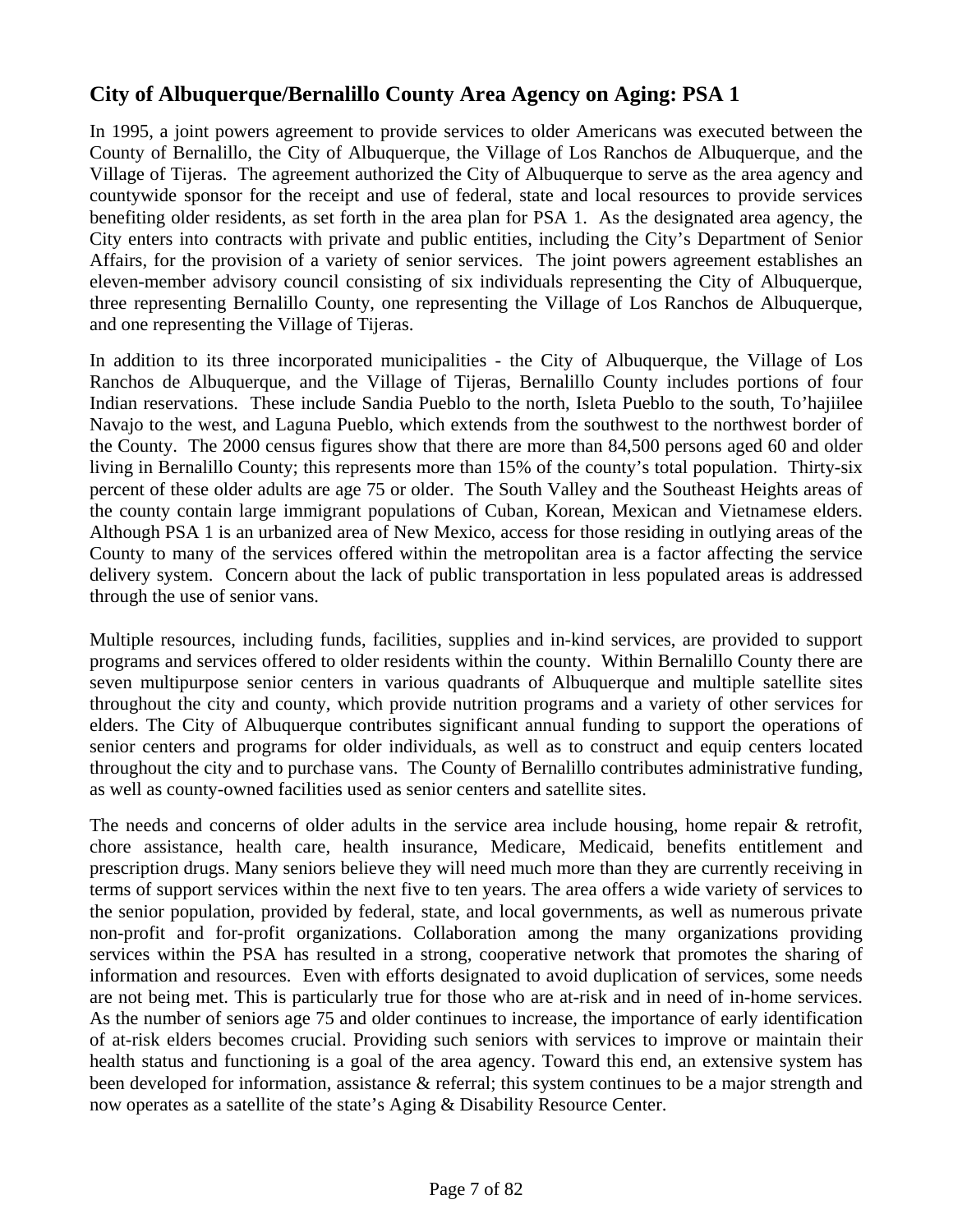### **Non-Metro Area Agency on Aging: PSAs 2, 3 & 4**

The Non-Metro Area Agency on Aging administers three planning and service areas, comprising 120,189 square miles; the entire state of New Mexico with the exception of Bernalillo County. The area is primarily rural and has three urban communities; the City of Las Cruces with a population of 86,268, the City of Santa Fe with a population of 72,056 and the City of Rio Rancho with a population of 71,607. The number of individuals age 60 and older in PSAs 2, 3 and 4 is more than 209,000. Over 148,000 are age 65 or older; 65,165 of these individuals are living with disabilities and 20,699 are living in poverty.

The area is a combination of desert, high plains and rugged mountains. Elevations range from 13,161 to 2,842 feet above sea level. Weather plays an important role in the delivery of services throughout the entire area. Snow in the higher elevations along with dirt storms in the desert areas can make the delivery of services a challenge. Distance and terrain also impact travel throughout the area and the delivery of services. It is a five-hour drive from Santa Fe to the AAA Deming Regional office and three hours from Santa Fe to the AAA Clovis Regional office. From the Raton Senior Center, in Colfax County, it is a six hour drive to the AAA Regional office in Deming.

New Mexico is a culturally diverse state, and the three planning and service areas administered by the Non-Metro AAA reflect that diversity. New Mexico has the highest percentage of Hispanic Americans in the nation, including both recent immigrants and descendants of the Spanish colonial era. The state has the second highest percentage of Native American Indians – Navajo, Apache and Pueblo Indians. The demographics and diversity of the three planning and services areas are influenced by strong Spanish, Mexican and Native American Indian cultures. According to the U.S. Census Bureau, 1.5% of the population is multiracial or of mixed-race. Cultural diversity plays a strong role in service delivery. The area agency and its contractors must have the staff and skills to deliver culturally, ethnically and linguistically appropriate services, statewide. The diversity of individuals served requires sensitivity and respect when addressing needs and delivering required services.

The parent organization of the Non-Metro AAA, the North Central New Mexico Economic Development District (NCNMEDD) was established through a joint powers agreement in 1967. The District is governed by a 35-member board of directors consisting of representatives from each north central county, including local elected officials, economic development committee representatives, members at large and representatives of tribal organizations. The NCNMEDD served as the area agency for an 8-county area of northern New Mexico from 1974 to 1984. In 1983, the state legislature designated new planning service areas, and the 8-county area was expanded to include 13 counties and designated as PSA 2. In 1984, a new area agency was designated to administer PSA 2 until 1987, at which time the NCNMEDD was again designated as the area agency for PSA 2. In 2002, the NCNMEDD was designated as the area agency for PSA 4, an 8-county area in southern New Mexico, and in 2006, the NCNMEDD was designated as the area agency for PSA 3, as well as PSAs 2 and 4. This new designation gives a stronger voice to rural areas and smaller cities, and allows for greater efficiencies in administration and improved services to seniors. Regional offices have been established in Deming, Taos, Tucumcari and Clovis, in addition to the main office in Santa Fe. Response to the change has been positive; the new administrative structure provides more resources for contract providers. The Non-Metro AAA has established a 21-member advisory council whose members assist in identifying the needs of older adults and provide advice on service delivery and planning. AAA Advisory Council members serve as ex-officio members of the NCNMEDD Board of Directors.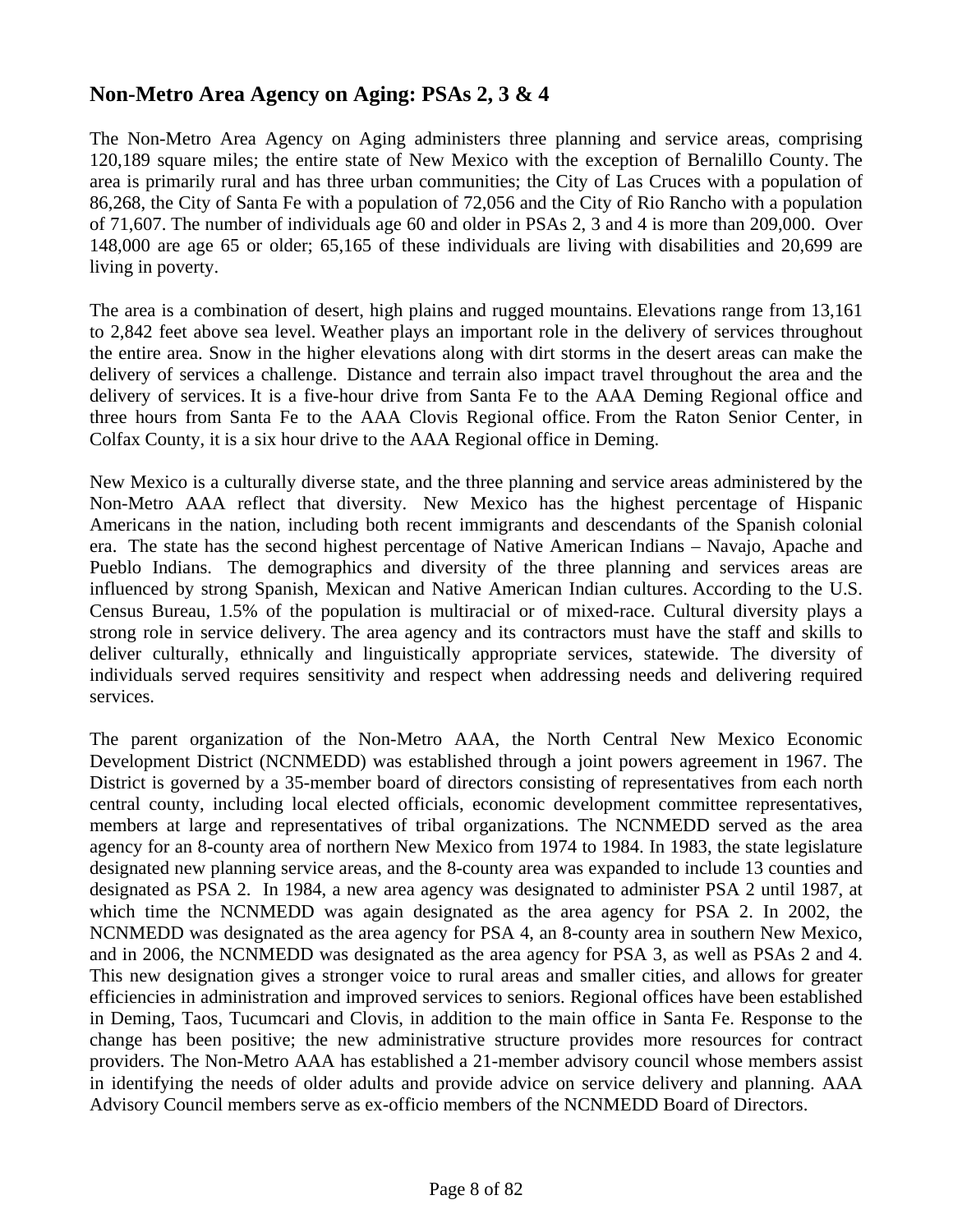Planning and Services Area 2 has the largest number of older individuals and is the largest planning and service area in the Non-Metro AAA network. It is a 13-county area with over 655,000 senior residents, representing 11% of the total population. Some counties have even higher percentages of older adult residents, mostly notably Mora at 15% and Colfax at almost 17%. McKinley County has the lowest percent at 6.9%. More than 10% of the area's senior residents are age 65 or older. Over 29,990 older individuals are living with disabilities, and 10,020 older individuals are living in poverty. More than 24,000 minority older adults reside in PSA 2; they include Hispanics, Native American Indians, Asians and African Americans. Many northern New Mexican Hispanic families have lived in the area for over 12 generations. PSA 2 is in the northern part of New Mexico, bordering the State of Colorado to the north and the State of Arizona to the west. There are sixteen tribes and pueblos located in PSA 2 and the service area borders the New Mexico and Arizona portions of the Navajo Nation. The area's terrain is a combination of high desert and the Rocky Mountains. Winters are cold with snow in the mountains and high desert areas; summers can be hot with little rainfall.

Planning and Service Area 3 is an 11-county area in eastern New Mexico, encompassing 37,592 square miles. It is largely composed of the Great Plains and extends from Union County on the Colorado border to Eddy County in the south. The state of Texas borders the entire eastern side of PSA 3. There is a "pioneer spirit" in the area, embodied in the many farming and ranching families who have lived on the eastern side of New Mexico for generations and the many individuals who spent most of their lifetimes working in the oil and gas fields of the southeastern part of the state. The 60+ population in PSA 3 is expected to almost double by the year 2020. The frail, at-risk elderly population is growing at the fastest rate; more than 38,000 individuals age 65 and older live in PSA 3. Almost 14% of the total 60+ population lives in poverty, and over 16,600 non-institutionalized individuals age 65 years or older live with disabilities. Over 6,000 grandparents are caregivers of one or more grandchildren under the age of 18. Four of counties in PSA 3 have 60+ populations of less than 1,000. New Mexico's most scarcely populated county is located in the service area: Harding County with a total population of 810, 229 who over the age of 60. Another county in the area, Guadalupe County, has the second highest Hispanic population in the state - 81%. The area's weather ranges from snow storms in the high county to severe thunder storms on the high plains; the eastern side of the area is plagued with tornadoes.

Planning and Service Area 4, the second largest of the PSAs, encompasses 8 counties located in south central and southwestern New Mexico. Its southern borders include Mexico and the state of Texas; its western border is the state of Arizona. The area has a variety of mountain terrain and high desert. The area has almost 334,000 senior residents; representing 13% of the total population. Several counties have significantly higher percentages of older adults - Grant at 16.5%, Luna at 18%, Catron at 19% and Sierra at 28%. The largest population of seniors in PSA 4 resides in Doña Ana County in the City of Las Cruces. More than 18,550 individuals in PSA 4 live with disabilities; almost 14% live at or below the poverty level. Thirty-four percent of the senior population in PSA 4 is minority, with Hispanics being the predominate minority. The border with Mexico presents service delivery challenges; many people residing close to the border are non-English speaking and have very low incomes. Many elders are isolated and live in "colonias", residential areas of sub-standard housing along the Mexican border that lack basic water & sewer systems, electricity and paved roads. The mild climate of southern New Mexico also brings "snow birds", or winter visitors, to the area. These visitors are retired, with middle to upper incomes, and have come south to escape the winter cold of the northern United States. Many also go to Mexico for low cost medical treatments or prescription drugs. Towns such as Deming increase their population by 30% during the winter months. Many retirees have also moved permanently to the area due to a lower cost of living. While this can be good for the economy, it can strain the infrastructure. Many of these retirees have moved away from family members and do not have support as they age. The area agency faces many challenges in meeting the needs of a region as diverse as it is long and wide; it takes at least 6 hours to travel from the small town of Lordsburg on the west side of the service area to the City of Alamogordo on the east side.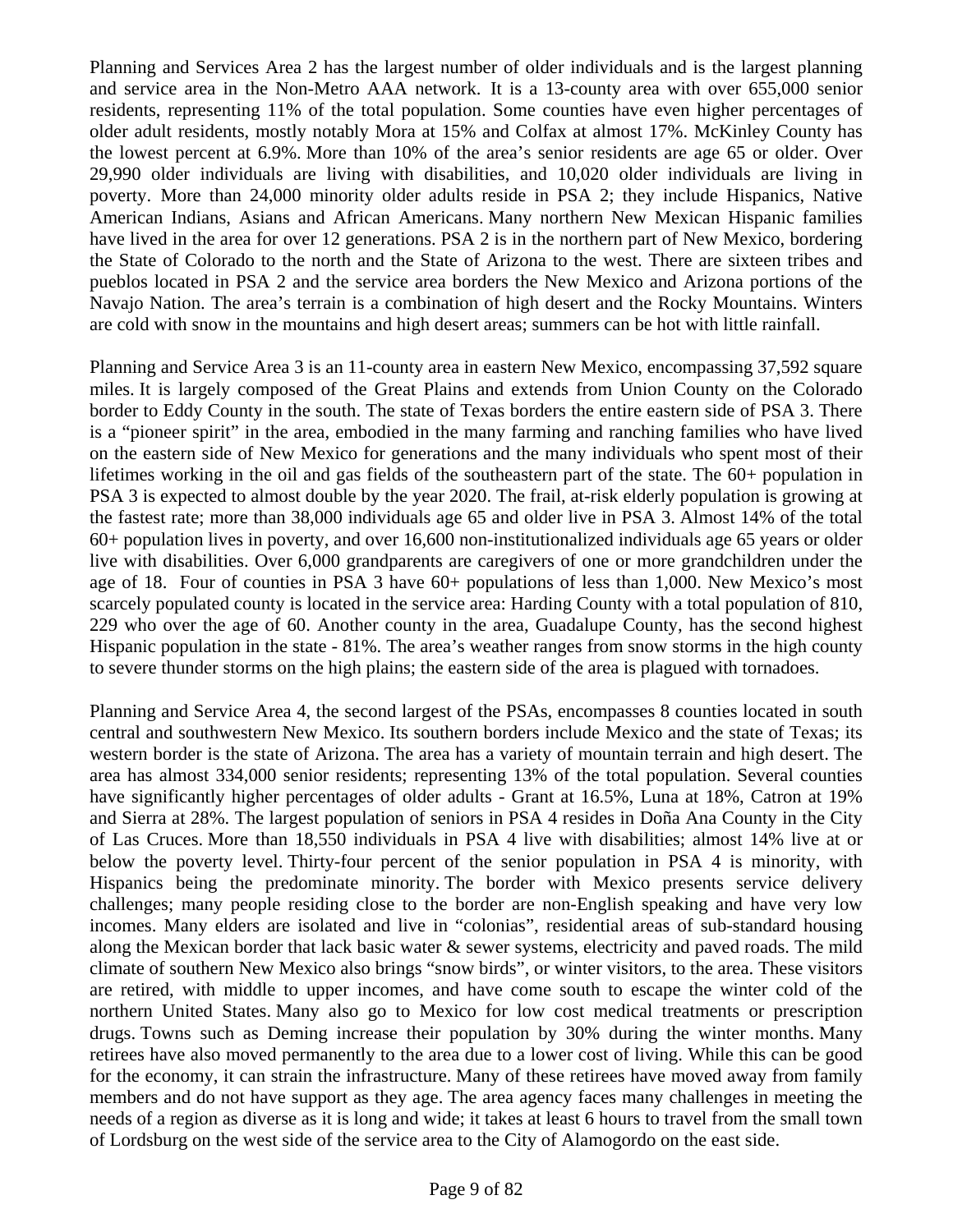The Non-Metro AAA coordinates and supports a wide range of home and community-based services that enable older individuals to remain in their own homes and communities, preserving their independence and dignity. The area agency works to heighten awareness among other organizations and the public about the valuable contributions that elders make to their communities, as well as to alert them to the needs of vulnerable older adults. The area agency is dedicated to removing social and individual barriers for older adults and assuring the provision of a continuum of care for elders in need. With the rapid growth of the aging population, the needs will continue to increase. The rural and frontier communities of the three planning and service areas continue to experience increased demand for in-home services for frail and at-risk elders. Health and medical issues, such as lack of physicians and medical facilities in rural areas and the high cost of pharmaceuticals, are of concern to area residents. Housing, transportation and employment issues have also been identified as high priorities in the service area. Historically, the current structure has relied almost exclusively on federal and state funding to provide services to this vulnerable population; some local governments also provide funding and resources. Limited funding and scarce resources make the area agency's role in facilitating collaboration among organizations and across communities crucial in building the capacity of its service providers to meet the growing needs.

## **Navajo Area Agency on Aging: PSA 5**

Services for older adults were officially established on the federally recognized Navajo Reservation in 1974, when the first senior nutrition site opened in Chinle, Arizona. The Governors of Arizona, New Mexico and Utah, and the U.S. Administration on Aging, created a tri-state agreement in October 1979, designating the Arizona State Unit on Aging as the entity through which the Navajo Area Agency on Aging receives federal Title III funding; Title VI funding is awarded directly to the nation. In New Mexico, the Aging & Long-Term Services Department awards state general funds to the Navajo AAA. The Navajo AAA was the first Native American Indian area agency; it is located within the Navajo Nation Division of Health and is a tribal-government sponsored organization with official designation to serve as an area agency on aging. The Navajo AAA provides services to eligible elders residing throughout the vast, rural, and isolated regions of the 26,000 square-mile Navajo Nation. The Nation straddles three states - Arizona, New Mexico, and Utah with tribal, state, and federal jurisdictions interlocking and overlapping.

Ten percent of the Navajo Nation population, or almost 18,000 persons, is age 60 or older. Twentyseven percent of the older adult population is age 75 or older. Most tribal elders age 60 and older are undereducated and have fixed incomes well below the federal poverty level. The majority of the target population is monolingual - speaking only the Navajo language of Diné, is orthodox in perception and belief, and inhabits the rural and frontier regions of the Nation where inadequate infrastructure presents challenges to elders, as well as to service providers. Ninety-five percent of the Nation's older adults live in isolated rural and frontier areas, accessible only by dirt and gravel roads. Public transportation is neither readily available nor accessible and, during adverse weather, roads become impassable and conditions become perilous for elders.

According to the U.S. Census, there are 68,744 housing units on Navajo land. Of the total, 9,204 homes belong to elders; many of these homes lack indoor plumbing, electricity, gas, or telephone service. Many Navajo elders and their kinfolk still haul water in barrels, haul firewood for cooking and heating, and, in some instances, haul coal over great distances for primary heating. The vast majority of homes lack handicap accessibility and are need of repairs or renovations. Remote regions of Navajo country lack grocery stores, health care services, pharmacies, emergency ambulance services and other basic amenities enjoyed by many "mainstream" Americans. The cost of living is exorbitantly inflated and a detriment to elders who subsist on fixed incomes. In many instances, tribal elders deplete their fixed monthly incomes within the first two weeks of a month.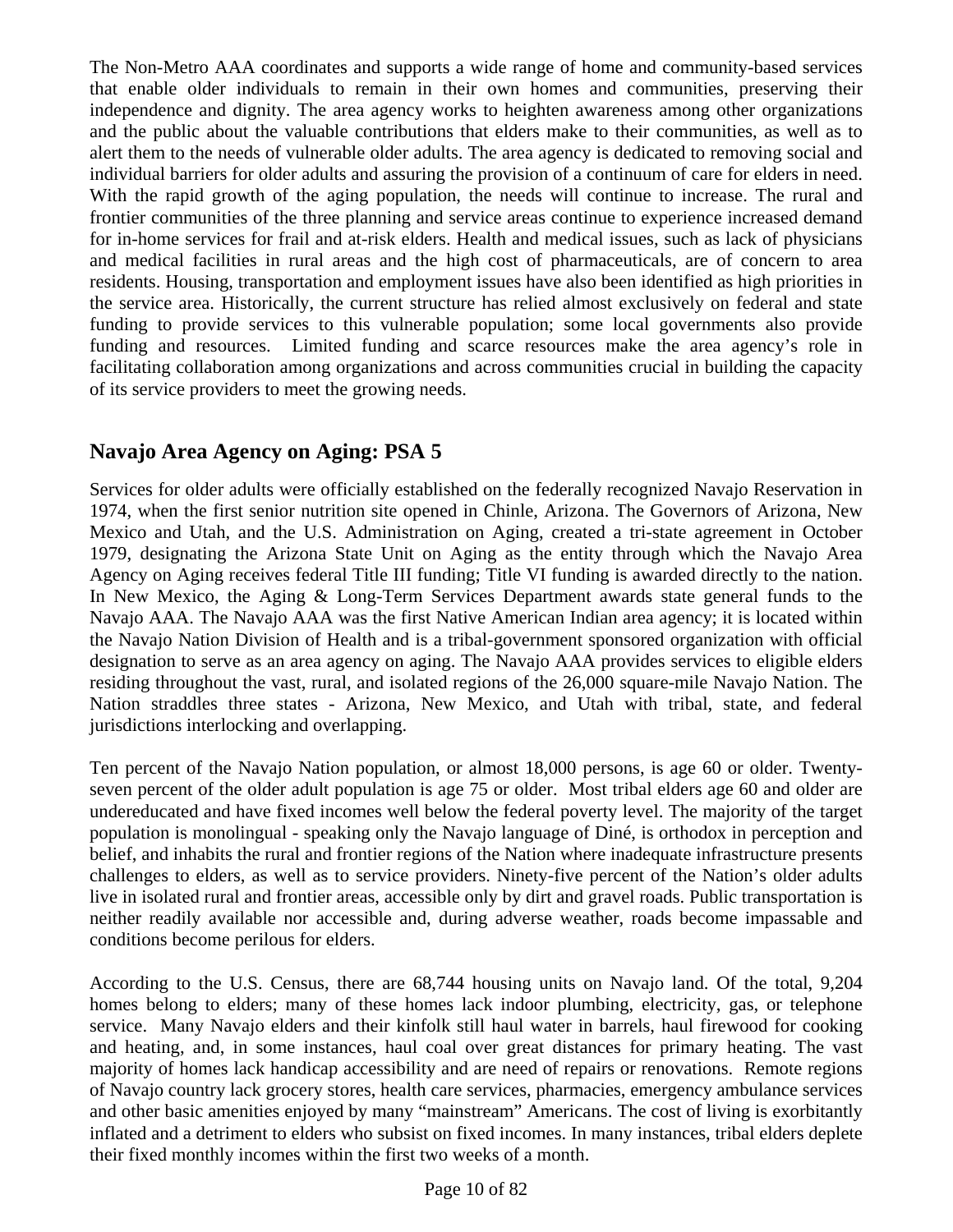Since 1978, the Navajo AAA has been the sole organization designated to provide Older Americans Act Title III and Title VI services to tribal elders who are 60 years of age or older. In certain communities, age eligibility is lowered to 55, subsequent to incorporating Title VI of the Older Americans Act. Currently, the area agency operates ninety-one senior centers, three elderly group homes, an adult day care center, family caregiver support services, a Foster Grandparent Program, a LTC Ombudsman Program and benefits counseling services. The Navajo Area Agency on Aging has established five regional agencies. The Crownpoint Regional Agency is entirely within New Mexico's state boundaries and operates 24 senior centers; the Shiprock Regional Agency operates 12 centers in New Mexico and the Fort Defiance Regional Agency operates 8 centers in New Mexico. The senior centers provide congregate and home delivered meals, transportation, and social services. More than 14,200 Navajo elders benefit from the services of the area agency. Modern medical treatments, advanced standards of living, better nutrition and education have resulted in Navajos living well into their eighth decade of life. This is particularly true for the "Baby Boomer" generation. In anticipation of a proliferating population of tribal elders, due to the aging of the "Boomers", the Navajo Nation government has directed the area agency to take the lead in establishing comprehensive long-term service programs to meet the need of the expanding elderly population. Tribal funds have been allocated to support this endeavor.

### **Indian Area Agency on Aging: PSA 6**

The Indian Area Agency on Aging provides contract management, program monitoring, technical assistance, advocacy and training to New Mexico's 19 pueblos and 2 Apache tribes with regard to their provision of Older Americans Act services. In 1991, the Aging & Long-Term Services Department entered into a joint powers agreement with the NM Department of Indian Affairs creating the first state-designated Native American Indian area agency on aging. The joint intent of the two departments was to empower the Indian Area Agency on Aging with roles and responsibilities similar to the state's federally designated area agencies and for it to become the leading advocacy organization for Indian elders in the state. In 2000, the Indian Area Agency on Aging was placed within the Aging & Long-Term Services Department; and in 2003, the Indian Area Agency on Aging was placed in the newly created Office of Indian Elder Affairs, within the Aging & Long-Term Services Department.

Planning and Service Area 6 includes nineteen federally-recognized Pueblos and two federallyrecognized Apache Tribes. These tribes and pueblos receive Title VI funding directly from the U.S. Administration on Aging. To supplement the Title VI funding, the Aging & Long-Term Services Department awards significant state funding, under contract, to each tribal government. These contracts are managed by the Indian AAA. Each tribe has its own sovereign tribal government. Many tribal governments are traditional in nature, particularly in the Pueblos, where the Governor is appointed by the religious leaders (Caciques) of the tribe or elected by the members of the tribe. Each of the tribes in PSA 6 has a tribal council, which acts as the legislative arm of the tribal government, and a tribal court, which performs the judicial functions of the government. Each tribal government operates a tribal senior program. There are approximately 5,000 Indian elders age 55 or older living in New Mexico's pueblos and Apache lands, participating in the various senior services offered in their communities. Tribal senior centers provide congregate and home delivered meals, as well as transportation services. Some centers also provide social services and/or volunteer programs. Services that are reservation-based and tribally sanctioned have the best chance of being effective in reaching the target elderly populations. However, low salaries and poor benefits contribute to staff turnover, thereby increasing the need for onsite training, an important factor in capacity building.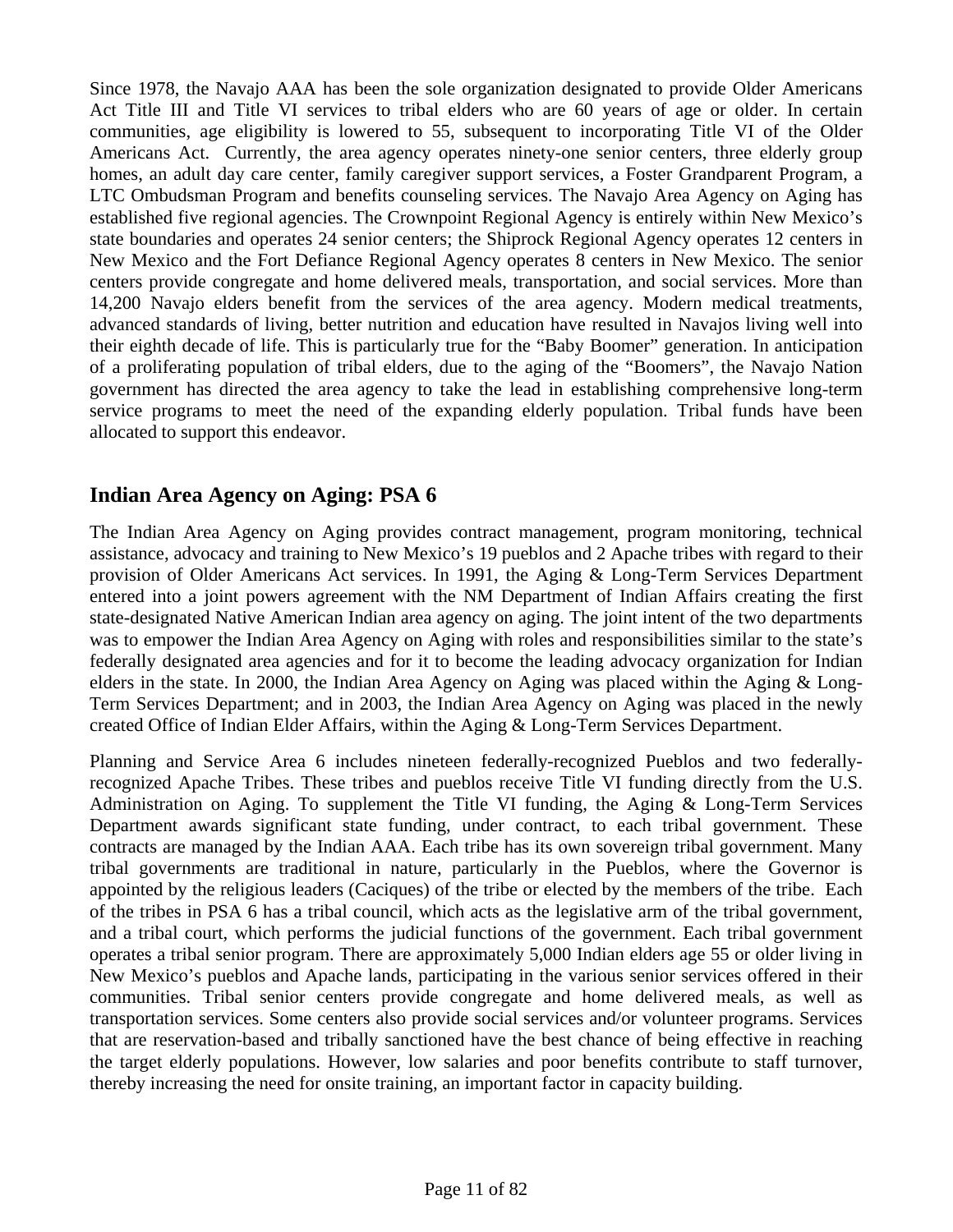Communal living and decision making by consensus are two of the characteristics of Indian tribal life in New Mexico. Daily living is tied to a religious calendar which emphasizes ceremonial activities to mark the seasons of the year. There is a cultural imperative to keep elders at home, in the community. The vast majority of frail Indian elders live at home, cared for by family members; many live with several generations of family. Some of the tribal programs provide in-home services and caregiver support. Adult Day Care Centers operate in Zuni, Isleta and Cochiti Pueblos. Two tribal nursing home facilities are currently operating in PSA 6: the Laguna Rainbow Center located in the Laguna Pueblo, 50 miles west of Albuquerque, and the Mescalero Care Center at Mescalero Reservation in southern New Mexico. The Mescalero Reservation and Zuni Pueblo have dialysis care units.

New Mexico's Indian lands can be described as rural or frontier and predominantly isolated from urban areas. This isolation impacts tribal members' access to services, and particularly impacts tribal elders. There is a need for additional long-term care services (both in-home and facility-based), access to adequate medical care, expanded transportation services, adequate housing and legal services to address issues of elder abuse, neglect or exploitation. The major concerns of Indian elders in PSA 6 include transportation, nutrition, long-term care and social support services. In addition, elders are concerned about the role of the Indian Health Service in providing long-term care and geriatric care. The Indian AAA conducts outreach to identify Native American Indian elders eligible for assistance, and informs them of the availability of aging programs and benefits, including those provided directly by the Department. These outreach efforts place special emphasis on reaching older individuals with the greatest economic or social needs, with particular attention to those with low incomes.

The Indian Area Agency on Aging has an active advocacy network which is responsive to Indian elder concerns throughout the state, and is working to address these gaps and barriers. The area agency advisory council plays a key role in these advocacy efforts. The advisory council consists of one primary representative and one alternate from the following: Northern Pueblos, Southern Pueblos, Zuni Pueblo, Jicarilla Apache Tribe, Mescalero Apache Tribe, the NM Indian Council on Aging, and the NM Title VI Coalition.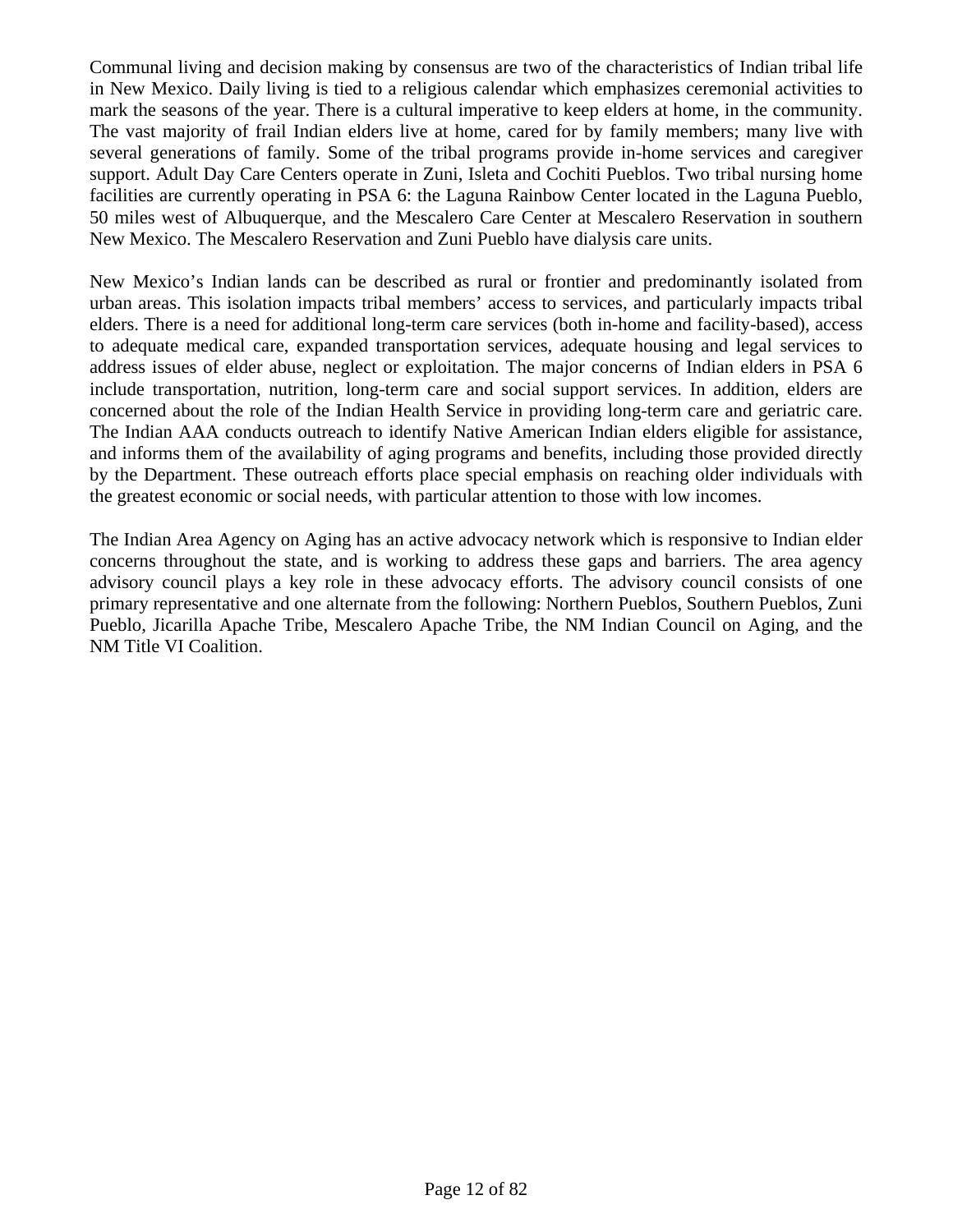# **Planning and Service Areas (PSAs)**

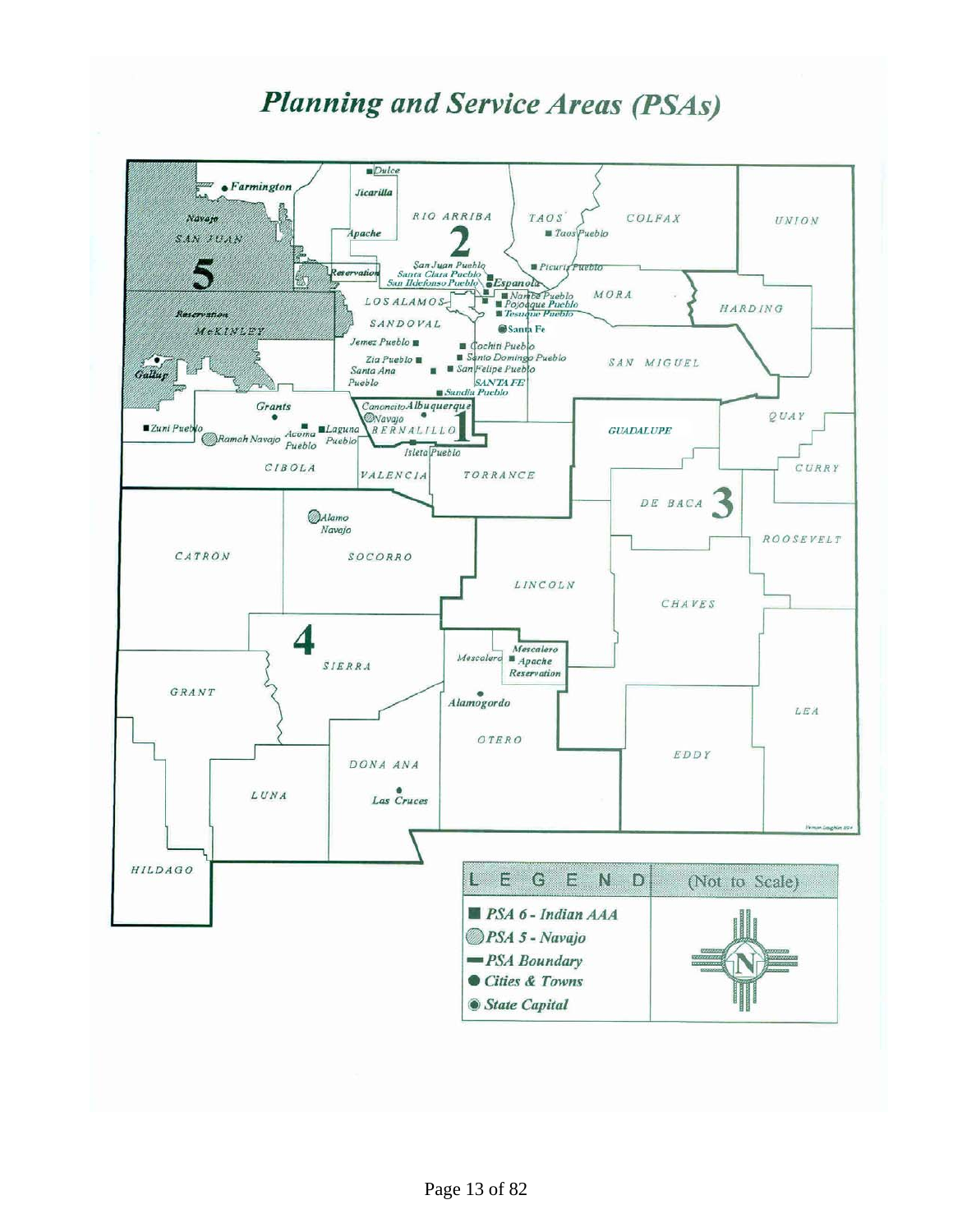# **STATE DATA AND DEMOGRAPHICS**

| $60+$                                                                                                    | $%$ of Total 60+ | $60+$                                                                                                    | $%$ of $60+$                            | $60+$      |                                                                                                                                                                                                                                                                                                                                                                                                                                                                                                                                                                                                                                                                                                                                                 |  |  |  |  |
|----------------------------------------------------------------------------------------------------------|------------------|----------------------------------------------------------------------------------------------------------|-----------------------------------------|------------|-------------------------------------------------------------------------------------------------------------------------------------------------------------------------------------------------------------------------------------------------------------------------------------------------------------------------------------------------------------------------------------------------------------------------------------------------------------------------------------------------------------------------------------------------------------------------------------------------------------------------------------------------------------------------------------------------------------------------------------------------|--|--|--|--|
|                                                                                                          | Population       | Living Alone                                                                                             | Living Alone                            | In Poverty | % of 60+ In Poverty                                                                                                                                                                                                                                                                                                                                                                                                                                                                                                                                                                                                                                                                                                                             |  |  |  |  |
| 83,935                                                                                                   | 30%              | 21,625                                                                                                   | 26%                                     | 7,484      | 9%                                                                                                                                                                                                                                                                                                                                                                                                                                                                                                                                                                                                                                                                                                                                              |  |  |  |  |
| 78,130                                                                                                   | 28%              | 18,565                                                                                                   | 24%                                     | 9,145      | 12%                                                                                                                                                                                                                                                                                                                                                                                                                                                                                                                                                                                                                                                                                                                                             |  |  |  |  |
| 49,745                                                                                                   | 18%              | 13,315                                                                                                   | 27%                                     | 7,031      | 14%                                                                                                                                                                                                                                                                                                                                                                                                                                                                                                                                                                                                                                                                                                                                             |  |  |  |  |
| 56,095                                                                                                   | 20%              | 13,270                                                                                                   | 24%                                     | 7,519      | 13%                                                                                                                                                                                                                                                                                                                                                                                                                                                                                                                                                                                                                                                                                                                                             |  |  |  |  |
| 6,785                                                                                                    | 2%               | 1,435                                                                                                    | 21%                                     | 3,128      | 46%                                                                                                                                                                                                                                                                                                                                                                                                                                                                                                                                                                                                                                                                                                                                             |  |  |  |  |
| 8,595                                                                                                    | 3%               | 1,845                                                                                                    | 21%                                     | 2,105      | 24%                                                                                                                                                                                                                                                                                                                                                                                                                                                                                                                                                                                                                                                                                                                                             |  |  |  |  |
| 283,285                                                                                                  | 100%             | 70,055                                                                                                   | 25%                                     | 36,412     | 13%                                                                                                                                                                                                                                                                                                                                                                                                                                                                                                                                                                                                                                                                                                                                             |  |  |  |  |
|                                                                                                          |                  |                                                                                                          |                                         |            |                                                                                                                                                                                                                                                                                                                                                                                                                                                                                                                                                                                                                                                                                                                                                 |  |  |  |  |
|                                                                                                          |                  |                                                                                                          |                                         |            |                                                                                                                                                                                                                                                                                                                                                                                                                                                                                                                                                                                                                                                                                                                                                 |  |  |  |  |
|                                                                                                          |                  |                                                                                                          |                                         |            |                                                                                                                                                                                                                                                                                                                                                                                                                                                                                                                                                                                                                                                                                                                                                 |  |  |  |  |
|                                                                                                          |                  |                                                                                                          |                                         |            |                                                                                                                                                                                                                                                                                                                                                                                                                                                                                                                                                                                                                                                                                                                                                 |  |  |  |  |
|                                                                                                          |                  |                                                                                                          |                                         |            |                                                                                                                                                                                                                                                                                                                                                                                                                                                                                                                                                                                                                                                                                                                                                 |  |  |  |  |
|                                                                                                          |                  |                                                                                                          |                                         |            |                                                                                                                                                                                                                                                                                                                                                                                                                                                                                                                                                                                                                                                                                                                                                 |  |  |  |  |
|                                                                                                          |                  |                                                                                                          |                                         |            |                                                                                                                                                                                                                                                                                                                                                                                                                                                                                                                                                                                                                                                                                                                                                 |  |  |  |  |
|                                                                                                          |                  |                                                                                                          |                                         |            |                                                                                                                                                                                                                                                                                                                                                                                                                                                                                                                                                                                                                                                                                                                                                 |  |  |  |  |
|                                                                                                          |                  |                                                                                                          |                                         |            |                                                                                                                                                                                                                                                                                                                                                                                                                                                                                                                                                                                                                                                                                                                                                 |  |  |  |  |
| Tesuque Pueblo, Acoma Pueblo, Picuris Pueblo, Taos Pueblo, Isleta Pueblo, and Laguna Pueblo              |                  |                                                                                                          |                                         |            |                                                                                                                                                                                                                                                                                                                                                                                                                                                                                                                                                                                                                                                                                                                                                 |  |  |  |  |
|                                                                                                          |                  |                                                                                                          |                                         |            |                                                                                                                                                                                                                                                                                                                                                                                                                                                                                                                                                                                                                                                                                                                                                 |  |  |  |  |
| Sponsored by the Administration on Aging, U.S. Department of Health an and Human Services; AoA Region VI |                  |                                                                                                          |                                         |            |                                                                                                                                                                                                                                                                                                                                                                                                                                                                                                                                                                                                                                                                                                                                                 |  |  |  |  |
|                                                                                                          |                  | Population<br>Census 2000 Special Tabulation on Aging<br><b>Bernalillo County</b><br>San Miguel Counties | New Mexico portion of the Navajo Nation |            | San Juan, McKinley, Cibola, Rio Arriba, Los Alamos, Sandoval, Valencia, Taos, Santa Fe, Torrance, Colfax, Mora, and<br>Union, Harding, Quay, Guadalupe, DeBaca, Curry, Lincoln, Chaves, Roosevelt, Eddy and Lea Counties.<br>Catron, Grant, Hidalgo, Socorro, Sierra, Luna, Dona Ana and Otero Counties.<br>Zuni Reservation, Mescalero Reservation, Jicarilla Apache Reservation, San Juan Pueblo, Santa Clara Pueblo, Cochiti<br>Pueblo, Jemez Pueblo, Laguna Pueblo, Sandia Pueblo, San Felipe Pueblo, San Ildefonso Pueblo, Santa Ana Pueblo,<br>Santa Clara Pueblo, Santo Domingo Pueblo, Zia Pueblo, Ute Mountain Reservation, Nambe Pueblo, Pojoaque Pueblo,<br>Census 2000 Special Tabulation Part A - Population Characteristics 2004. |  |  |  |  |

# **New Mexico Population Data Summary**

### **Population by Age Group, Numbers: July 1, 2007**

| Geography                         | All Ages                                                                                           | $50+$   | $55+$   | $60+$   | $65+$   | 70+ | $75+$           | $80+$  | $85+$  |
|-----------------------------------|----------------------------------------------------------------------------------------------------|---------|---------|---------|---------|-----|-----------------|--------|--------|
|                                   |                                                                                                    |         |         |         |         |     |                 |        |        |
| United States Total               |                                                                                                    |         |         |         |         |     |                 |        |        |
| $(50 \text{ states} + \text{DC})$ | 301,621,157 91,613,421 70,600,034 52,363,775 37,887,958 27,135,809 18,535,809 11,210,927 5,512,298 |         |         |         |         |     |                 |        |        |
| <b>New Mexico</b>                 | 1.969.915                                                                                          | 602.601 | 467.673 | 346.035 | 250.235 |     | 177.675 118.683 | 69.685 | 33,895 |

### **Population by Age Group, As a Percentage: July 1, 2007**

| Geography                                                       | All Ages | $50+$    | $55+$ | $60+$        | $65+$ | $70+$ | $75+$        | $80+$ | $85+$ |
|-----------------------------------------------------------------|----------|----------|-------|--------------|-------|-------|--------------|-------|-------|
| <b>United States Total</b><br>$(50 \text{ states} + \text{DC})$ | 100.0%   | 30.4%    | 23.4% | 17.4%        | 12.6% |       | $9.0\%$ 6.1% | 3.7%  | 1.8%  |
| <b>New Mexico</b>                                               | 100.0%   | $30.6\%$ | 23.7% | <b>17.6%</b> | 12.7% |       | $9.0\%$ 6.0% | 3.5%  | 1.7%  |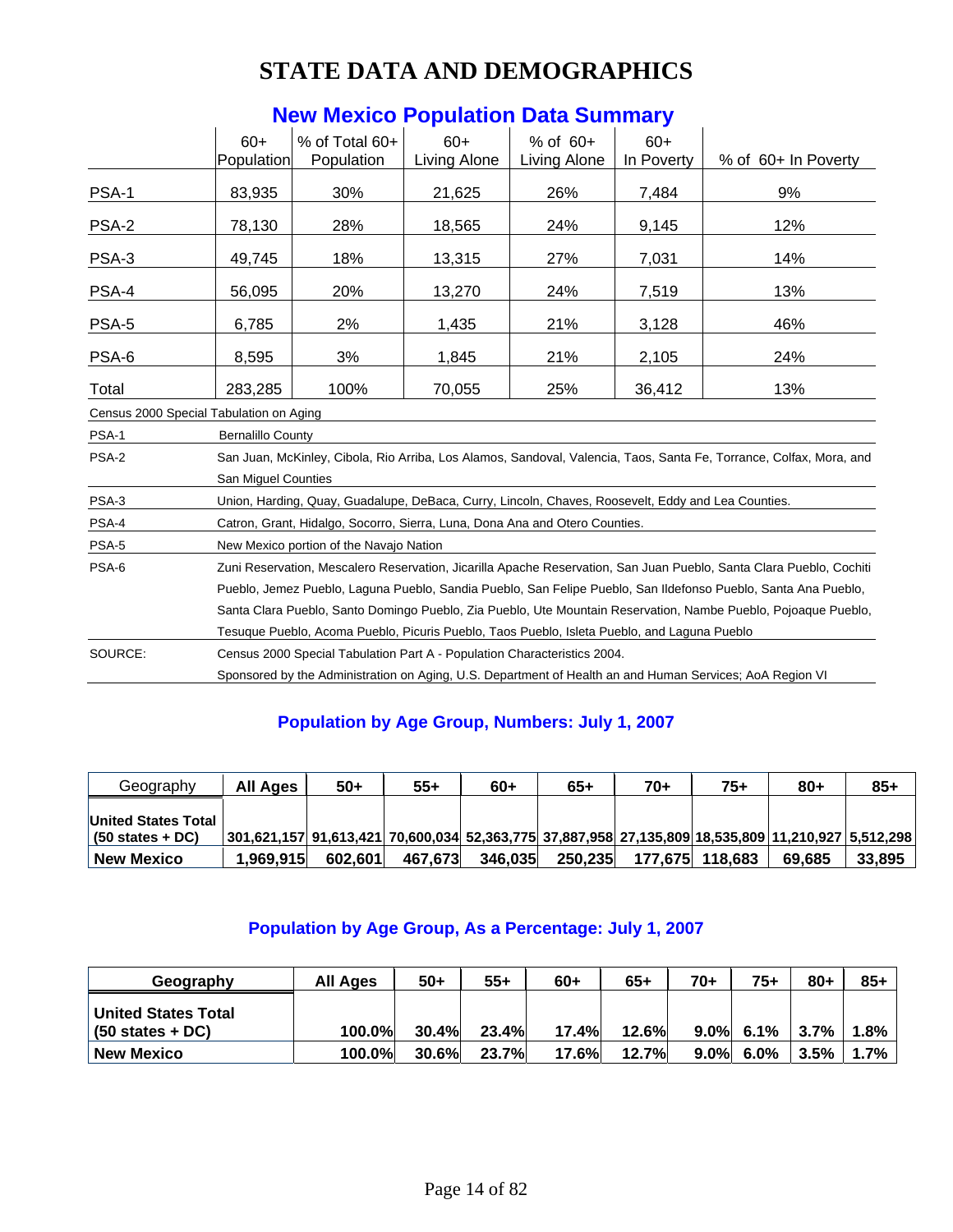| Percent of Persons 60+ by Race and Hispanic Origin - 2003 |                |                                                        |                                                                    |                                                                            |                  |                         |                                        |                                                |  |
|-----------------------------------------------------------|----------------|--------------------------------------------------------|--------------------------------------------------------------------|----------------------------------------------------------------------------|------------------|-------------------------|----------------------------------------|------------------------------------------------|--|
|                                                           |                | Persons Not Hispanic or Latino                         |                                                                    |                                                                            |                  |                         |                                        |                                                |  |
| Geography                                                 | Total<br>$60+$ | Black/<br><b>African</b><br><b>American</b><br>(Alone) | American.<br>Indian/<br><b>Alaskan</b><br><b>Native</b><br>(Alone) | <b>Native</b><br>Hawaiian/<br><b>Pacific</b><br><b>Islander</b><br>(Alone) | Asian<br>(Alone) | Two or<br>more<br>Races | White<br>(Alone -<br>Non-<br>Hispanic) | Hispanic/<br>Latino<br>(may be of<br>any race) |  |
| <b>US Total</b>                                           |                |                                                        |                                                                    |                                                                            |                  |                         |                                        |                                                |  |
| $(50 \text{ states} + \text{DC})$                         | 100.0%l        | 8.5%                                                   | 0.5%                                                               | 0.1%                                                                       | 2.9%             | 0.6%                    | 81.4%                                  | 6.1%                                           |  |
| <b>New Mexico</b>                                         | 100.0%         | 1.3%                                                   | 5.2%                                                               | 0.0%                                                                       | 0.8%             | 0.5%                    | 61.4%                                  | 30.7%                                          |  |

#### **Age by Types of Disability for the Civilian Non-institutionalized Population 65 Years and Over With Disabilities**

**Note: A person may have more than one disability Data Set: Census 2000 Summary File 3 (SF 3) - Sample Data Geography Civilian noninstitutional population 65 years and over Persons with any disability Persons** with Sensory disability **Persons** with **Physical** disability **Persons** with **Mental** disability **Persons** with Selfcare disability Persons with Go-outsidehome disability **Number | Number | Number | Number | Number | Number U.S. Total (50 States +DC)** | 33,346,626 13,978,118 4,738,479 9,545,680 3,592,912 3,183,840 6,795,517 **New Mexico**  $\begin{array}{|l} \hline \end{array}$  205,591 92,015 36,264 64,070 25,829 20,239 43,482 **New Mexico Percent 14.76% 17.64% 31.16% 12.56% 9.84% 21.15%** 

# New Mexico's

# Age and Disability Rates

| Age   | 2000 | 2030  | %<br><b>Disabled</b> |
|-------|------|-------|----------------------|
| 65-74 | 6.5% | 13.5% | 8.9                  |
| 75-84 | 3.9% | 9.3%  | 22.6                 |
| $85+$ | 1.3% | 3.6%  | 54.6                 |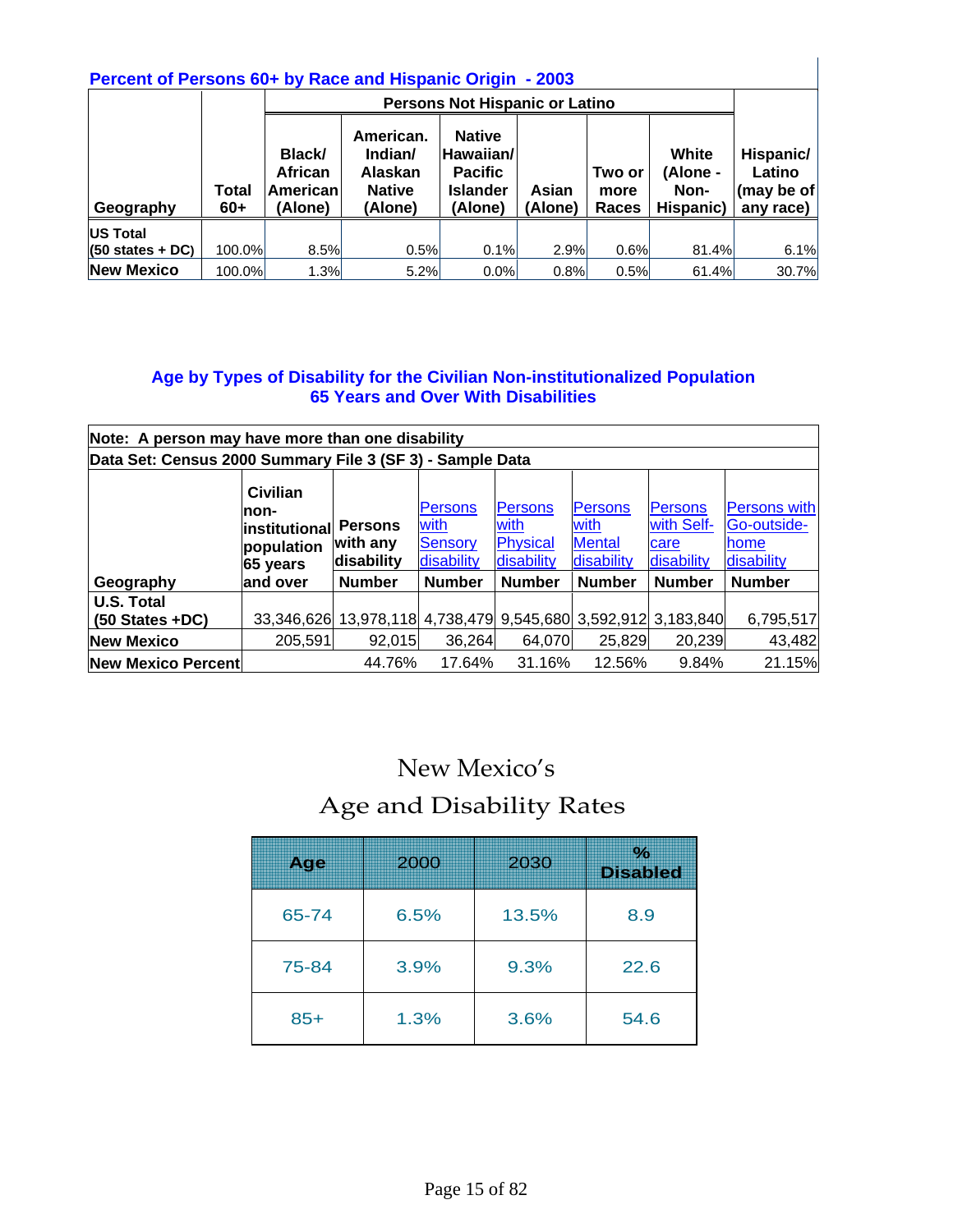## **CHANGING DEMOGRAPHICS The Boomers are Aging**

#### **Growth Rate of the 60 and Older Population in New Mexico**



#### **Projections of the Population, By Age 1995 to 2025**

|  |                 |                                     | 2025                                                                                                   |
|--|-----------------|-------------------------------------|--------------------------------------------------------------------------------------------------------|
|  |                 |                                     | 441,000                                                                                                |
|  |                 |                                     | 131,000                                                                                                |
|  |                 |                                     | 42.26%                                                                                                 |
|  |                 |                                     | 235,000                                                                                                |
|  |                 |                                     | 114.08%                                                                                                |
|  | 1995<br>183,000 | 2000<br>206,000<br>23,000<br>12.57% | 2015<br>2005<br>310,000<br>228,000<br>82,000<br>22,000<br>35.96%<br>10.68%<br>104,000<br><b>22.000</b> |

census.gov/population/projections/state/stpjage.txt

#### **Projections of the Population, By Age 1995 to 2025 (in thousands)**

| <b>New Mexico</b>                                  | 1995   | 2000   | 2005   | 2015   | 2025   |  |  |  |  |
|----------------------------------------------------|--------|--------|--------|--------|--------|--|--|--|--|
| ages $0 - 4$                                       | 138    | 145    | 155    | 177    | 196    |  |  |  |  |
| ages 5-17                                          | 362    | 389    | 413    | 451    | 516    |  |  |  |  |
| ages 18 - 24                                       | 167    | 188    | 199    | 220    | 237    |  |  |  |  |
| ages 25 - 64                                       | 835    | 932    | 1021   | 1142   | 1222   |  |  |  |  |
| ages 65 and up                                     | 183    | 206    | 228    | 310    | 441    |  |  |  |  |
| Total population                                   | 1685   | 1860   | 2016   | 2300   | 2612   |  |  |  |  |
| 65+ as a percent of total                          | 10.86% | 11.08% | 11.31% | 13.48% | 16.88% |  |  |  |  |
| Percent in percent of total 2000 to 2025<br>65.60% |        |        |        |        |        |  |  |  |  |

census.gov/population/projections/state/stpjage.txt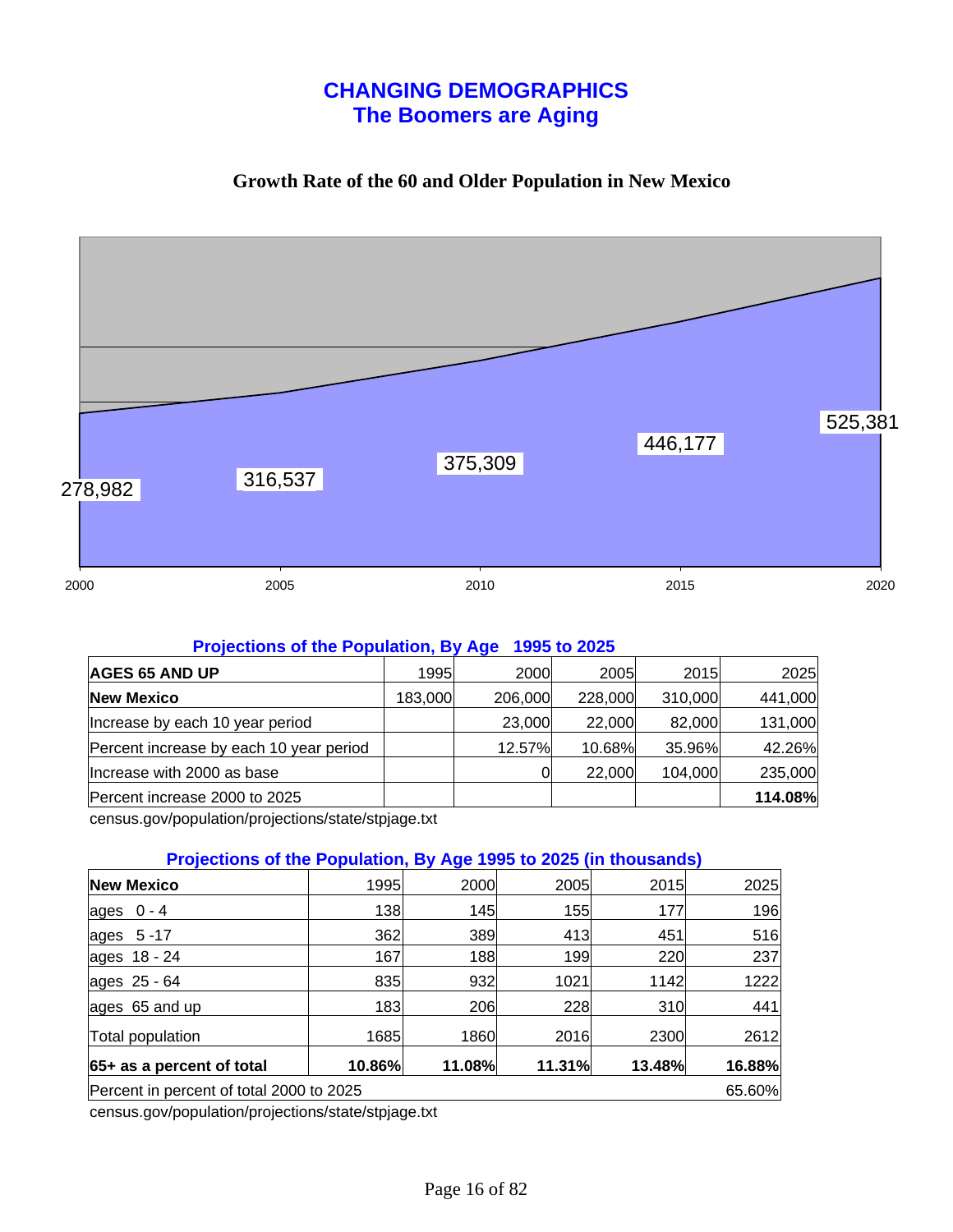# **TRENDS**

- From 2000 to 2030, New Mexico's population of persons age 65 and older will double.
- By the year 2030, New Mexico will rank  $4<sup>th</sup>$  in the nation in percentage of population age 65 and older; currently New Mexico is  $39<sup>th</sup>$ .
- In the year 2030, older New Mexicans will out number those under age 18 who will account for only 21.7% of the population, or 455,808 persons.
- New Mexico's growing population of older adults reflects the aging of its Baby Boomers, as well as the continuing migration of retirees and others to western states.
- New Mexico is the  $5<sup>th</sup>$  largest, and the  $8<sup>th</sup>$  most sparsely populated state in the nation.
- The 80+ population of New Mexico will almost double from 51,000 in 2000 to 97,000 in 2025.
- In New Mexico, 13.2% of the 60 and older population lives at or below the federal poverty level; 46% of New Mexico's Native American Indian population, and 28% of New Mexico's Hispanic population, lives in poverty. The state places  $45<sup>th</sup>$  in the nation with regard to per capita income.
- New Mexico's 60 and older population is ethnically and culturally diverse. Almost 30% of persons age 60 and older are of Hispanic origin, 5% are Native American Indian, 1.3% is African American and almost one percent is Asian, for a combined percentage of approximately 37%.
- Over a third of the state's population is non-English Speaking; the predominant other languages are Spanish, Diné (Navajo) and Pueblo dialects (such as Keres, Tiwa or Tewa).
- Over 296,000 people with disabilities live in New Mexico, more than one third are age 65 or older. Almost 45% of the community-living population age 65 and older has disabilities; many have more than one disability.
- Almost 67,000 New Mexicans with disabilities live in poverty, ¼ of these are age 65 or older.
- Over 30,000 people in New Mexico are directly suffering from Alzheimer's disease or related disorders, many more caregivers and family members of these individuals are secondarily affected.
- More than 200,000 people in New Mexico, or nearly 10% of the state's population, served as family caregivers in 2006. The estimated economic value of this care was \$1.6 billion.
- More than 46,600 grandparents in New Mexico are living with their grandchildren, almost 25,000 of whom are raising and solely responsible for their grandchildren; 31% of these grandparentheaded families are living in poverty.
- Over 13,000 persons age 65 and older suffer from depression; depression is the foremost risk factor for suicide in older adults; people age 65 and older have the highest rates of suicide in the U.S.
- Substance abuse, including alcoholism, among adults age 60 or older is one of the fastest growing health problems in the nation.
- The problems of hunger and food insecurity (not knowing where one's next meal will come from) in New Mexico are major. New Mexico ranks  $2<sup>nd</sup>$  in the nation in food insecurity and  $3<sup>rd</sup>$  in hunger. Nearly one in six New Mexicans are not sure they have enough money to buy food; almost 5% do not have enough to eat at least once during the month. Older adults comprise almost 10% of New Mexico's hungry. Over 240,000 people receive food stamps and many more are eligible.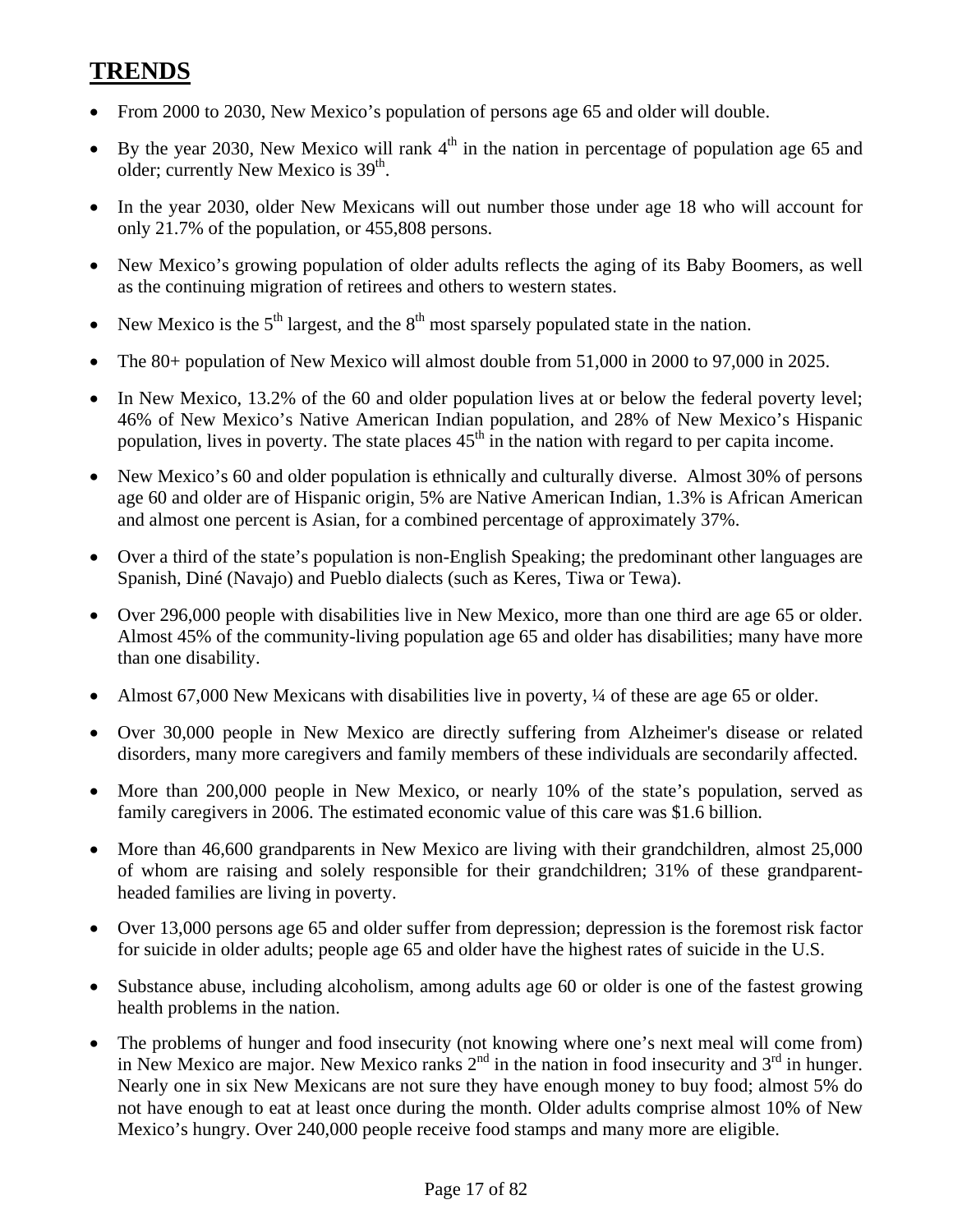# **IMPACTS**

- The aging of the baby boomers is already impacting New Mexico's Aging Network:
	- Boomers are more physically active; more inclined toward fitness, travel and outdoor activities;
	- Boomers are less inclined to participate in traditional senior center services;
	- Many Boomers, with more education than previous generations and a history of activism, want to remain civically engaged and continue contributing to their communities;
	- Although the prevalence of diabetes, arthritis and cancer has increased, the health status of the Boomer generation is, on average, better that that of previous generations.
- The fastest rate of population growth is those age 85 or older. Increased age increases the probability of frailty; frail elders have different needs from those of younger, more active elders.
- As New Mexico's older population increases, the percentage of New Mexicans who are disabled will increase, putting more of a strain on the dwindling pool of paid caregivers, and the growing pool of family caregivers.
- The role of caregivers in keeping people in their own homes is critical, but support systems for caregivers have not kept up with the demand.
- There is an increasing demand for comprehensive, coordinated services for at-risk and frail elders, as well as adults of all age with disabilities. These individuals require different, more intensive and more costly services. The projections of increasing levels of functional and health impairments indicate that the number of persons needing assistance is increasing faster than the state's ability to provide services.
- As New Mexico's population ages, per capita hospital and nursing home care expenditures will continue to rise. Per capita health care spending is 3.5 times greater for the elderly than for those under age 65. The debilitating effects of unhealthy behavior at earlier ages can often be reduced or reversed by health promotion and/or disease prevention activities later in life**.**
- New Mexico's Medicaid system is bearing the brunt of increasing demand for long-term care services. The New Mexico Medicaid system spends 61% of its long-term care dollars for home & community-based care; the system also pays for 64% of the state's nursing home care.
- Due to the significant number of elders living in poverty, there will be increasing demand for services designed for elders with low incomes, such as employment services. When elders with limited incomes become frail, higher demands are placed on providing all types of services.
- The aging network is experiencing increased demand for meals, transportation, homemakers, respite care and other in-home services, as well as services that support economic security such as employment training and public benefits advocacy.
- Multi-faceted services are needed to assist well-elders in maintaining their health and functional ability, to enable those with functional limitations to maintain independence and to support frail elders who have the greatest service needs. Provision of multi-faceted services involves balancing resources and priorities; preserving the independence of well-elders is as important as meeting the needs of the frail if the state is to maintain the desire and right of its citizens to age in place.
- The graying of New Mexico will have a significant effect on the state, ranging from changing demands on government services to increased political involvement and advocacy on the part of elders.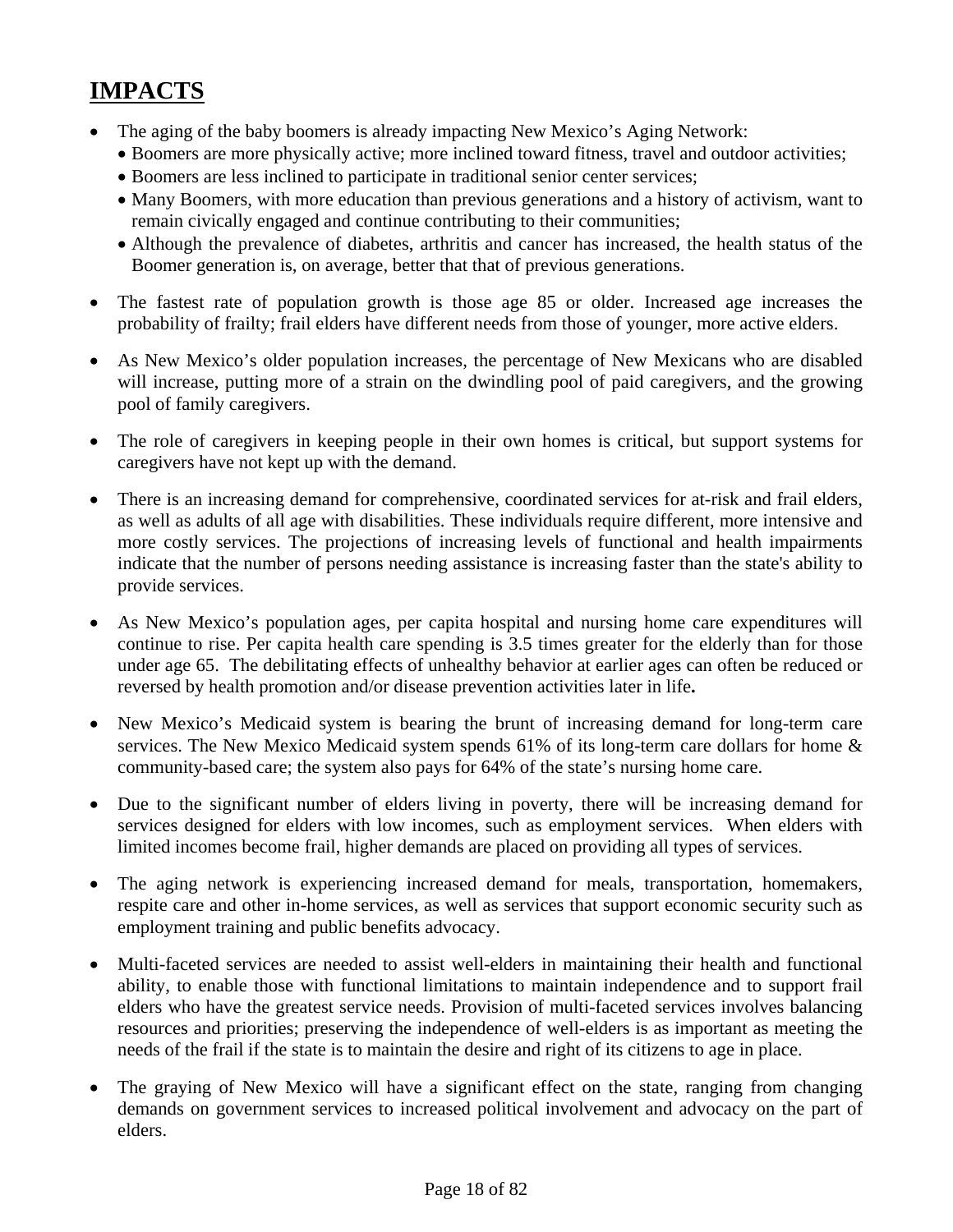# **NAPIS DATA COLLECTION USING Social Assistance Management System (SAMS)**

The New Mexico Aging & Long-Term Services Department and New Mexico's aging network have used the Social Assistance Management System (SAMS) since 1998 to meet U.S. Administration on Aging State Program Report requirements. The Aging & Long-Term Services Department functions as the SAMS administrator; this requires the provision of on-going technical support to area agencies and aging network providers.

SAMS allows the Department to meet all AoA reporting requirements, including the National Family Caregiver component. The benefits of SAMS include the capacity to track multiple service programs; clients who receive services from multiple programs, funded by federal, state and/or local funds, can be profiled in the same data management system to facilitate care coordination. Consumer and service data can also be reported by program to each funding source.

SAMS was implemented as a web-based system with databases for each Planning & Service Area (PSA). The Department purchases annual licenses from Harmony Information Systems, the SAMS application developer, to serve as the host for PSAs 2, 3 and 4 (known as agingnetwork.com). The City of Albuquerque/Bernalillo County Area Agency on Aging serves as the host for PSA 1 providers. Users access SAMS through the internet and a web browser.

The Department is now beginning a transition from PSA-specific databases to one single state database. This transition includes moving the PSA 1 database from its local host site to aging network.com, creating one database for PSAs 1 - 4. PSA 5, the Navajo Nation, reports its federal data through the state of Arizona and uses that state's system. The providers in PSA 6, comprised of New Mexico's 19 pueblos and 2 Apache tribes, are just beginning to utilize SAMS; they will be included in a later phase of the project.

Eventually, the goal is to have a single state-wide data base to prevent duplication of data and effort. Area agencies and providers throughout New Mexico will have the ability to access provider and consumer data for care coordination, planning, contract oversight and reporting.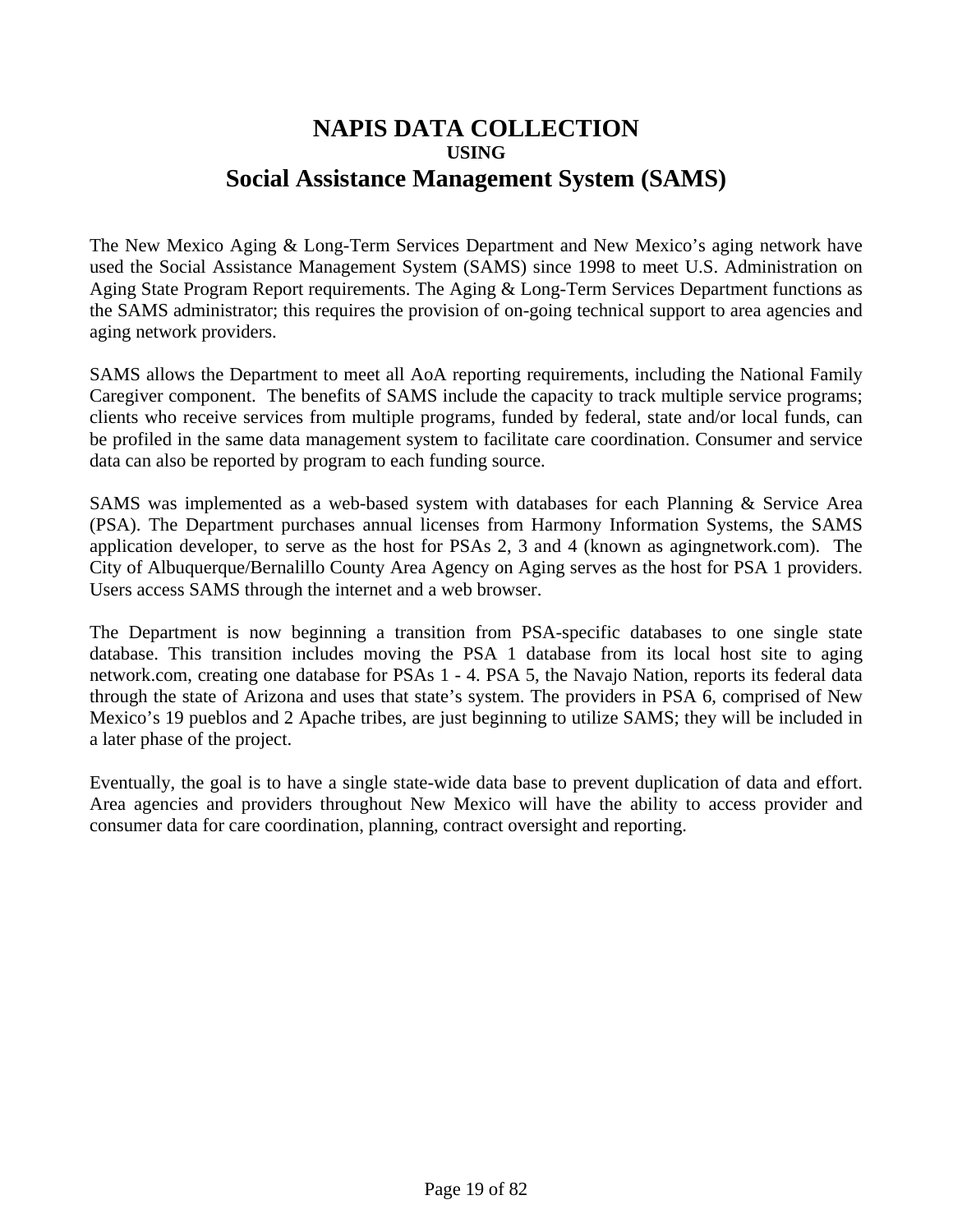### **NEW MEXICO'S RESPONSES**

### **TO THE**

# **U.S. ADMINISTRATION ON AGING'S STRATEGIC PLAN PRIORITY AREAS**

- **1. Empower older people, their families, and other consumers to make informed decisions about, and be able to easily access, existing health and long-term care options.** 
	- The Department's Aging & Disability Resource Center is New Mexico's single point-of-entry by which older adults, people with disabilities and their families can access a variety of health and long-term care services. Center staff offers options, coordinates service systems, provides information and assistance, and empowers people to make informed decisions, as described in the Consumer & Elder Rights Division section.
	- The Resource Center has implemented a web-based Social Services Resource Directory that can be used by anyone with internet access, as described in the Consumer & Elder Rights Division section.
	- The Resource Center utilizes a variety of instruments for screening, assessment, evaluation and coordination so that the daily living needs of individuals served can be adequately identified and addressed as described in the Consumer & Elder Rights Division section.
	- The Resource Center is implementing an options counseling program so that individuals without the ability to resolve problems or access services on their own will receive individual short-term case management, as described in the Consumer & Elder Rights Division section.
	- The Resource Center has implemented a person-centered planning tool, accessible on the Social Services Resource Directory web-site, which individuals can use to plan for future longterm care needs, as described in the Consumer & Elder Rights Division section.

#### **2. Enable seniors to remain in their own homes and communities with high quality of life for as long as possible through the provision of home and community-based services, including support for family caregivers.**

- Through AoA Alzheimer's Disease Demonstration Grant funding and the National Family Caregiver Support Program, the Department has implemented interventions to help family members care for loved ones at home, particularly in tribal and rural areas, as described in the Aging Network Division and the Office of Indian Elder Affairs sections.
- The Department works in partnership with the area agencies and aging network providers to support family caregivers and educate the public and state legislators regarding caregiving issues, as described in the Aging Network Division section.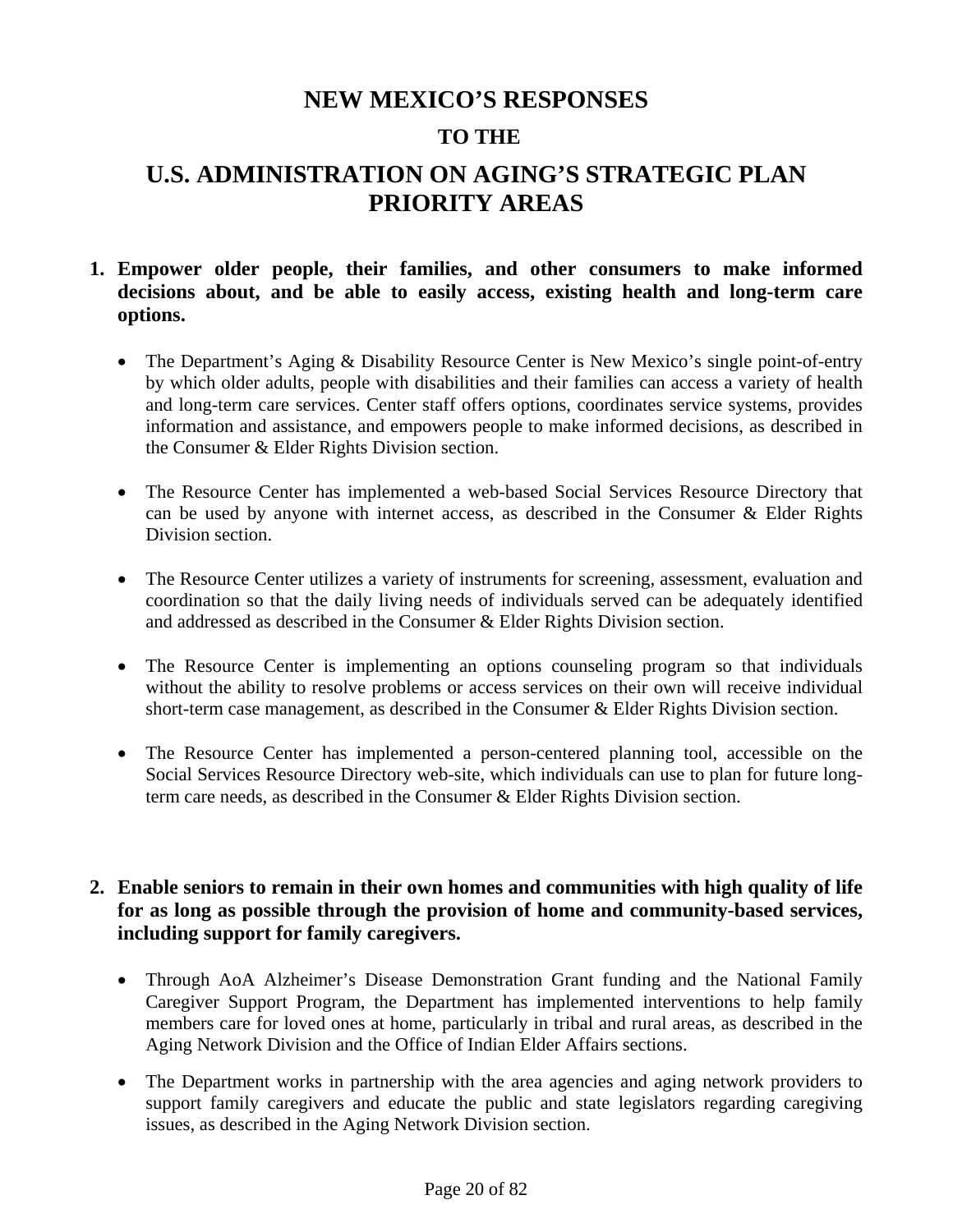- The Department partners with the NM Alzheimer's Association to conduct statewide outreach, regarding services and resources for persons with Alzheimer's disease and other dementias and their caregivers, as described in the Aging Network Division section.
- The Department's Elderly & Disability Services Division administers Medicaid-funded longterm care services throughout New Mexico. These services include Coordination of Long Term Services (CoLTS), the Program of All-inclusive Care for the Elderly (PACE), the Traumatic Brain Injury Program, the Mi Via Self-Directed Waiver Program and the Gap Program. These programs, as described in the Elderly & Disability Services Division section, enable older adults and individuals living with disabilities to remain in their own homes and communities, or to return to their homes from a nursing facilities or institutions.
- The Department's Medicaid-funded Personal Care Option Program, as described in the Elderly & Disability Services Division section, offers consumers a choice to hire their own caregivers and direct their own care, and allows family members (other than spouses) caring for their loved ones to receive financial support.

#### **3. Empower older people to stay active and healthy through Older Americans Act services and the new preventive benefits under Medicare.**

- The Department is partnering with the NM Department of Health and other public & private entities to foster immunizations among older adults, particularly for influenza and pneumonia, as described in the Statewide Immunization Coalition section.
- The Department provides wellness activities and model programs for implementation at the annual New Mexico Conference on Aging, as described in the section about the Conference.
- The Department collaborates with aging network partners, health care organizations, governmental entities and others to provide health promotion & disease prevention information, activities and programs throughout New Mexico, including evidence-based programs such as *Enhance Fitness* and *A Matter of Balance,* as described in the Aging Network Division section.
- The Department partners with NM Senior Olympics, to promote physical fitness for adults age 50 and older, through year-round opportunities to participate in senior Olympic games and other health promotion initiatives, as described in the Aging Network Division section.
- The Department partners with the Centers for Medicare & Medicaid Services, as a SHIP grantee, to increase knowledge among older individuals about the new prevention benefits available through Medicare, as described in the Consumer & Elder Rights Division section.
- The Department is one of the lead agencies that established the New Mexico Healthy Aging Collaborative, a collaboration of public and private organizations focused on providing statewide health promotion activities and initiatives targeted to older adults, as described in the Aging Network Division section.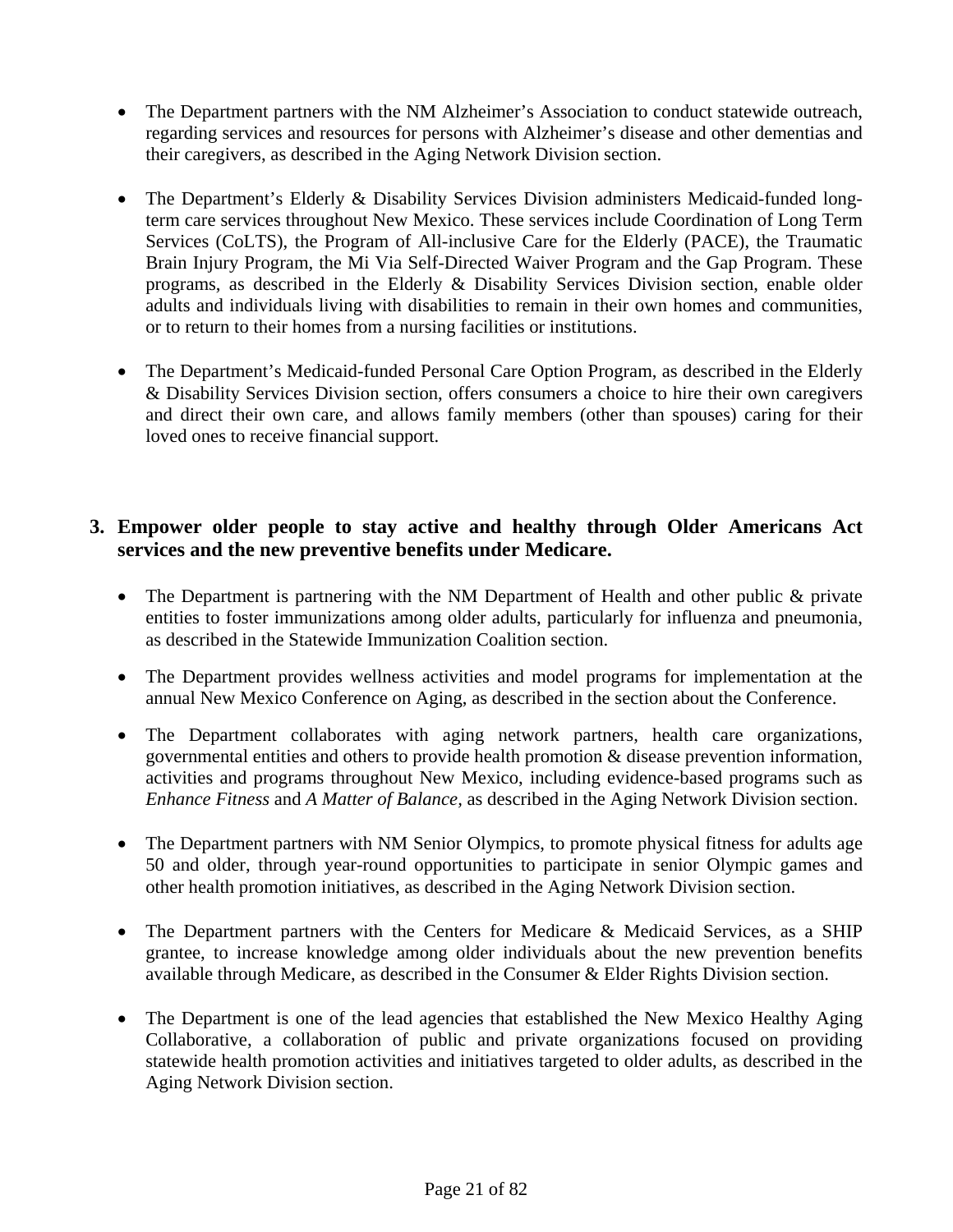#### **4. Ensure the rights of older people and prevent their abuse, neglect and exploitation.**

- The Department's Adult Protective Services provides a statewide system of protective services and remains on call for emergent reports 24 hours-a-day, 7 days-a-week, to ensure the safety of incapacitated adults, as described in the Adult Protective Services Division section.
- The Department's Long-Term Care Ombudsmen provide resident-centered advocacy for the recognition, respect and enforcement of the civil and human rights of residents in long-term care facilities throughout New Mexico, as described in the Office of the State Long-Term Care Ombudsman section.
- The Department's Adult Abuse Prevention and Education Team works to ensure that incidents of adult abuse, neglect and exploitation are fully identified, carefully investigated, properly documented, and aggressively prosecuted, as described in the Adult Abuse Prevention and Education Team section.
- The Department's Behavioral Health staff provides training in a variety of medical, social service, and clinical settings, focused on recognizing and reporting abuse, neglect, and exploitation, as described in the Behavioral Health section.
- Since 1999, the Department has managed an AoA-funded, statewide Senior Medicare Patrol Project, as described in the Consumer & Elder Rights Division section. This project has been nationally recognized for extensive volunteer involvement and has recouped over \$1,000,000.
- The Department funds a statewide Medicare Rights Project whose attorneys work closely with the Medicare Patrol Project.
- The Department funds a statewide legal services hotline for older adults, as described in the Legal Services Development section.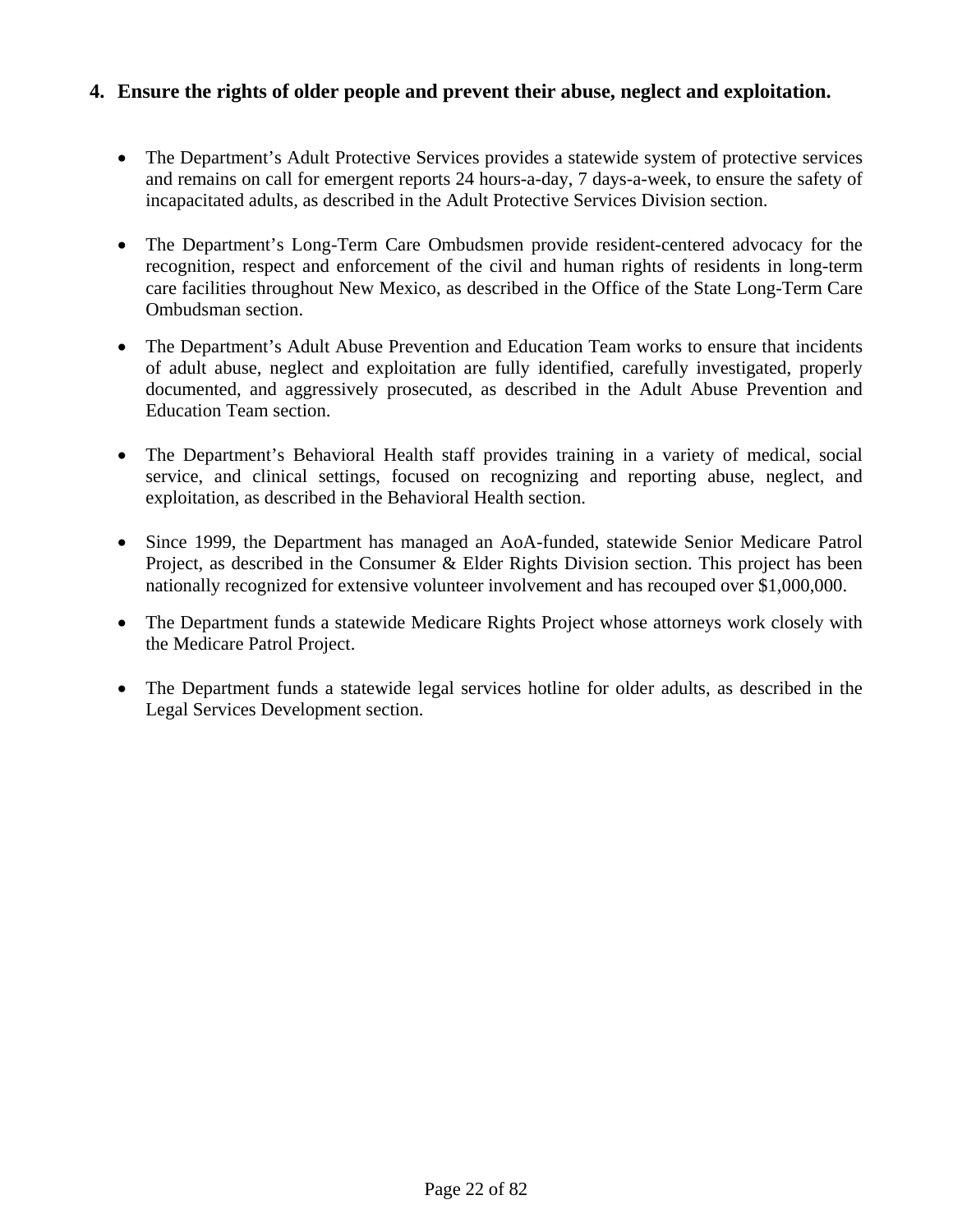# **AGING NETWORK DIVISION**

This Division is the "Aging" in the Aging & Long-Term Services Department. Aging Network providers include area agencies, senior centers, congregate meal sites, adult day care programs, volunteer programs, employment host agencies, NM Senior Olympics, the NM Alzheimer's Association and other contract providers. The Division provides some services directly, and includes two Bureaus – The Employment Programs Bureau and the Senior Services Bureau. Both Bureaus manage numerous programs and contracts throughout the state. Aging Network contract providers help families remain together, at home, in their own communities and create a safety net for the vast majority of New Mexico's elders, those who don't qualify for Medicaid but whose resources are limited, those whose families are stretched to capacity caring for loved ones at home. Employment and volunteer opportunities enable older adults to remain active, vital members of their communities. Financial subsidies offered by the employment programs and some of the volunteer programs help seniors maintain their economic independence. The Aging Network is the only resource for many New Mexicans.

#### **Aging Network Services**

New Mexico's Older Americans Act (OAA) funding, and significant state aging network funding, supports a comprehensive array of services and the administrative infrastructure to deliver those services. The Department receives an annual allotment of funds under OAA Title III, as amended, from the U.S. Administration on Aging (AoA). These funds are allocated to two of New Mexico's four area agencies on aging based on an approved intrastate funding formula. The Navajo Area Agency on Aging receives OAA Title III funding through the state of Arizona, and New Mexico's Pueblos and Apache Tribes receive OAA Title VI funding directly from the AoA. New Mexico provides state funds as appropriated by the State Legislature to all four of its area agencies on aging. For every OAA dollar received, New Mexico provides more than three additional dollars in state funding to its aging network providers. Each area agency plans, develops and implements a system of services for individuals age 60 and older, or age 55 and older in the Native American Indian communities. All services are targeted to those with the greatest economic or social needs, with particular emphasis on minority older persons with low incomes and older persons residing in rural areas. Some of the many services offered include, but are not limited to, adult day care, home delivered meals, respite care, case management, in-home care, transportation, caregiver support, congregate meals, health promotion and nutrition education.

#### **Goals**

- Maintain an effective aging network structure that complies with federal and state requirements.
- Create greater awareness of the contributions of elders.

- Work with area agencies on aging and other contract providers to maximize resources and target a full continuum of services to those with the greatest needs.
- Work with area agencies on aging and other contract providers, to assure provision of quality services, by monitoring compliance and consumer satisfaction.
- Identify and create options for older persons to engage in meaningful activities throughout their life spans, to address the needs of New Mexico's growing older adult population.
- Provide training and disseminate information to and about older adult issues, including training for contract providers and aging network partners, to meet federal mandates and build capacity.
- Develop a state employment plan that meets regulatory and statutory requirements, to provide a coordinated system of support for older workers.
- Review and approve plans developed by area agencies on aging.
- Develop a state plan that meets regulatory and statutory requirements, for submission to the U.S. AoA, to provide a coordinated delivery system of services for older New Mexicans.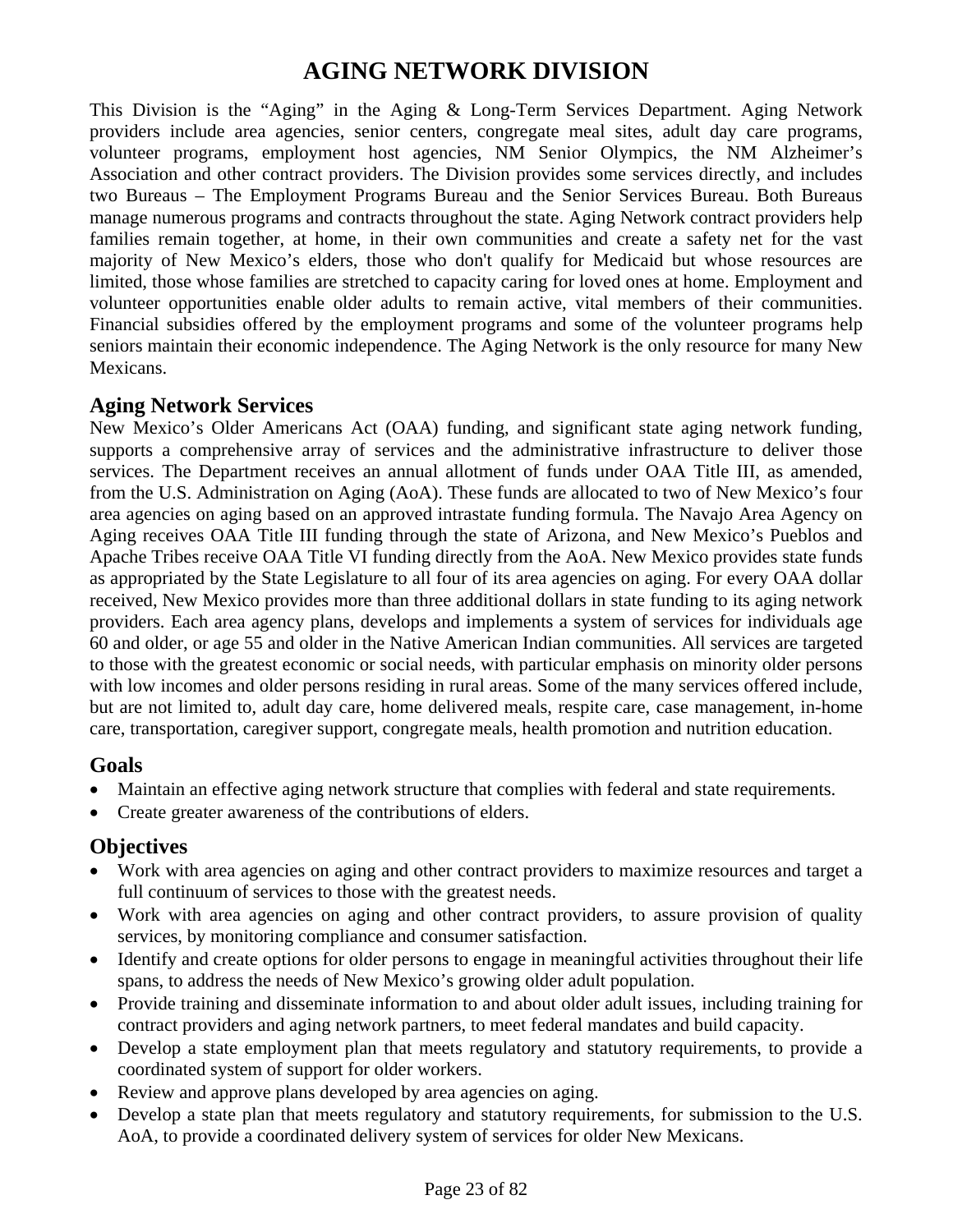# **EMPLOYMENT PROGRAMS BUREAU**

The Employment Programs Bureau includes two Older Worker Programs: a federally-funded Title V Senior Community Service Employment Program and a state-funded Senior Employment Program, as well as the Golden Opportunities for Lifelong Development (GOLD) Mentor Program and the 50+ Employment Connection. The Older Worker Programs provide subsidized employment training opportunities to more than 250 persons statewide. These programs partner with senior centers, other aging network providers, and public and private employers to provide on-the-job training throughout New Mexico. The GOLD Mentor Program provides mentoring services to at-risk youth and adults experiencing barriers to employment or self-sufficiency, through statewide satellite offices. The 50+ Employment Connection provides assistance to persons age 50 and older who are seeking employment, as well as to employers wishing to hire older workers.

#### **50+ EMPLOYMENT CONNECTION**

The 50+ Employment Connection provides assistance to adults age 50 and older who are seeking employment, as well as to employers wishing to them. The 50+ drop-in center is furnished and equipped with computers, tables, chairs, work stations, and a library of resources for older workers and employers. Volunteer and older worker program staff provides personal assistance to job seekers focused on career exploration, goal setting, job application and resume preparation. Staff also conducts job clubs, and engages in employment counseling and mock interviewing, providing on-going support in the job search process. Various training opportunities to help job candidates become more qualified are offered, such as resume writing, interviewing skills, on-line job search and basic computer skills. Many employers are interested in hiring talented persons age 50 and older, due to their wealth of experience and strong work ethic. Services offered to employers include pre-screening of job seekers to assure they are prepared and ready to go to work, access to experienced workers who require minimal training, and consultation regarding how to attract and retain older workers.

#### **Goal**

Create employment opportunities for older workers.

#### **Objectives**

- Assist older workers in preparing for, and securing, meaningful employment, including transition from subsidized employment programs, to foster economic security.
- Provide assistance to employers wishing to hire older workers.
- Recruit and refer qualified mature applicants to meet the workforce needs of employers.
- Educate employers about the value of hiring older workers and increase employment opportunities for older adults statewide.

#### **GOLDEN OPPORTUNITIES FOR LIFELONG DEVELOPMENT (GOLD) MENTOR PROGRAM**

The GOLD Mentor Program provides mentoring services to at-risk individuals entering or re-entering the workforce, as well as others who may be experiencing barriers to self-sufficiency. The GOLD Mentor Program trains and places persons age 50 and older to mentor at-risk persons statewide. Individuals mentored include Temporary Assistance to Needy Families (TANF) recipients, high school students with disabilities, and youth aging out of the foster care system. This program is designed to appeal to retiring Baby Boomers who are looking for flexible, part-time work to supplement their incomes and who wish, at the same time, to contribute to their communities.

#### **Goal**

Engage older adults to serve as community-based mentors, providing them with meaningful opportunities for civic engagement.

- Train and place compassionate and competent older people to serve as mentors.
- Work with social service and governmental agencies to identify individuals who may benefit from mentoring.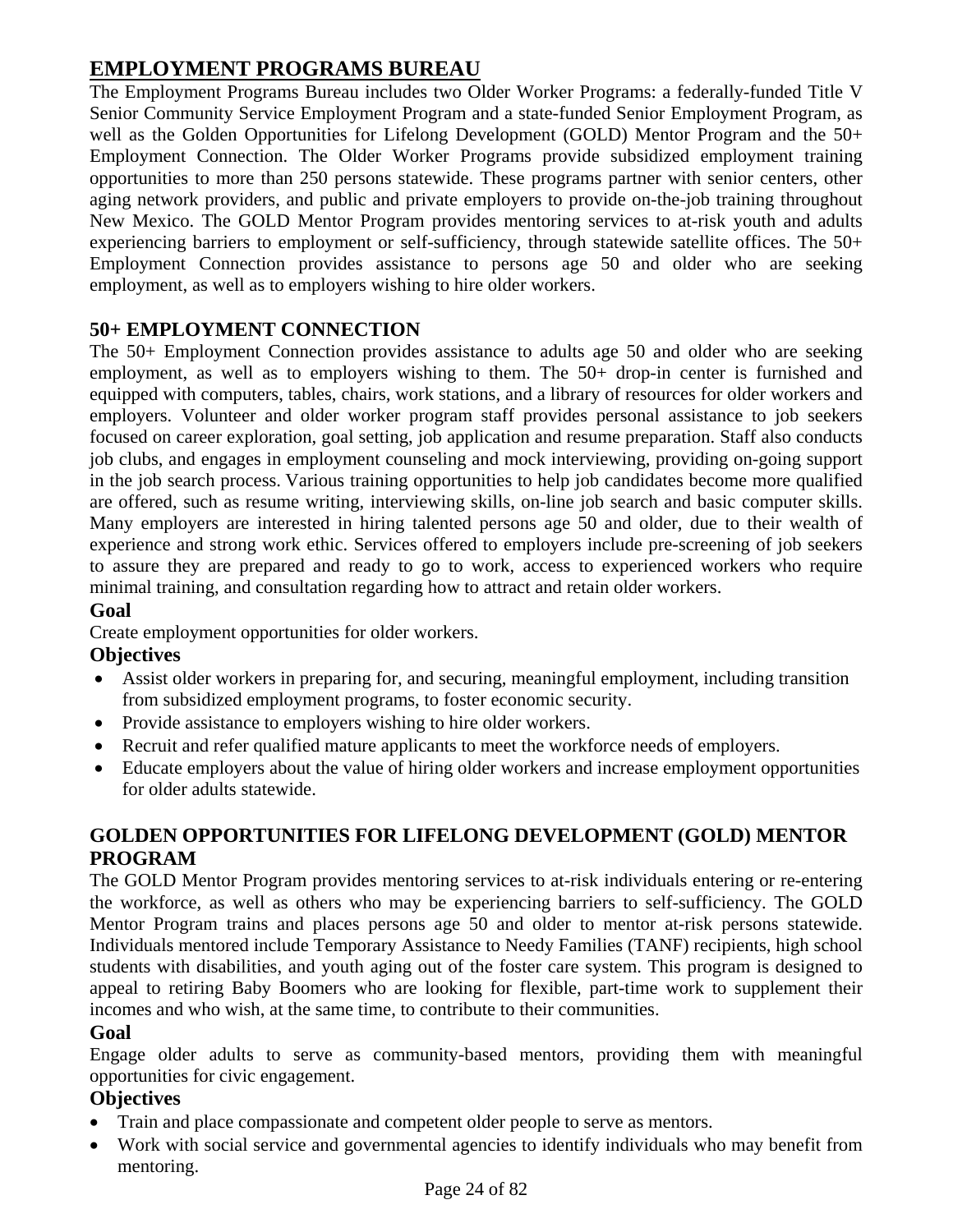- Provide mentoring services to at-risk individuals entering or re-entering the workforce, as well as to others who may be experiencing barriers.
- Assist mentored clients in building self-sufficiency and economic security.

### **OLDER WORKER PROGRAMS**

#### **SENIOR COMMUNITY SERVICE EMPLOYMENT PROGRAM (SCSEP)**

The Department administers one of three federally-funded SCSEPs in New Mexico. Others are administered by the National Indian Council on Aging and Goodwill Industries. The U.S. Department of Labor funds this program, however, its enabling legislation is Title V of the Older Americans Act, therefore, it is often called *Title V*. More than 340 subsidized training positions are available in New Mexico, allocated according to a census-based formula, calculated using the number of eligible persons in each county. The Department administers 20% of the available training positions. Enrolled trainees are paid minimum wage for twenty hours per week. They are placed in not-for-profit or governmental organizations, known as *host agencies*. *Host Agencies* work with assigned trainees to prepare them for transition into unsubsidized employment. Enrollees' income must be 125% of poverty or lower; they must be at least 55 years old, unemployed and residents of New Mexico. Enrollees are not state employees, but are paid through the state system. At intake, an assessment of job skills and interests is conducted. On-site *host agency* supervisors are responsible for conducting evaluations of enrollees and assisting with assessments. The program helps to cover the costs of annual physicals for enrollees and assists with work-related expenses, such as the cost of eyeglasses, uniforms, and shoes. **Goal** 

Provide employment training to older individuals with low incomes entering or reentering the workforce.

#### **Objectives**

- Conduct outreach to identify eligible applicants, disseminating information about services provided to communities throughout New Mexico.
- Enroll eligible applicants within priorities set by federal law.
- Facilitate enrollees' successful exit from the program to unsubsidized employment.
- Coordinate efforts with all mandated partners in the Workforce Investment Act.
- Monitor customer satisfaction by conducting enrollee, host agency and employer surveys.
- Distribute training positions in an equitable manner according to the formula set by the U.S. Department of Labor, increasing allocations in underserved counties through attrition.
- Educate employers in New Mexico about the value of hiring older workers.

#### **NEW MEXICO SENIOR EMPLOYMENT PROGRAM**

This program is similar to the Senior Community Service Employment Program, however, as the program is state-funded, the Department may grant waivers of income, age, hours, salary and training requirements. The State Legislature created this program with recurring funds to provide increased employment options for older adults in New Mexico. The program's intent is to support the aging network through allocation of subsidized positions. Aging Network organizations serve as *host agencies* for program enrollees. The majority of the funding in this program is contracted to the Non-Metro Area Agency on Aging; the Department administers the balance of the positions.

#### **Goal**

Provide employment training to older individuals while supporting aging network providers.

- Contract with area agencies on aging to administer these funds where possible.
- Support area agencies with technical assistance as needed.
- Place older workers in positions throughout New Mexico.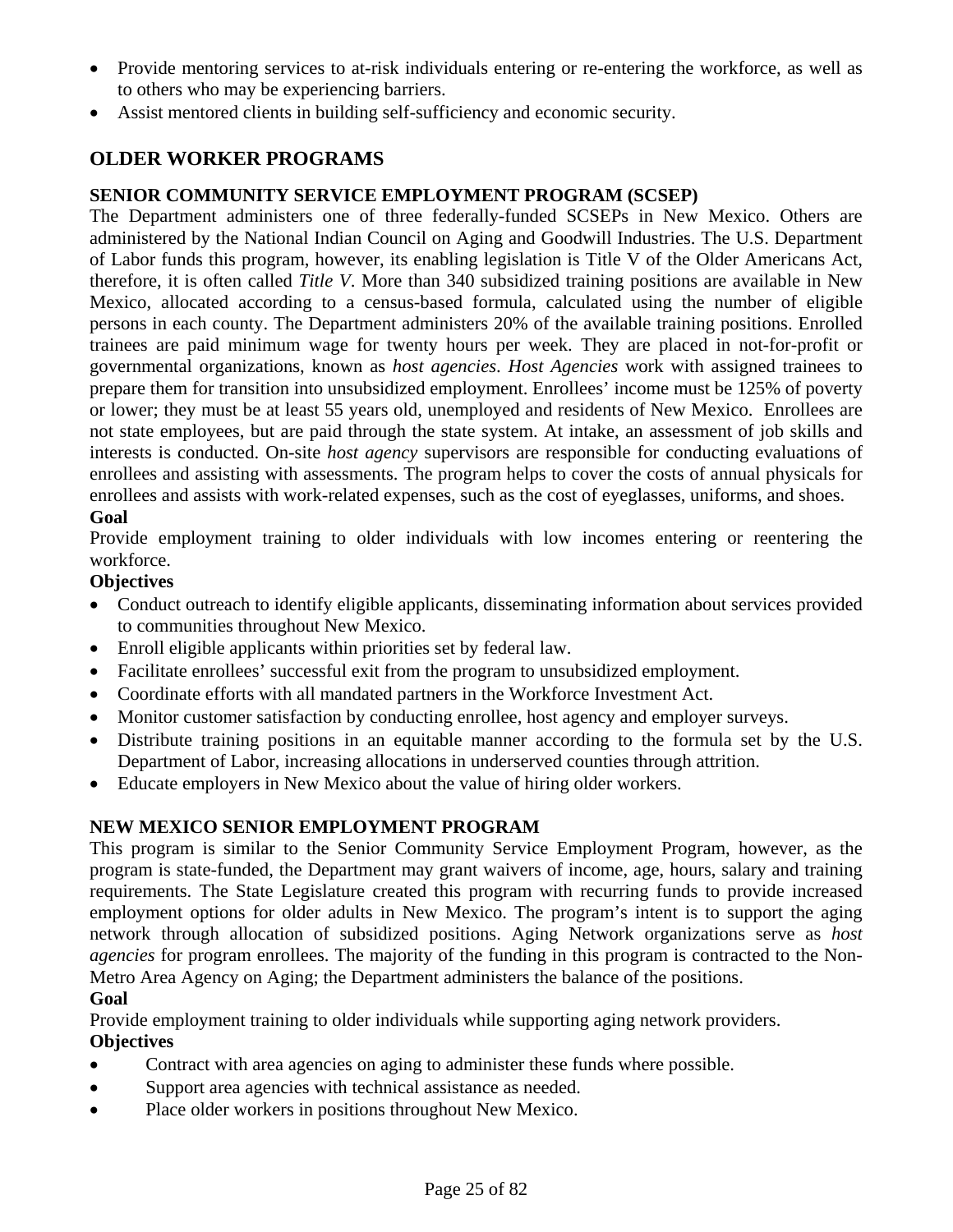### **SENIOR SERVICES BUREAU**

The Senior Services Bureau provides technical and programmatic support for all state- and federallyfunded Older Americans Act programs, area agencies on aging, federally-sanctioned Senior Corps volunteer programs (FGP, SCP, RSVP) and other statewide contractors, such as NM Senior Olympics and the NM Alzheimer's Association. The Bureau is responsible for approving area plans to ensure a statewide comprehensive and coordinated delivery system of services. The Bureau engages in collaboration and coordination with both the public and private sectors, including legislators, providers, consumers, other state agencies and the U.S. Administration on Aging. Other areas of responsibility include assessment & monitoring; grant writing & management; and contract liaison & management. Bureau staff serve as the primary points of contact for New Mexico's four area agencies on aging and their many aging network contract providers statewide.

#### **Goals**

- Work with other Divisions of the Department, area agencies on aging and local service providers to support the provision of home and community-based long-term care services throughout the aging network.
- Facilitate access to services and resources designed to build network capacity.
- Support innovation in evidence-based health promotion, disease prevention, nutrition, and caregiver support initiatives.
- Enhance public and private collaborative partnerships to build capacity and maintain and develop quality state-wide services and supports.

### **NUTRITION PROGRAM**

The senior Nutrition Program is authorized by the federal Older Americans Act and funded through state and federal funds. The program provides breakfast, lunch and/or dinner to individuals aged 60 and older, or 55 and older in tribal programs, and their spouses of any age with emphasis on those with the greatest social or economic needs. Meals and other nutrition services are provided in a variety of settings, such as senior centers and community centers, and are also delivered to individuals' homes. Congregate meal programs give seniors the opportunity to socialize with others and engage in daily activities. Nutrition screening, assessment, education and counseling are provided to help enhance the health and well being of participants. Home-delivered meals are provided to frail elders who are unable to prepare their own meals, and for whom there is no one else available to do so. Persons age 60 and older who are homebound by reason of illness or disability, or otherwise isolated are given priority in receiving home delivered meals. Spouses of elders receiving home delivered meals, regardless of age or condition, may receive home delivered meals, according to criteria developed by area agencies, if receipt of such meals is in the best interest of the elders. The Nutrition Program addresses the growing incidence of food insecurity and hunger in New Mexico. The program prevents malnutrition and maintains elders' independence, enabling them to remain in their own homes and communities. Meals are provided at least once a day, five days or more per week. Meals served under the program comply with all federal and state nutrition regulations, requirements and dietary guidelines. The Nutrition Program provides more than 1.6 million congregate meals and more than 2 million home-delivered meals to almost 51,200 New Mexicans. New Mexico has 212 congregate meal sites throughout its thirty-three counties and 22 tribal communities. Tribal community programs include sites in 19 Pueblos, and on 2 Apache Reservations, as well as 44 sites in the New Mexico portion of the Navajo Nation.

- Improve nutritional health, alleviate hunger and prevent malnutrition by providing nutritionally adequate meals to older adults throughout New Mexico.
- Promote visually appealing, appetizing meals that meet the nutritional requirements and dietary guidelines for older adults.
- Promote the provision of therapeutic meals, particularly "diabetes friendly" meals.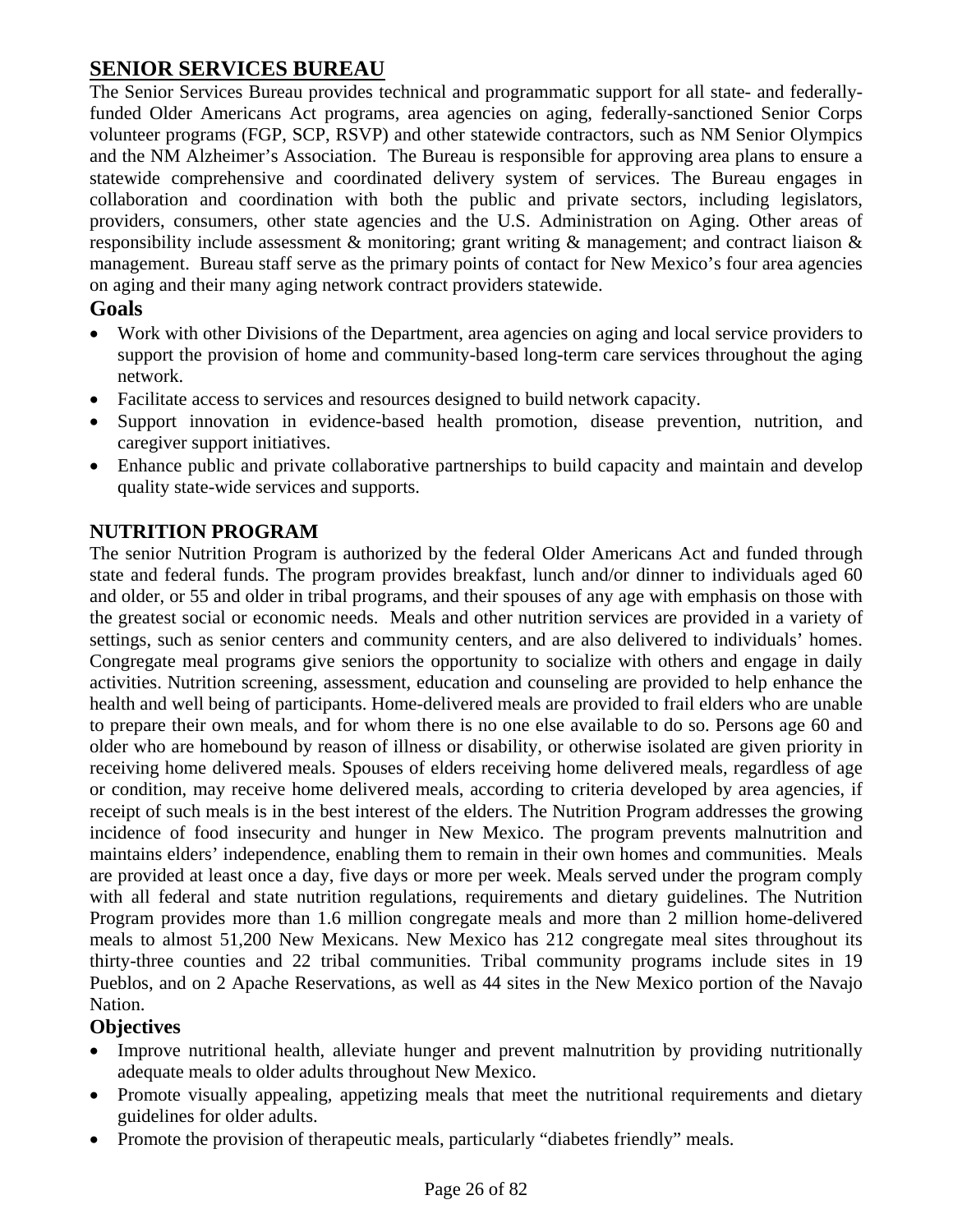#### **Actions**

- Assist area agencies in the operation of senior nutrition programs, including conducting on-site assessments.
- Conduct training on menu planning that meets the nutritional requirements and dietary guidelines for older adults, and addresses the provision of therapeutic meals.
- Use NAPIS/SAMS data to project nutritional trends, identify target areas for nutrition education, and evaluate the effectiveness of current nutrition programs.

### **ALZHEIMER'S DISEASE & DEMENTIA PROGRAM**

The NM Alzheimer's Disease & Dementia Program began in 1993 after a statewide study identified the growing needs of families and individuals effected by Alzheimer's Disease and related dementias. Services provided include caregiver and provider training, information and assistance, support groups, advocacy and dissemination of culturally and linguistically appropriate educational materials. A statewide Alzheimer's Disease Advisory Group has been established to identify service gaps and evaluate and recommend service enhancements. The Department currently administers a federal Alzheimer's Disease Demonstration Grant awarded by the U.S. Administration on Aging. The purpose of this award is to enhance and expand the current service delivery system for families of individuals with Alzheimer's disease and related dementias, particularly in underserved rural and tribal communities.

#### **Objectives**

- Assist area agencies on aging in the development of new programs and identification of new funding sources.
- Work with area agencies, community organizations and service providers to assess and evaluate programs.
- Provide training and technical assistance throughout the aging network.
- Provide a seamless support system for caregivers.
- Solicit input from advisory work groups regarding the needs of people with Alzheimer's disease and other dementias, and their caregivers, with regard to planning and service delivery.

#### **Actions**

- Provide contract respite services, respite vouchers, and other forms of respite care, for family caregivers of persons affected with Alzheimer's disease or dementia.
- Provide culturally and linguistically competent training, support groups, information and assistance to family caregivers of persons affected with Alzheimer's disease or dementia, including persons with young-onset Alzheimer's disease.
- Strengthen community-based adult day care services, targeting underserved communities, pueblos and tribes in rural New Mexico.
- Support area agencies in the provision of regional caregiver services; including care coordination, training and advocacy.
- Enhance collaboration among area agencies, the Aging & Disability Resource Center, the NM Alzheimer's Association, faith-based organizations and local service providers.

#### **HEALTH PROMOTION**

Health Promotion activities are designed to maintain or improve physical and mental well-being, maintain independence, and build knowledge/skills to enable older adults make informed choices about lifestyle and health issues.

#### **Objective**

In collaboration with area agencies on aging, aging network providers, governmental entities, health care organizations and others, provide health promotion & disease prevention information, activities and programs throughout New Mexico.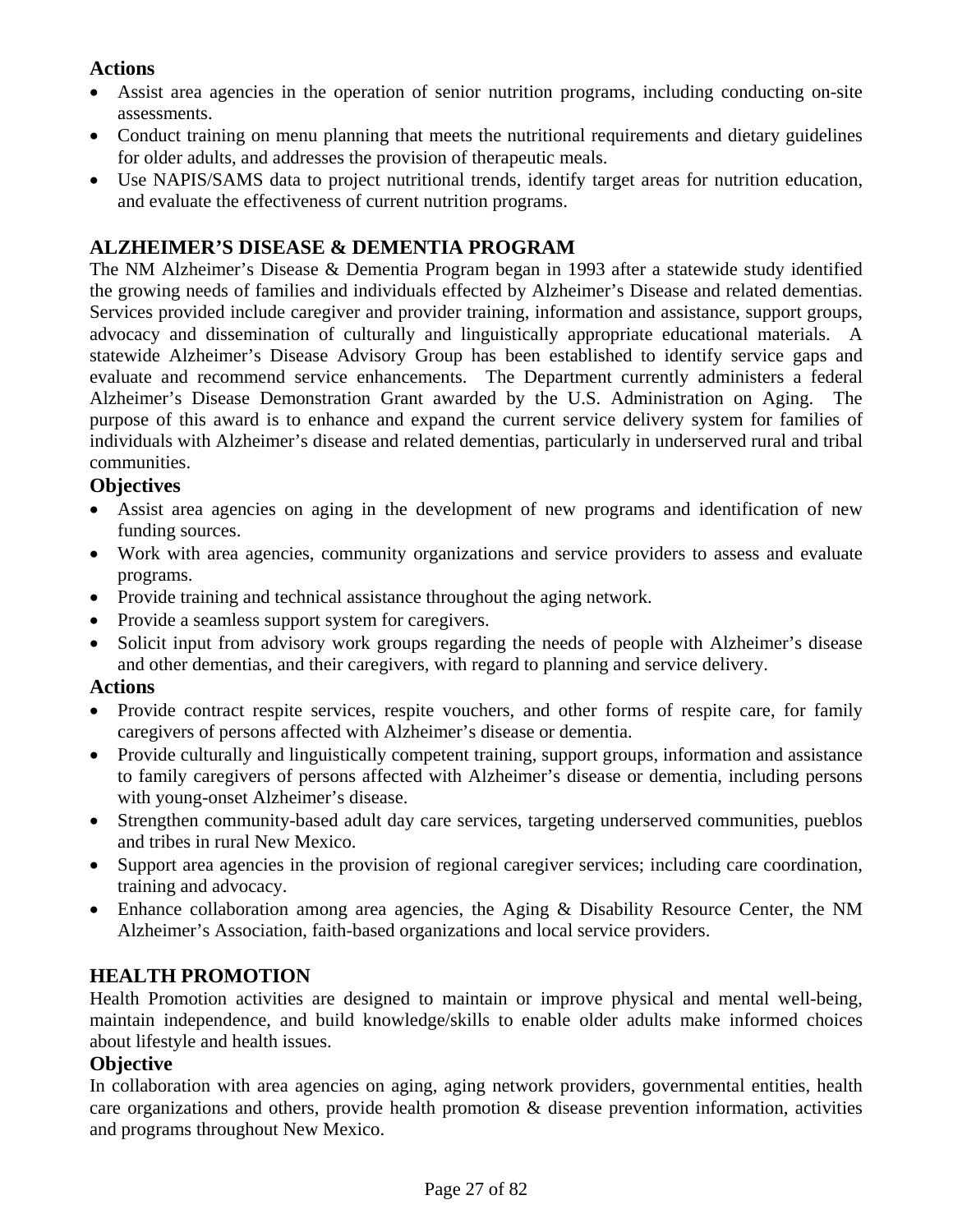#### **Actions**

- In partnership with the NM Department of Health, sponsor and support health promotion  $\&$  disease prevention activities to help older adults maintain or improve their physical and mental well-being, including evidence-based programs such as *Enhance Fitness* and *A Matter of Balance*.
- Conduct and promote health fairs, workshops and other venues to support, encourage and assist healthy active seniors in maintaining their lifestyles and to teach techniques for improving health status to others.
- In partnership with NM Senior Olympics, promote physical fitness, statewide, for adults age 50 and older, by providing year-round opportunities and motivation to participate in local, state and national senior Olympic games and other health promotion initiatives.
- Maintain up-to-date knowledge on current best practices in health promotion and disease prevention through Departmental involvement in committees, councils, and local or national organizations that promote healthy aging.
- Maintain a leadership role in the New Mexico Healthy Aging Collaborative, a collaboration of public and private organizations focused on providing statewide health promotion activities and initiatives targeted to older adults.

### **CAREGIVER SUPPORT SERVICES**

New Mexico's Family Caregiver Support Program targets family caregivers of older adults, as well as grandparents and older adult caregivers of children or younger adults with disabilities. Emphasis is placed on serving older individuals with the greatest social or economic needs, with particular attention to those with low incomes and those providing care and support to persons with disabilities. New Mexico's Program is compromised of five service categories:

- **Information** about health conditions, resources, and community-based long-term care services that might best meet caregivers' needs.
- **Access** in securing appropriate help.
- **Counseling, Support Groups & Caregiver Training** to help caregivers make decisions, resolve problems, and develop the skills to care effectively for loved ones.
- **Respite Care** to provide caregivers with relief from caregiving responsibilities.
- **Supplemental Services**, such as provision of home modifications, incontinence supplies, nutritional supplements and assistive devices, to support the efforts of caregivers.

#### **Objectives**

- Work with the Aging & Disability Resource Center, area agencies, faith-based & community organizations and service providers to maintain and enhance caregiver support programs.
- Provide caregiver training and technical assistance throughout the aging network.
- Provide technical assistance to area agencies in the development of resources and new programs designed to assist caregivers, including systems of care coordination and evidencebased programs.

#### **Actions**

- Provide comprehensive support services for caregivers, statewide, expanding services to additional rural and tribal areas.
- Develop new partnerships with other state agencies, community providers, and faith-based organizations to enhance services.
- In consultation with area agencies, implement caregiver support program standards, performance measures and consumer satisfaction measures to aid in program planning and quality improvement.
- Continue to staff and support advisory work groups for input into strategic and programmatic planning.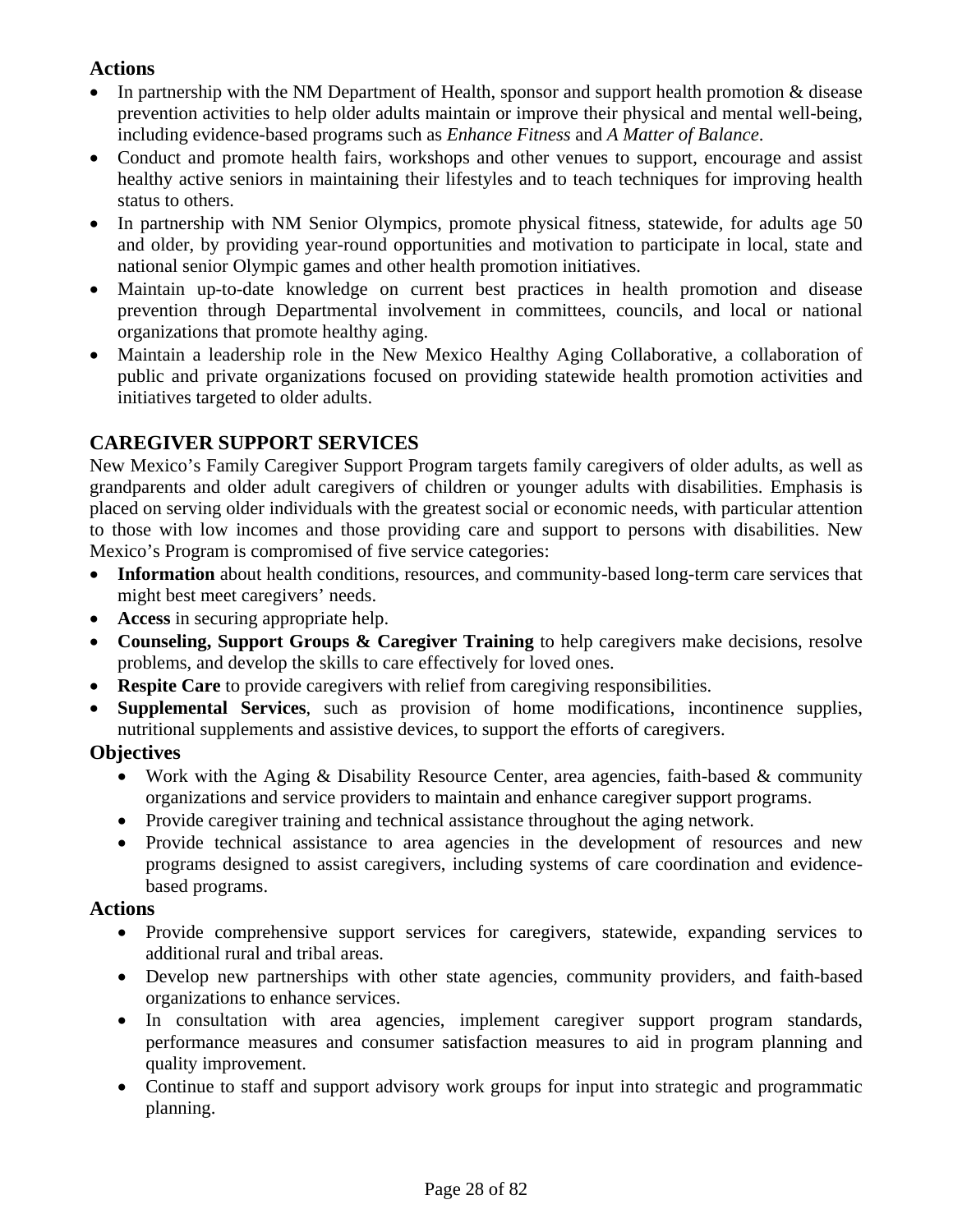#### **VOLUNTEER PROGRAMS**

#### **FOSTER GRANDPARENT PROGRAM (FGP)**

The Foster Grandparent Program offers meaningful part-time volunteer opportunities to persons with low incomes, age 55 or older, who provide one-to-one supportive services to children with special or exceptional needs. Foster Grandparents serve in health, educational and social services settings and help address children's physical and psychosocial developmental needs. Foster Grandparents receive stipends to support their work. Persons who serve as Foster Grandparents remain physically and mentally active and enhance their self esteem through continued participation in their communities. The children served by the program maintain or improve their physical and psychosocial status. New Mexico has twenty-two Foster Grandparent Programs, with over 680 active volunteers serving more than 2,000 children annually. New Mexico's Foster Grandparents provide 704,400 hours of service annually.

#### **Objective**

Continue to serve children with special or exceptional needs throughout New Mexico.

#### **Action**

• Expand services to enroll additional Foster Grandparents to meet growing demands, as funding becomes available.

#### **SENIOR COMPANION PROGRAM (SCP)**

The Senior Companion Program offers meaningful part-time volunteer community service opportunities to persons with low incomes, age 55 or older, who provide supportive one-to-one services to older adults to assist them in remaining independent. These older adults may have physical or psychosocial needs, developmental disabilities or other functional limitations; services are provided primarily in their homes. Senior Companions receive stipends to support their work. Persons who serve as Senior Companions remain physically and mentally active and enhance their self esteem through continued participation in their communities. The frail elders served by the program are helped to maintain their independence. New Mexico has twenty-two Senior Companion Programs, with 455 active volunteers serving more than 1,440 homebound clients annually. New Mexico's Senior Companions provide over 456,200 hours of service annually.

#### **Objective**

Assist homebound individuals to remain in their own homes, living with dignity and avoiding institutionalization.

#### **Action**

• Expand services to enroll additional Senior Companions to meet growing demands, as funding becomes available.

#### **RETIRED SENIOR VOLUNTEER PROGRAM (RSVP)**

The Retired Senior Volunteer Program has the dual purpose of engaging persons 55 years of age and older in volunteer service to meet critical community needs and providing high quality experiences to enrich the lives of the volunteers. RSVP encourages older adults to share their lifetime talents, experiences, and skills with community projects and organizations needing their expertise. Retired Senior Volunteers remain physically and mentally active and enhance their self esteem through continued participation in their communities. New Mexico has seventeen RSVP sites with more than 6,600 volunteers enrolled at 840 volunteer stations throughout the state. These volunteers provide more than 1,064,200 hours of service, annually, in communities throughout New Mexico.

#### **Objective**

Continue to enroll additional volunteers to serve their communities and meet growing demand. **Action** 

#### Secure additional funding to supplement travel expenses for additional volunteers statewide.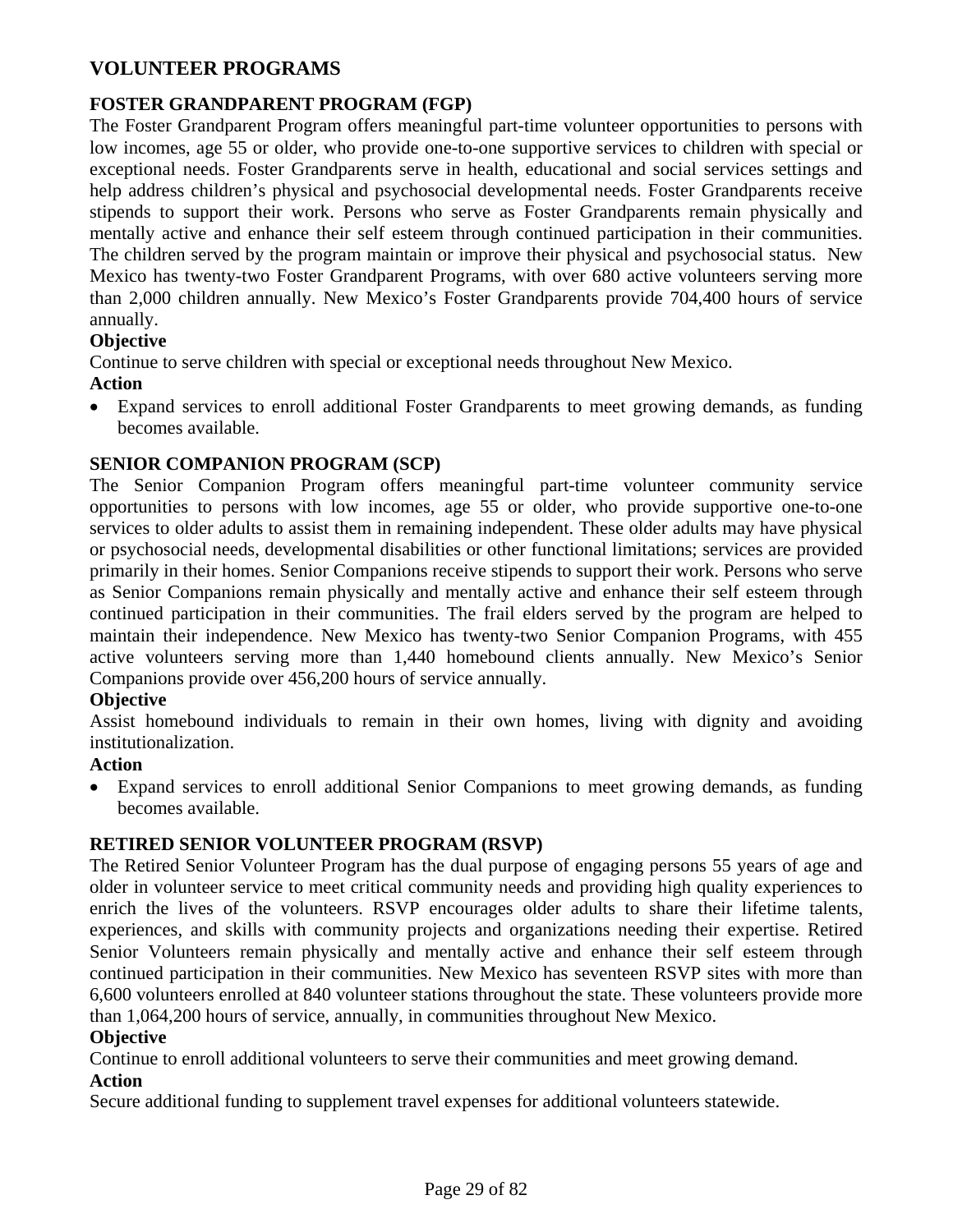# **CIVIC ENGAGEMENT INITIATIVE**



In June 2008, New Mexico's Governor, Bill Richardson, signed an executive order creating Engage New Mexico, an initiative designed to foster civic engagement opportunities for New Mexicans age 50 and older and adults living with disabilities. The executive order acknowledged New Mexicans age 50 and older, and New Mexico's adults living with disabilities, who enjoy increased longevity and improved health thorough community engagement. The order affirmed New Mexico's interest in encouraging and promoting access to "continued employment, volunteerism and lifelong learning opportunities which may be collectively identified as civic engagement".

The Department's commitment to and advancements in civic engagement programming resulted in the National Governors' Association's (NGA) Centers for Best Practices selection of New Mexico to participate in its *Policy Academy on Civic Engagement for Senior Citizens*. Supported by the Atlantic Philanthropies, the NGA Policy Academy was an intensive form of technical assistance that brought together influential state policy makers with peers from other states to develop state-specific responses to public policy issues. ALTSD took the lead in pursuing this initiative, resulting in New Mexico being one of only eight states invited on the strength of its application and programming achievements to participate in the academy. Engage New Mexico resulted from this initiative.

The vision of Engage New Mexico is that, through meaningful and purposeful employment, volunteer and learning opportunities, New Mexicans together can address social problems, promote health and sustain personal independence, in a society where the citizenry is fully engaged and people come together to solve problems and support each other. Engage New Mexico is a catalyst to bring about positive community change. The initiative is based on active community involvement in all sectors, and the focus is on engaging people, sharing information, planning, acting, evaluating, and appreciating and recognizing the efforts of all. Engage New Mexico is partnering with leaders in business, government, the non-profit sector, and — most importantly — local communities throughout the state to create opportunities for employment, volunteerism, and lifelong learning. The initiative is designed to develop and promote local grass-roots programs to identify and implement sustainable solutions to serious community concerns, such as education, hunger, and health promotion.

Through this initiative, New Mexico is facing challenges and creating opportunities to utilize the experience and talents of its older workers and newly arrived retirees in a variety of civic engagement activities. Strong support and direction from Governor Richardson, his Cabinet Secretaries and the legislature has made workforce issues and their resolution a top priority. This support has created a "critical mass" of commitment, collaboration and capacity. Underlying many of New Mexico's initiatives is the current administration's strong commitment to innovative and collaborative solutions to New Mexico's needs. Such collaborative efforts are the best means to communicate new policy, support choices, ensure service coordination, and make the best use of all available resources, both formal and informal.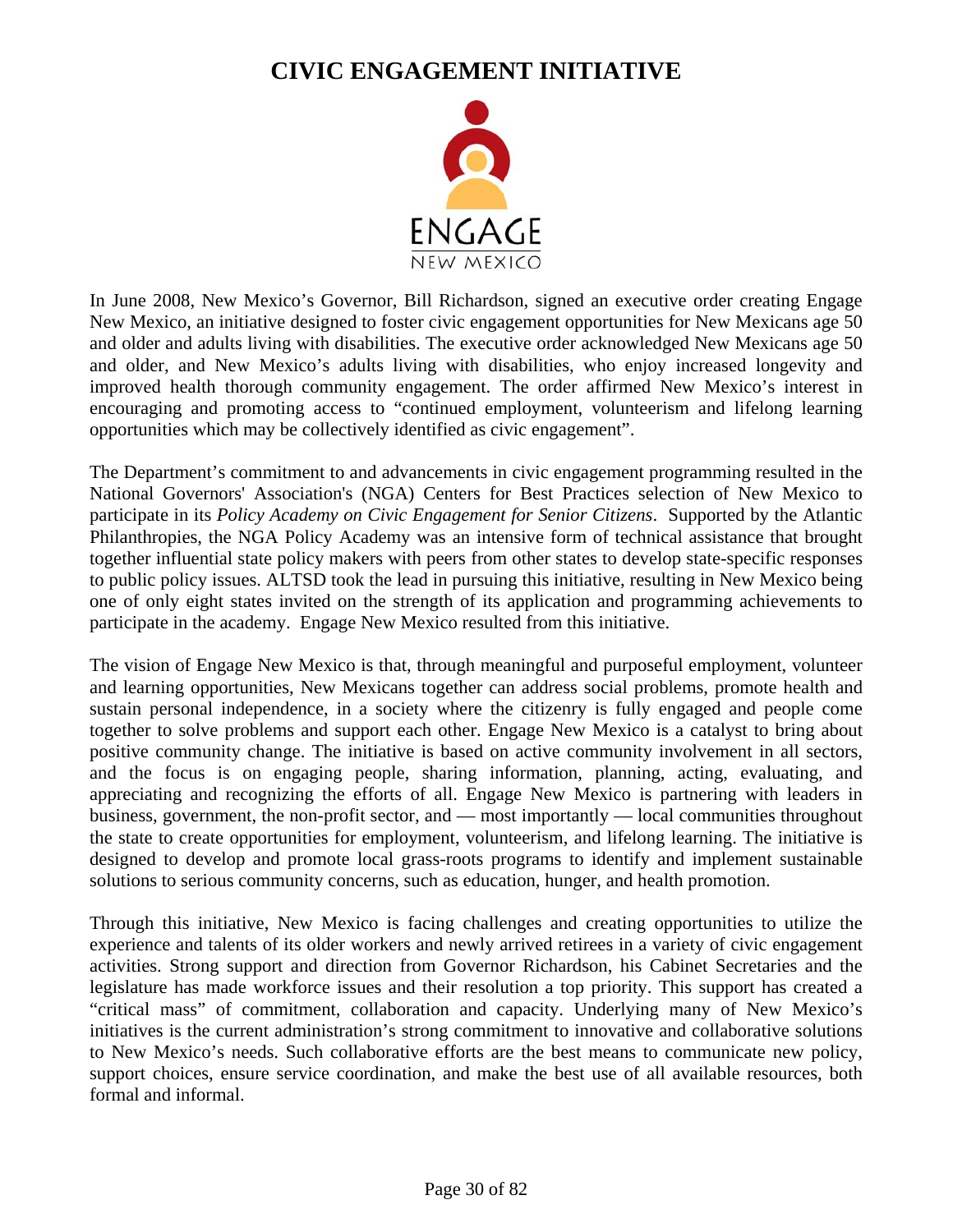Engage New Mexico is working to create meaningful, purposeful paid and unpaid service opportunities for older New Mexicans. New Mexico has blended three distinct cultures — Anglo, Hispanic, and Native American Indian — into a diverse, inclusive environment. Blessed with a wealth of talented, diverse and community-minded older adults, a coordinated effort to create and sustain stronger, healthier communities is certainly achievable. Working together, the public and private sectors are expanding the roles these willing elders can play.

The 30<sup>th</sup> Annual NM Conference on Aging held an Engage New Mexico Civic Engagement Fiesta on the last day of the Conference on Friday, August 29, 2008. The Fiesta was open to the public free of charge, and included both a job fair with 40 employers and a volunteer fair with 55 organizations seeking volunteers. The Conference's closing plenary session, that Friday morning, featured a keynote speech related to the topic of intergenerational civic engagement. Seven workshops were also offered. A similar event is planned for the 2009 Conference on Aging to include a volunteer fair and numerous workshops.

The Department has developed window stickers to promote Engage New Mexico Partnerships, statewide. The window stickers serve to identify program engaged in finding sustainable solutions to community concerns. The stickers have been distributed to GOLD Mentors, Retired Senior Volunteer Programs, Foster Grandparent Programs, Long-Term Care Ombudsmen, Senior Companion Programs, and Benefits Counseling stations statewide.

#### **Goals**

- Promote local civic engagement initiatives and solutions throughout New Mexico.
- Promote public communications that portray older adults and persons with disabilities as assets.
- Develop and enhance resources to promote civic engagement statewide.

- Develop awareness and interest in civic engagement on a county and community-basis, statewide.
- Explore partnerships with non-profit organizations, businesses, faith-based organizations, foundations and other private sector entities.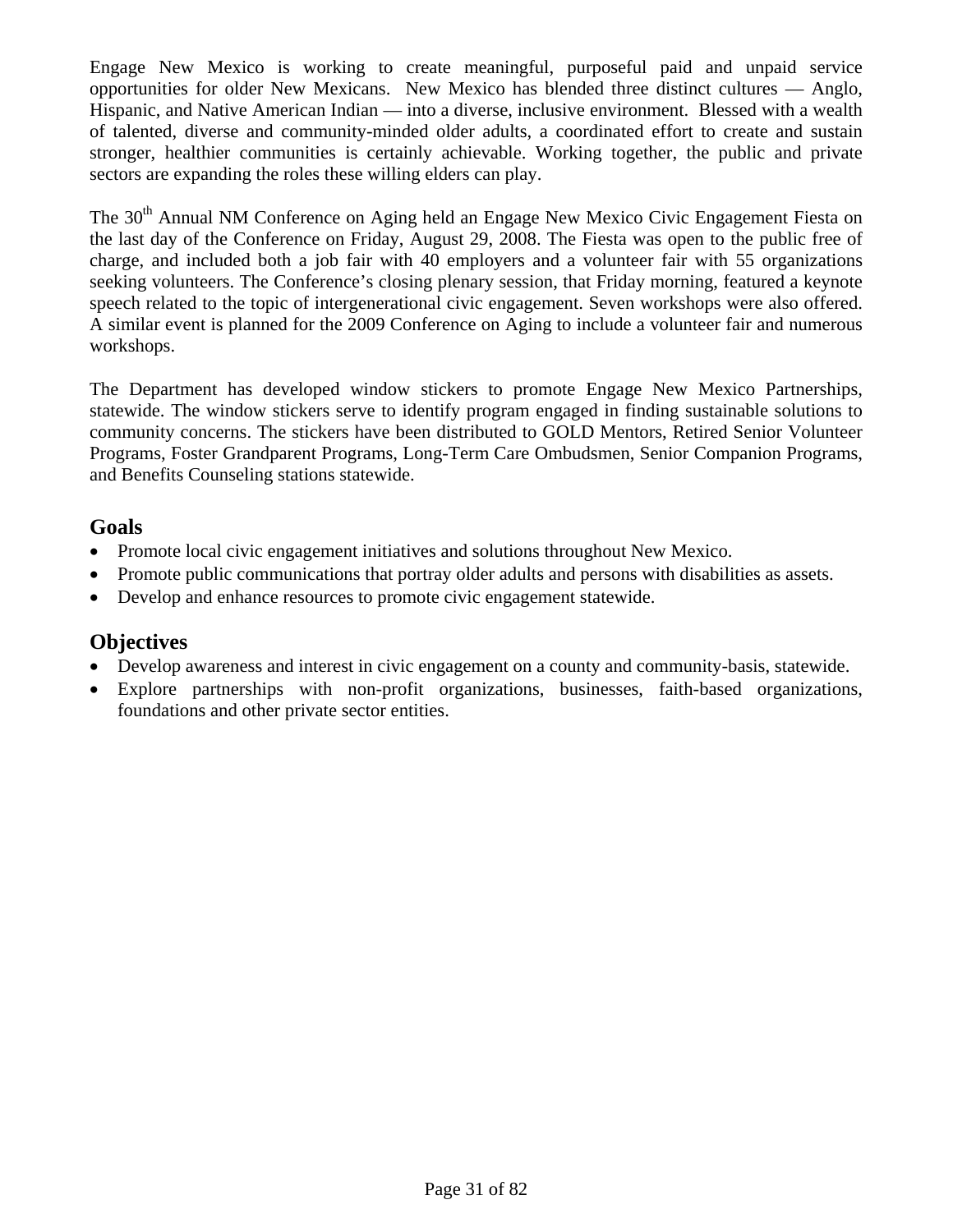# **OFFICE OF INDIAN ELDER AFFAIRS**  *SERVING NATIVE AMERICAN INDIAN ELDERS*

The **Office of Indian Elder Affairs** includes New Mexico's Indian Area Agency on Aging and also supports the efforts of the Navajo Area Agency on Aging and other entities serving Native American Indian elders. In addition, the Office of Indian Elder Affairs is charged with developing governmentto-government relationships on behalf of all Indian elders in New Mexico. The Office's Director serves as the Department's tribal liaison in collaboration with other state health and human services departments. The Office of Indian Affairs advocates on behalf of all Indian elders in the state and works with tribal providers, statewide, to strengthen their capacity to deliver a wide range of services.

New Mexico has two state planning & service areas (PSAs) designated specifically to serve its Native American Indian populations and tribal service providers. These are PSA 5, which consists of the Navajo Nation, and PSA 6, which consists of the nineteen pueblos and two Apache tribes in New Mexico. The designated area agency on aging for PSA 5 is the Navajo Area Agency on Aging and the designated area agency on aging for PSA 6 is the Indian Area Agency on Aging, which is housed in the Department's Office of Indian Elder Affairs. These area agencies provide technical assistance, program development and oversight for tribal providers and others serving Native American Indian elders. They also conduct outreach at the community level to identify Indian elders eligible for assistance under the Older Americans Act and other programs, both public and private, and to inform them of the availability of such assistance. Outreach efforts are conducted by multilingual staff, using culturally and linguistically appropriate materials. Outreach activities to increase Indian elders' access to all aging programs and benefits provided by the Department are also conducted. These outreach efforts place special emphasis on reaching older individuals with the greatest economic or social needs, with particular attention to those with low incomes.

Traditionally, Indian elders occupy an important, revered position in tribal life; age is equated with wisdom and experience. Most Indian elders wish to remain at home, in their local communities, regardless of their degree of frailty. Many elders live with several generations of family under one roof. There are strong and compelling religious and cultural reasons for this choice. The role of the elder at the center of the family is of critical importance in the culture. In most cases, families want to care for their elders at home and the vast majority of frail Indian elders live at home, cared for by family members. These families are in need of respite services, to support them in their caregiving role. As tribes develop their health systems as sovereign nations, they are increasingly looking for models of care which are consistent with the desires of their elders and which cohere with their unique cultures. This most often means care that is based in the home. Many tribes provide in-home services, respite care, and caregiver support, and several tribes have developed adult day care programs to address this need. Some of the traditional ways are changing, however, as the impact of non-Indian culture becomes more prevalent. The rise of elder abuse and the need for tribal elder protection codes is an indication of these changes.

The list of concerns of New Mexico's Indian elders is in many ways similar to the list of concerns of the general elderly population throughout New Mexico. It includes chronic illnesses, long-term care, housing, disability, adequate nutrition, caregiver support, and prevention of elder abuse, neglect & exploitation. Gaps in service delivery and related barriers are numerous and complex for tribal elderly programs. Isolation, distance from health and support services, limited transportation, complex state and federal regulations, lack of adequate funding, language barriers, cultural and racial prejudice, and buildings in need of repair are some of the major issues effecting the service delivery system for Indian elders in New Mexico.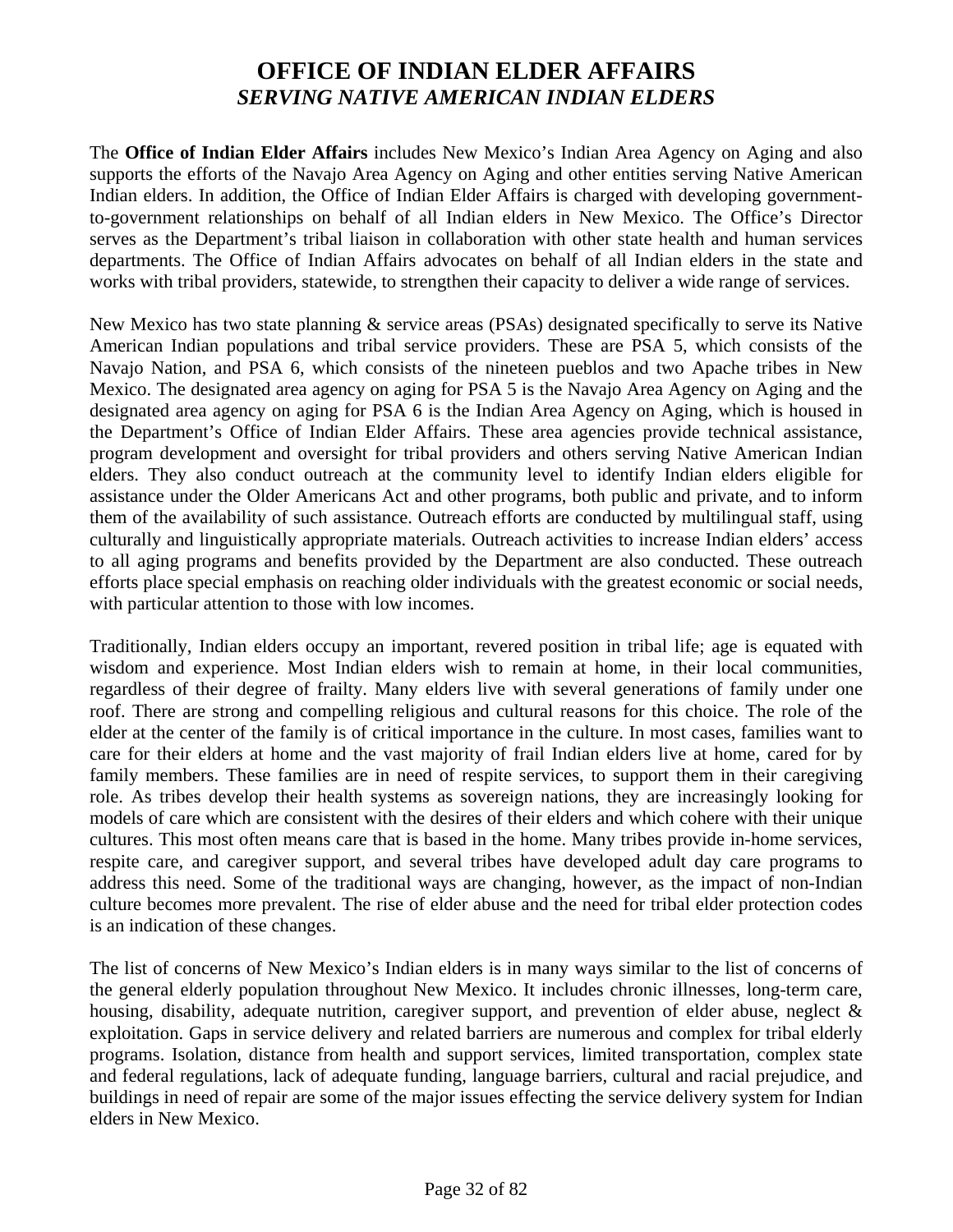These gaps and concerns have been identified by the NM Indian Council on Aging and the NM Title VI Coalition, as well as in the U.S. Administration on Aging's Older Americans Resources and Services study. The Department's public hearing process has confirmed these priorities, and also the need for increased funding. New Mexico's tribal aging network providers are being impacted by current economic conditions and a growing population of Indian elders with many needs. Tribal elders are concerned about the need to develop and support long-term care services on tribal lands, using available federal, state and tribal resources. Most tribal elderly programs have access to Title VI funding, USDA cash in lieu of commodities, and NM state funding. Programs also rely heavily on tribal in-kind support and local fundraising efforts such as bake sales and raffles. Financial support in the form of cash, goods and services is provided by various tribal organizations. It has become increasingly apparent that the need for a coordinated system of health and social services to meet the needs of Indian elders is paramount. The current system consists predominantly of meal sites, transportation services, limited social services and home-delivered meals. The current system requires additional funding to meet increasing home care and long-term care needs for accessible, affordable, and culturally sensitive services that focus on ensuring independence.

The Department has addressed these needs and issues by promoting and supporting tribal programs that serve Indian elders in their own communities. The Office of Indian Elder Affairs is a clearinghouse for training opportunities, advocacy information, and funding resources, and provides technical assistance to aid in building capacity. Frequent communication keeps the Indian Aging Network in New Mexico informed about issues, training, funding opportunities, and proposed state and federal legislation impacting elders and adults with disabilities. Advocacy is most successful through collaborative efforts - the aging network, the disability community and tribal and state government officials working together. Staff from the Office of Indian Elder Affairs and the Department's Senior Services Bureau conduct site visits and provide individualized technical support and culturally sensitive training at each site throughout the state. Staff works with local providers to maintain or expand services within tribal communities and has facilitated the development of relationships between various tribal and non-tribal service providers. The main focus continues to be providing services to older individuals with the greatest economic or social needs, with particular emphasis on persons with low incomes and those residing in rural areas.

#### **Goals**

- Develop home and community-based services to keep elders in their own homes and support family and other caregivers.
- Collaborate with the Indian Health Service to expand and strengthen long-term care services.
- Increase options and access to Medicare and Medicaid services and reimbursement.
- Collaborate with tribal leaders to expand and strengthen long-term care, health care, social services and advocacy efforts.
- Provide leadership and advocate for Indian elders by serving on community boards and coalitions and through active participation in the New Mexico legislative process.
- In collaboration with other state agencies, provide tribal consultation and liaison.

- Continue and expand adult day centers where there are demonstrated needs.
- Conduct outreach in coordination with tribal Community Health Representative programs.
- Renovate existing senior centers to make them ADA compliant.
- Identify and apply for additional sources of funding, particularly federal funding opportunities.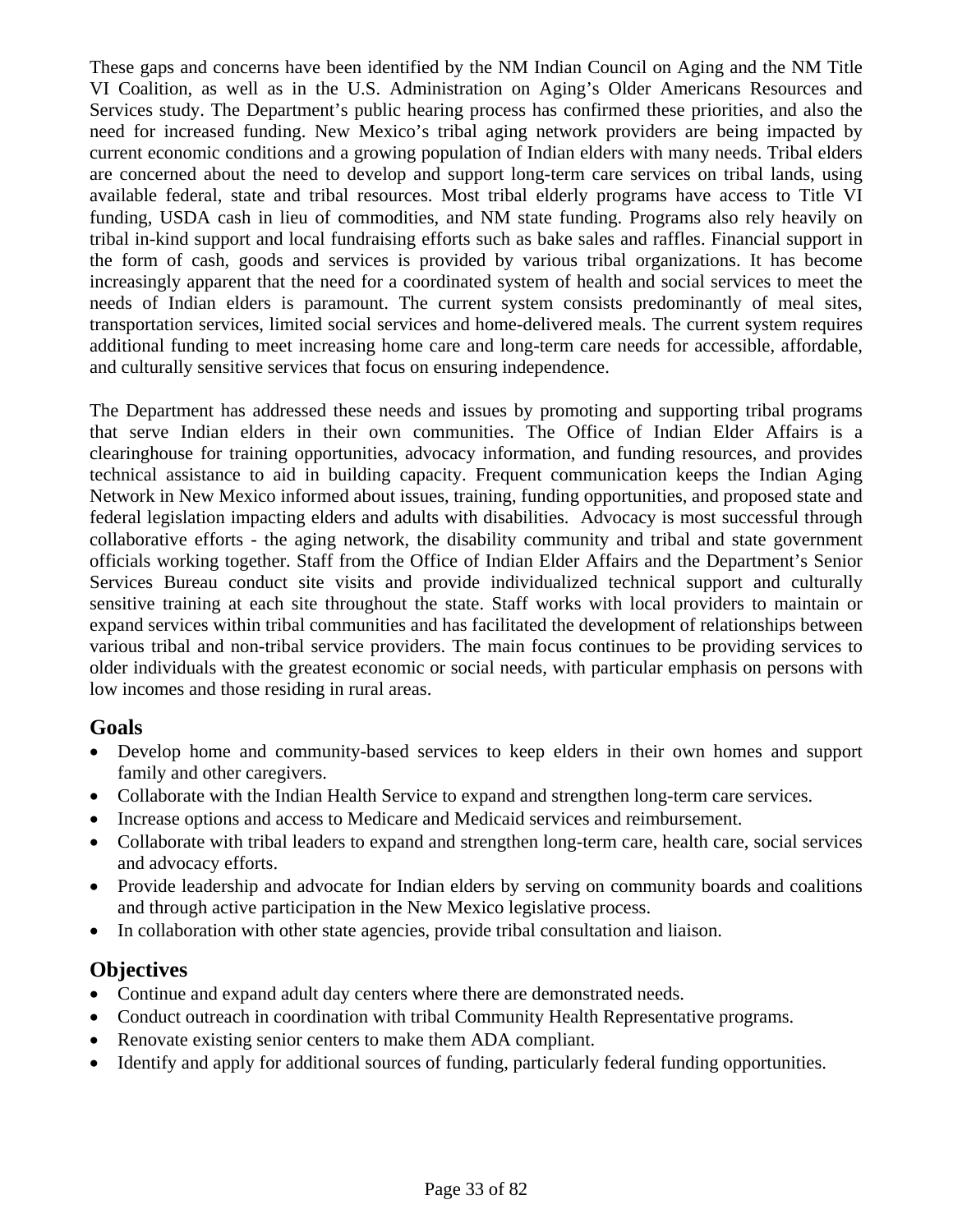# **ADULT PROTECTIVE SERVICES DIVISION**

On July 1, 2005, Adult Protective Services (APS) was transferred from the NM Children, Youth & Families Department to the Aging & Long-Term Services Department. The Adult Protective Services Division provides protective services to abused, neglected or exploited New Mexicans age 18 and older, and to those at-risk of abuse, neglect or exploitation. The Division is mandated by state law to investigate reports of abuse, neglect, and exploitation of adults who are unable to protect or care for themselves. Approximately 65% of such reports involve people over the age of 55; 45% of all reports involve persons over the age of 70. Most reports concern self neglect. Over 10,000 new reports are received annually. Adult Protective Services staff visit alleged victims in their homes to assess their needs and conduct interviews with others who have knowledge of the situation. Short-term services are provided to incapacitated adults to address their minimal health and safety needs. Substantiated allegations involving paid caregivers who have harmed or neglected adults are referred to the state employee abuse registry (for paraprofessionals) or applicable state licensing board (for professionals).

Through its statewide network of five regions and 23 field offices, APS provides a system of protective services and remains on call for emergent reports on a 24 hour-a-day, 7 day-a-week basis. Intervention services include emergency protective placement, limited assistance in the home, short term case management, attendant care, contracted home and community-based care, and filing of guardianship or conservatorship petitions in district court. APS works with law enforcement, health care providers, and a wide variety of social service agencies to help incapacitated adults. Annually, APS files more than 100 legal guardianship petitions and provides ongoing temporary community-based care or in-home services to more than 1400 persons; an additional 150 clients receive emergency intervention to preserve health and safety.

#### **Goals**

- Protect adult victims of abuse, neglect, and exploitation without the capacity to protect themselves.
- Continue to provide all counties with a coordinated system of referral, response, assessment, investigation, and when appropriate, short-term services, to mitigate risk to victims.
- Provide public education and outreach to help people recognize and report adult abuse, neglect, and exploitation.
- Make the best use of the protective services continuum and other public resources to effectively identify and assist persons with complex medical and behavioral health needs requiring multidisciplinary coordination.

- Strengthen the capability of APS to respond to the growing numbers of disabled adults and elders who are abused, neglected, or exploited.
- Maintain contracts for home and community-based services which provide optimal benefits to clients with the most serious incapacities and immediate need for assistance.
- Assist the general public in making appropriate referrals to APS through dissemination of the APS toll-free number and through a public information campaign.
- Explore feasibility of expanding the current intake system to include on-line reports of abuse, neglect, and exploitation.
- Collaborate with the Department's Behavioral Health Director and Adult Abuse Prevention & Education Team in the identification and development of local multidisciplinary teams; expand such teams to all five APS regions.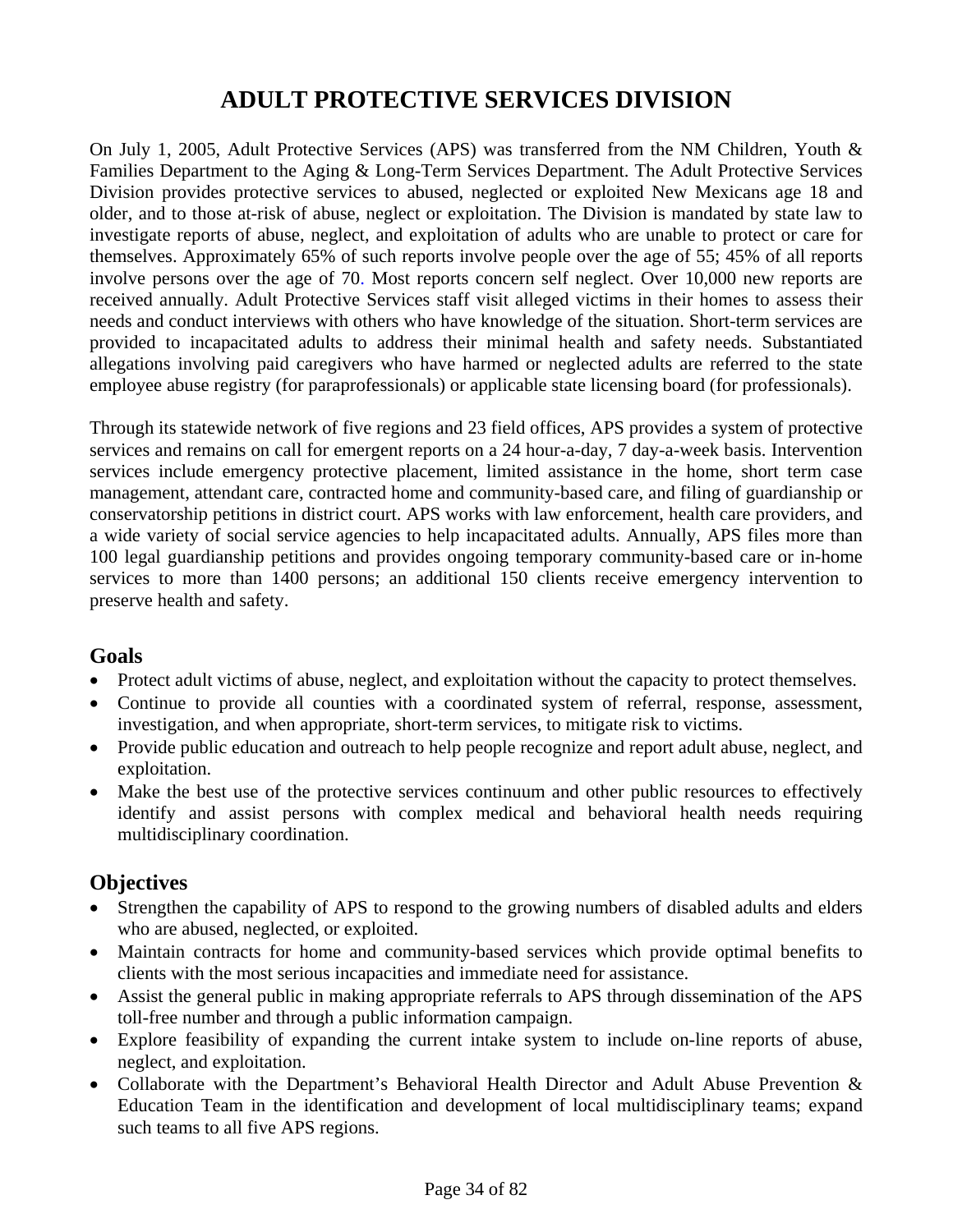A map of the five APS Regions is below. The regions are NORTHEAST: Santa Fe, Los Alamos, Rio Arriba, Taos, Colfax, Union, Mora, Harding, San Miguel, and Guadalupe counties; NORTHWEST: San Juan, McKinley, portions of Sandoval, and Cibola counties; METRO: Bernalillo, Valencia, Torrance, portions of Sandoval, and Socorro counties; SOUTHEAST: Lincoln, De Baca, Quay, Curry, Roosevelt, Chaves, Eddy, and Lea counties; SOUTHWEST: Catron, Grant, Hidalgo, Sierra, Luna, Dona Ana, and Otero counties.



# **Adult Protective Services**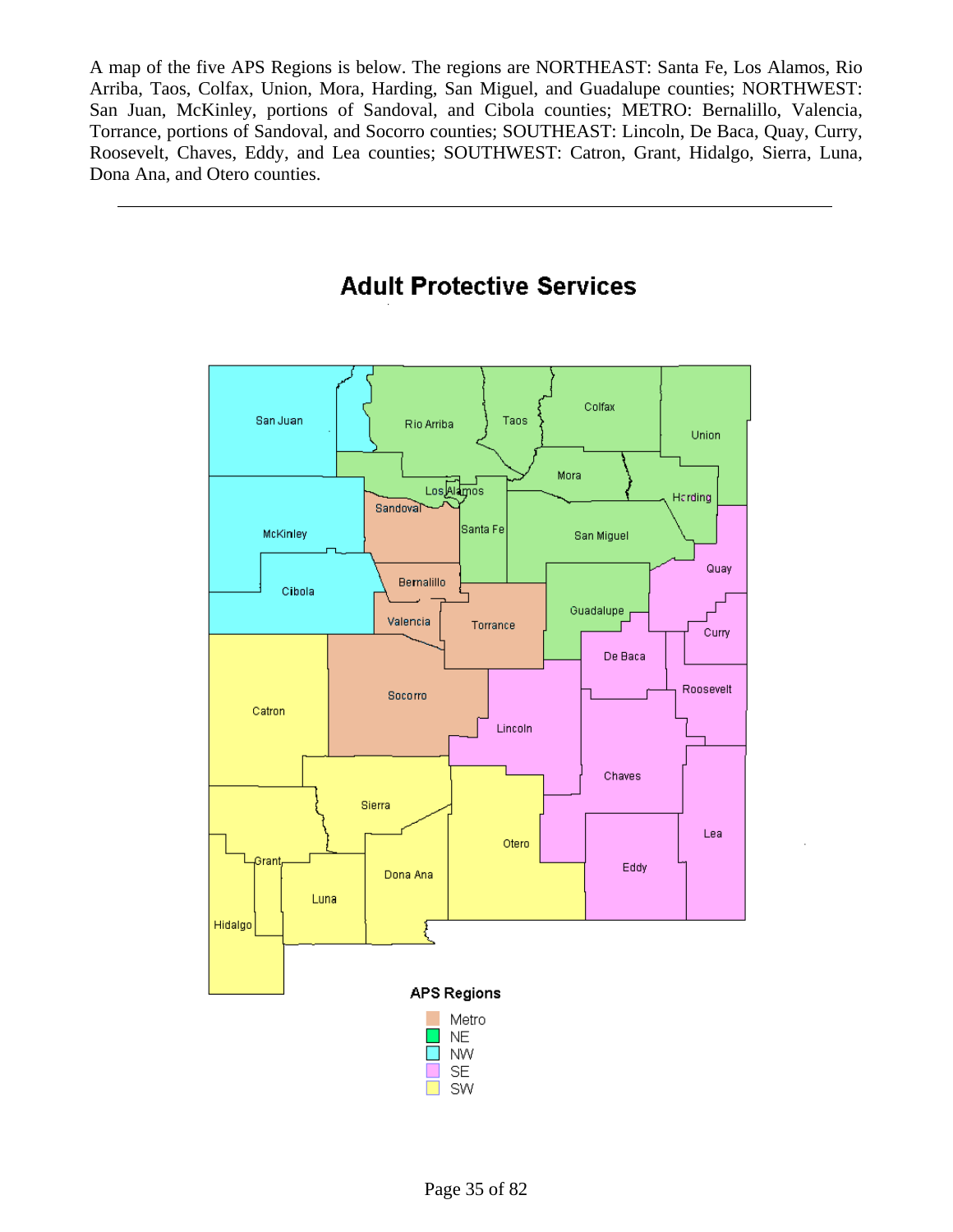## **ADULT ABUSE PREVENTION & EDUCATION TEAM**

*Up to 5% of New Mexico's older adults and persons with disabilities will become victims of abuse, neglect, or exploitation, and the incidence is growing. Education of the public, and multidisciplinary teams of professionals, are needed to address this hidden epidemic.* 

The Aging & Long-Term Services Department has developed a special unit called the Adult Abuse Prevention and Education Team to build awareness regarding abuse, neglect and exploitation of elders. The team works to ensure that incidents of adult abuse, neglect and exploitation are fully identified, carefully investigated, properly documented, and aggressively prosecuted. The focus of this unit is to eliminate such incidents by providing statewide training and fostering collaboration with district attorneys, other legal professionals, health care workers, other medical staff, social service workers, and law enforcement authorities throughout New Mexico. The team is working to create local multidisciplinary teams in communities around the state to enhance coordination among all involved in addressing this hidden epidemic.

The Adult Abuse Prevention and Education Team assisted in the passage of Senate Bill 912 during New Mexico's 2007 Legislative Session. This legislation expanded the Missing Persons Information Act to include a missing person who is in imminent danger of harm, such as an elder with Alzheimer's disease. The Missing Persons Clearing House is administered by the New Mexico Department of Public Safety, which sends emergency messages to media statewide by activating an Emergency Alert System, when an elder is reported missing. The Team also worked on revisions to the NM Adult Protective Services Act, also passed during the 2007 legislative session. The revisions strengthened the Act for general audiences, emphasized that the population to be served included abused, neglected, exploited *and* incapacitated adults; emphasized the short-term nature of services; and added fines and penalties. The Department is committed to addressing the prevalence of domestic violence and sexual assault of New Mexico's elders and adults with disabilities. Staff works in partnership with the NM Children, Youth and Families Department to ensure coordination between programs and advocates, and to educate stakeholders on domestic violence and sexual assault, particularly its impact on older adults and persons with disabilities.

#### **Goals**

- Provide public education and outreach regarding recognizing and reporting adult abuse, neglect, and exploitation.
- Use the protective services continuum and other public resources to effectively identify and assist persons with complex needs requiring multidisciplinary collaboration.

### **Objectives**

- Review cases with a behavioral health component to ensure that appropriate behavioral health services or referrals to the nearest community mental health centers are provided.
- Continue outreach presentations to aging network providers, community groups, and other target audiences.
- Work with the Public Information Office to create a public information campaign with the Department's toll-free ADRC number and develop press releases on key topics which can be used in response to situations of abuse, neglect or exploitation likely to surface in the media.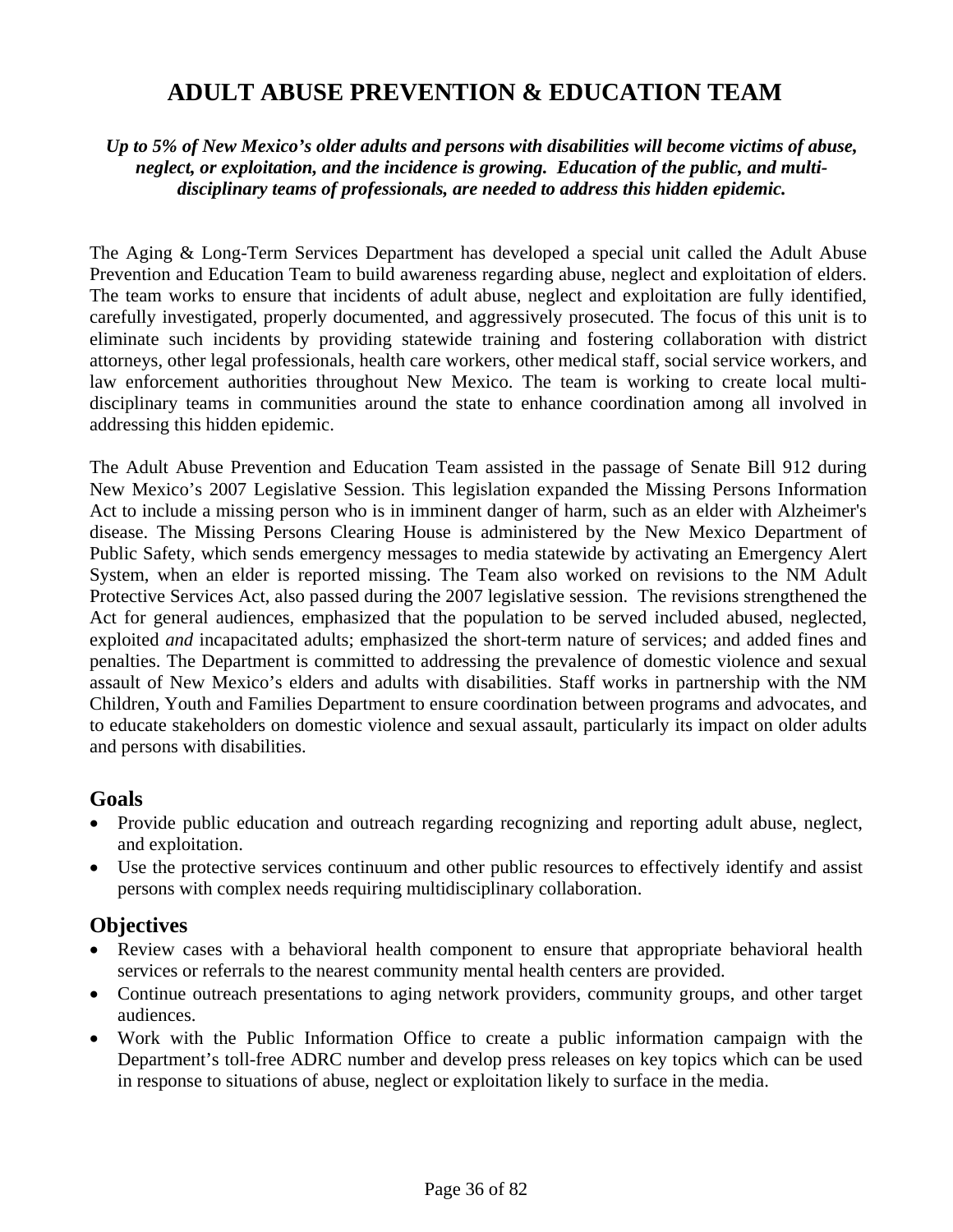# **OFFICE OF THE STATE LONG-TERM CARE OMBUDSMAN**

The Office of the State Long-Term Care Ombudsman provides resident-centered advocacy for the recognition, respect and enforcement of the civil and human rights of residents in long-term care facilities throughout New Mexico. In addition to a small number of highly skilled staff, trained and certified volunteers regularly visit New Mexico nursing homes and other long-term care facilities to ensure that residents are properly treated. More than 140 certified volunteer Ombudsman throughout New Mexico provide over 20,000 hours of service in long-term care facilities annually. The Office's primary duties are to investigate and resolve complaints made by or on behalf of residents to insure that residents' wishes are respected. In discharging this duty, the Office often coordinates with other state agencies, including the Department of Health, the Human Services Department, and the Adult Protective Services Division of the Aging & Long-Term Services Department.

#### **Goals**

- Preserve and protect the rights of residents in long-term care facilities.
- Reduce abuse, neglect, and exploitation of residents in long-term care facilities.

### **Objectives**

- Conduct quarterly staff visits of all nursing facilities in the state, and monthly volunteer contacts, in order to offer residents regular opportunities for complaint resolution and advocacy.
- Expand ombudsman coverage to additional long-term care settings, including but not limited to, assisted living centers and adult day care centers.
- Advocate for individuals who have transitioned from nursing homes to home and communitybased service settings.
- Advocate for increased minimum staffing requirements in long-term care facilities.
- Advocate for stronger regulation of assisted living facilities and state-reviewed training and licensing of assisted living facility owners and operators.
- Expand the number of trained and certified volunteer Ombudsman to insure resident access to advocacy services.

## **LEGAL SERVICES DEVELOPMENT**

The Department contracts with area agencies and legal service organizations, statewide, to provide advocacy and legal representation for older adults with greatest economic or social needs, so that they may secure and maintain government benefits, housing, health care, basic human rights, consumer protection and domestic relations protection. Contractors provide services throughout New Mexico, ranging from brief telephone consultation to more intensive personal contacts, including in-home visits, and legal representation in judicial and administrative settings. Coordination of care is provided through linkages with the Department's Office of the Long-Term Care Ombudsman, Consumer & Elder Rights Division, Adult Protective Services Division and Adult Abuse Prevention and Education Team. The Department funds the NM Bar Association to operate a hotline and coordinate a pro-bono panel of attorneys to provide legal services to older adults, statewide.

#### **Goals**

- Expand access to legal services through provider outreach, continuing legal education venues, and community attorney associations.
- Provide systemic advocacy in the areas of consumer protection, health care, and housing.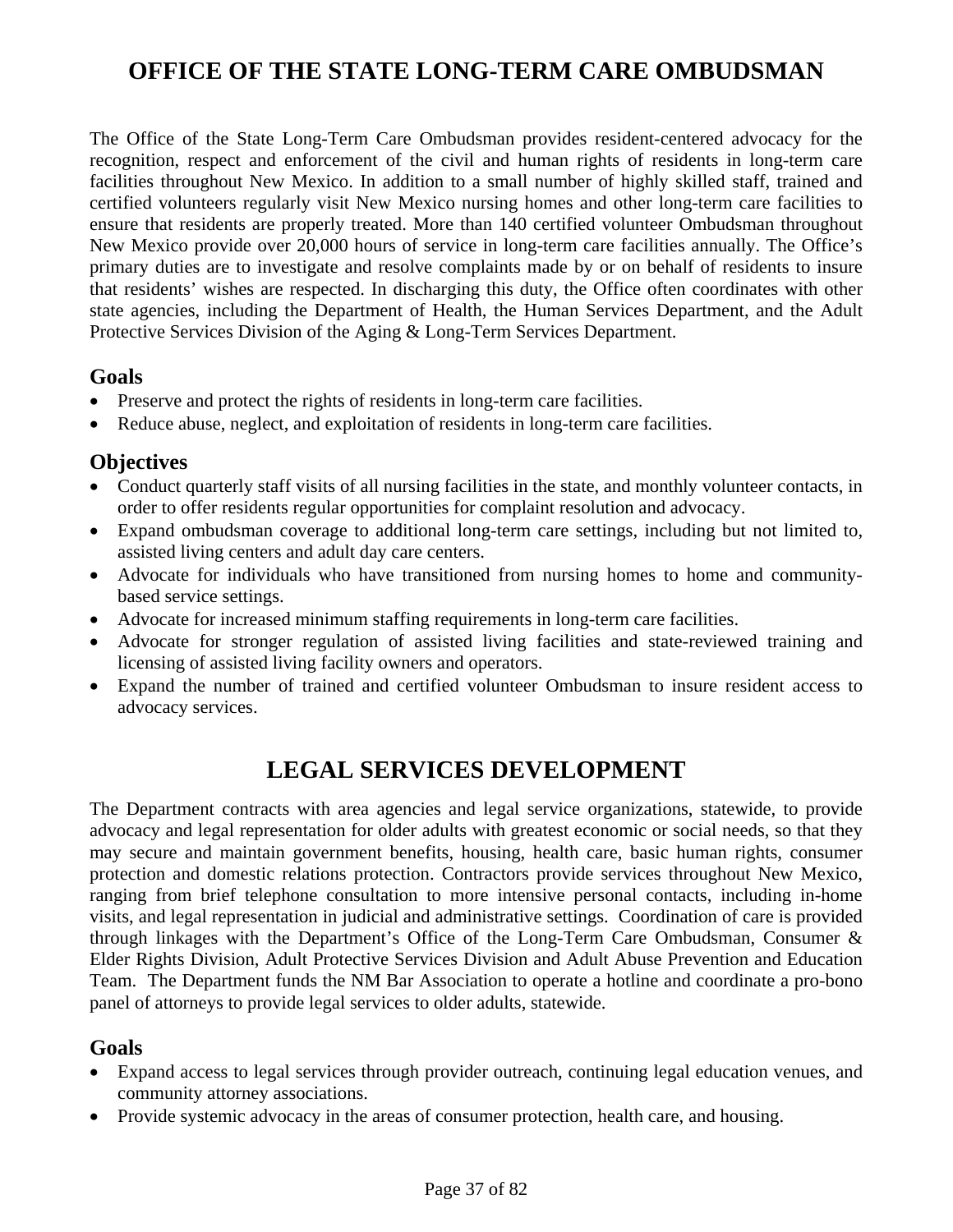# **CONSUMER & ELDER RIGHTS DIVISION**

The Consumer and Elder Rights Division provides access to information, assistance, referrals, resource coordination and advocacy in those areas of daily living that maximize personal choice and independence for New Mexico's older adults, adults with disabilities and their families and caregivers. The Division's programs are points of entry to the complex and often daunting long-term services system. Services are delivered through two bureaus. The Aging and Disability Resource Center Bureau includes Adult Protective Services Intake, a Prescription Drug Assistance Program, Intake & Registry for the Coordination of Long Term Services Medicaid Waiver, Resource Coordination, Information & Referral, and a web-based Social Services Resource Directory. The Community Advocacy Bureau includes HIV/AIDS Consumer Advocacy, the State Health Insurance Program (SHIP), a Medicare Patrol Project, a Prescription Drug Assistance Community Outreach Program and a Bill Payer Program. The following goals reflect the shared intent and activity of both Bureaus within the Division. Specific objectives to meet these goals are detailed under each Bureau description.

#### **Goals**

- Improve access to long-term support services for older adults and adults with disabilities through a telephonic, web-based and community-based single-point-of-entry system.
- Prevent and reduce adult abuse, neglect, and exploitation.
- Improve the health and wellness of New Mexico's older adults and adults with disabilities.

### **Objectives**

- Utilize resource coordination instruments for screening, assessment and evaluation of needs so that the daily living needs of individuals served are adequately identified and addressed.
- Provide increased outreach and education to social services providers, aging network providers, hospital discharge planners, NM Department of Corrections transition case workers, pharmacies, and case managers, statewide.
- Develop and implement an options counseling program so that individuals without the ability to resolve problems or access services on their own receive individual short-term case management.
- Develop and implement a person-centered planning tool, accessible on the Social Services Resource Directory web-site, so that individuals can plan for future long-term care needs, enabling them to live on their own terms in their own communities.
- Provide the tools and authority to certify the highest possible level of eligibility for Medicaid services, accurately assessing the likelihood that individuals will receive services upon formal application.
- Increase screening for, and enrollment in, low-income subsidy programs for Medicare and Medicaid beneficiaries who have limited incomes and resources, to assist them in paying for their prescription drug coverage monthly premiums, yearly deductibles, coinsurance amounts and copayments, and prevent gaps in their coverage.
- Increase access to counselors trained to resolved complex Medicare and private insurance billing issues, appeals, and grievances to reduce insurance fraud, error, and abuse.
- Provide HIV/AIDS information and education to New Mexico's older adults and adults with disabilities to create increased awareness and understanding of HIV transmission and prevention, while reducing the fear and stigma associated with HIV/AIDS.
- Provide civic engagement opportunities for persons with HIV to encourage and support selfempowerment and lifelong learning.
- Increase access to prescription drug assistance programs to enable older adults and adults with disabilities to obtain the medications they need at costs they can afford.
- Provide increased prescription drug outreach and education at health fairs and other venues, including "Brown Bag" medication assessments, to help reduce drug interactions and address other medication management issues.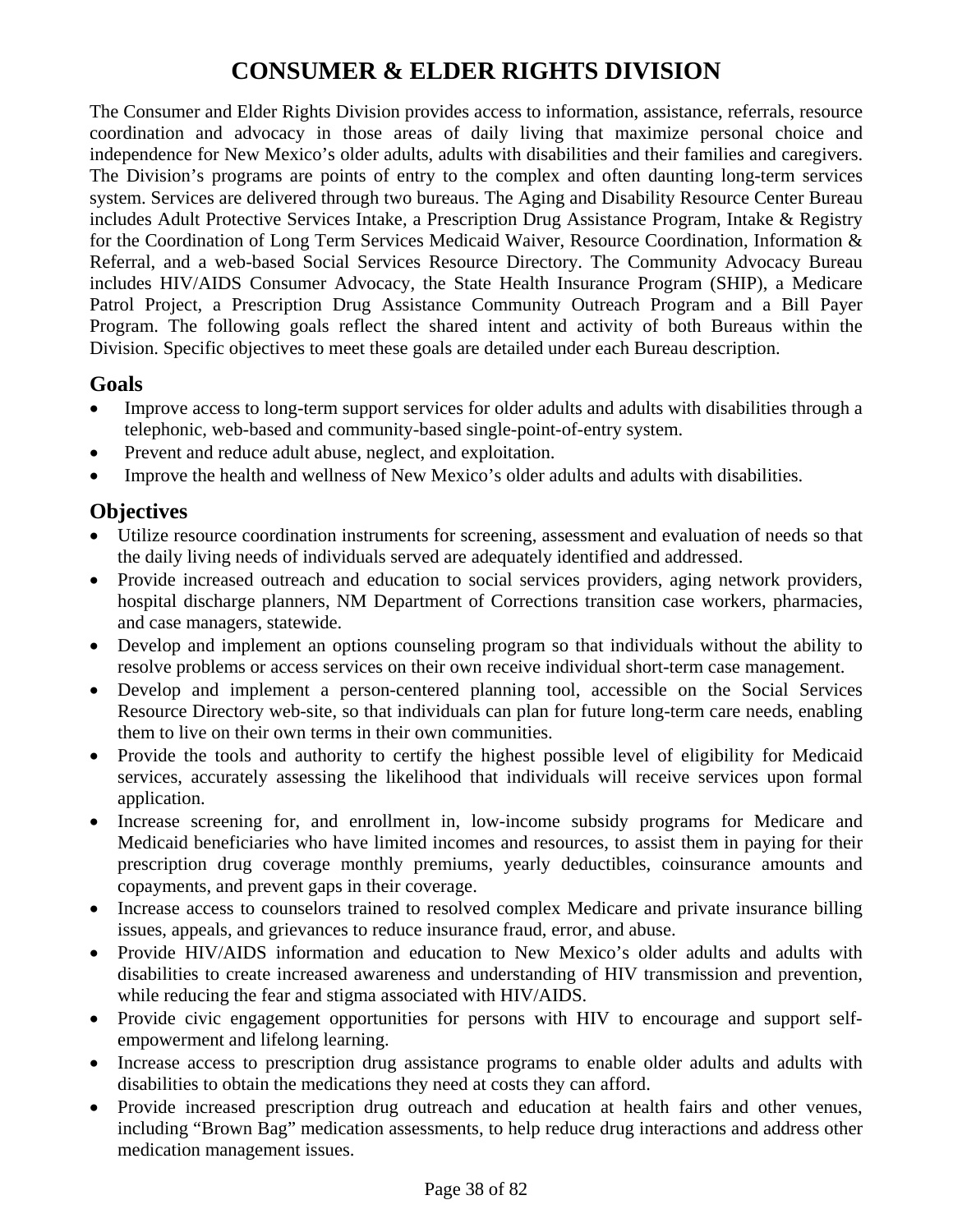### **AGING & DISABLITY RESOURCE CENTER (ADRC) BUREAU**

Since late 2004, this state-of-the-art information & assistance call-in, walk-in and web-based center has been in full operation. The ADRC is the single point of entry for older adults, people with disabilities, their families and the general public to access a variety of services, including state and federal benefits, adult protective services, prescription drugs, in-home and community-based care, housing, and caregiver support. ADRC staff offer options, coordinate New Mexico's aging and disability service systems, provide objective information and assistance, and empower people to make informed decisions. Resource Center staff also provide intake for both the Coordination of Long Term Services Medicaid Waiver and Adult Protective Service reports of abuse, neglect, and exploitation. The ADRC also offers a Prescription Drug Assistance Program to assist older adults and adults living with disabilities in obtaining the medications they need at costs they can afford. The Prescription Drug Assistance Program provides information about many insurance plans, discount cards, and other options for accessing prescription medications.

### **COMMUNITY ADVOCACY BUREAU**

The Community Advocacy Bureau serves as the outreach arm of the Aging and Disability Resource Center, utilizing trained staff and volunteer counselors to serve consumers in every community throughout the state. These counselors are representative of New Mexico's ethnic and cultural diversity and possess the cultural and linguistic competence needed to reach the state's diverse populations. Over 180 volunteer counselors throughout New Mexico provide more than 17,000 hours of service annually. Volunteers conduct statewide outreach at senior centers, religious congregations, pharmacies, Social Security offices, Income Support Division offices, and at many health fairs. Outreach efforts are targeted to New Mexico's diverse populations, as well as rural, frontier, tribal and border areas. All outreach materials employed are culturally and linguistically appropriate for the populations they are designed to reach.

The Bureau houses the federally designated State Health Insurance Program (SHIP). Complex ADRC telephone inquiries are referred to SHIP counselors for grassroots assistance and complex case resolution. Volunteer counselors provide assistance in the field at numerous counseling stations, the majority of which are located in area agency on aging offices or aging network provider organizations, such as senior centers. Many of the volunteers are recruited though the Retired Senior Volunteer Program.

The collaboration with area agencies has been highly successful, resulting in the provision of information, assistance, enrollment, referral and advocacy to over 60,000 New Mexicans annually. Counselors provide information about, and assistance in accessing, the full range of benefits for which older adults and adults with disabilities may be eligible. These benefits include, but are not limited to, Medicare, Medigap Insurance, Medicare Savings Programs, Medicaid, prescription drug assistance, long-term care financing, patient rights and appeals, utility and food assistance, legal services, veterans & retired military benefits, Social Security, and housing assistance.

The Bureau's Prescription Drug Assistance Community Outreach program administers the New Mexico MEDBANK Program which provides consumers with access to free or low co-pay brand name prescriptions directly from drug manufacturers. Beginning in 2005, state funds were made available to provide vouchers to consumers to purchase medications during the "gap" period between application for MEDBANK services and receipt of medications. In conjunction with volunteer pharmacists, staff from the Bureau also provides medication assessments at many senior events and health fairs around the state.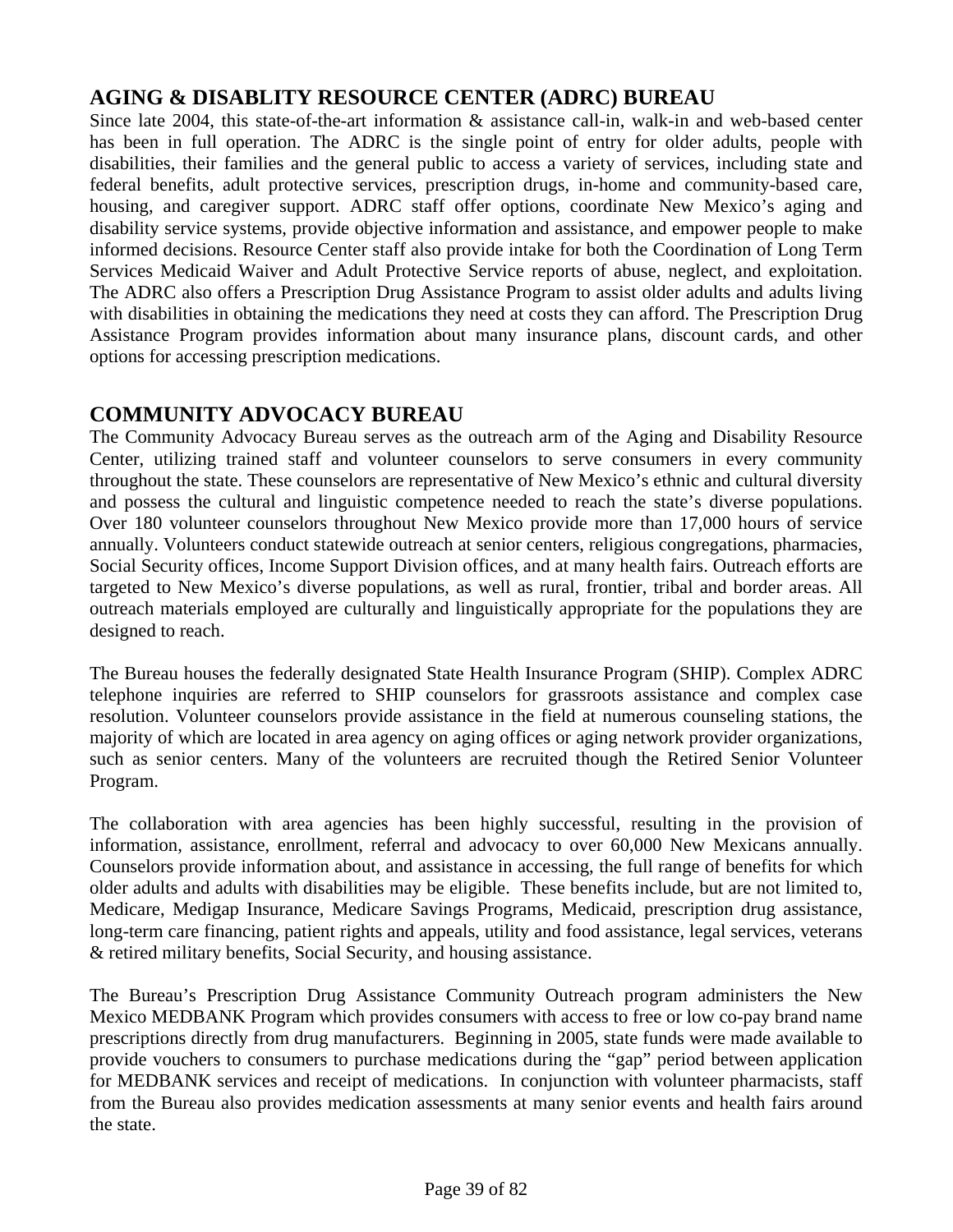The Community Advocacy Bureau includes the Medicare Patrol Project, known as Seniors Saving Medicare. This project recruits and trains retired professionals to identify waste, fraud, abuse, and misuse in the Medicare and Medicaid programs, and educates beneficiaries and their caregivers to become better health care consumers.

The Bureau's Bill Payer Program recruits and trains AARP volunteers to provide assistance to people with low incomes who are able to make responsible decisions about their financial affairs, but are physically or mildly mentally impaired. They are able to manage money with help, but need assistance with monthly bill paying and record keeping since they may become confused or forgetful. Bill Payer volunteers helps clients with: establishing budgets; opening, organizing and sending out mail; check writing (all checks are signed by clients); and balancing checkbooks. As most clients are older and homebound, services are provided in clients' homes. While many people who need bill payer services have family or friends to help them, the clients involved in this program typically do not.

In 2005, the Bureau added HIV/AIDS Consumer Advocacy to its services, as a result of funding from the NM Legislature. The consumer advocate serves as a liaison between consumers of HIV/AIDS services in New Mexico and their providers. Referrals are provided to anyone infected or affected by HIV/AIDS for such services as mental health, substance abuse, income support, housing, Medicaid, Medicare, emergency financial assistance, Social Security, medical insurance, health care and prescription medications.

The Bureau partners with federally qualified health centers throughout New Mexico to conduct Medicare enrollment and screening events, outreach and one-on-one client assistance, designed to reach low-income Medicare beneficiaries, their family members and caregivers. The Bureau also partners with Promotoras to conduct door-to door Medicare benefits outreach targeted to Hispanic Medicare beneficiaries and their families/caregivers. Promotoras are community health care workers providing in-home services in the southern New Mexico region that is border bound to Mexico. This region has a large population of monolingual Hispanic persons with limited incomes; promotoras possess the cultural and linguistic competence needed to reach this population of beneficiaries.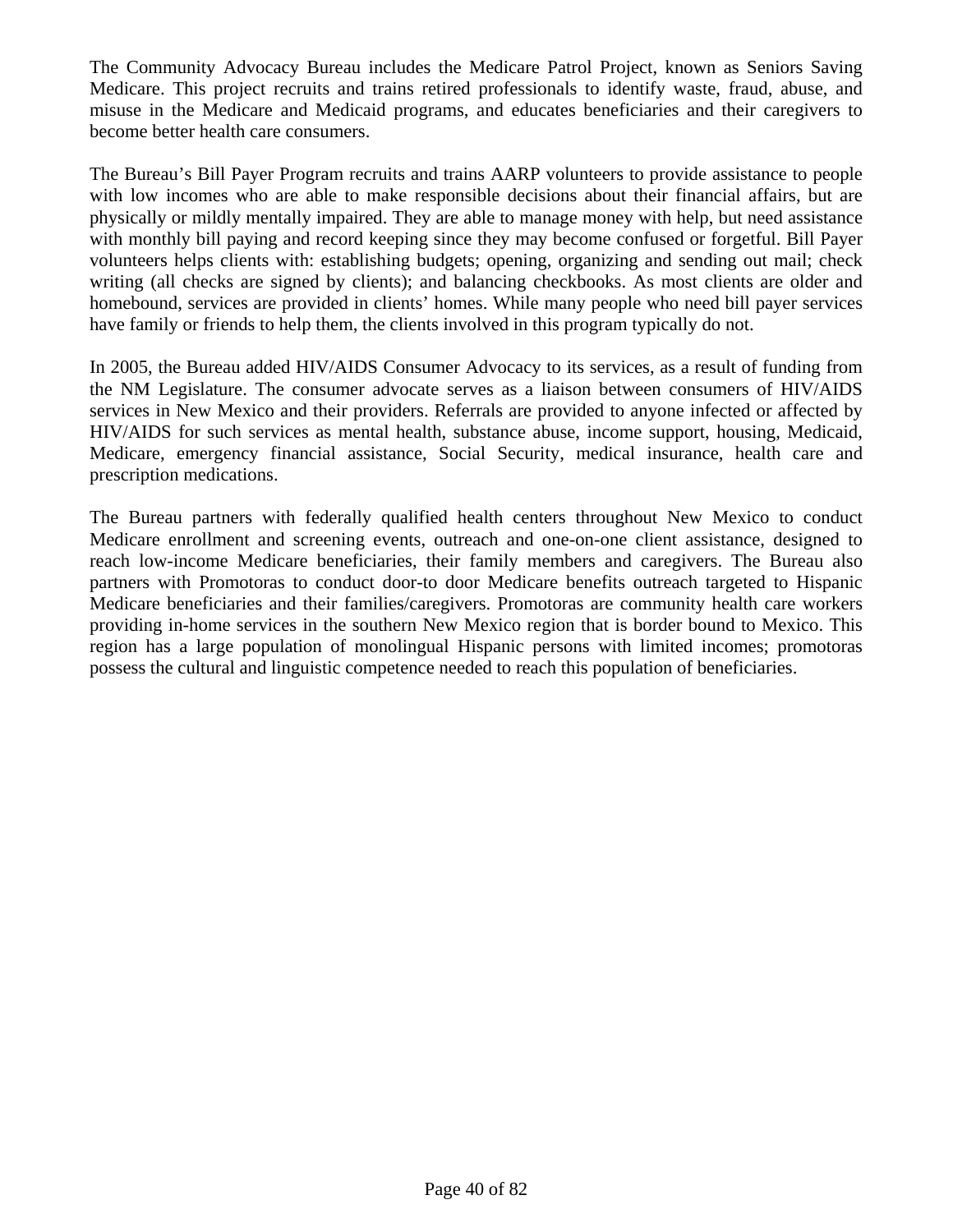# **SYSTEM TRANSFORMATION GRANT INITIATIVE**

In 2005, the Aging & Long-Term Services Department (ALTSD) was awarded a five-year, \$2,736,384 Systems Change Grant for Community Living from the Centers for Medicare & Medicaid Services. The intent of this funding is to help New Mexico continue to "build the infrastructure that will result in effective and enduring improvements in community-integrated services and long-term support systems." With this support, the Department is:

- 1. Improving access to long-term support services for older adults and adults with disabilities through a one-stop, single-point-of-entry system for home and community based services;
- 2. Developing a comprehensive, Department-wide quality management system; and,
- 3. Transforming information technology systems within the Department and across other departments of state government to support access to long-term care services.

#### **Grant Goal #1: Improved Access to Long-Term Support Services**

- The Resource Center will become a one-stop, single point of entry information and assistance system for services needed by the elderly and disabled citizens of the state.
- The Resource Center will offer resource coordination (information, assistance and follow-up) to clients who may have needs in multiple life domains, such as food, housing, physical health, legal assistance, transportation, medication, and the like.
- The Resource Center will become the 24-hour-per-day intake system for Adult Protective Services referrals. All individuals referred will have increased access to home and community-based services through the Resource Center.
- The Resource Center will offer a person-centered planning tool which will allow clients to identify needs, goals, strategies for care, timelines, and caregivers in a way that reflects individualized preferences and decisions.
- ALTSD will participate in the development of a web-based Social Service Resource Directory, which will allow individuals to search for providers and services close to home or statewide.
- The Resource Center will have the tools and the authority to certify functional and financial eligibility for any of the services that ALTSD oversees programmatically.
- ALTSD will participate in cross-agency development of a single-point-of-entry eligibility process.

#### **Grant Goal #2: Comprehensive Quality Management System**

- ALTSD will improve its ability to provide effective, efficient, quality and accessible services to clients and employees through the development of an integrated, department-wide quality management/performance improvement program.
- ALTSD will act as the quality manager for all home and community-based services and other long-term care services statewide.
- ALTSD will provide performance improvement data to be utilized by ALTSD management, staff, planners, decision-makers and policy-makers to improve service delivery.

#### **Grant Goal #3: Transformation of Information Technology (IT) to Support Systems Change**

[Transformation of IT systems is necessary to successfully complete Goal #1.]

- ALTSD will purchase and implement interoperable and integrated IT systems designed to improve client access to long-term care services.
- Data will be linked across ALTSD units and across state agencies.
- Duplication of data will be reduced.
- IT systems will be used to monitor quality of services.
- Communication, information, and outcomes will be integrated for every consumer of ALTSD services throughout the state of New Mexico.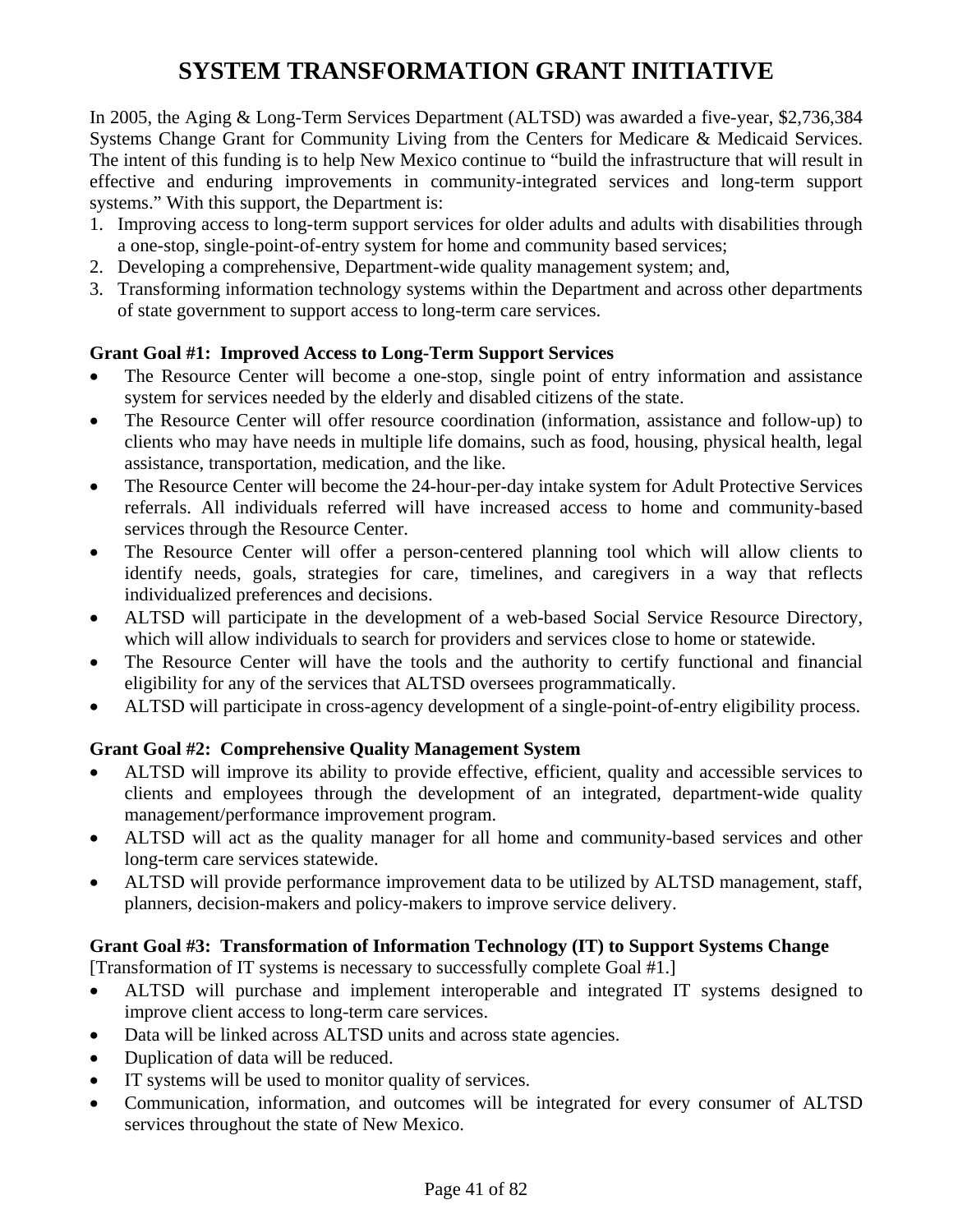## **BEHAVIORAL HEALTH**

### **PURCHASING COLLABORATIVE**

New Mexico is in its fourth year of a ten-year process to transform behavioral health services for adults of all ages, children and families. The NM Behavioral Health Purchasing Collaborative was created during the 2004 Legislative Session and consists of 16 state agencies and the Office of the Governor, which have come together as one to coordinate and improve mental health and substance abuse services throughout the state. The Aging & Long-Term Services Department is a member agency of this collaborative; the other members are the Department of Health, the Children, Youth and Families Department, the Human Services Department, the Department of Corrections, the Public Education Department, the Department of Finance and Administration, the Department of Transportation, the Department of Workforce Solutions, the Division of Vocational Rehabilitation, the Administrative Office of the Courts, the Mortgage Finance Authority, the Indian Affairs Department, the Health Policy Commission, the Developmental Disabilities Planning Council, the Governor's Commission on Disability, and the Governor's Health Policy Advisor. The primary purpose of this collaborative model is to develop an efficient, quality-driven statewide system of behavioral health care that:

- Promotes the behavioral health and well being of children, adults of all ages and families;
- Encourages a seamless system of care that is accessible and continuously available; and
- Emphasizes health promotion, prevention, early intervention, resiliency, rehabilitation, and recovery.

Local collaboratives have been developed throughout the state; aging network providers are involved in these local collaboratives. Following a request for proposals process to select a statewide behavioral health entity, an initial interagency contract was negotiated with Value Options in 2005 to manage the delivery of services statewide; following a subsequent request for proposals process, an interagency contract was negotiated with OptumHealth in 2009 to manage the delivery of services statewide. Common service definitions have been developed and the licensing, credentialing and recruitment of the professional workforce is being addressed jointly. A Behavioral Health Training and Research Center has been established to address workforce development, training and evidence-based practices. The vision of the Collaborative is to create statewide behavioral health delivery system in which funds are managed effectively and efficiently, in an environment that supports recovery and the development of resiliency, and in which mental health is promoted, the adverse affects of substance abuse and mental illness are prevented or reduced, and behavioral health consumers are assisted in participating fully in the lives of their communities.

## **Geriatric Behavioral Health Services**

Although the majority of older adults cope constructively with the limitations, changes and losses associated with later life, a substantial proportion of the elder population experiences specific mental disorders that are not part of normal aging. Many incapacitated adults served by the Department's various programs have mental health or substance abuse problems, or both. This is largely an invisible population because older adults do not traditionally seek treatment for behavioral health problems. Behavioral Health staff provides training in a variety of medical, social service, and clinical settings, as well as for other Department staff, focused on recognizing and reporting abuse, neglect, and exploitation, increasing awareness of the behavioral health problems of older adults and adults with disabilities, and developing effective community-based responses to address identified problems and needs.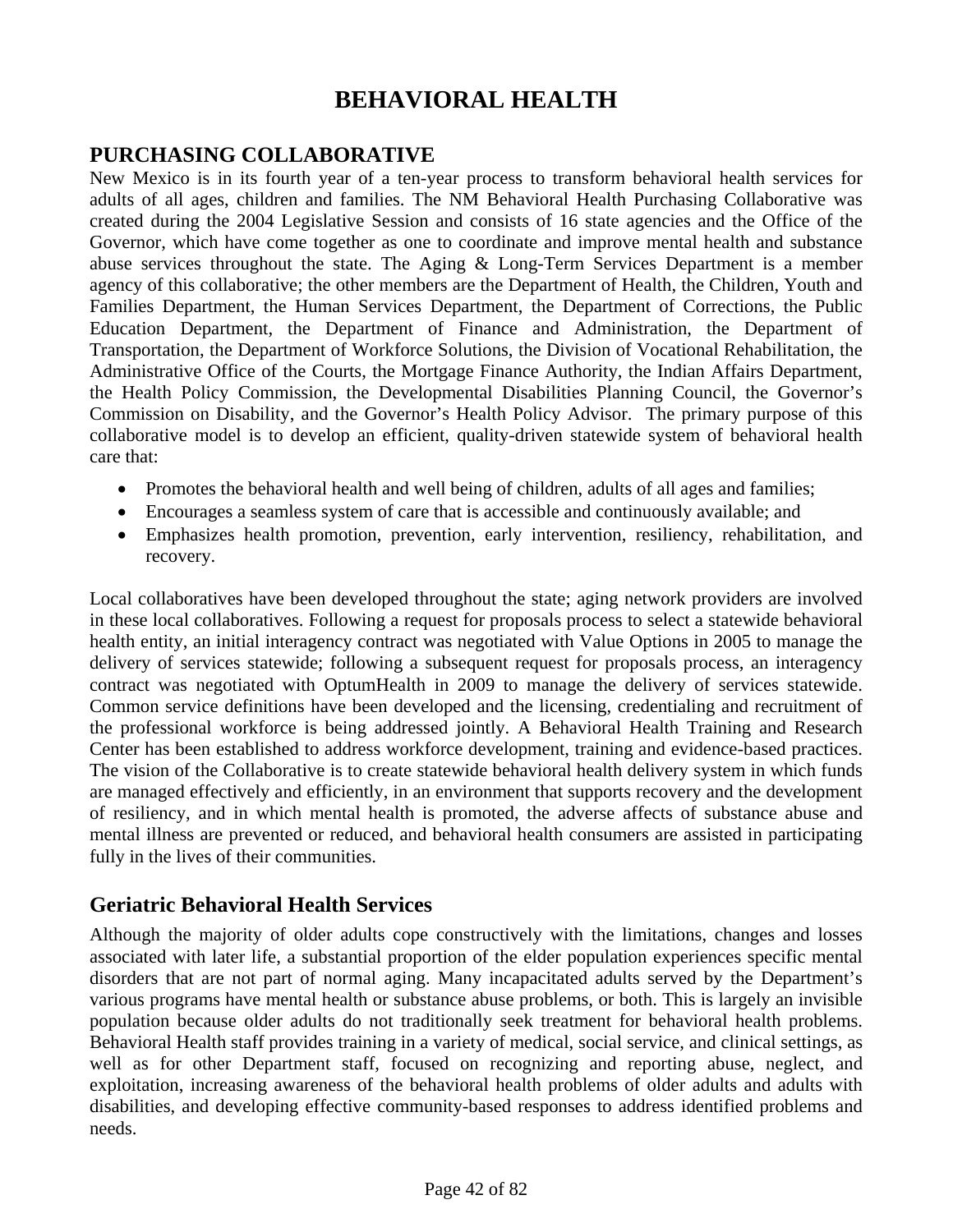### **Goals**

- Identify and promote collaborative relationships with community mental health centers in order to improve access to services for older adults and adults with disabilities.
- Design a service delivery system that addresses identified barriers.
- Develop access to services for identified clients.
- Explore the development of service delivery models in other venues for older adults and adults with disabilities.
- Assure that behavioral health service providers are trained in best practices for older adults and adults with disabilities.

## **Objectives**

- Identify and/or develop mechanisms for payment for outreach and in-home assessments for older adults and adults with disabilities so that access to services is improved for those unable or reluctant to access center-based services.
- Increase the utilization of comprehensive community support services for older adults so that they have access to in vivo treatment and services.
- Assist Adult Protective Services field workers and staff of the statewide behavioral health entity to enhance coordination and collaborative relationships with community mental health centers so that additional older adults receive behavioral health services in their communities.
- Provide outreach, education and training regarding the behavioral health needs of older adults and adults with disabilities to primary care providers, social service organizations, home health agencies, physicians, behavioral health professionals and senior center staff, to increase identification, programming and referral options for clients with behavioral health needs.
- Research, identify and develop expertise in best and promising practices for working with older adults and adults with disabilities so that training priorities can be identified.
- Coordinate training for behavioral health clinicians in community mental health centers regarding best practices in assessing and treating older adults to better prepare the workforce to address the needs of this population.
- Provide specific clinical case consultation on a cross-departmental basis for clients referred by Behavioral Health Collaborative members, due to needs that exceed the capacity of the current system, so that gaps in services can be identified and addressed by the Collaborative.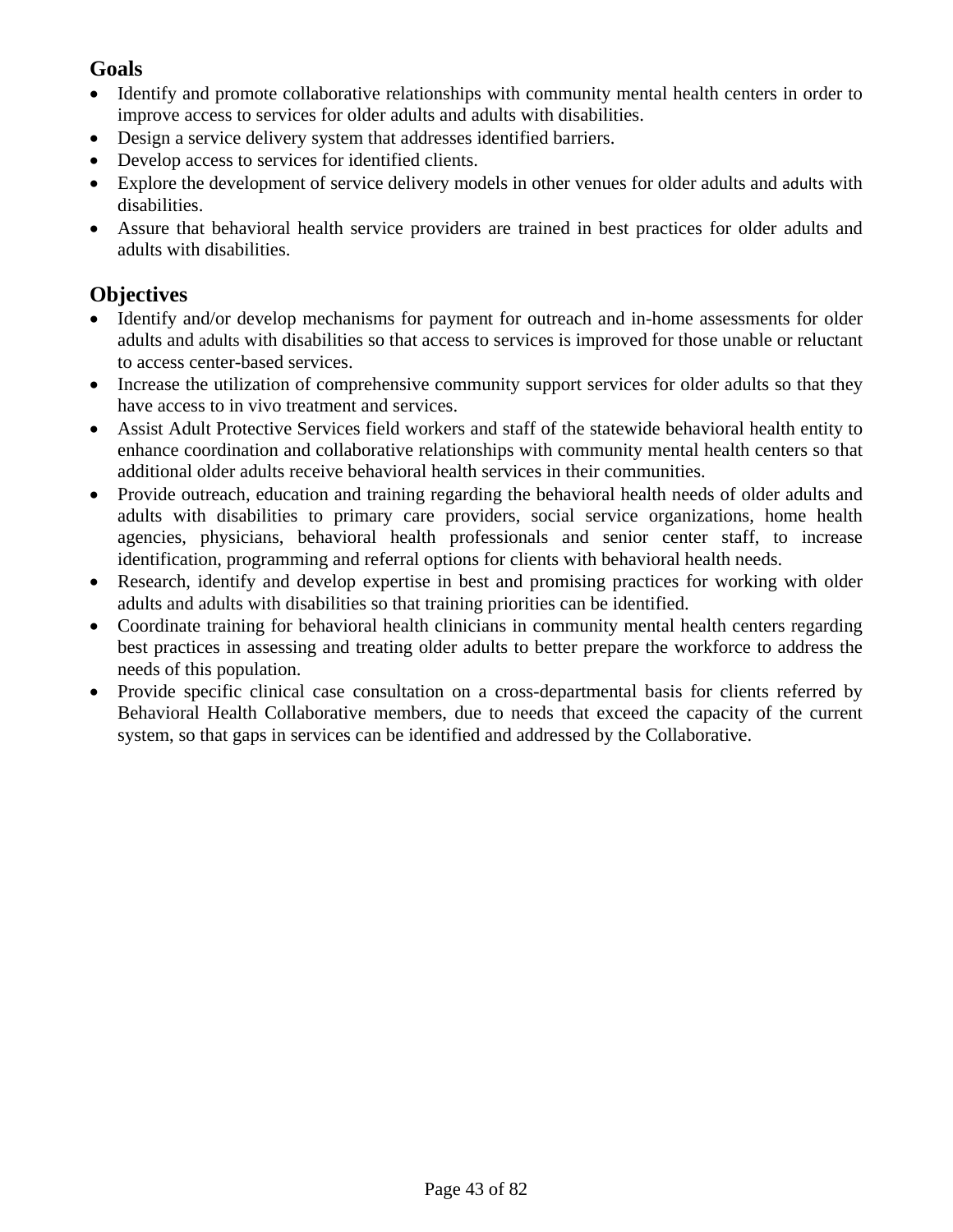# **ELDERLY & DISABILITY SERVICES DIVISION**

The Elderly & Disability Services Division is responsible for the administration of Medicaid-funded long-term care services throughout New Mexico. These services include Coordination of Long Term Services (CoLTS), which encompasses the Disabled & Elderly Waiver Program and the Personal Care Option Program; the Program of All-inclusive Care for the Elderly (PACE); the Traumatic Brain Injury Program, the Mi Via Self-Directed Waiver Program and the Gap Program. These programs provide support to enable older adults and individuals living with disabilities to remain in their own homes and communities or to return to their homes from a nursing facility or institution. The Division also advocates for each consumer to live in the least restrictive environment, and provides education and training for consumers and service providers.

### **Goals**

- Develop and maintain a statewide long-term care continuum of services.
- Offer seamless access to a choice of culturally responsive, appropriate, and high quality long-term services.
- Provide a system of services that minimizes stays in institutional settings by increasing access to less restrictive home and community-based services.
- Promote improved health status and quality of life and reduce dependency on institutional care.

### **Objectives**

- Efficiently and effectively operate a self-directed waiver (Mi Via) for targeted service populations.
- Operate an enhanced and coordinated service delivery system for the traumatically brain-injured population that will result in comprehensive and coordinated services for this population.
- Create an integrated and coordinated service delivery model for person living with brain injury through CoLTS.

## **COORDINATION OF LONG TERM SERVICES (CoLTS)**

Coordination of Long-Term Services (CoLTS) is a managed long-term care system designed to serve New Mexico's Medicaid recipients who reside in nursing facilities, receive Personnel Care Option services, receive Disabled & Elderly Waiver services and/or are covered by Medicare ("dual eligible") – whether or not they are in need of long-term services. Individuals in New Mexico qualify for Medicaid either based solely on income (those with very low incomes) or on income plus level of care need (those with moderately low incomes who qualify for nursing facility level-of-care). The latter have significant health conditions or functional limitations and require assistance in performing activities of daily living; the majority are receiving services though one of New Mexico's home and community-based waiver programs or in nursing facilities. Enrollees have a choice of CoLTS providers. Two managed-care organizations, AmeriGroup and Evercare, were selected through a request for proposals process to manage CoLTS under contract with the Department. Both are national corporations with experience managing long-term care services in several states, and both have been active participants in the planning process to develop CoLTS. CoLTS covers primary, acute, and longterm services in one coordinated and integrated system that incorporates Medicare and Medicaid benefits and funding in an approach that is seamless to the recipient. The Department administers CoLTS in partnership with the NM Human Services Department. CoLTS is designed to improve and expand coordination of acute care and community-based services and supports, and to establish a consumer-focused continuum of services across each enrollee's lifespan, improving health status and quality of life. CoLTS encompasses two of the Division's programs - the Disabled  $\&$  Elderly Waiver Program and the Personal Care Option Program.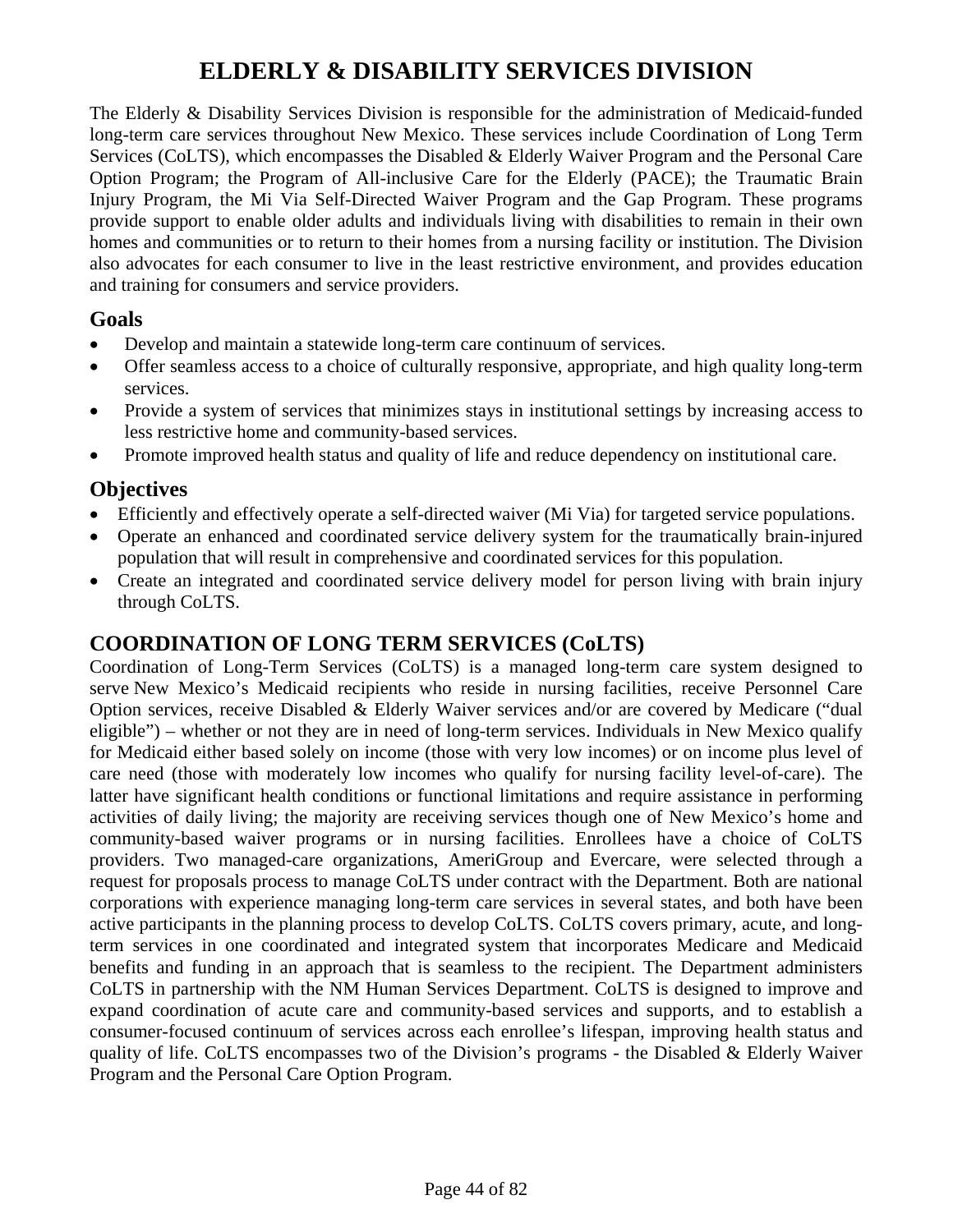#### **DISABLED & ELDERLY (D&E) WAIVER PROGRAM (CoLTS "C" Waiver Program)**

The D&E Waiver Program serves persons who are eligible both medically and financially for the Medicaid institutional level-of-care. It is not an entitlement program; the number of slots is limited and dependent upon federal approval and state appropriations. Persons eligible for services may have their names placed on a central registry until slots become available. Services provided include mobility assistance, personal emergency response systems, nutrition counseling, home health care, personal care, chore/home maintenance services, home improvement, respite care, social day care, homedelivered meals and medical/social services.

#### **PERSONAL CARE OPTION (PCO) PROGRAM (CoLTS State Plan "B" Program)**

The PCO program is designed to improve quality of life for those with disabilities and health conditions, and to prevent them from entering nursing facilities. Personal care attendants provide a range of in-home services that enable individuals to live in their own homes and achieve the highest level of independence possible. The program is available to individuals eligible for Medicaid coverage (based solely on low income), age 21 years of age or older, who meet the level-of-care required for nursing facilities due to disability or functional limitations. Two options are available:

- Consumer-Directed: A consumer acts as an employer selecting, hiring, training, supervising, and terminating (if necessary) his/her own personal care attendants. Attendants receive training at the direction of consumers. A contract provider, not the consumer, serves as the fiscal agent and is responsible for processing all financial paperwork and issuing payroll for attendants.
- Consumer-Delegated: A contract provider performs all employer related tasks hiring, training, supervising, and terminating (if necessary) personal care attendants. The contract provider that employs the personal care attendants also processes all financial paperwork and issues payroll for those attendants.

In both options, consumers may select family members (other than spouses), friends, neighbors, or anyone of their choice to serve as their attendants. All attendants must be eighteen years of age or older, and pass a nationwide caregivers' criminal history screening.

#### **PROGRAM OF ALL-INCLUSIVE CARE FOR THE ELDERLY (PACE)**

PACE provides an integrated service delivery system including primary care, home care, rehabilitation services, personal care, meals, transportation, pharmacy and hospitalization, funded by combining Medicare, Medicaid and private financing. Enrollees in the PACE plan must be at least 55 years old, live in the PACE service area, and be certified as eligible for nursing home level-of-care care per Medicaid criteria. The comprehensive service package permits most enrollees to continue living at home while receiving services rather than be institutionalized. Capitated financing allows enrollees to receive all needed services without the limitations of Medicare and Medicaid reimbursement restrictions. An interdisciplinary team of professional and paraprofessional staff assesses enrollees' needs, develops care plans, and delivers all services, including acute care services, coordinated as a seamless system of care. PACE provides the majority of services in an adult day health center – a combination primary care clinic, adult day care program and rehabilitation center – supplemented by in-home and referral services in accordance with each enrollee's needs.

#### **TRAUMATIC BRAIN INJURY (TBI) PROGRAM**

The TBI program provides case management, life skills training and interim crisis services to residents of New Mexico. Individuals are eligible for services if they have been diagnosed with a traumatic brain injury, which has been confirmed by a physician or psychologist. TBI is defined as an assault to the brain from an outside physical force, which has caused temporary or permanent cognitive or physical impairment. A TBI may, or may not, cause total functional disability and/or psychosocial disorientation. TBI services are available statewide. Persons who reside in institutions are not eligible to receive services. The TBI Program is funded, in part, from a \$5.00 fee that is added to all New Mexico traffic violation tickets.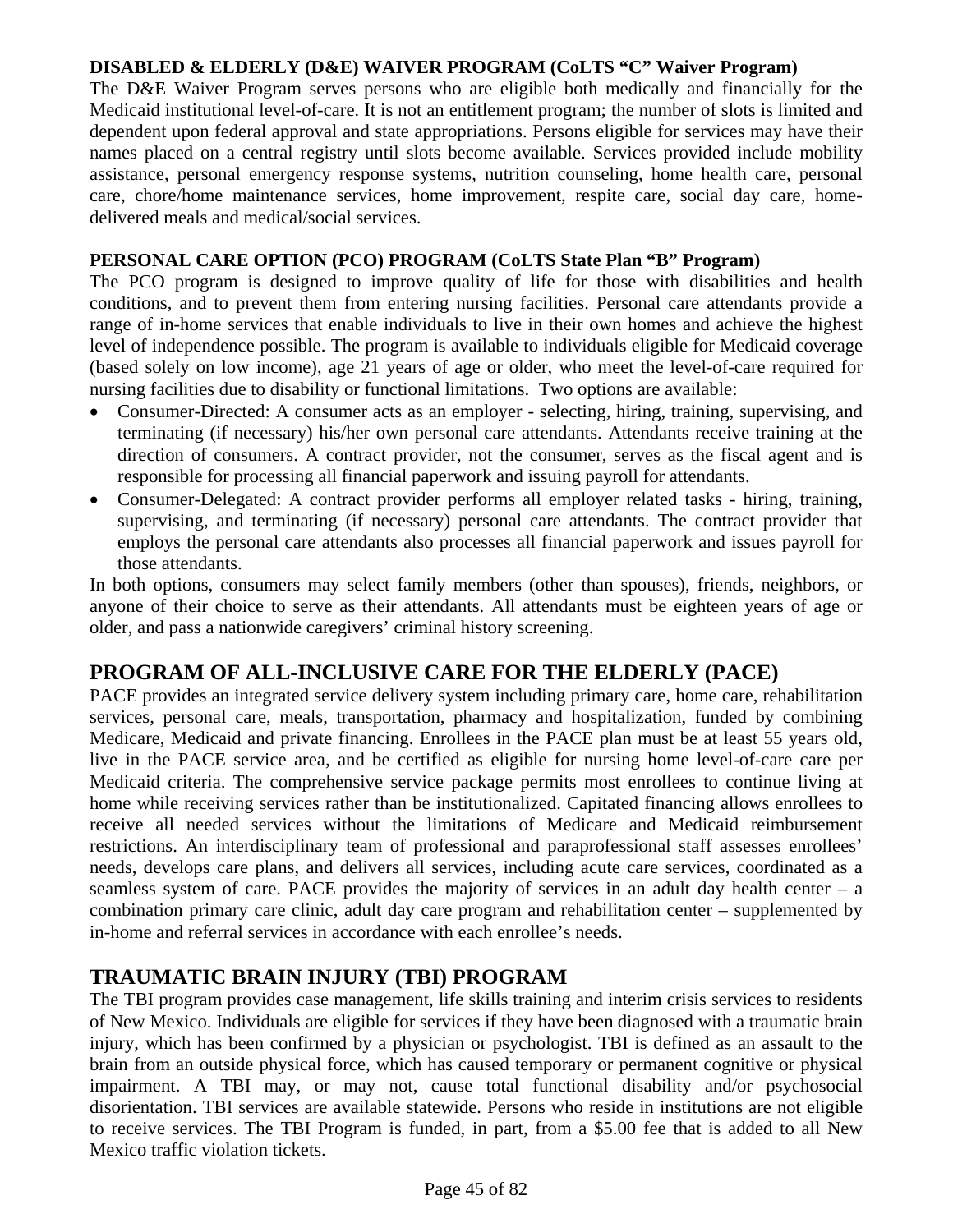### **MI VIA (MY WAY) – New Mexico's Self-Directed Waiver Program**

Implementation of Mi Via is the culmination of the work of Department staff in collaboration with many persons living with disabilities, their families, advocates, providers, and others committed to supporting individuals with disabilities at home and in the community. The program was developed with a planning grant from the Robert Wood Johnson Foundation Cash & Counseling Initiative. The 1915c self-directed waiver has enabled New Mexico to implement significant changes in its home and community-based services delivery system for older adults and individuals with disabilities who are currently receiving brain injury services from the TBI Program, or are enrolled in one of New Mexico's Medicaid waiver programs. These waiver programs include the Disabled  $\&$  Elderly Waiver Program administered by the Department, as well as three waiver programs administered by the NM Department of Health: the Developmental Disabilities Waiver, the Medically Fragile Waiver and the AIDS Waiver. Individuals enrolled in any of these programs may elect to receive services under Mi Via. Mi Via has resulted in a rebalancing of the traditional Medicaid waiver programs to provide consumers with choice and control of services and care – the self-directed model.

The program allows participants to choose the services they need, hire their own service workers, and decide where and how to spend their Mi Via budget. A consultant provides assistance as necessary. Participants may choose to involve family members or friends. Participants direct their own services, and have flexibility and control over the types of services and supports they purchase, who provides the services, and where and when those services are received. Participants may choose to buy any services, supports, or goods that help them meet their functional, medical or social needs; help them reach the goals they have set; are not prohibited by federal or state laws and regulations; make it easier for them to do things that are difficult because of a disability; increase safety in their home environments; and/or lessen the need for other publicly funded services. Participants decide who to hire and how much to pay them. A Mi Via financial management agent handles payroll and other employer responsibilities based on an approved budget.

#### **GAP PROGRAM**

The Gap Program was established in 1994 by the State Legislature. The program helps to "bridge the gap" to services offered by the Department's other Medicaid-funded long-term care programs. Gap services and goods are provided to adults with physical and cognitive disabilities, including brain injury, for specific individualized needs on a long term basis. Examples of goods and services provided include assistive devices, environmental modifications, initial housing costs and respite care. These services help individuals to increase or maintain their independence in home and communitybased settings. The program is small, serving approximately 30 people per year. The Department has chosen to keep the services flexible, in order to address newly identified gaps in services.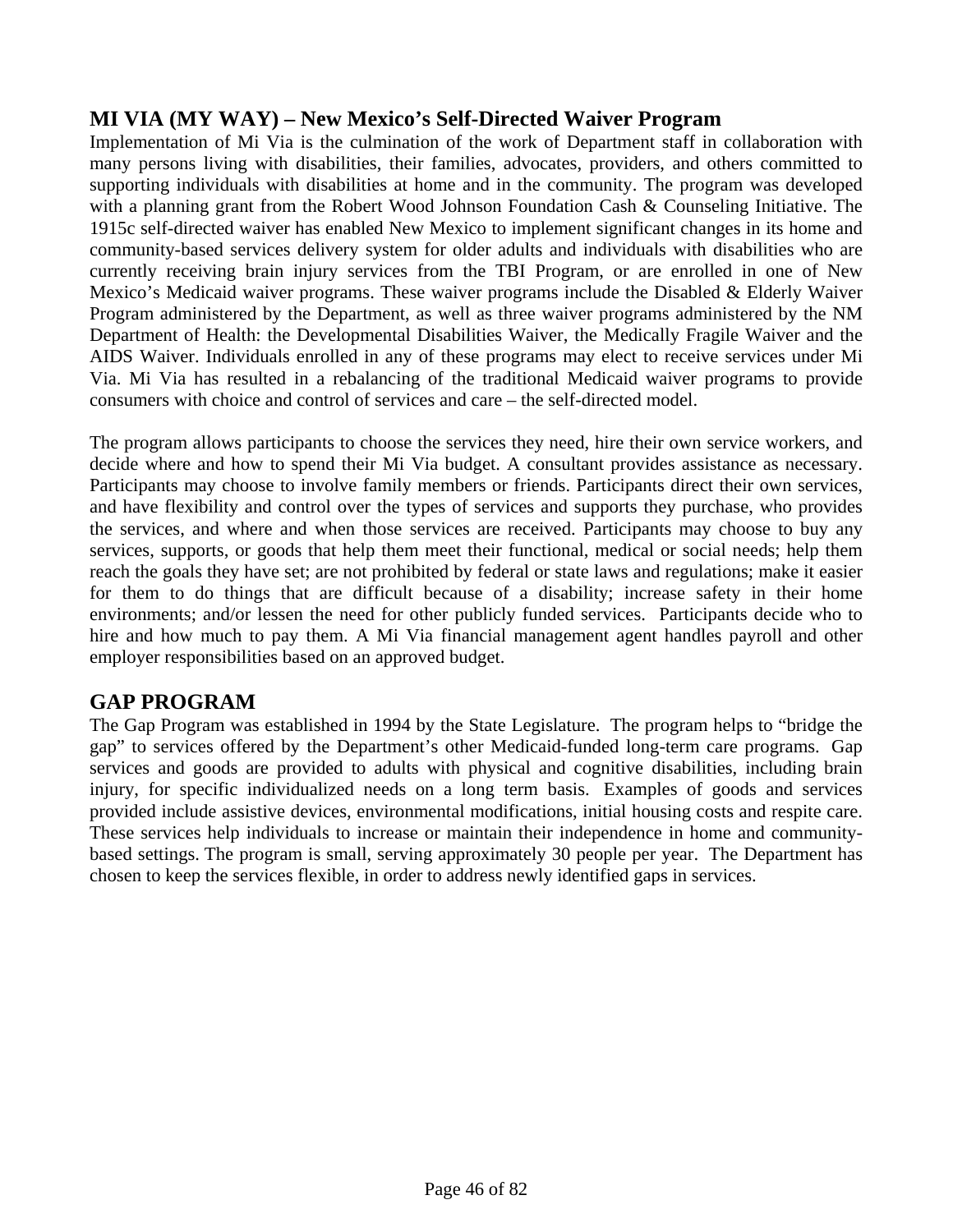## **LONG TERM CARE PLANNING**  *"TOWARD QUALITY LIVING & HEALTHY AGING"*

New Mexico was awarded a grant from the National Governors' Association in October 2004 to coordinate policy and service delivery efforts among and between state health and human service agencies and programs. Through this grant, the Department developed a Long-Term Care Plan to foster coordination and implementation of an array of health & social service options to enable individuals to make informed choices about how and where they live, while reducing the need for institutional care. The plan included specific strategies, as well as recommendations for statewide systemic changes, designed to rebalance New Mexico's long-term care system to focus more effort toward home and community-based care.

In 2005, a Centers for Medicare & Medicaid Services Real Choice Systems Change grant, originally awarded to the NM Human Services Department, was transferred to the Aging & Long-Term Services Department. Utilizing funds from this grant, as well as the National Governors' Association grant and a Robert Wood Johnson Cash & Counseling Initiative grant, New Mexico has rebalanced its entire long-term care delivery system to increase control and choice for older adults and persons with disabilities. The Real Choice Systems Change grant has supported the planning, development, education, outreach and resource dissemination needed to implement New Mexico's movement toward self-direction, with an emphasis on home and community-based services.

New Mexico is one of the few states that allocate the majority of Medicaid long-term care funding to the provision of home and community-based services. In New Mexico almost 73% of Medicaid longterm care funding is used to provide home and community-based services, including waiver services and personal care services. New Mexico has created one of the most balanced long-term care systems for older adults and adults with disabilities in the nation, and is continuing to make even more progress toward balancing. Many more Medicaid recipients receive home and community-based services than receive nursing facility services. The number of Medicaid recipients receiving home and communitybased services has increased by 440% in the past four years, while those receiving care in nursing facilities has decreased. The variety of home and community-based options offered by the Department's Elderly & Disability Services Division, as well as improvements in access to services, as a result of the Aging & Disability Resource Center implementation, has placed New Mexico in the forefront of home and community-based service delivery.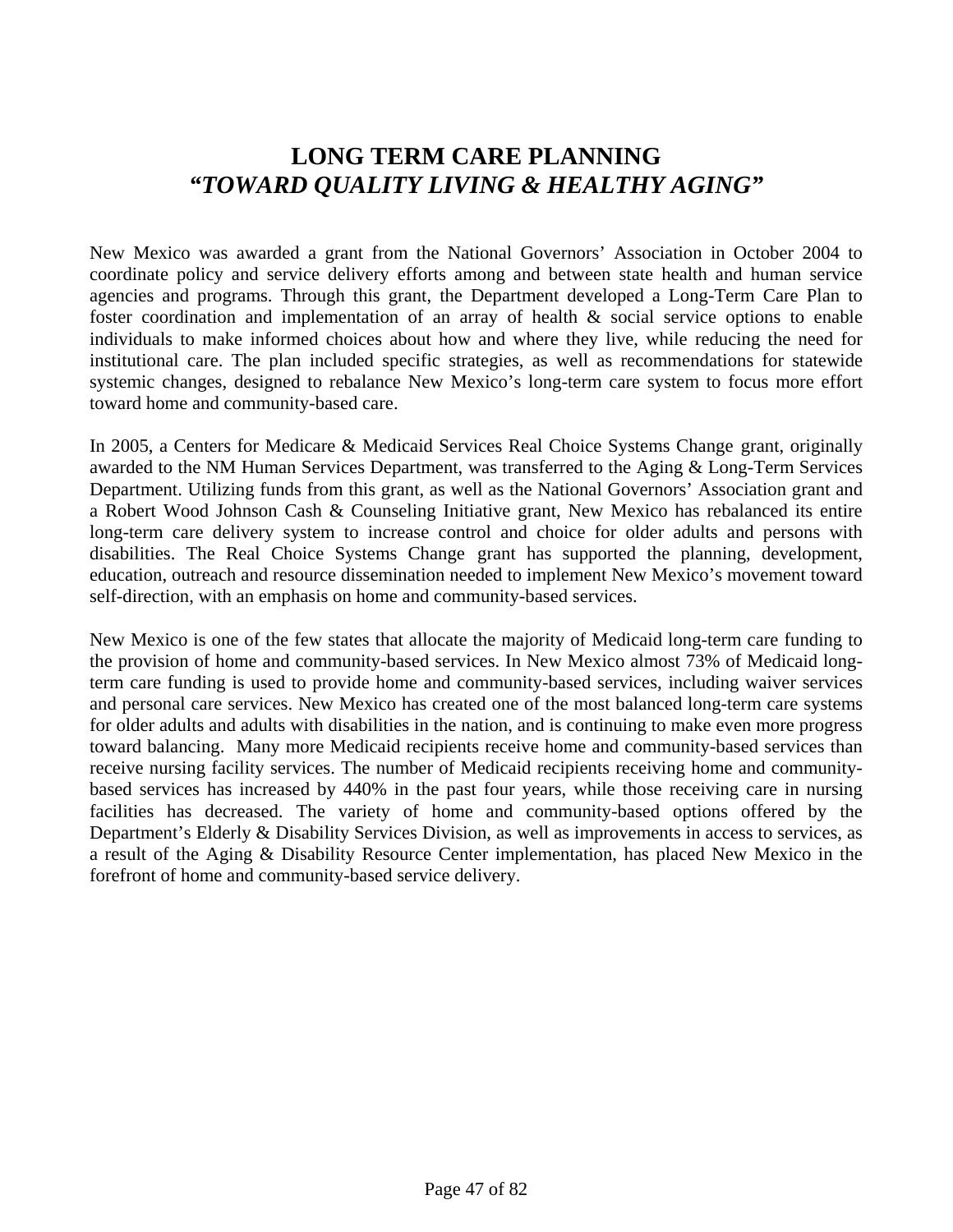## **OFFICE OF FAITH-BASED & COMMUNITY INITIATIVES**

*Participative leadership, communication, collaboration, compassion, and creativity are the key components that make this office work.* 

In 2005, New Mexico Governor Bill Richardson established the Governor's Office of Faith-Based & Community Initiatives to eliminate barriers and ensure that all faith-based and community organizations in New Mexico are provided with equal access to state and federal resources and services. The Office is housed in the Aging & Long-Term Services Department.

#### **Goals**

- Assess and identify internal and external barriers which prevent faith-based and community organizations from accessing resources.
- Support, sustain, and build capacity to mobilize and transform faith-based and community organizations in under-represented rural areas in New Mexico.
- Connect New Mexico faith-based and community organizations to federal and statewide resources.
- Improve human service delivery to all New Mexicans.

The Office of Faith-Based & Community Initiatives is responsible for coordinating a statewide comprehensive and collaborative effort to incorporate faith-based and community organizations in programs and initiatives to the greatest extent possible. This includes proposing and supporting the development of innovative pilot and demonstration programs to increase the capacity of these organizations in rural and under-represented communities. The Office coordinates statewide outreach efforts and disseminates information to faith-based and community organizations with regard to innovative programming, contracting opportunities, and other initiatives. The Office provides a single point of contact for organizations in New Mexico and actively engages key partners in projects and initiatives on a regular basis in order to maximize community input, expertise, support and communication. The Director of the Office advocates for faith-based and community organizations and conducts workshops and seminars on building community, developing collaborative relationships, applying for tax exempt status and applying for state/federal funding.

Currently New Mexico has more than 1,500 faith-based and community organizations serving their respective communities. Faith-based and community organizations in New Mexico are programmatically diverse and provide services in multiple areas. The most commonly reported areas of service include education, training, health services, and services for at-risk families. These organizations serve those most in need and most vulnerable, including hard-to-serve populations, such as the homeless, ex-offenders, substance abusers, and undocumented immigrants. They also serve many older adults and individuals living with disabilities, particularly in rural and frontier areas where other services are scarce and geographical barriers impede travel and access.

The ultimate purpose of New Mexico's Office of Faith-Based and Community Initiatives is to help grassroots organizations provide more effective services to more individuals on a sustained basis. The Office's current initiatives address:

- Homelessness, specifically that of older veterans in need of health care, housing and employment;
- Needs of Ex-Offenders and their families for counseling, life skills training, education, substance abuse prevention and employment opportunities;
- Emergency Preparedness, specifically for older adults and persons with disabilities;
- Community Health;
- Hunger;
- Domestic Violence:
- Domestic Partnerships; and
- Online Training Opportunities.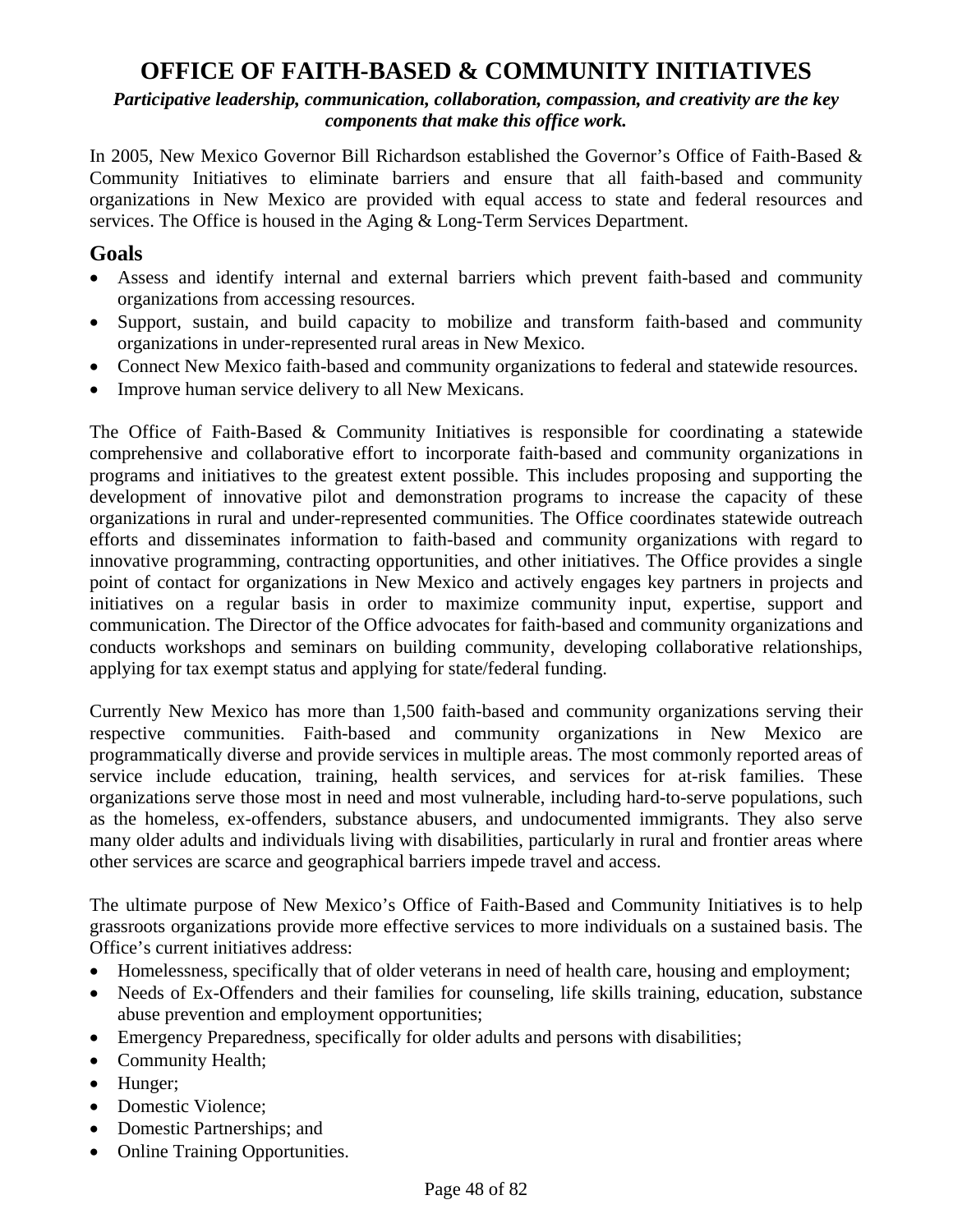## **HUNGER INITIATIVE**

Hunger is a real issue in New Mexico. Every day, one in every six New Mexicans faces uncertainty about his or her next meal; one in eight seniors does not know what or where he or she will eat. This dire statistic applies to each of the 33 counties in New Mexico. Every month in New Mexico, 89,000 people visit pantries, shelters, and soup kitchens in search of emergency food; 20% are older adults. Hunger in New Mexico is largely attributable to the state's high rate of poverty and rural/frontier nature. New Mexico has twelve non-metropolitan counties with low-food access (meaning that 50% of residents must travel more than 10 miles to a food store) and six counties that are considered "food deserts" (meaning that all of the residents must travel more than 10 miles to a food store).

The Department has been a lead state agency in building public/private collaborative partnerships, with aging network providers and others, to address hunger in New Mexico. The Department is a key member of the New Mexico Task Force to End Hunger, which has created a three‐year "New Mexico Plan to End Hunger." The overarching goal of the plan is to move the state's national ranking from first in food insecurity to fifth in the next three years. This would help 35,000 New Mexicans. The five specific proposals to reach this overarching goal are:

- 1. Eliminate childhood hunger in New Mexico.
- 2. Provide adequate food for New Mexico's seniors.
- 3. Improve access to food in rural and underserved communities.
- 4. Encourage full participation in public food assistance programs.
- 5. Create pervasive awareness of hunger in New Mexico.

Effectively addressing the problem of hunger in New Mexico requires active collaboration among food banks, the private sector and the government. New Mexico Plan to End Hunger strategies include feeding school-age children and senior citizens at intergenerational summer meal sites. In summer 2008 several pilot sites were developed; plans are underway to develop additional sites for summer 2009. Conducting outreach and education about the availability of food stamp programs is another crucial strategy to help assure that eligible families and seniors do not go to bed hungry.

The New Legislature has awarded funding for the establishment of a Farmers' Market Nutrition Enhancement Program designed to provide seniors in seven counties with vouchers for the purchase of fresh produce at farmers' markets. The program addresses nutritional health while also providing increased revenue to local farmers. The Department administers the program in collaboration with the NM Department of Health, the NM Department of Agriculture, the NM Human Services Department, NM State University Cooperative Extension Service, and the NM Farmers' Market Association. The program serves residents of Bernalillo, Curry, Grant, Mora, San Juan, Socorro, and Valencia counties, whose incomes are 130% or less of the poverty level. Ninety percent of those served are senior citizens.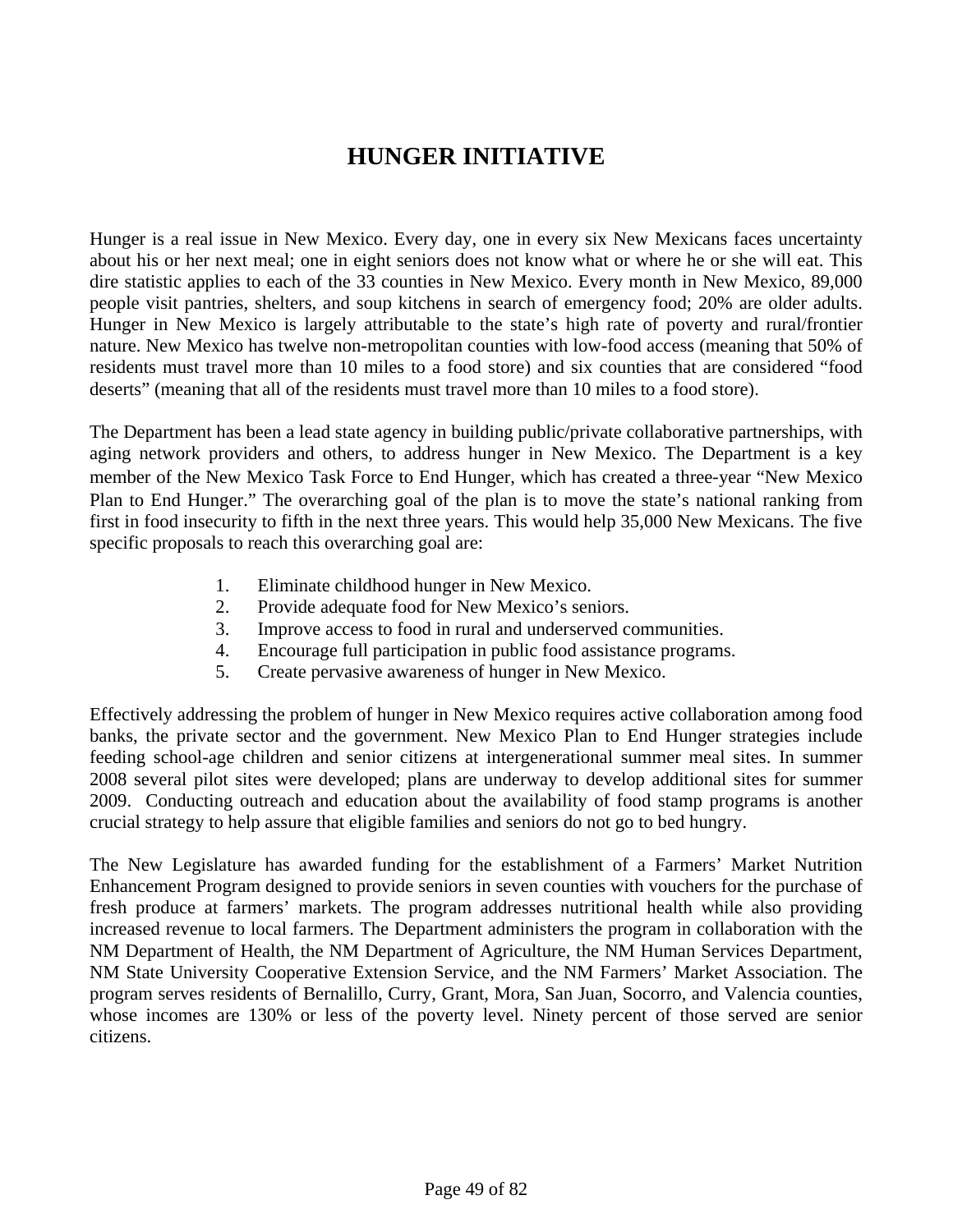## **DISASTER PREPAREDNESS**

#### *"A nation is judged by how it treats its most vulnerable citizens".*

#### **STATEWIDE PANDEMIC INFLUENZA EMERGENCY RESPONSE AND ALL-HAZARD EMERGENCY OPERATIONS PLANS**

The New Mexico Aging & Long-Term Services Department was designed as the lead state agency to coordinate a Work Group on Vulnerable Populations, as a component of New Mexico's Task Force on Emergency Preparedness & Response for Targeted Populations. The group was charged with reviewing two documents – the NM Pandemic Influenza Emergency Response and the NM All-Hazard Emergency Operations Plan – and developing plans in those documents to address the needs of the elderly and other vulnerable populations in the state. The focus was on individuals living in the community who would require additional assistance during an emergency, as plans were in place for those living in long-term care facilities. The group conducted a needs assessment of the two plans to determine if they sufficiently addressed the needs of the workgroup's target populations and identified gaps that existed in the plans. The Work Group made recommendations regarding changes and additions to be made to the existing plans to address the identified gaps. The workgroup's recommendations included the need for more details regarding planning for, and impact on, tribal governments and members, as well as the distribution of materials, written in simple language, to the general public. As a result of this process, the Aging & Long-Term Services Department has produced Department-specific components of these plans.

#### **DISASTER PREPAREDNESS GUIDANCE**

In addition to playing a significant role in the development of the state's Pandemic Influenza Emergency Response and All-Hazard Emergency Operations Plans, the department has developed the following guidance for area agencies with regard to disaster preparedness.

#### POLICY:

An area on agency on aging will work with local authorities and state, federal and private sector personnel to coordinate assistance efforts on behalf of the elderly population in an affected planning and service area in the event of a disaster. In the event of government designation of a coordinating agency, an area agency will work under the direction of that coordinating agency.

#### ROLE OF AN AREA AGENCY:

The primary role of an area agency in disaster relief is assuring the well being and safety of the elderly population. Achieving this goal requires close cooperation with all others involved in disaster relief. Specific activities may include, but are not limited to, the following:

- 1. Providing information to elders about the nature of a disaster and its consequences.
- 2. Collecting information about the impact of a disaster on an area's elderly population.
- 3. Training and empowering employees and volunteers to provide direct immediate assistance, such as evacuation, emergency shelter, food and clothing.
- 4. Providing funds and other assets for emergency needs.
- 5. Providing referrals and linkages to services for elders and their families.
- 6. Assisting in long term recovery efforts with special attention to the physical, social and emotional needs of elders.
- 7. Insuring that at least one member of the area agency staff has attended Federal Emergency Management Agency disaster coordination training.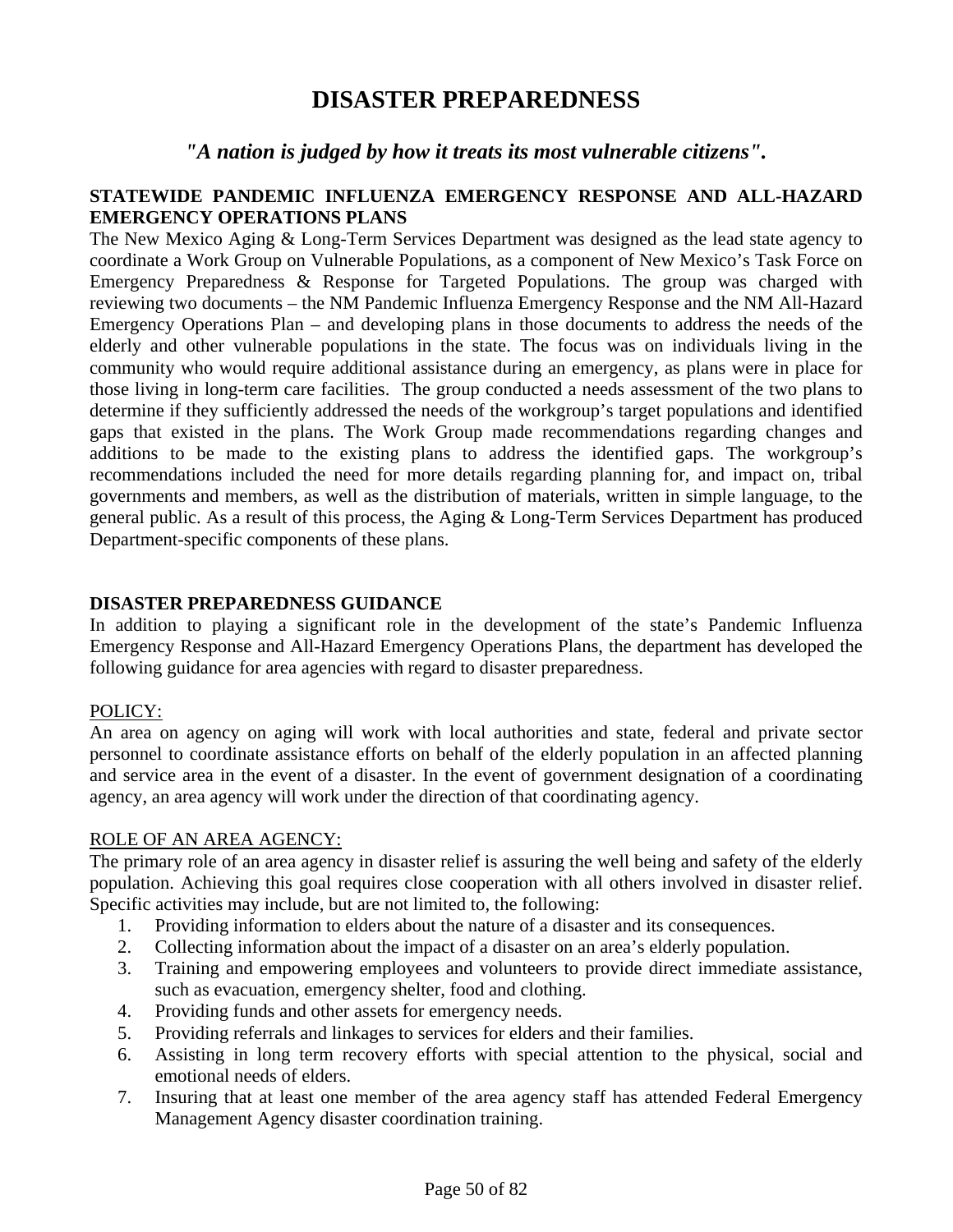#### PROCEDURES AT THE TIME OF A DISASTER:

- 1. Designate a Disaster Preparedness Coordinator at the area agency level and provide the NM Aging & Long-Term Services Department (Office of the Secretary, Public Information Officer and Aging & Disability Resource Center) and the State Disaster Relief Office with the name of the Disaster Preparedness Coordinator.
- 2. Designate local Disaster Preparedness Coordinators throughout its planning & service area(s).
- 3. Provide training to all designated Disaster Preparedness Coordinators, to include methods for accessing assistance organizations, conducting assessments, and providing advocacy and relief services.
- 4. Conduct an assessment to determine the type, scope and exact location of the disaster.
- 5. Establish contacts with all public and private organizations to be involved in providing assistance, such as the Federal Emergency Management Agency, the American Red Cross, Civil Defense Authorities, the Housing & Urban Development Agency, the State Disaster Relief Office, local governments and faith-based organizations.
- 6. Assess the impact of the disaster on the elderly population based on data gathered by the Disaster Preparedness Coordinator(s) and other disaster relief agencies. Determine the
	- number of affected elders.
	- number of ill, injured or deceased elders,
	- extent of damage to the property of elders, including homes and mobile homes,
	- type and extent of services needed by elders, such as home repair, food, medical care, housing, and utilities, and
	- **impact on long-term care facilities in the area.**
- 7. In coordination with other disaster relief agencies, inform all affected elders of available assistance.
- 8. In coordination with other disaster relief agencies, develop an action plan specific to the role of local aging network providers. The action plan must:
	- Address provision of services such as transportation, nutrition, legal assistance, counseling, advocacy and emergency housing.
	- Include a communication plan.
	- Include forms for conducting individual assessments.
	- Include a method for assessing the cost of services provided.
- 9. Seek funding for the provision of emergency services.
	- Identify unobligated funds that could be shifted to meet the needs of victims of the disaster.
	- Contact the state and federal governments for financial assistance, including targeted funds for victims of disaster relief.
- 10. In Coordination with other disaster relief agencies, assess the long-term needs of elders after the disaster's initial impact. Some services, such as counseling or in-home support, may need to be continued for months after a disaster.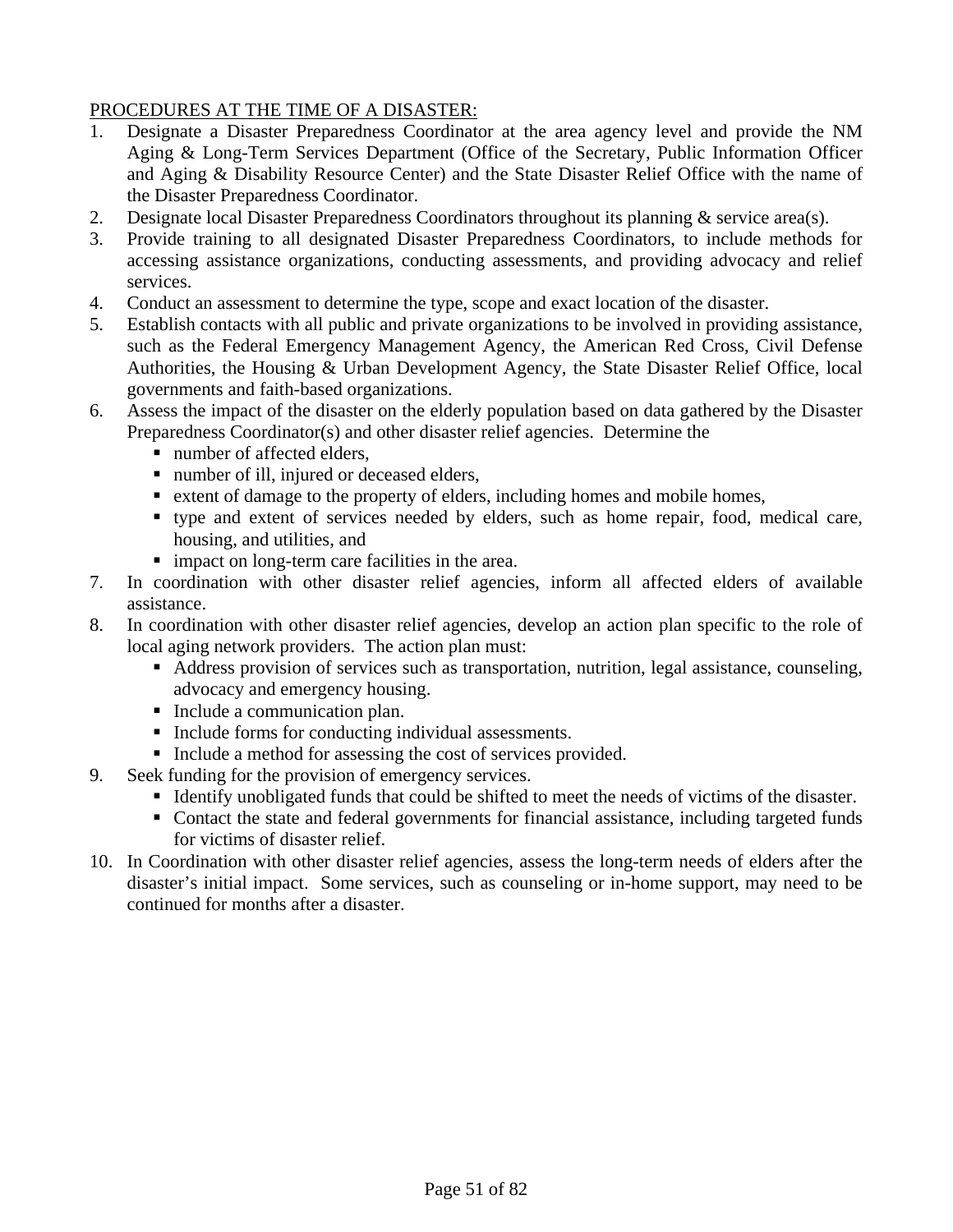## **HEALTH CARE SYSTEM COORDINATION**

The Department employs a variety of strategies, embedded in many of its programs and services, to coordinate with the health care system throughout New Mexico on behalf of consumers. These collaborative efforts have resulted in increased coordination, reduction in duplication of effort and maximized resources for all.

The Department's Aging & Disability Resource Center is New Mexico's single point of entry for older adults, people with disabilities and their families to access to a variety of health care and social services, including state and federal benefits, adult protective services, prescription drugs, in-home and community-based care and caregiver support. The Resource Center makes referrals and receives inquiries from health care providers and organizations throughout New Mexico. The Center's data base and on-line directory include extensive information regarding the state's health care resources, including, but not limited to, clinics, hospitals, federally-qualified health centers, home health agencies, behavioral health providers and specialized geriatric services. Resource Center staff offers options, coordinates aging and disability service systems, provides information and assistance, and empowers people to make informed decisions.

The Resource Center has developed resource coordination to improve service delivery to at-risk older adults and adults with disabilities residing in the community. Providing services to at-risk populations presents health care providers, social service providers, families and informal caregivers, with complex challenges. The added involvement of payers and managed care providers further complicates service delivery. Resource Coordinators are able to work with hospital discharge planners to provide an interface between home-based and facility-based care. Resource coordinators assist in arranging for a variety of community services, public benefits, and transportation. These services help individuals remain in their own homes and communities, as independently as possible. The growth of complexity in the delivery of health care services has created the need for linkages between systems, for a mechanism which focuses on the individual and helps him or her navigate through the array of services, a mechanism which facilitates the delivery of quality care.

Resource coordination instruments for screening, assessment and evaluation of needs are used by Resource Center staff to identify and address the daily living needs of individuals served. Center staff provides outreach and education to social services providers, hospital discharge planners, pharmacies, and case managers, statewide. The Center is developing an options counseling program so that individuals without the ability to resolve problems or access services on their own receive individual short-term case management. The Resource Center is also developing a person-centered planning tool, soon to be accessible on the Social Services Resource Directory web-site, which individuals can use to plan for future long-term care needs, enabling them to live on their own terms in their own communities.

The Department's Community Advocacy Bureau houses many programs which all interface with New Mexico's health care system, on both state and national levels. This Bureau provides statewide training and information regarding all aspects of Medicare to beneficiaries, families, informal caregivers, health care providers and aging network partners. Bureau staff serves as advocates for beneficiaries and their families, addressing problems related to marketing abuses and lack of coordination between Medicare Advantage plans and Medicaid plans. The Community Advocacy Bureau also provides the Medicare Patrol Project, known as Seniors Saving Medicare. This project recruits and trains retired professionals to identify waste, fraud, abuse, and misuse in the Medicare and Medicaid programs, and provides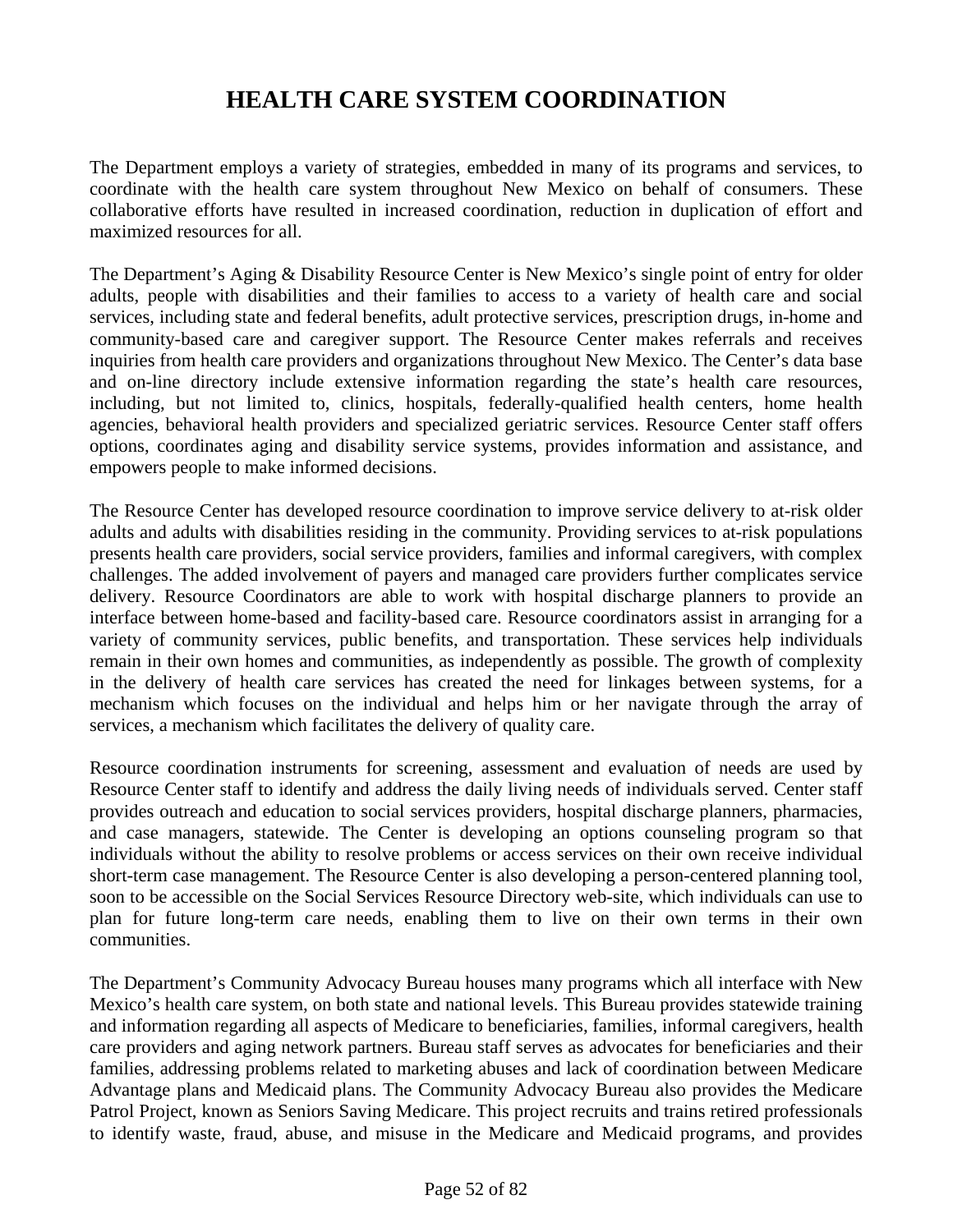education to beneficiaries and their caregivers regarding how to become better health care consumers. Project staff assists with appeals and grievances as well as tertiary claims and billing issues.

The Bureau's Prescription Drug Assistance Outreach program administers the New Mexico MEDBANK Program which provides consumers with access to free or low co-pay prescription drugs directly from drug manufacturers. Beginning in 2005, state funds were made available to provide vouchers to consumers to purchase medications during the "gap" period between application for MEDBANK services and receipt of medications. In conjunction with volunteer pharmacists, staff from the Bureau also provides medication assessments at many senior events and health fairs around the state.

The Bureau's HIV/AIDS Advocacy Office provides resources and care coordination for persons with HIV/AIDS. This assistance allows for greater knowledge and ease in maneuvering through the complexity of the health care system, including Medicaid programs, state services, and Medicare benefits. Staff in the Bureau's Bill Payer Program conducts monthly client visits to review mail from medical providers, health plans, Medicare and Medicaid. Any conflicts in billing, concerns of fraud, or other coordination of benefits issues are addressed in collaboration with the appropriate health system representatives.

The Bureau partners with federally qualified health clinics throughout New Mexico to conduct Medicare enrollment and screening outreach and one-on-one client assistance, designed to reach lowincome Medicare beneficiaries, their family members and caregivers. The Bureau also partners with Promotoras, to conduct door-to-door Medicare benefits outreach targeted to Hispanic Medicare beneficiaries and their families/caregivers. Promotoras are community health care workers providing in-home services in the southern New Mexico region that is border bound to Mexico. The region has a large population of monolingual Hispanic persons with limited incomes; promotoras possess the cultural and linguistic competence needed to reach this population of beneficiaries.

The Department's Aging Network Division collaborates with aging network partners, health care organizations, governmental entities and others to provide health promotion  $\&$  disease prevention information, activities and programs throughout New Mexico. These initiatives are designed to help older adults maintain or improve their physical and mental well-being, and include evidence-based programs such as *Enhance Fitness* and *A Matter of Balance*. Health fairs, workshops and other venues are used to support, encourage and assist healthy, active seniors in maintaining their lifestyles and to teach techniques for improving health status to others. In partnership with NM Senior Olympics, the Department promotes physical fitness for adults age 50 and older, through year-round opportunities to participate in senior Olympic games and other health promotion activities. The Department was one of the lead agencies that worked to establish the New Mexico Healthy Aging Collaborative, a collaboration of public and private organizations focused on providing statewide health promotion activities and initiatives targeted to older adults. Members of the Healthy Aging Collaborative include health care providers, aging network partners, the University of New Mexico Schools of Medicine and Nursing, tribal organizations, and the Indian Health Service. Aging Network Division staff work in partnership with the NM Alzheimer's Association to conduct outreach to physician offices, public health clinics and federally-qualified health care centers, statewide, regarding services and resources for patients with Alzheimer's disease and other forms of dementia.

The Department's Senior Employment Program is working actively with health care providers around the state to place older work trainees in medical records and billing positions. The current focus on electronic medical records and billing has created on-the-job training opportunities for these older workers. On-the-job training can lead to permanent employment rather quickly in this field, benefitting both the health care system and the older adults.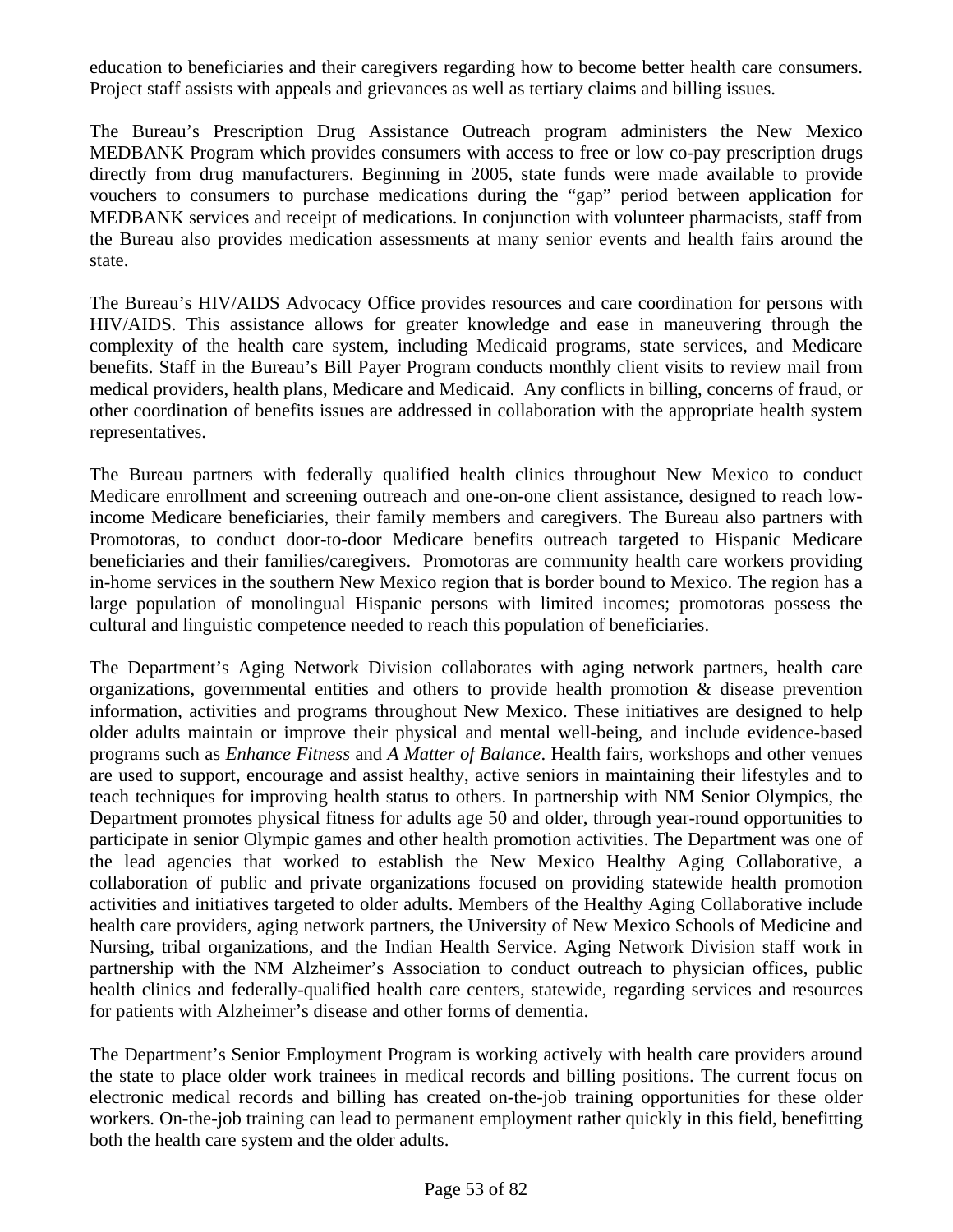The Office of Indian Elder Affairs collaborates with the Indian Health Service to strengthen the provision of long-term care, in-home care and geriatric care in tribal communities. A coordinated system of health and social services to meet the needs of Native American Indian elders is paramount. This system must be accessible, affordable, and culturally sensitive, and focus on ensuring independence and not increasing dependency. Isolation, vast distances, limited transportation, competing state, federal and tribal regulations, lack of funding and language barriers are issues affecting the health care delivery system for Indian elders in New Mexico. The Office of Indian Elder Affairs is actively working to address these issues, including advocating for the provision of additional long-term care services, both home and facility-based, access to adequate health care and enhanced transportation services. Aging Network Providers, particularly in tribal communities, help seniors to access dialysis services. The prevalence of diabetes in New Mexico is very high, particularly among Hispanics and Native American Indians. Access to dialysis is crucial for many in the latter stages of the disease.

The Department's Elderly & Disability Services Division administers Medicaid-funded long-term care services throughout New Mexico. These services include Coordination of Long Term Services (CoLTS), the Program of All-inclusive Care for the Elderly (PACE), the Traumatic Brain Injury Program, the Mi Via Self-Directed Waiver Program and the Gap Program. These programs provide support to enable older adults and individuals living with disabilities to remain in their own homes and communities or to return to their homes from nursing facilities or institutions. The Division also advocates for each consumer to live in the least restrictive environment, and provides education and training for consumers, service providers and health care providers. Two of these programs in particular, CoLTS and PACE, are direct providers of integrated health and long-term care systems. CoLTS covers primary, acute, and long-term services in one coordinated and integrated system that incorporates Medicare and Medicaid benefits and funding in an approach that is seamless to the recipient. PACE provides an integrated service delivery system including primary care, home care, rehabilitation services, personal care, meals, transportation, pharmacy and hospitalization, funded by combining Medicare, Medicaid and private financing. The majority of PACE services are provided in an adult day health center – a combination primary care clinic, adult day care program and rehabilitation center.

Adult Protective Services provides a system of protective services and remains on call for emergent reports 24 hours-a-day, 7 days-a-week. Intervention services include emergency protective placement, limited assistance in the home, short-term case management, attendant care, contracted home and community-based care, and filing of guardianship or conservatorship petitions in district court. Adult Protective Services works with law enforcement, the health care system, and social service providers to ensure the safety of incapacitated adults. The Department's Adult Abuse Prevention and Education Team works to ensure that incidents of adult abuse, neglect and exploitation are fully identified, carefully investigated, properly documented, and aggressively prosecuted. The goal of this unit is to eliminate such incidents by providing statewide training and fostering collaboration with district attorneys, other legal professionals, health care workers, other medical staff, social service workers, and law enforcement throughout New Mexico. The team is working to create local multi-disciplinary teams in communities around the state to enhance coordination among the health care, legal and social services systems.

The Office of the State Long-Term Care Ombudsman provides resident-centered advocacy for the recognition, respect and enforcement of the civil and human rights of residents in long-term care facilities throughout New Mexico. The Office's primary duties are to insure that residents' wishes are respected and to investigate and resolve complaints made by or on behalf of residents. In discharging this duty, the Office coordinates with the health care system and other agencies of state government.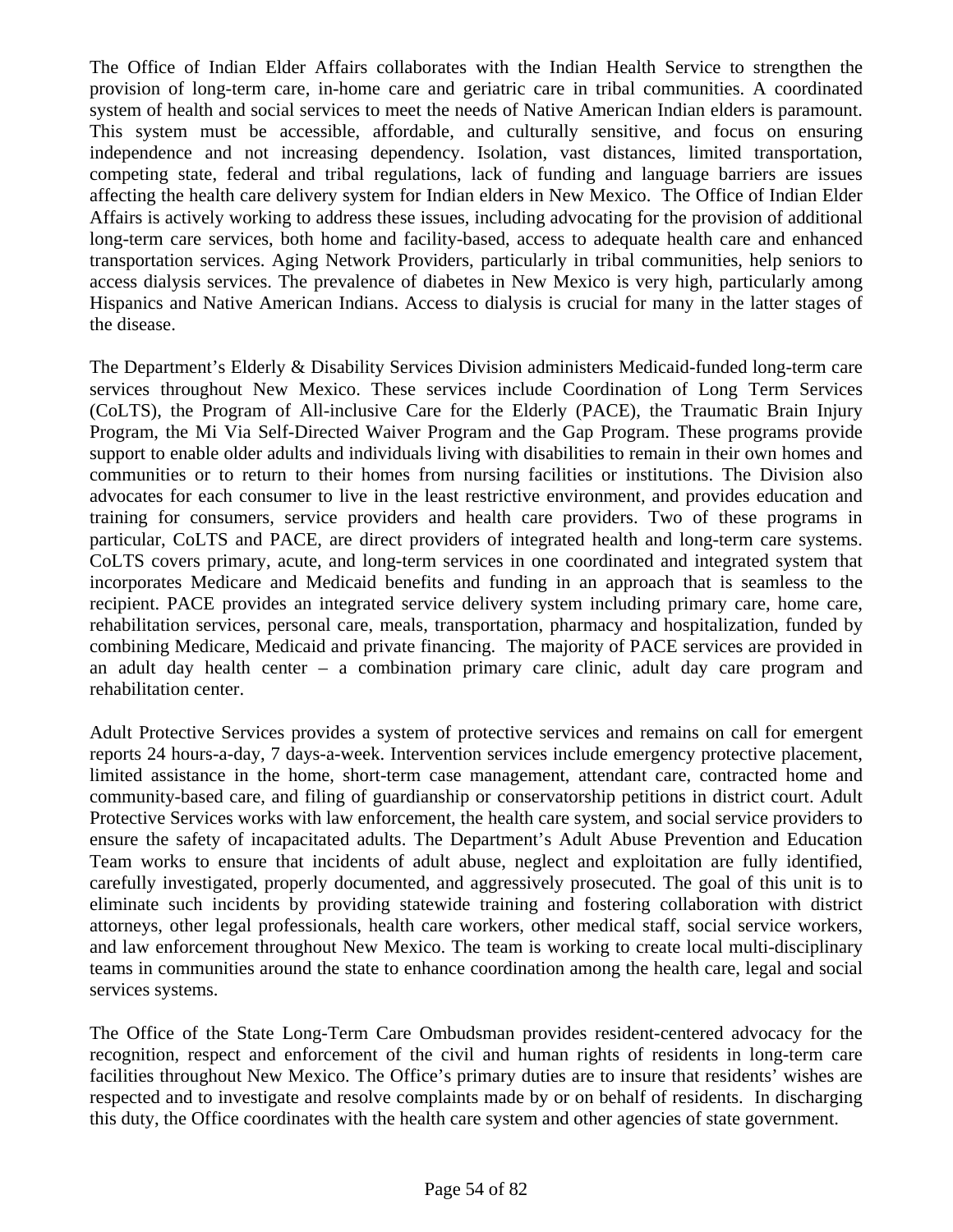The Department is a member of the NM Behavioral Health Purchasing Collaborative, 16 state agencies and the Office of the Governor, which have come together as one to coordinate and improve mental health and substance abuse services throughout the state. The primary purpose of this collaborative model is to develop an efficient, quality-driven statewide system of behavioral health care; transforming behavioral health services for adults of all ages, children and families, with a focus on recovery and resiliency. The partner agencies have combined expertise and funding streams to maximize resources and enhance coordination of behavioral health care throughout the state.

The Department's Behavioral Health staff provides training in a variety of medical, social service, and clinical and other health care settings. This training is focused on recognizing and reporting abuse, neglect, and exploitation, increasing awareness of the behavioral health problems of older adults and persons with disabilities, and developing effective community-based responses to address identified problems and needs. Staff collaborates with community mental health centers in order to improve access to services for older adults and persons with disabilities. Staff provides outreach, education and training regarding the behavioral health needs of older adults and adults with disabilities to primary care providers, home health agencies, physicians, and behavioral health professionals, in order to increase identification, programming and referral options for these adults and to better prepare the health care workforce to address their needs.

The Aging & Long-Term Services Department is an active member of the NM Immunization Coalition, which was formed to improve immunization rates in New Mexico. The Coalition is a partnership of public and private health care organizations and other stakeholders whose vision is to achieve full immunization protection for all New Mexicans. The Department is collaborating with Coalition partners and the aging network to improve immunization rates among New Mexico's older adults and children. The Department conducts outreach to older adults to encourage them to get immunized, as well as to encourage grandparents to get children immunized, by providing information about the importance of immunizations and how and where to get immunized. Outreach to New Mexico's many grandparents raising grandchildren is a key component of this outreach effort.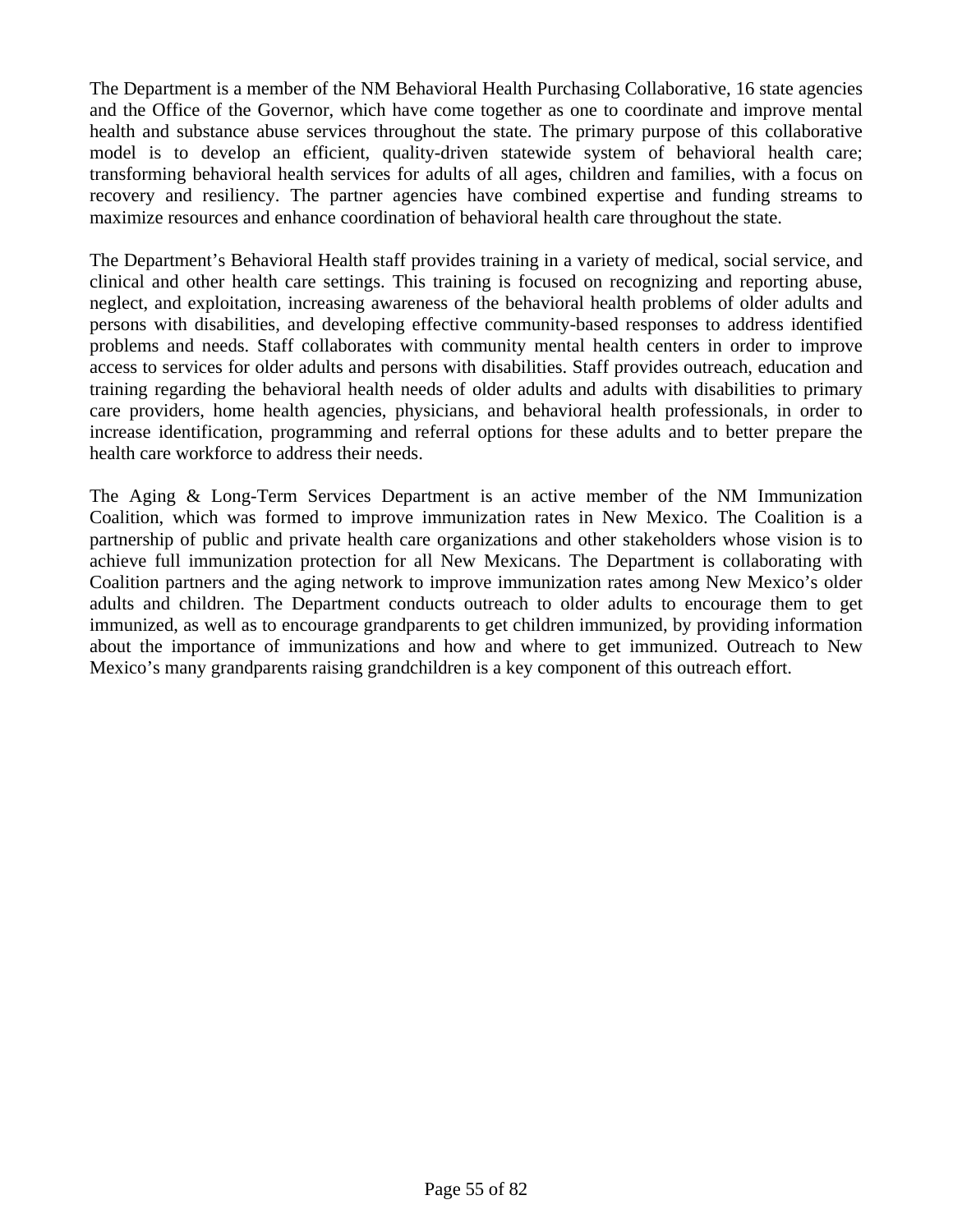## **GRANDPARENTS RAISING GRANDCHILDREN KINSHIP CAREGIVER INITIATIVE**

A kinship caregiver is any individual who has assumed primary responsibility for raising a child who is not his or her legal child. Kinship caregivers in New Mexico may be members of the child's family, tribe or clan, godparents, family friends, or any individual with whom the child has a significant bond. In New Mexico, many kinship caregivers are grandparents. Children living with kinship caregivers experience fewer changes in living situations, are more likely to live with their siblings, have more positive perceptions of their homes and exhibit fewer behavioral problems, than do children in foster care.

In 2005, the New Mexico State Legislature passed Senate Joint Memorial 50 to create a multi-agency task force charged with developing an interdepartmental plan to assess the needs of children/youth living with kinship caregivers. One of the recommendations of the Senate Joint Memorial 50 Taskforce was to create a fund to assist kinship caregivers in accessing the court system when they need to establish legal guardianship of children who otherwise would enter the foster care system. During the 2006 Legislative session, \$200,000 was appropriated to the Aging & Long-Term Services Department to achieve this goal. In FY2007, the Department awarded the \$200,000 to Pegasus Legal Services for Children to provide statewide kinship caregiver legal assistance, representation, outreach, and education services. With this funding, Pegasus Legal Services established the Kinship Caregiver Legal Advocacy Network, a statewide legal services delivery network for kinship caregivers. The Network consists of the following components:

- A Guardianship Legal Helpline, provided under contract with Law Access New Mexico Legal Helpline, to conduct telephone intake, assessment, consultation, referral, and follow up, as well as to provide legal advice, information and brief service to those who need information, statewide.
- The Pegasus Central New Mexico Kinship Guardian Program, which provides full legal representation to kinship caregivers in contested cases. Pegasus refers uncontested cases to another provider: Advocacy, Inc.; kinship caregivers with higher incomes are referred to private counsel at reasonable rates.
- A Statewide Network of Contract Attorneys, recruited from around the state, to provide legal representation to kinship caregivers for a reduced fee.
- A Statewide Network of Pro Bono Attorneys, developed by Pegasus and the NM State Bar, including pro bono committees in each judicial district in New Mexico.

The Kinship Caregiver Legal Advocacy Network also counsels kinship caregivers who represent themselves in guardianship legal proceedings, and provides community outreach services, including informational presentations and the distribution of written informational materials.

The Department has also collaborated with AARP NM, area agencies, and Outcomes, Inc. Senior Peer Counseling Services, as well as Pegasus Legal Services, to provide forums for grandparents raising grandchildren and other kinship caregivers. Such forums are designed to provide these caregivers with access to social services, benefits counseling, legal information and other helpful resources. Childcare is provided on site at the forums and kinship caregivers are encouraged to network and form supportive relationships with each other.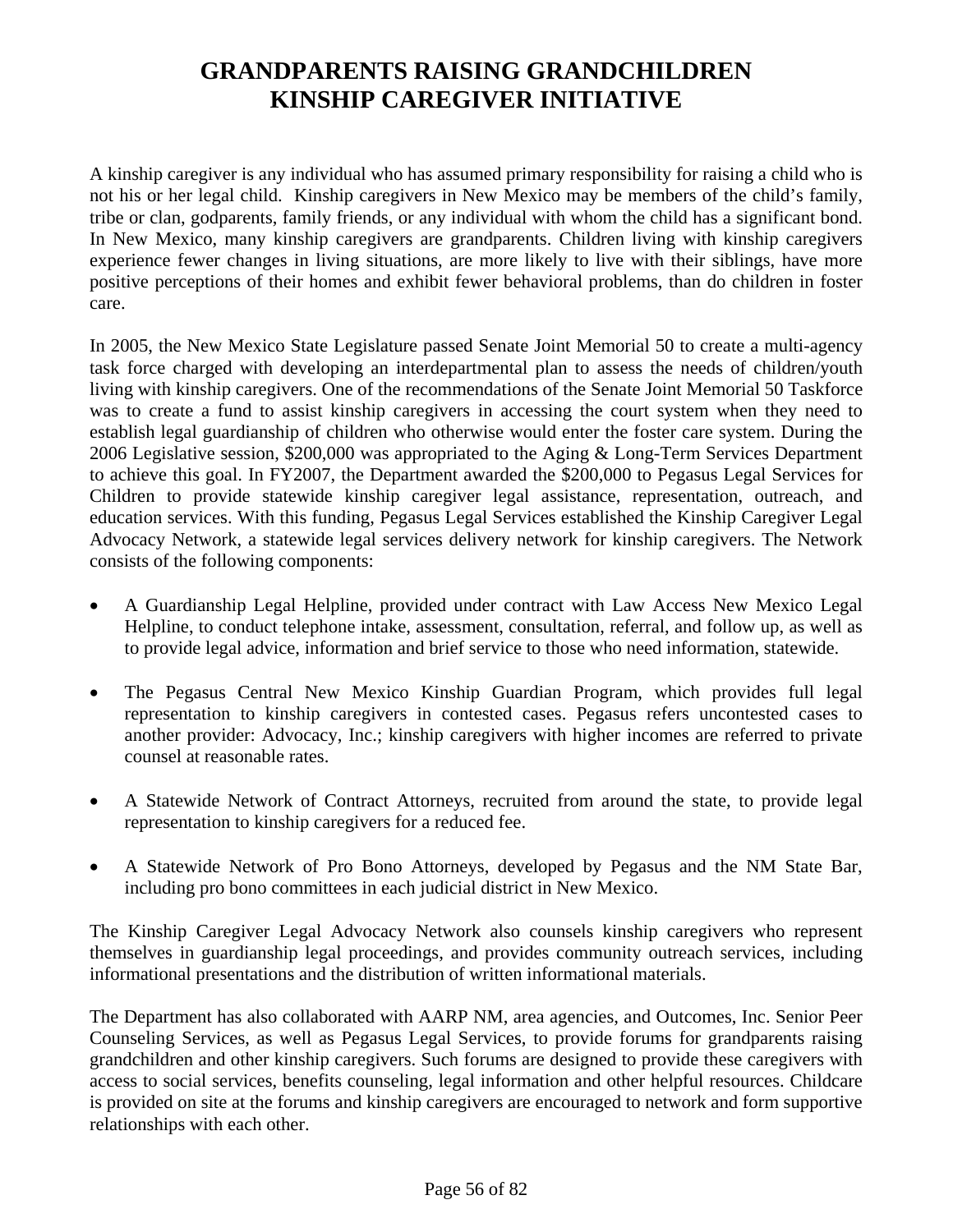## **ADMINISTRATIVE SERVICES DIVISION**

The Administrative Services Division provides support to the Department in the areas of financial management, budgeting, capital projects, contracts, human resources, reception and clerical services. The Division's Fiscal Bureau staff maintains an accounting and financial management system which meets federal and state requirements and efficiently generates required reports and audit information. The Fiscal Bureau's internal audit effort manages all federal, state and private contracts and awards, and provides on-going review of financial procedures and contractor operations. Fiscal Bureau staff prepares and processes all payroll and accounts payable. The Division's Capital Projects Bureau monitors the application and prioritization process, submission of requests, legislative testimony, contract preparation and technical assistance with regard to aging network capital projects, statewide. Such projects include those awarded to both local government and tribal government aging network providers for renovation and construction projects, as well as for the purchase of vehicles and large kitchen equipment. The Department's Human Resources Bureau is housed in this Division and performs all Department personnel functions, such as job posting, application screening, and provision of benefits information. Administrative support services for the Department's main office in Santa Fe, such as supply ordering, clerical support, and reception services, are also operated out of this Division.

## **Goal**

Provide the administrative, fiscal and management support necessary to conduct effective and efficient Department operations that comply with all state and federal requirements and result in the delivery of quality services.

## **Objectives**

- Maintain appropriate management and support staff necessary to conduct Department operations.
- Maintain an accounting, budget and financial management system to meet federal & state requirements, efficiently account for Department resources, prepare operating budgets, generate reports and prepare audit information.
- Manage all contracts and grant awards, insuring timely closeout reports, and conduct periodic reviews of Department procedures and contractor operations.
- Provide training and technical assistance to support Department services.
- Distribute funds according to federal funding requirements or State General Appropriations Act requirements.
- Maintain a human resource system that supports the Department and its employees in all aspects of personnel administration, personnel policy and employee benefits.
- Manage the process for identifying and prioritizing capital outlay needs for submittal to the Governor and the Legislature; initiate and track contracts for funds appropriated.
- Establish funding priorities and identify funding needs to facilitate legislative requests.
- Assure compliance with the Older Americans Act and state policies and procedures.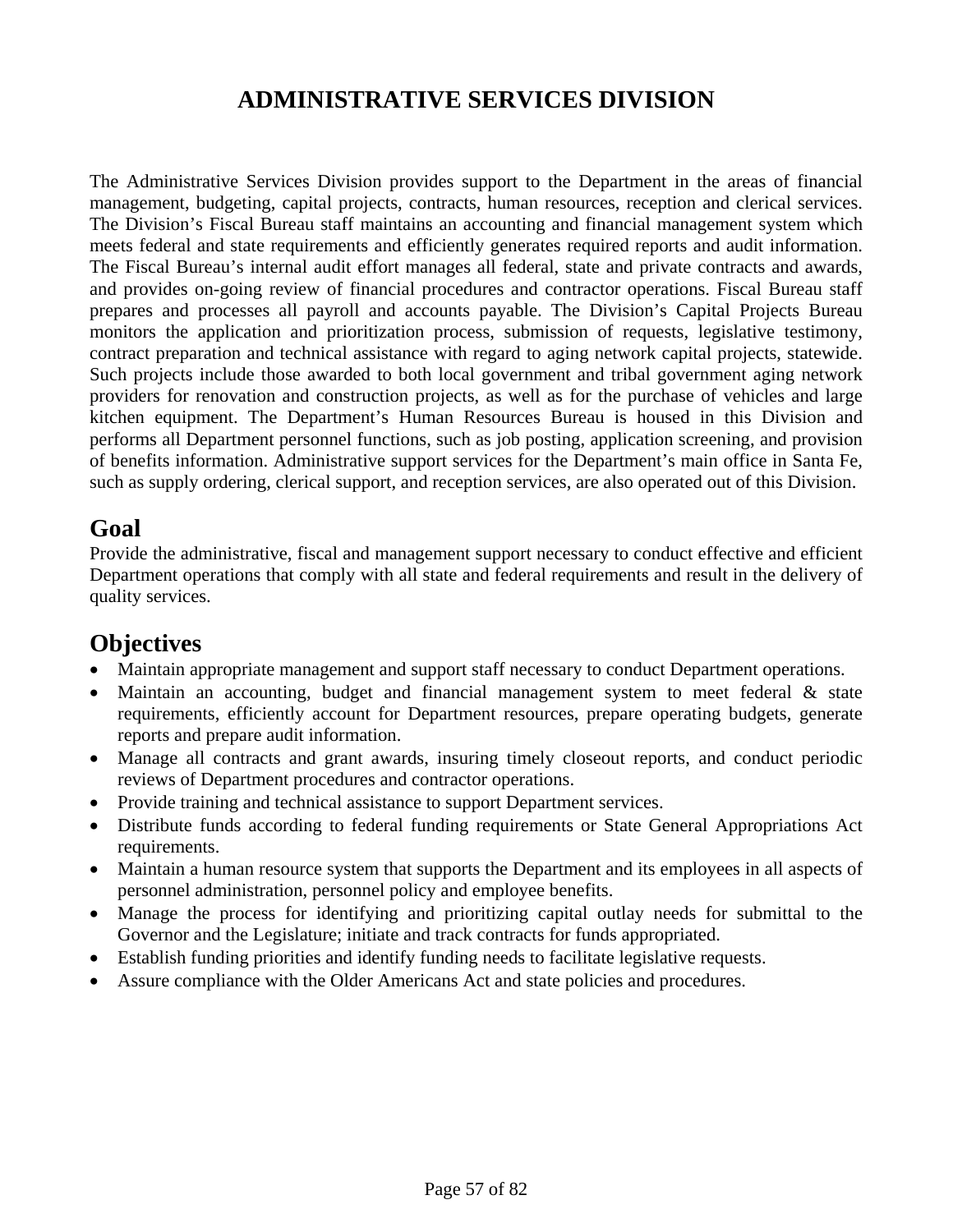## **INFORMATION TECHNOLOGY**

The Information Technology (IT) Office supports a myriad of information systems throughout the Aging & Long-Term Services Department. The Office is responsible for oversight and coordination of all internal information systems used to support the essential functions of the Department and its five divisions. The IT Office also facilitates effective interdepartmental exchange of data throughout New Mexico state government, including the support of Human Services Department Medical Assistance Division programs that verify the use of Medicaid-funded home and community-based services, as well as a partnership with the Children, Youth & Families Department to use common software for the tracking and documentation of adult protective services cases.

The varied responsibilities of the Department create a unique and diverse set of technological needs. Internal software systems range from those used by the Administrative Services Division for all fiscal, accounting and capital outlay functions, to a specialized information and referral program that allows coordination of community health and social service resources by the staff of the Aging and Disability Resource Center. In order to comply with federal requirements, the Department utilizes software to track activities within the aging network and report to the Administration on Aging. The Aging & Long-Term Services Department also utilizes programs for provider tracking, coordinated jointly between the Department and the Department of Health, to keep a current database of providers authorized to deliver services.

#### **Goal**

Implement cost-effective information technology systems in support of organizational priorities, focused on improving quality, enhancing efficiency, and providing superior service – all while reducing operating costs.

### **Objectives**

- Improve client access to long-term care services through the use of integrated IT system(s).
- Design IT applications that will support program practices and processes that are individualcentered and enable persons to direct their own services.
- Implement and maintain system security and disaster recovery planning.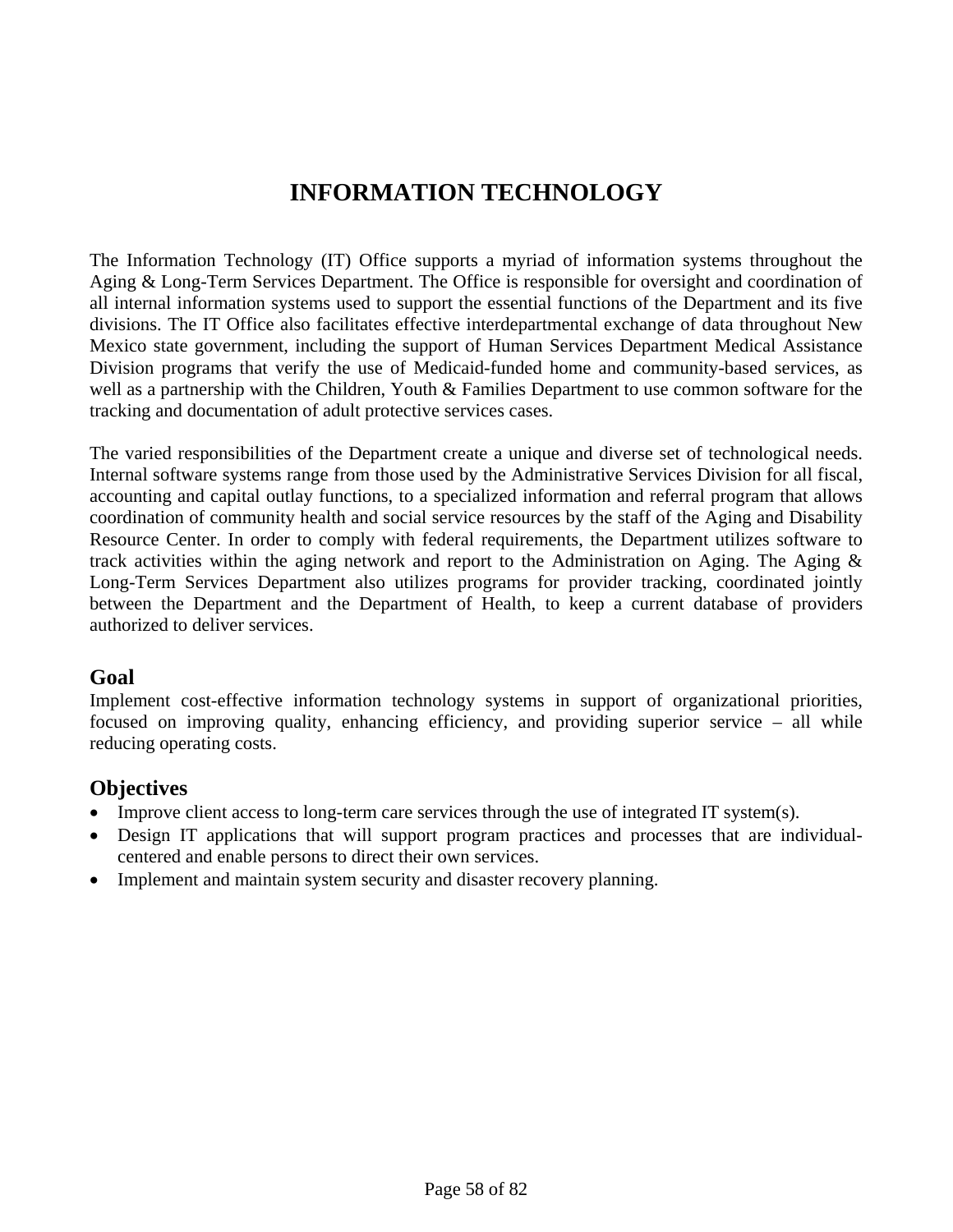# **PUBLIC INFORMATION OFFICE**

The role of the Public Information Office is to communicate and disseminate information regarding services provided by the Aging & Long-Term Services Department. Such disseminate occurs through:

- media outlets,
- participation in public forums and fairs,
- presentations at conferences and meetings,
- electronic distribution lists,
- development and distribution of print materials, and
- the Department's web site at: www.nmaging.state.nm.us.

### **Goal**

Provide and disseminate concise and understandable information about issues of importance to older adults, persons with disabilities, their families and caregivers, the general public, and Department staff.

### **Objectives**

- Maintain and update a Department website with information of interest to older adults, persons with disabilities, their families and caregivers, the general public, and Department staff.
- Publicize Department and aging network services and activities through public service announcements, participation in public forums and fairs, presentations at conferences and meetings, website information and development and distribution of publicity materials.
- Publicize the NM Conference on Aging through the Department website, public service announcements, news releases and the development of collateral materials.
- Promote public information about caregiver services through the Department website, public service announcements, and news releases.
- Promote elder and disability rights issues and related programs through the Department website, public service announcements, and news releases.

## **CONSTITUENT SERVICES**

Constituent Services handles constituent complaints and inquiries referred from the Governor's Office, Lt. Governor's Office, U.S. Congressional Offices, State Legislators, other government agencies, the Office of the Secretary, and others. Staff works to resolve these complaints and inquiries, collaborating with the Department's divisions and programs, as well as other state and federal programs. Complaints and inquiries referred cover a broad range of issues including, but not limited to, Medicaid, Medicare, Social Security, long-term care, health care, housing, consumer protection, advance health care directives, grandparent concerns, caregiver support, nutrition, senior centers, volunteerism, employment, public benefits, prescription drug assistance, and adult protective services.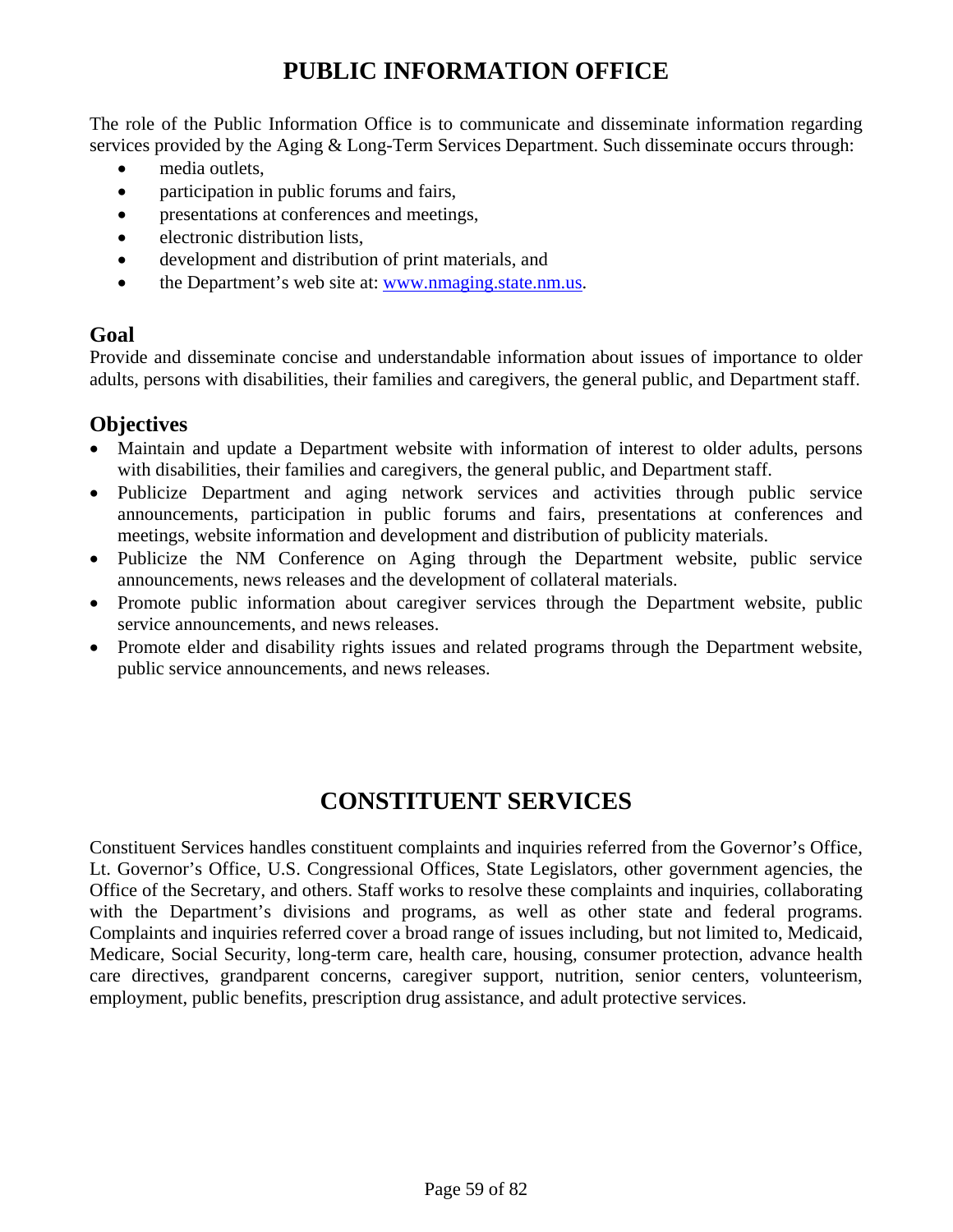## **STATEWIDE IMMUNIZATION COALITION**

The Aging & Long-Term Services Department is an active member of the NM Immunization Coalition, which was formed to improve immunization rates in New Mexico. The Coalition is a partnership of public and private organizations whose vision is to achieve full immunization protection for all New Mexicans.

#### **Goals**

- Provide an on-going forum for the coordination of immunization improvement efforts that is sensitive to cultural, ethnic and community diversity.
- Foster local immunization coalitions and immunization-related activities.
- Improve the public's knowledge and awareness of the critical importance of immunizations.
- Support the implementation of a statewide immunization registry and other data gathering and quality improvement efforts.
- Advocate for sound immunization policies, practices, and financing.

## **Objectives**

- Facilitate and support collaborative and coordinated efforts among communities, local immunization coalitions, health care systems, volunteer groups, professional organizations, businesses, consumers, and other stakeholders in New Mexico to improve immunization rates.
- Promote state and national childhood and adult immunization performance measures:
	- Achieve on-time, age-appropriate immunizations of 90% of children by age two; and
	- Achieve 90% coverage of adults age 65 and older for influenza and pneumococcal immunizations.
- Support the implementation of identified "best practices" for raising immunization rates.
- Promote and spearhead professional and community public awareness and education about immunizations.

In addition to outreach efforts designed to improve immunization rates among older adults, the Department is collaborating with Coalition partners and the aging network to improve immunization rates among New Mexico's children. The Department conducts outreach to older adults to encourage them to get immunized, as well as to encourage grandparents to get children immunized, by providing information about the importance of immunizations and how and where to get immunized. Outreach to New Mexico's many grandparents raising grandchildren is a key component of this outreach effort.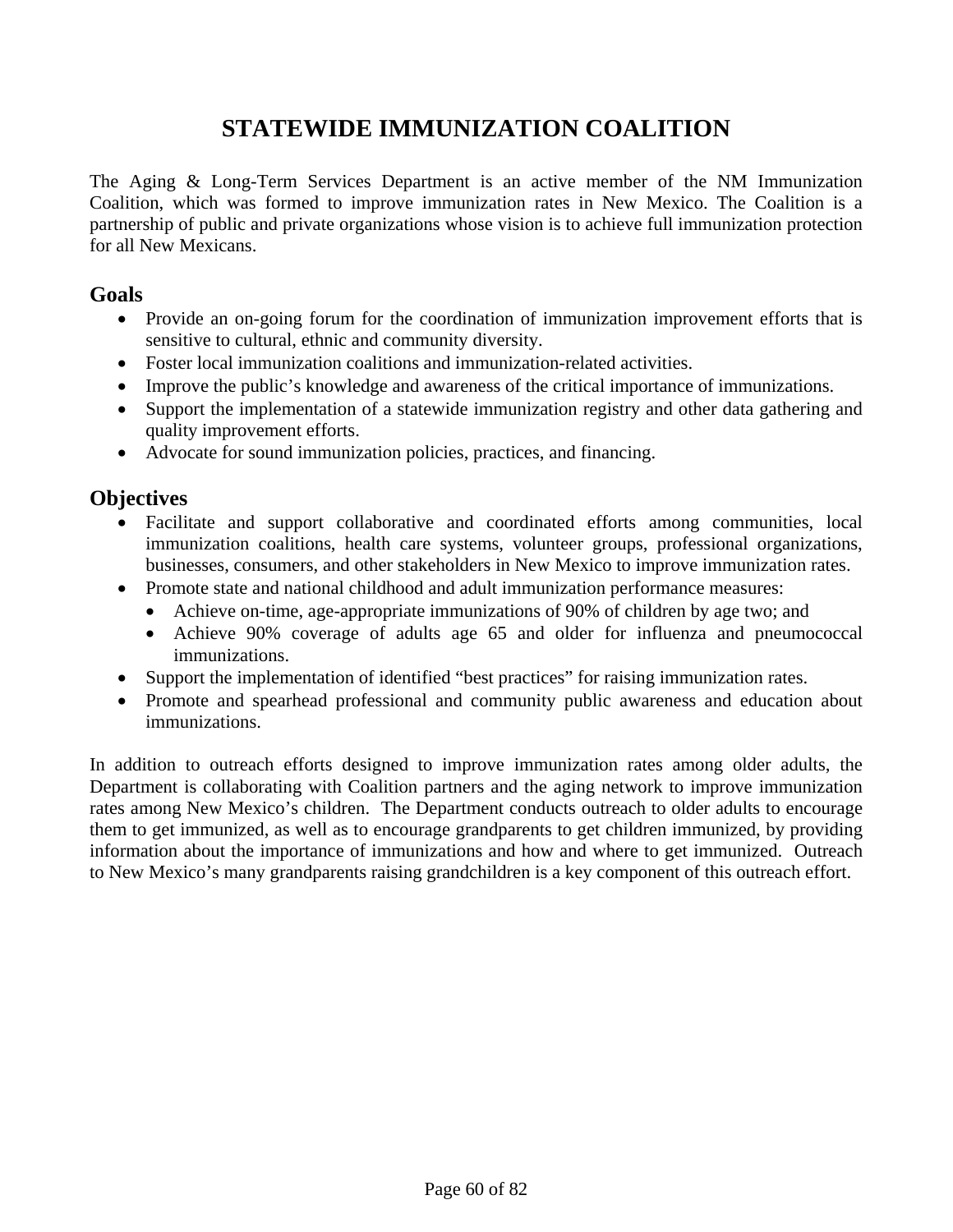## **NEW MEXICO CONFERENCE ON AGING**

Since 1978, the Aging & Long Term Services Department has sponsored an annual New Mexico Conference on Aging that offers seniors and professionals who work with them a chance to learn and have fun in an environment of support for senior independence and dignity. The conference is a prime opportunity for seniors and the professionals to learn about current issues and trends. Workshops educate, entertain or enlighten. Continuing education units are provided for social workers, nursing home administrators and nursing home activity directors. This is one of the few conferences attended by both seniors and professionals in equal numbers; approximately 1500 people attend each year. Conference attendance is reflective of New Mexico's ethnic and cultural diversity.

The cornerstone of the conference is its numerous and varied workshops and roundtable sessions. For many participants, the conference offers access to information and ideas that might not otherwise be available to them. Roundtable discussions provide an opportunity for conference attendees to come together to share ideas in a more informal setting. Workshops offer fresh approaches to familiar topics and introduce new ideas and concepts. Offerings include:

- Healthy Aging
- Senior Olympics
- Conscious Aging
- **Adult Day Care**
- Financial Management
- Health Coverage/Medicare/Medicaid
- Public Benefits
- Addressing Addictive Behaviors
- Intergenerational Issues
- Professional Development
- Grants Management
- Spirituality & Wholeness
- Veterans Issues
- Volunteerism
- Adult/Elder Abuse
- End-of-Life Care & Hospice
- Advocacy
- Policies & Politics of Aging

Entertainment is also provided throughout the conference, and the talents of New Mexico's seniors in the areas of dance, drama and music are highlighted. Often, the entertainment is intergenerational, such as some of the tribal dances. Wellness activities, including a sports & fitness fair and a health fair featuring massage, brown bag medication assessments, health screenings and exercise classes, are another important component of the conference. The Conference Volunteer Fair encourages the continued involvement of elders by providing opportunities to remain active in one's community. Many diverse organizations that provide opportunities for volunteer service come to the Conference seeking the experience, knowledge, and work ethic of older adults.

The conference awards scholarships to assist those seniors who otherwise would not be able to attend the conference and to reward volunteers who make continuing contributions to seniors in their communities. Senior citizens, individuals and businesses whose work benefits New Mexico's aging population are recognized with awards presented at the conference.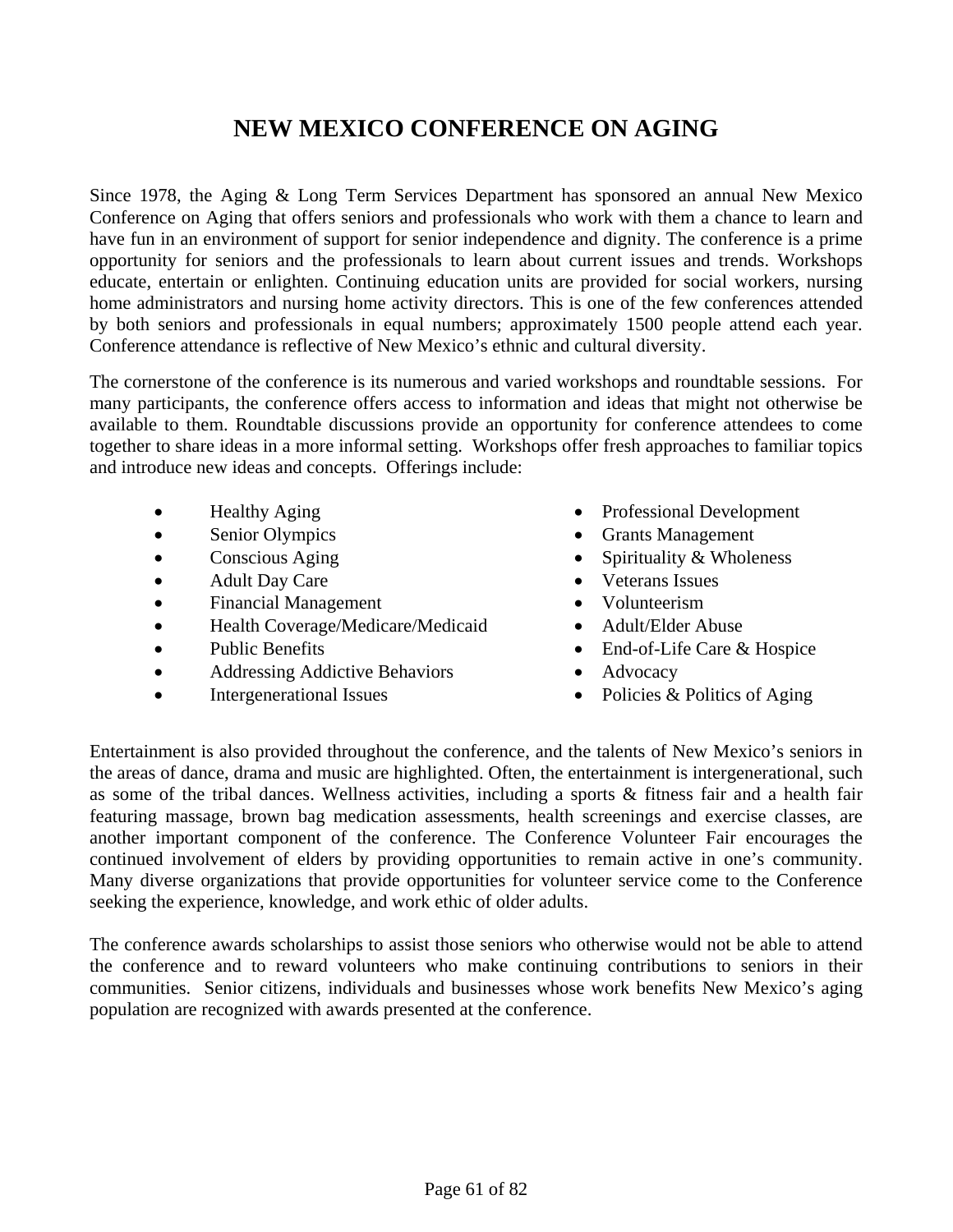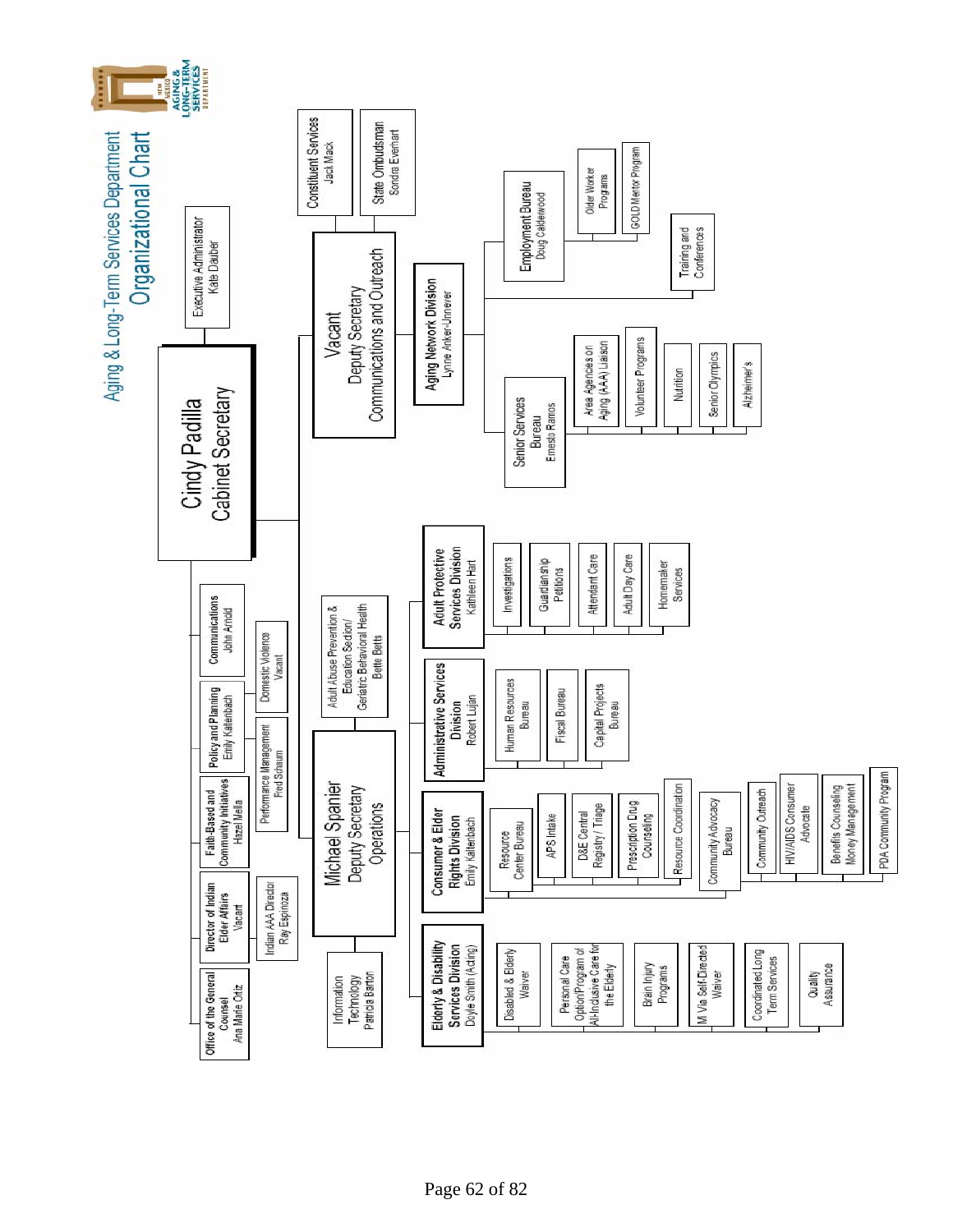## **TITLE III INTRASTATE FUNDING FORMULA**

The Older Americans Act specifies the guidelines that states are to follow to distribute federal funds to planning and service areas. New Mexico has four federally designated planning and service areas to which the Department distributes federal Older Americans Act funds. The Intrastate Funding Formula incorporates population data using the 2000 census. The formula for the allocation of Title III funds includes the following elements:

- grandfather differential, which allows for the maintenance of the same funding level as the previous year;
- A 10% base of new funds divided equally
- 60 and older population;
- 60 and older, minority population; and,
- 60 and older, low-income population.

The final three factors are weighted equally and are applied only to the funds, which exceed the amount allocated under the first two elements. The following chart identifies the specific data for the last three elements. A proportion of Title III funds are deducted by the Administration on Aging and given to the State of Arizona to fund the Navajo Area Agency on Aging for Planning & Service Area 5. The figures below are reduced by the Navajo population figures.

|              | 60+ POPULATION |         | 60+ MINORITY |                               | 60+ LOW INCOME |                | <b>AVERAGE</b> |
|--------------|----------------|---------|--------------|-------------------------------|----------------|----------------|----------------|
| <b>PSA</b>   |                |         |              | NUMBER PERCENT NUMBER PERCENT | <b>NUMBER</b>  | <b>PERCENT</b> | <b>PERCENT</b> |
|              | 83,935         | 30.50%  | 28,401       | 29.03%                        | 7,484          | 22.42%         | 27.32%         |
| $\mathbf{2}$ | 78,130         | 30.87%  | 36,905       | 37.72%                        | 9,145          | 33.17%         | 33.92%         |
|              | 49,745         | 18.09%  | 11,618       | 11.87%                        | 7,031          | 20.93%         | 16.96%         |
| 4            | 56,095         | 20.53%  | 20,926       | 21.39%                        | 7,519          | 23.48%         | 21.80%         |
| <b>TOTAL</b> | 267,905        | 100.00% | 97,850       | 100.00%                       | 31,179         | 23.48%         | 100.00%        |

### **NEW MEXICO INTRASTATE FUNDING FORMULA**

Planning & Service Area 1, Bernalillo County, is the largest urban area of the State. New Mexico has defined "rural" as those areas outside Standard Metropolitan Statistical Areas as defined by the U.S. Census. The use of the base and the grandfather differential has provided additional funds for the balance of the state, thereby providing increased resources to rural areas. The additional urban areas, Santa Fe, Rio Rancho and Las Cruces, are included in Planning & Service Areas 2 and 4, respectively. Area agencies have been encouraged to develop distribution formulas to address the needs of rural areas. Increased state funding has allowed targeting of specific appropriations to areas requiring additional funding.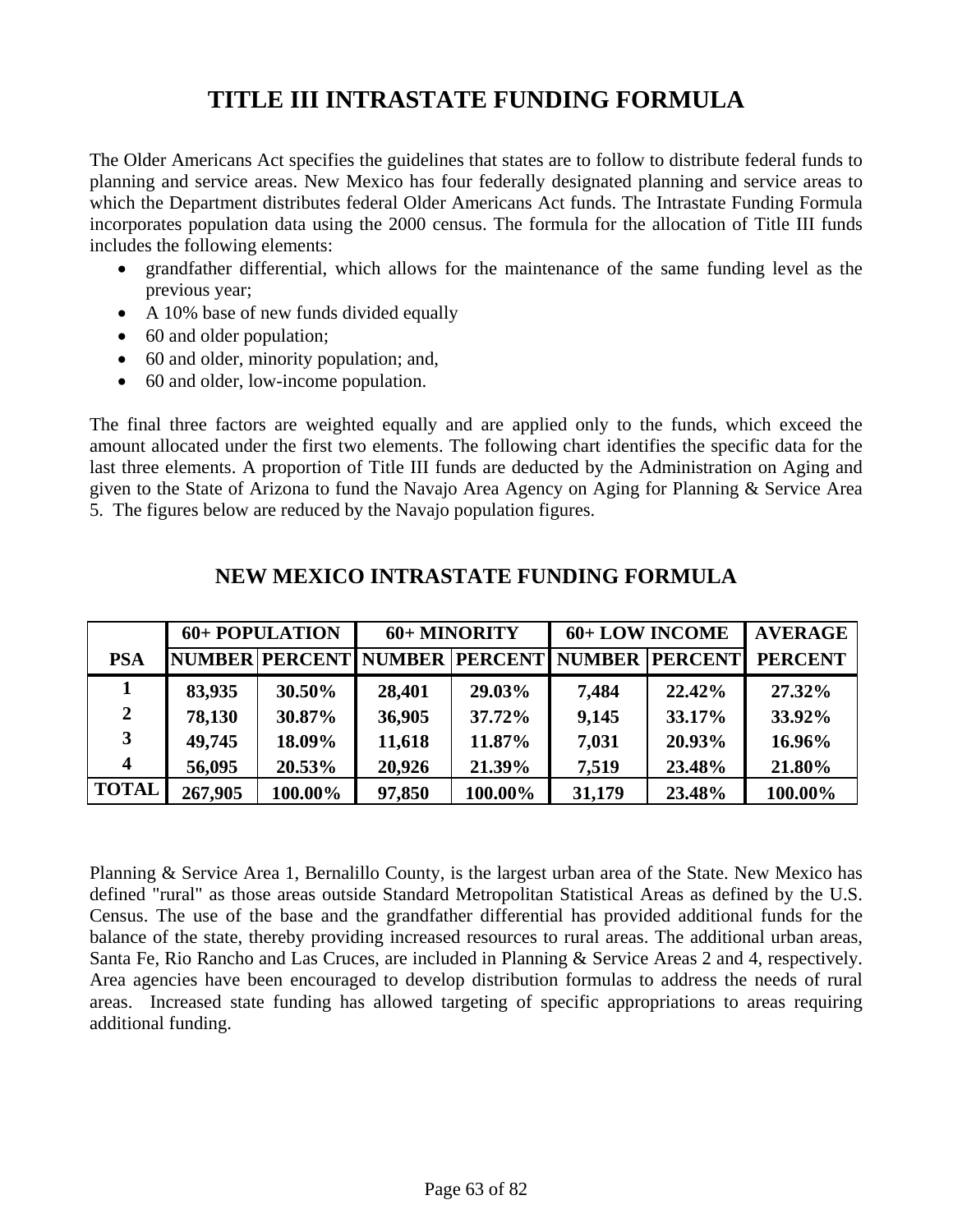## **NEW MEXICO INTRASTATE FUNDING FORMULA IMPLEMENTATION EXAMPLE**

| <b>PSA</b>   |                     | Distribution of \$100,000 of new funds | <b>Total Allocation</b> |                |                     |           |
|--------------|---------------------|----------------------------------------|-------------------------|----------------|---------------------|-----------|
|              | <b>Grandfather</b>  | <b>Base 10%</b>                        | <b>Distribution</b>     | <b>Percent</b> | <b>Total factor</b> |           |
|              | <b>Differential</b> | percent                                | factor %                | amount         | distribution        |           |
|              | 966,033             | 2,500                                  | 0.2732                  | 24,586         | 27,086              | 993,119   |
| 2            | 1,947,568           | 2,500                                  | 0.3392                  | 30,527         | 33,027              | 1,980,595 |
| 3            | 1,127,049           | 2,500                                  | 0.1696                  | 15,268         | 17,768              | 1,144,817 |
| 4            | 1,165,884           | 2,500                                  | 0.2180                  | 19,619         | 22,119              | 1,188,003 |
| <b>Total</b> | 5,206,534           | 10,000                                 |                         | 90,000         | 100,000             | 5,306,534 |

The chart above illustrates an example of the implementation of New Mexico's formula. The assumption is that in the year 20XX, PSA 1 received \$966,033, PSA 2 received \$1,947,568, PSA 3 received \$1,127,049 and PSA 4 received \$1,165,884 in Title III funds. It is also assumed that an additional \$100,000 in new Title III funds becomes available in the following year. Based on these assumptions, the distribution for the following year would be as indicated above.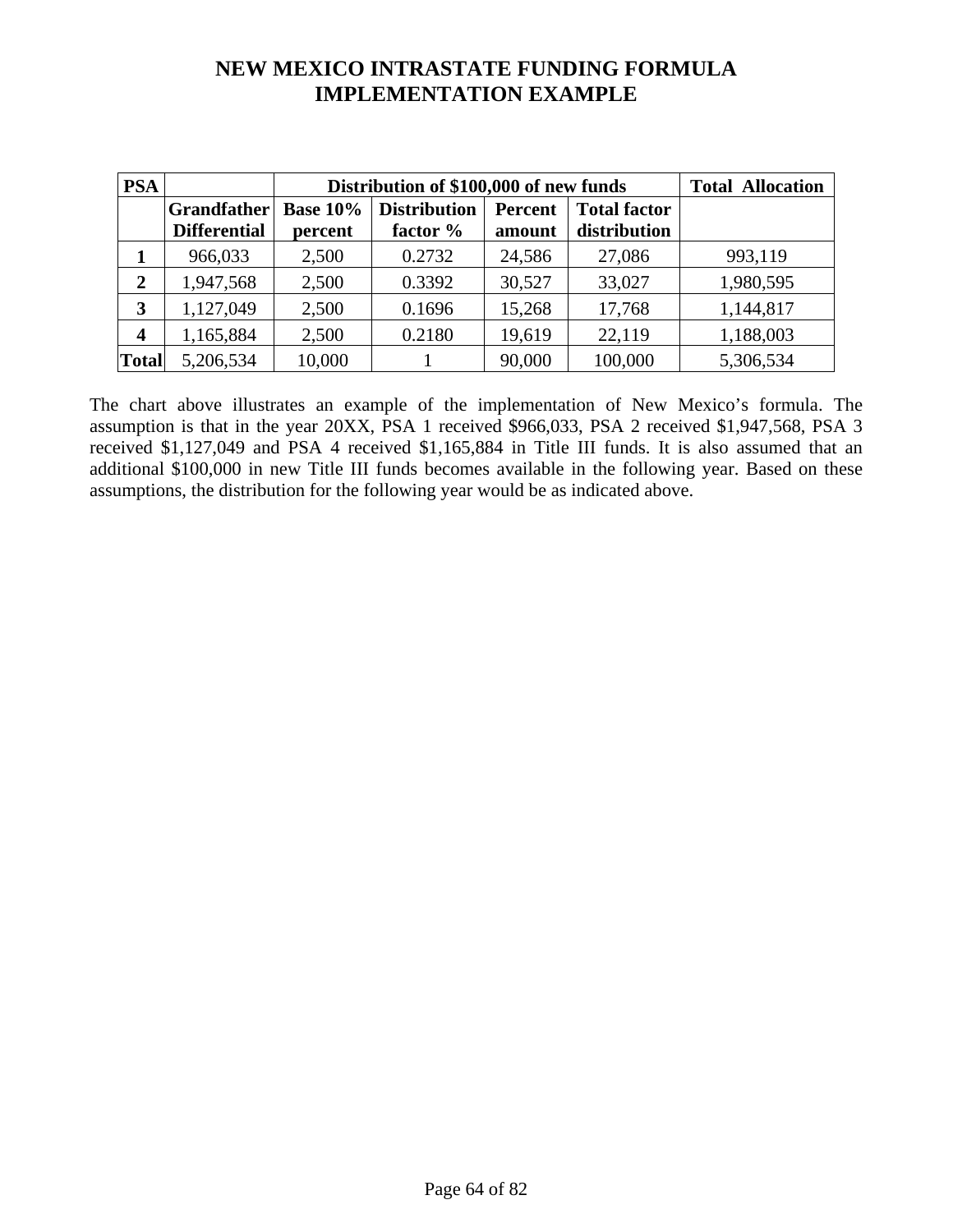# **COST SHARING AND SLIDING FEE SCALES**

The Older Americans Act (OAA) includes a provision for cost sharing, such as the implementation of a sliding fee scale, with regard to certain services provided with federal funds. In making application to apply cost sharing to services, area agencies and programs must consider the intent of the OAA to serve targeted populations and must ensure that the application of cost sharing will not prevent the provision of services to these populations: low-income, minority, socially isolated and rural. Additionally, area agencies shall solicit the views of older individuals, providers and other stakeholders prior to implementation of cost sharing in each respective service area of the state.

Area agencies may contract to purchase services that charge a sliding fee based on income and the cost of delivering services. Such services may include, and, if OAA funds are used, are limited to:

- Transportation/Assisted Transportation Home Repair
- Shopping Assistance Chore
- Homemaker/Housekeeping Escort
- Adult Day Care/Day Health Care Recreation
- 
- 
- 

- 
- Personal Care Physical Fitness/Exercise
- Home Health Education/Training
- Respite Care Home Safety/Accident Prevention

If OAA funds are used, such services may NOT include:

- 
- 
- 
- Case Management Legal Assistance
- 
- Information & Assistance Consumer Protection Services
- Outreach Congregate Meals
- Benefits Counseling Home Delivered Meals
	-
- Ombudsman Services Club Elder Abuse Prevention

Such services may also NOT include any services delivered through tribal organizations.

A fee is defined as a charge allowed by law for a service. A sliding fee scale is a graduated series of fees to be paid based on amount of income. If a sliding fee scale is implemented, area agencies and providers must protect the privacy and confidentiality of older individuals. The individuals to be served must be informed that the service is provided on a fee-for- service basis and be notified of the sliding fee scale.

With regard to any fees charged for OAA services, determination of a client's fee for a service shall be based on a client's confidential self-declaration of income, and spouse's income (if applicable), without verification. Older Americans Act services may not be denied due to the income of an individual or an individual's failure to make a cost sharing payment.

If a sliding fee scale is to be used, a description of the scale – its criteria, policies and payments must be written in language(s) reflecting the reading abilities of older individuals and posted in high visibility areas. Such postings must include a statement that no services will be denied for failure to pay any fee. Assets, savings or other property owned may not be considered in determining the fee for a service. Revenues generated by a fee-for-service program must be spent on the same program that generates the funds in order to enhance the program. Appropriate procedures to safeguard and account for cost sharing payments must be established.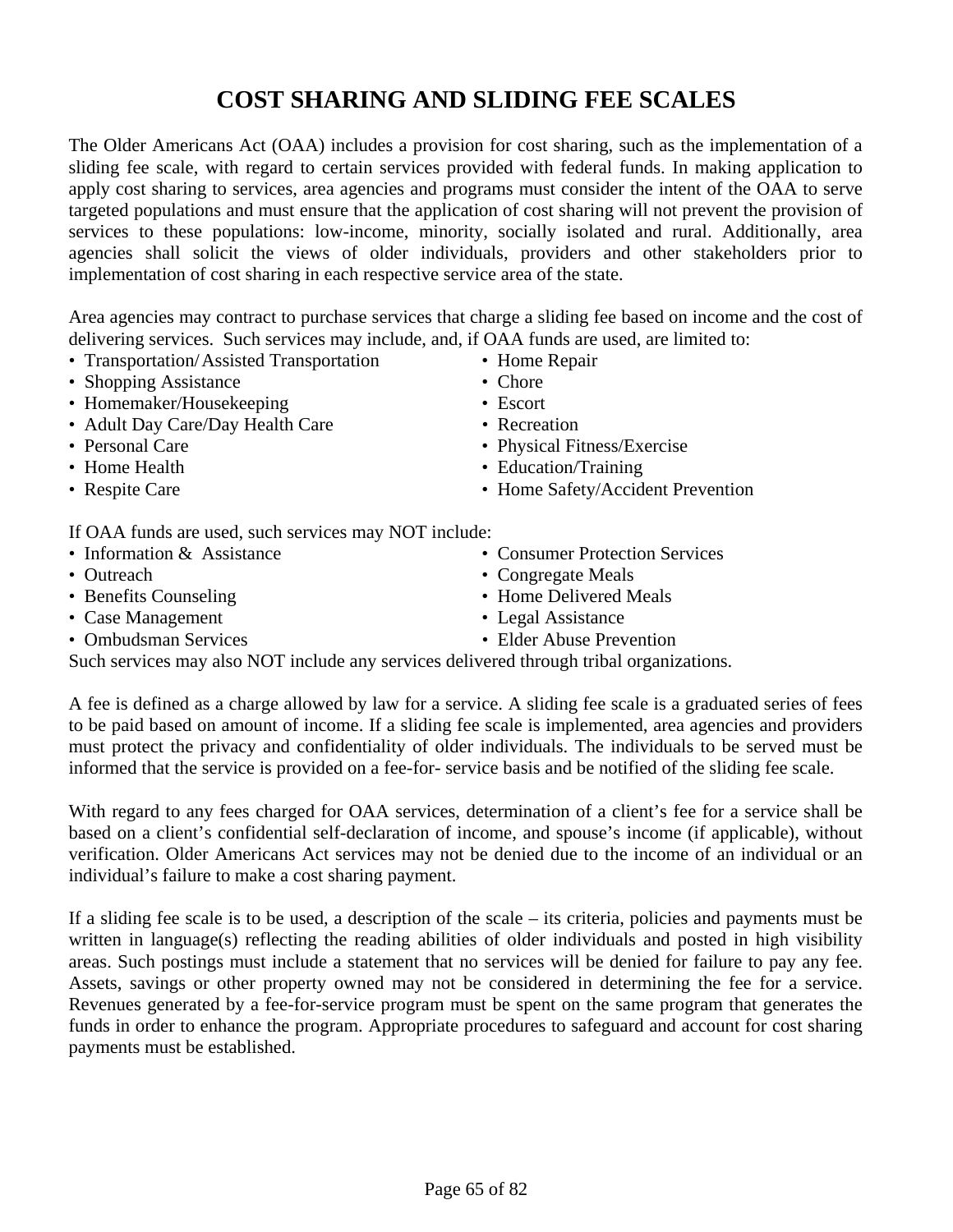The basis for a sliding fee scale is to be the U.S. Administration on Aging's annual issuance of "Estimated Poverty and Near Poverty Thresholds". Near-Poverty is defined as 125% of poverty. Individuals and families whose income is at or below the Near-Poverty threshold may not be charged for services. Each and any specific sliding fee scale must be annually reviewed and approved by the Department. The current Federal Poverty Guidelines can be obtained from the following web site: *http://aspe.hhs.gov/poverty/poverty.shtml*. These guidelines are revised annually in the month of February. If a provider does not have Internet access, a copy of the guidelines can be obtained from an area agency or the Department.

Proposed sliding fee scales must meet the following requirements:

- Be approved by the Department prior to implementation.
- Be reviewed in a public hearing prior to implementation. (The Department may grant short-term approval prior to a public hearing to test the concept).
- Be fully described by an area agency in its area plan.
- Be implemented based on established policies and procedures. (These policies and procedures must address the circumstances that allow the provider to waive the fee-for-service and also address when an individual's or family's net income may be considered rather than gross income).

Fees:

- Are to be based on the actual cost of providing a service (as determined by a program, submitted to an area agency and approved by the Department).
- Cannot exceed the actual cost of providing a service.

## **VOLUNTARY CONTRIBUTIONS**

The Older Americans Act (OAA) establishes requirements for voluntary contributions. Each older person who receives OAA-funded services shall be provided an opportunity to voluntarily contribute to the cost of services rendered. Area agencies and programs are allowed to, and may solicit, voluntary contributions for all OAA-funded services, provided that the method of solicitation is non-coercive. Each service provider may develop a suggested contribution schedule for services provided with OAA funds. In developing such a schedule, the provider shall consider the income ranges of older persons in the provider's community, as well as the provider's other sources of income. Area agencies and providers shall not means test for any service for which contributions are accepted, or deny services to any individual who does not contribute. Each area agency shall consult with its relevant service providers and older individuals in its planning  $\&$  service area(s) to determine the best method(s) for accepting voluntary contributions.

Area agencies and programs shall:

- Establish policies and procedures for soliciting, safeguarding and accounting for contributions.
- Protect the privacy of each person with respect to his/her contribution, or lack of contribution.
- Clearly inform each person that there is no obligation to contribute, contribution is voluntary.
- Fully describe the contribution policy in the area plan or program plan.
- Use any collected contributions to expand the service(s) for which the contributions were given.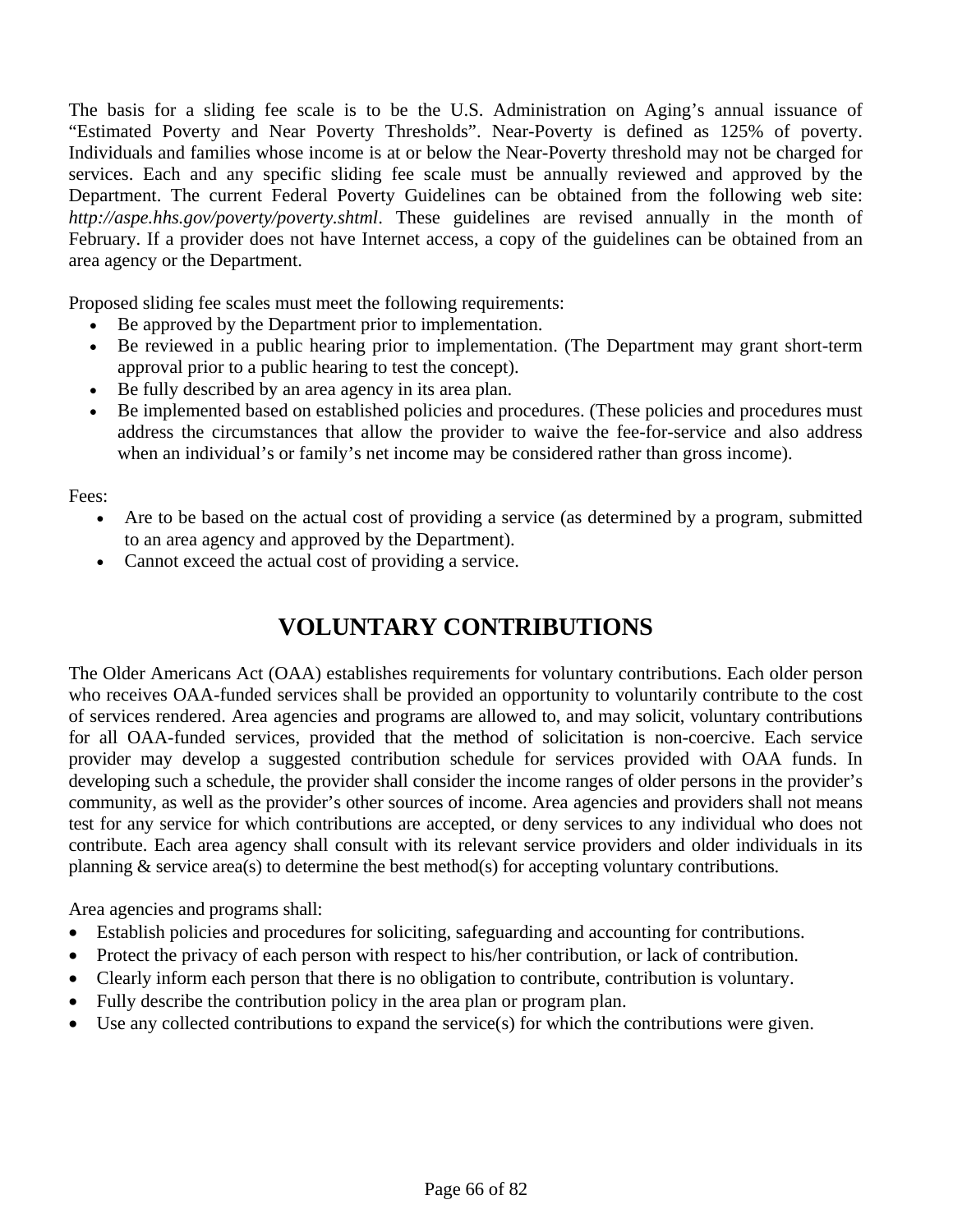## **DIRECT SERVICE WAIVERS**

Area agencies may provide direct services if they have met the conditions set forth in the Older American Act and have formally requested a waiver to do so and the Department has approved the request. An area agency must provide a formal, written request for the waiver and all necessary supplemental documentation. A direct service waiver request must document and demonstrate, at a minimum, that one or more of three test standards are met: (1) *Adequate Supply Test Standard*, (2) *Relationship to AAA Administrative Function Test Standard*, (3) *More Economic Test Standard*, as contained in the Department's regulations. The funds to provide the direct service must be budgeted separately with the area agency identified as the provider.

#### *Adequate Supply Test Standard*

The adequate supply test requires an area agency to demonstrate that the service(s) for which the waiver is being requested are not offered, or are only partially available, in the planning and service area. The area agency must demonstrate that it has not received any proposals to deliver the service(s) in the planning and service area, or a portion of the area, after advertising the availability of funds, contacting potential service providers and encouraging the development of service providers in the area.

#### *Relationship to AAA Administrative Function Test Standard*

The relationship to AAA administrative function test requires an area agency to identify the specific administrative function(s) currently occurring which relate to the service(s) for which the waiver is being requested. The area agency must provide documentation that the proposed service(s) can be integrated into its current administrative function(s); that service delivery will not compete with, or eliminate, local program efforts to provide the same service(s) in the area; and that there is no conflict of interest in the provision of the service(s) by the area agency.

#### *More Economic Test Standard*

The more economic test requires an area agency to provide documentation that the service(s) for which the waiver is being requested will be provided by the area agency at a unit rate which is at least 10% lower than the lowest responsible offeror's proposed unit rate for services of comparable quality; or that the amount of local resources invested in the service delivery system would be substantially diminished or removed should the existing service provider be changed. The area agency must demonstrate that it has implemented an open, competitive bid process for selecting a service provider and must substantiate that it meets all service delivery standards in a manner comparable, or superior, to the lowest responsible offeror's proposal.

An area agency requesting a waiver shall submit the request in writing, as part of its area plan or area plan amendment, or as a separate request. An area agency may request a multi-year or a single year waiver. The request must include:

- Identification of the test(s) under which the waiver is being requested and documentation required.
- Documentation of review and support by the area agency's advisory and governing bodies.
- A description of the proposed administrative structure for delivering the service(s) and its relationship to the area agency.
- A description of the impact on the area agency's staffing and current roles and responsibilities.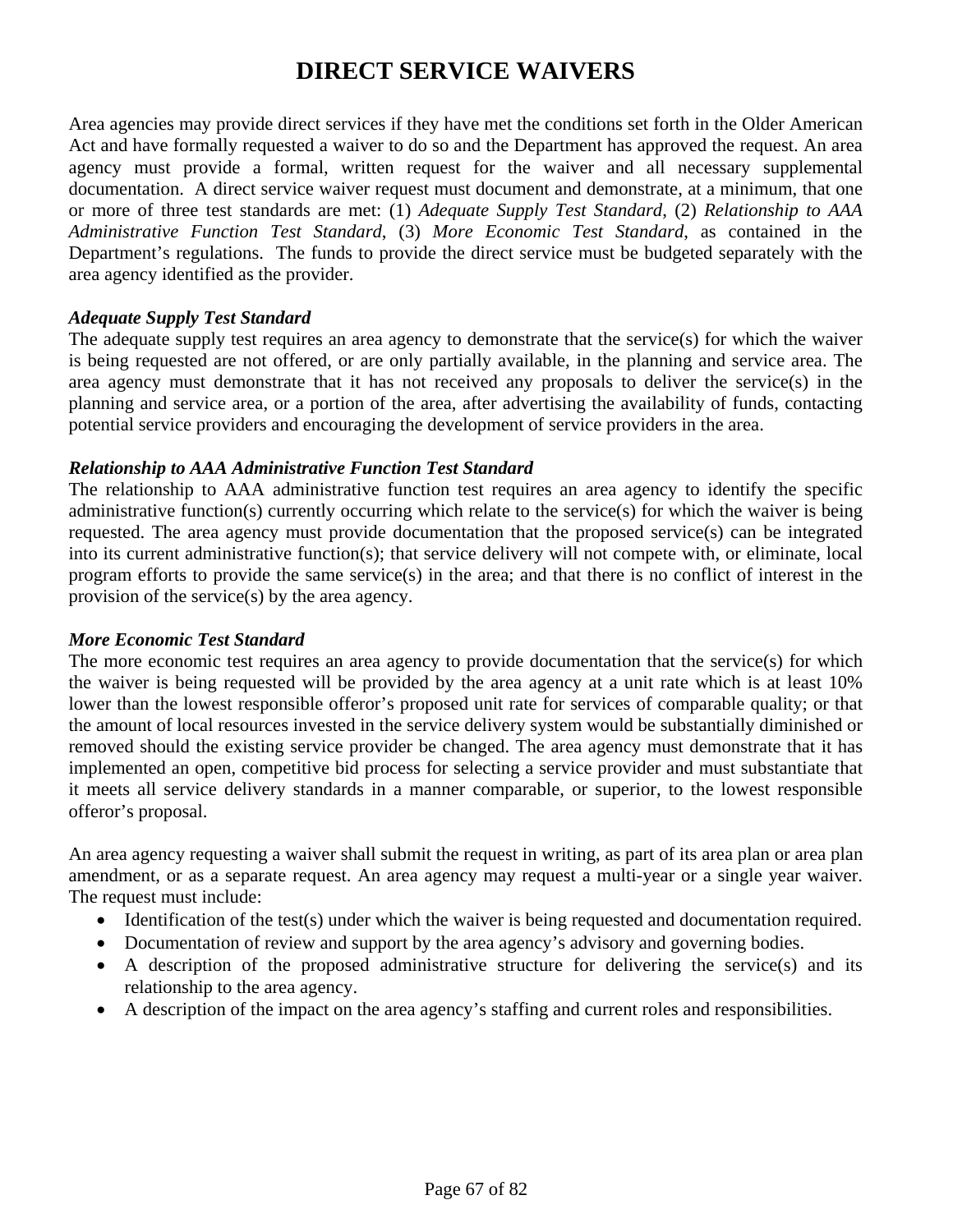### **Listing of State Plan Assurances and Required Activities Older Americans Act, As Amended in 2006**

#### **ASSURANCES**

#### **Sec. 305 (a) - (c), ORGANIZATION**

(a)(2)(A) The State agency will designate for each planning and service area, after consideration of the views offered by the unit or units of general purpose local government in such area, a public or private nonprofit agency or organization as the area agency on aging for such area.

 $(a)(2)(B)$  The State agency will take into account, in connection with matters of general policy arising in the development and administration of the State plan for any fiscal year, the views of recipients of supportive services or nutrition services, or individuals using multipurpose senior centers provided under such plan.

(a)(2)(E) The State agency will give preference to providing services to older individuals with greatest economic need and older individuals with greatest social need, with particular attention to low-income minority individuals and older individuals residing in rural areas and include proposed methods of carrying out the preference in the State plan.

(a)(2)(F) The State agency will require use of outreach efforts described in the Older Americans' Act (OAA).

 $(a)(2)(G)(ii)$  The State agency will undertake specific program development, advocacy, and outreach efforts focused on the needs of low-income minority older individuals and older individuals residing in rural areas.

(c)(5) The State agency assures that each area agency on aging has the ability to develop an area plan and to carry out, directly or through contractual or other arrangements, a program in accordance with the plan within the planning and service area.

#### **Sec. 306 (a), AREA PLANS**

(2) Each area agency on aging provides assurances that an adequate proportion, as required under OAA section 307(a)(2), of the amount allotted for part B to the planning and service area will be expended for the delivery of each of the following categories of services-

(A) services associated with access to services (transportation, outreach, information and assistance, and case management services);

(B) in-home services, including supportive services for families of older individuals who are victims of Alzheimer's disease and related disorders with neurological and organic brain dysfunction; and

(C) legal assistance;

and assurances that the area agency on aging will report annually to the State agency in detail the amount of funds expended for each such category during the fiscal year most recently concluded.

 $(4)(A)(i)$  Each area agency on aging provides assurances that the area agency on aging will set specific objectives for providing services to older individuals with greatest economic need and older individuals with greatest social need, include specific objectives for providing services to low-income minority individuals and older individuals residing in rural areas, and include proposed methods of carrying out the preference in the area plan.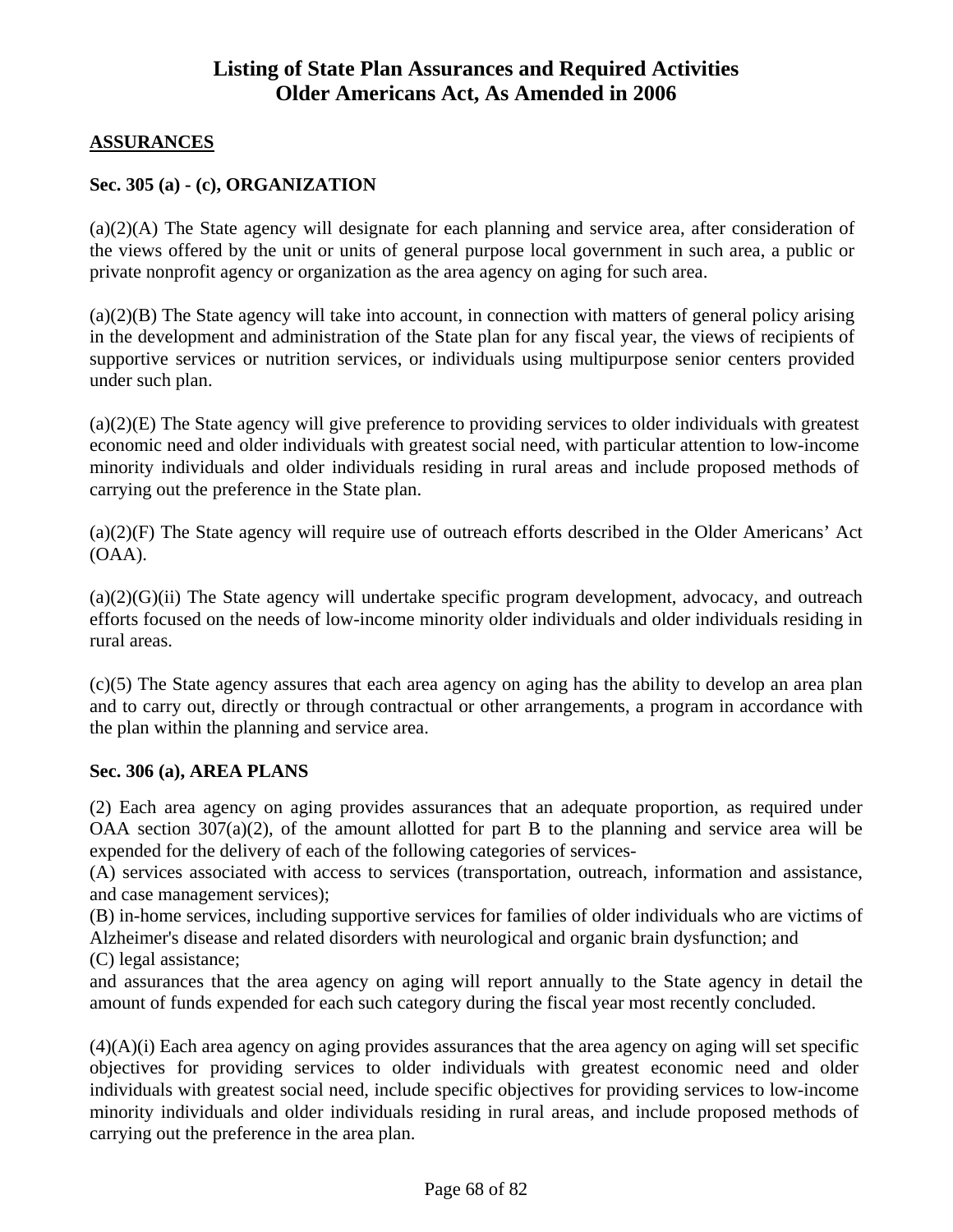$(4)(A)(ii)$  Each area agency on aging provides assurances that the area agency on aging will include in each agreement made with a provider of any service under OAA title III, a requirement that such provider will--

(I) specify how the provider intends to satisfy the service needs of low-income minority individuals and older individuals residing in rural areas in the area served by the provider;

(II) to the maximum extent feasible, provide services to low-income minority individuals and older individuals residing in rural areas in accordance with their need for such services; and

(III) meet specific objectives established by the area agency on aging, for providing services to low-income minority individuals and older individuals residing in rural areas within the planning and service area.

 $(4)(A)(iii)$  With respect to the fiscal year preceding the fiscal year for which such plan is prepared, each area agency on aging--

(I) identifies the number of low-income minority older individuals and older individuals residing in rural areas in the planning and service area;

(II) describes the methods used to satisfy the service needs of such minority older individuals; and

(III) provides information on the extent to which the area agency on aging met the objectives described in clause  $(a)(4)(A)(i)$  of the OAA.

 $(4)(B)(i)$  Each area agency on aging provides assurances that the area agency on aging will use outreach efforts that will identify individuals eligible for assistance under the OAA, with special emphasis on--

(I) older individuals residing in rural areas;

(II) older individuals with greatest economic need (with particular attention to low-income minority individuals and older individuals residing in rural areas);

(III) older individuals with greatest social need (with particular attention to low-income minority individuals and older individuals residing in rural areas);

(IV) older individuals with severe disabilities;

(V) older individuals with limited English-speaking ability; and

(VI) older individuals with Alzheimer's disease or related disorders with neurological and organic brain dysfunction (and the caregivers of such individuals);

and inform the older individuals referred to in (A) through (F), and the caregivers of such individuals, of the availability of such assistance.

(4)(C) Each area agency on agency provides assurances that each activity undertaken by the agency, including planning, advocacy, and systems development, will include a focus on the needs of low-income minority older individuals and older individuals residing in rural areas.

(5) Each area agency on aging provides assurances that the area agency on aging will coordinate planning, identification, assessment of needs, and provision of services for older individuals with disabilities, with particular attention to individuals with severe disabilities, with agencies that develop or provide services for individuals with disabilities.

(11) Each area agency on aging provides information and assurances concerning services to older individuals who are Native Americans (referred to in this paragraph as "older Native Americans"), including-

(A) information concerning whether there is a significant population of older Native Americans in the planning and service area and if so, an assurance that the area agency on aging will pursue activities, including outreach, to increase access of those older Native Americans to programs and benefits provided under OAA title III;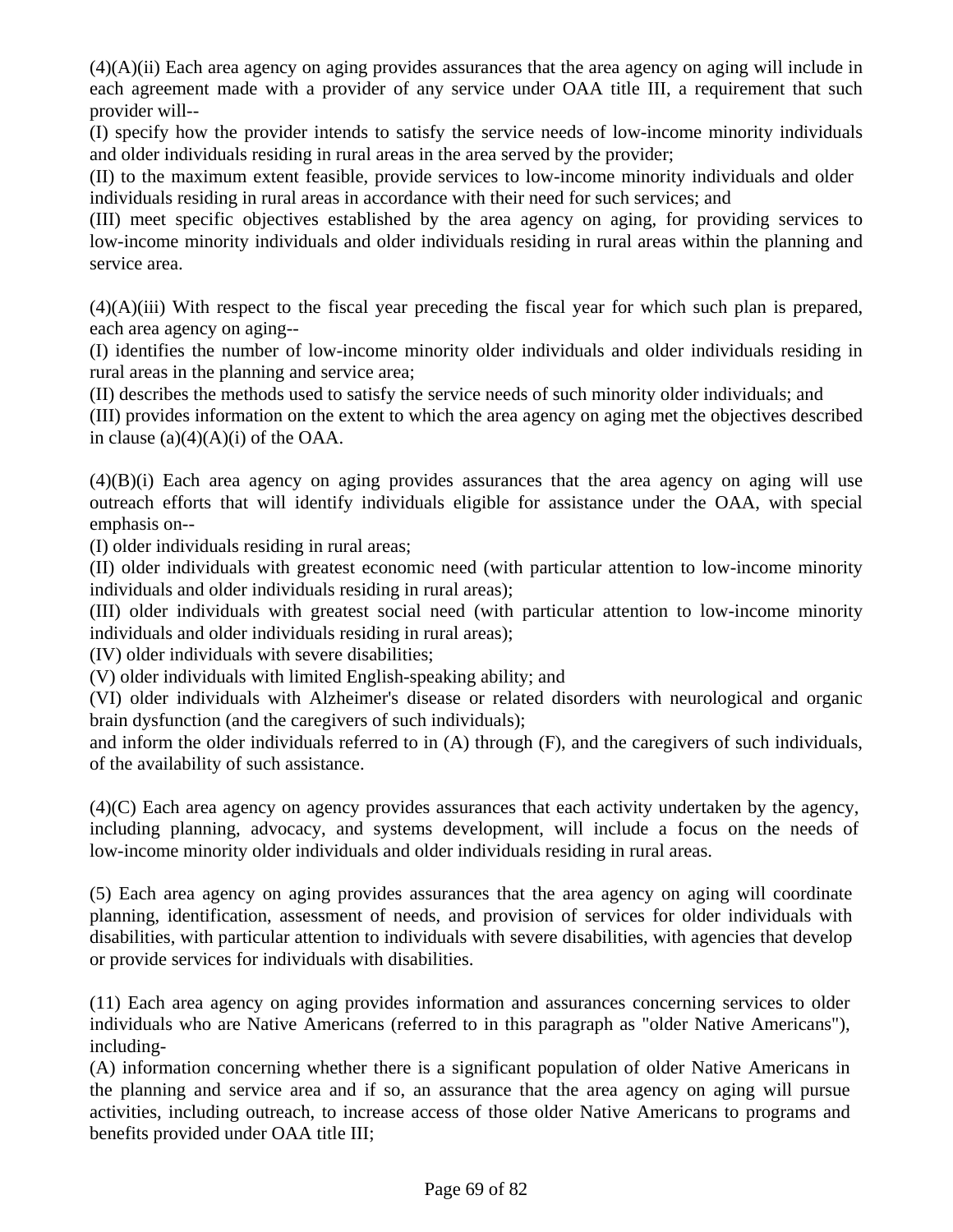(B) an assurance that the area agency on aging will, to the maximum extent practicable, coordinate the services the agency provides under OAA title III with services provided under OAA title VI; and (C) an assurance that the area agency on aging will make services under the area plan available, to the same extent as such services are available to older individuals within the planning and service area, to older Native Americans.

(13)(A) Each area agency on aging provides assurances that the area agency on aging will maintain the integrity and public purpose of services provided, and service providers, under OAA title III in all contractual and commercial relationships.

(13)(B) Each area agency on aging provides assurances that the area agency on aging will disclose to the AoA and the State agency--

(i) the identity of each nongovernmental entity with which such agency has a contract or commercial relationship relating to providing any service to older individuals; and (ii) the nature of such contract or such relationship.

(13)(C) Each area agency on aging has demonstrated that a loss or diminution in the quantity or quality of the services provided, or to be provided, under OAA title III by such agency has not resulted, and will not result, from such non-governmental contracts or such commercial relationships.

(13)(D) Each area agency on aging has demonstrated that the quantity or quality of the services to be provided under OAA title III by such agency will be enhanced as a result of such non-governmental contracts or commercial relationships.

(13)(E) Each area agency on aging provides assurances that, on the request of the Administration on Aging (AoA) or the State, for the purpose of monitoring compliance with the OAA (including conducting an audit), it will disclose all sources and expenditures of funds received or expended to provide services to older individuals.

(14) Each area agency on aging provides assurances that funds received under OAA title III will not be used to pay any part of a cost (including an administrative cost) incurred by the area agency on aging to carry out a contract or commercial relationship that is not carried out to implement OAA title III.

(15) Each area agency on aging provides assurances that preference in receiving services under OAA title III will not be given by the area agency to particular older individuals as a result of a contract or commercial relationship that is not carried out to implement OAA title III.

#### **Sec. 307, STATE PLANS**

(7)(A) Fiscal control and fund accounting procedures will be adopted as may be necessary to assure proper disbursement of, and accounting for, federal funds paid under OAA title III to the State, including any such funds paid to the recipients of a grant or contract.

#### (7)(B) Conflicts of interest--

(i) no individual (appointed or otherwise) involved in the designation of the State agency or an area agency on aging, or in the designation of the head of any subdivision of the State agency or of an area agency on aging, is subject to a conflict of interest prohibited under the OAA;

(ii) no officer, employee, or other representative of the State agency or an area agency on aging is subject to a conflict of interest prohibited under the OAA; and

(iii) mechanisms are in place to identify and remove conflicts of interest prohibited under the OAA.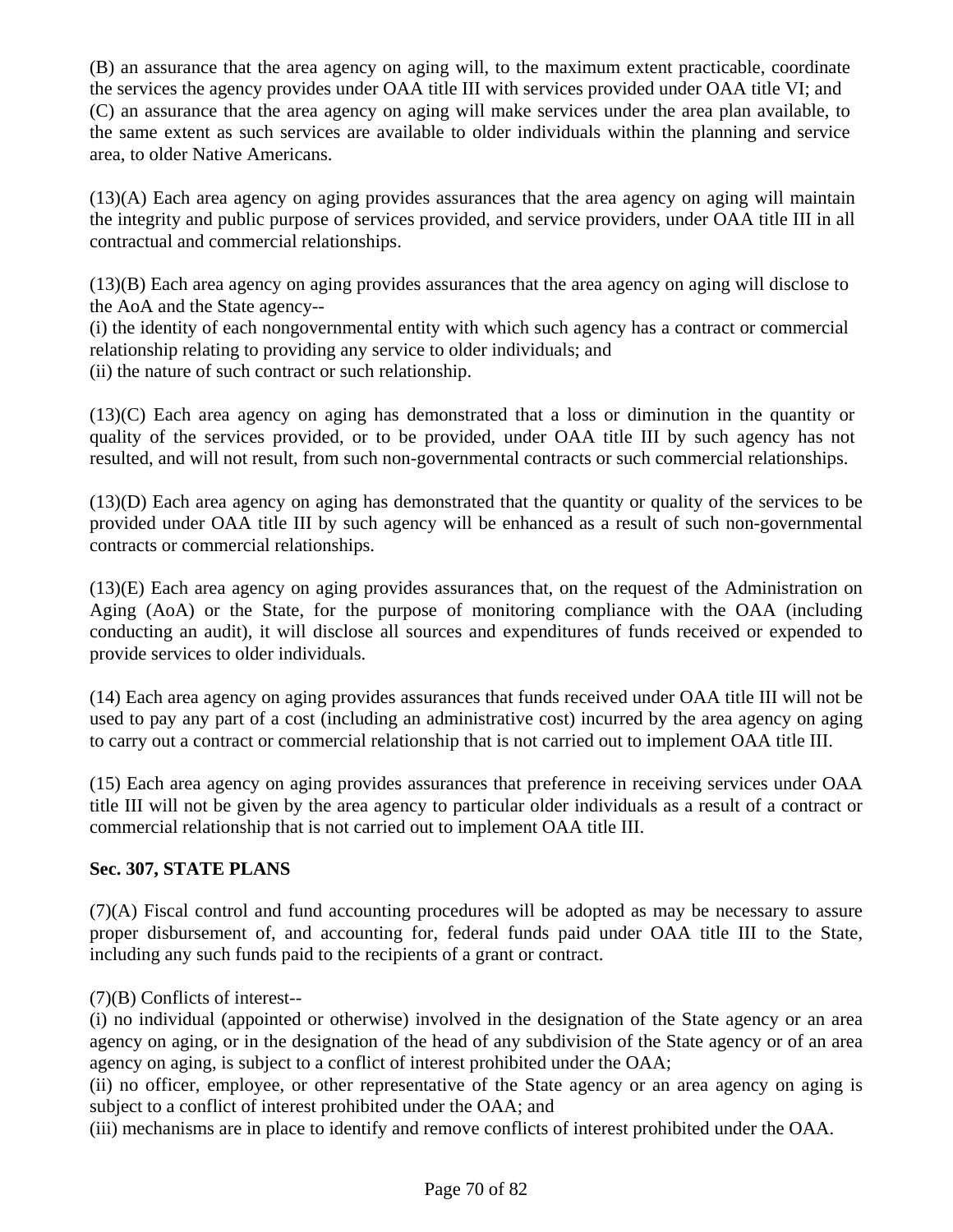(9) The State agency will carry out, through the Office of the State Long-Term Care Ombudsman, a State Long-Term Care Ombudsman program in accordance with section 712 and OAA title III, and will expend for such purpose an amount that is not less than an amount expended by the State agency with funds received under OAA title III for fiscal year 2000, and an amount that is not less than the amount expended by the State agency with funds received under title VII for fiscal year 2000.

(10) The special needs of older individuals residing in rural areas will be taken into consideration and this plan describes how those needs have been met and describes how funds have been allocated to meet those needs.

 $(11)(A)$  Area agencies on aging will--

(i) enter into contracts with providers of legal assistance which can demonstrate the experience or capacity to deliver legal assistance;

(ii) include in any such contracts provisions to assure that any recipient of funds under division (A) will be subject to specific restrictions and regulations promulgated under the Legal Services Corporation Act (other than restrictions and regulations governing eligibility for legal assistance under such Act and governing membership of local governing boards) as determined appropriate by the AoA; and

(iii) attempt to involve the private bar in legal assistance activities authorized under this title, including groups within the private bar furnishing services to older individuals on a pro bono and reduced fee basis.

(11)(B) No legal assistance will be furnished unless the grantee administers a program designed to provide legal assistance to older individuals with social or economic need and has agreed, if the grantee is not a Legal Services Corporation project grantee, to coordinate its services with existing Legal Services Corporation projects in the planning and service area in order to concentrate the use of funds provided under OAA title III on individuals with the greatest such need; and the area agency on aging makes a finding, after assessment, pursuant to standards for service promulgated by the AoA, that any grantee selected is the entity best able to provide the particular services.

(11)(D) To the extent practicable, legal assistance furnished under this plan will be in addition to any legal assistance for older individuals being furnished with funds from sources other than the OAA and reasonable efforts will be made to maintain existing levels of legal assistance for older individuals;

(11)(E) Area agencies on aging will give priority to legal assistance related to income, health care, long-term care, nutrition, housing, utilities, protective services, defense of guardianship, abuse, neglect, and age discrimination.

(13) The State agency has assigned personnel (one of whom is known as a legal assistance developer) to provide State leadership in developing legal assistance programs for older individuals throughout the State.

(14) The State agency requires the area agencies on aging--

(A) to utilize in the delivery of outreach services under section 306(a)(2)(A), the services of workers who are fluent in the language(s) spoken by a predominant number of such older individuals who are of limited English-speaking ability; and

(B) to designate an individual employed by an area agency on aging, or available to such area agency on aging on a full-time basis, whose responsibilities will include--

(i) taking such action as may be appropriate to assure that counseling assistance is made available to older individuals who are of limited English-speaking ability in order to assist such older individuals in participating in programs and receiving assistance under the OAA; and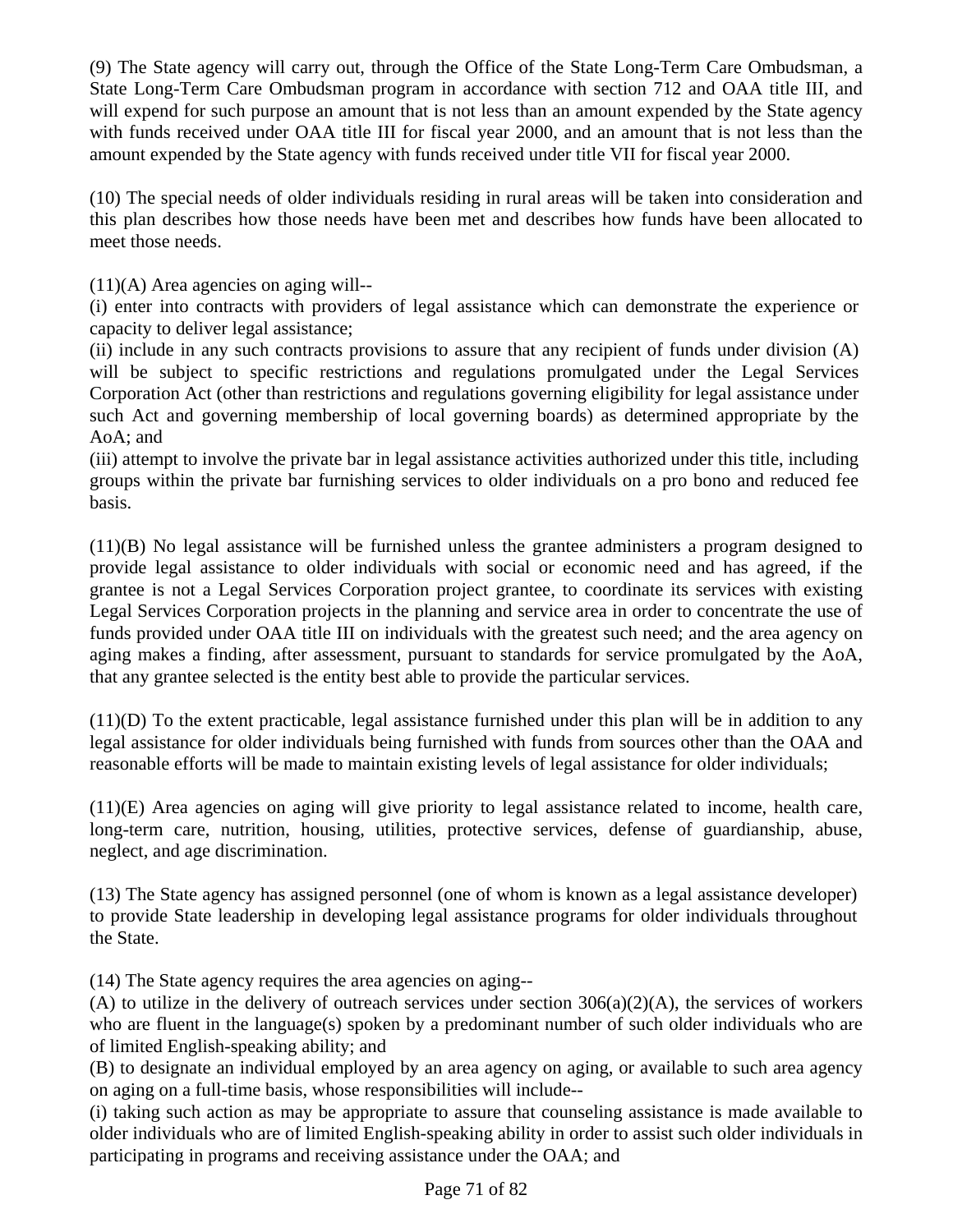(ii) providing guidance to individuals engaged in the delivery of supportive services under the area plan to enable such individuals to be aware of cultural sensitivities and to take into account linguistic and cultural differences.

(16) The State agency requires outreach efforts to identify individuals eligible for assistance under the OAA, with special emphasis on--

(A) older individuals residing in rural areas;

(B) older individuals with greatest economic need (with particular attention to low-income minority individuals and older individuals residing in rural areas);

(C) older individuals with greatest social need (with particular attention to low-income minority individuals and older individuals residing in rural areas);

(D) older individuals with severe disabilities;

(E) older individuals with limited English-speaking ability; and

(F) older individuals with Alzheimer's disease or related disorders with neurological and organic brain dysfunction (and the caregivers of such individuals);

and informs the older individuals referred to in clauses (A) through (F) and the caregivers of such individuals, of the availability of such assistance.

(17) With respect to the needs of older individuals with severe disabilities, the State coordinates planning, identification, assessment of needs, and service for older individuals with disabilities with particular attention to individuals with severe disabilities with other State agencies with primary responsibility for individuals with disabilities, including severe disabilities, to enhance services and develop collaborative programs, where appropriate, to meet the needs of older individuals with disabilities.

(18) Area agencies on aging conduct efforts to facilitate the coordination of community-based, long-term care services, pursuant to section 306(a)(7) of the OAA, for older individuals who--

(A) reside at home and are at risk of institutionalization because of limitations on their ability to function independently;

(B) are patients in hospitals and are at risk of prolonged institutionalization; or

(C) are patients in long-term care facilities, but who can return to their homes if community-based services are provided to them.

(20) Special efforts will be made to provide technical assistance to minority providers of services.

(21) Coordination of OAA titles III and IV--

The State agency--

(A) coordinates programs under OAA title III and programs under OAA title VI; and

(B) pursues activities to increase access by older individuals who are Native Americans to all aging programs and benefits provided by the agency, including programs and benefits provided under OAA title III, and has specified in this plan the ways in which the State agency implements these activities.

(22) The State agency ensures compliance with the requirements specified in section 306(a)(8) of the OAA with regard to the provision of case management service.

(23) Demonstrable efforts are made--

(A) to coordinate services provided under the OAA with other State services that benefit older individuals; and

(B) to provide multigenerational activities, such as opportunities for older individuals to serve as mentors or advisers in child care, youth day care, educational assistance, at-risk youth intervention, juvenile delinquency treatment, and family support programs.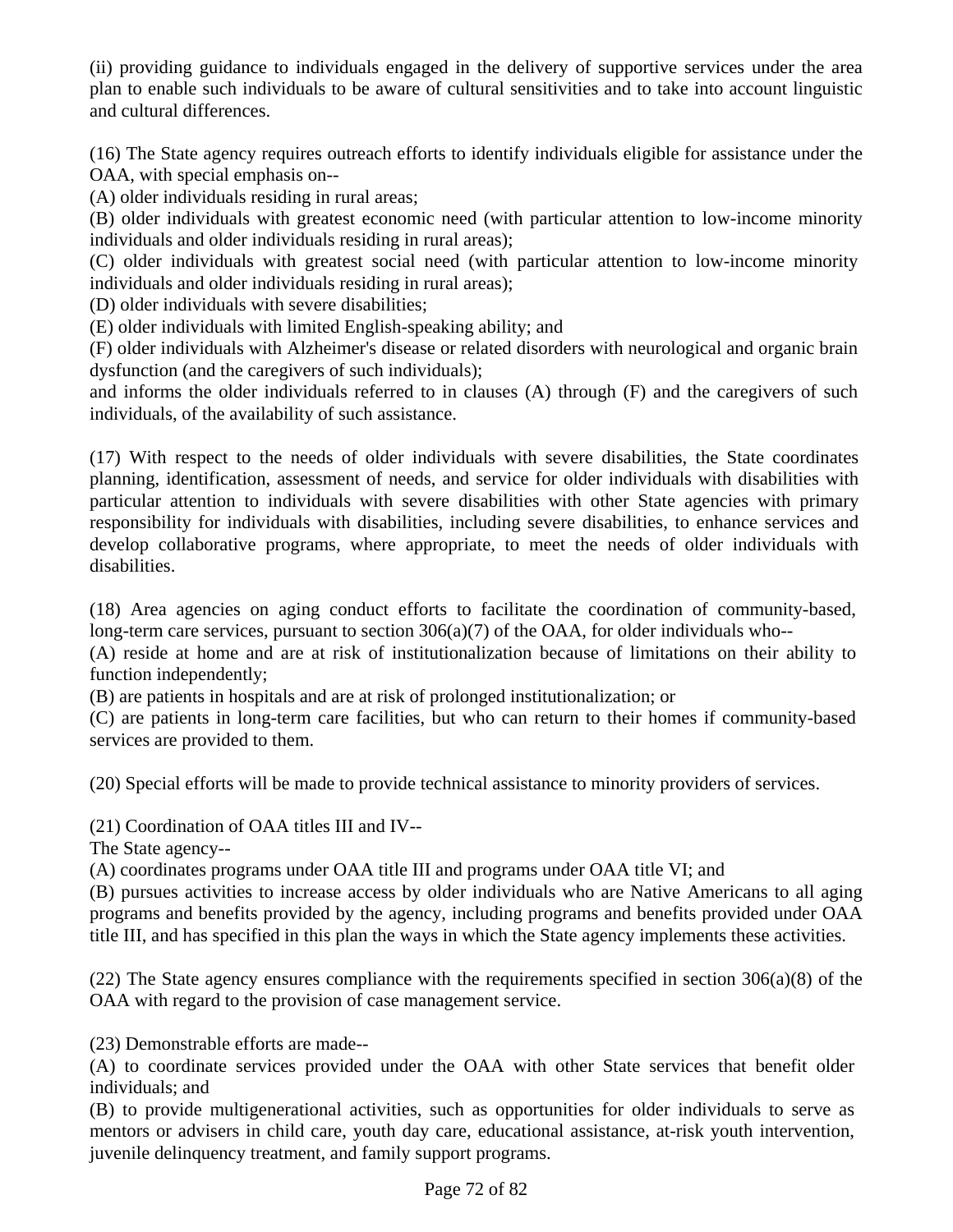(24) The State agency coordinates public services within the State to assist older individuals to obtain transportation services associated with access to services provided under OAA title III, to services under OAA title VI, to comprehensive counseling services, and to legal assistance.

(25) The State agency has in effect a mechanism to provide for quality in the provision of in-home services under OAA title III.

(26) Funds received under OAA title III will not be used to pay any part of a cost (including an administrative cost) incurred by the State agency or an area agency on aging to carry out a contract or commercial relationship that is not carried out to implement OAA title III.

#### **Sec. 308, PLANNING, COORDINATION, EVALUATION, AND ADMINISTRATION OF STATE PLANS**

(b)(3)(E) No amounts received by the State agency will be used to hire any individual to fill a job opening created by the action of the State in laying off or terminating the employment of any regular employee not supported under the OAA in anticipation of filling the vacancy so created by hiring an employee to be supported through use of amounts received under this paragraph.

#### **Sec. 705, ADDITIONAL STATE PLAN REQUIREMENTS (as numbered in statute)**

(1) The State agency, in carrying out any chapter of this subtitle for which the State receives funding under this subtitle, will establish programs in accordance with the requirements of the chapter and this chapter.

(2) The State agency will hold public hearings, and use other means, to obtain the views of older individuals, area agencies on aging, recipients of grants under title VI, and other interested persons and entities regarding programs carried out under this subtitle.

(3) The State agency, in consultation with area agencies on aging, will identify and prioritize statewide activities aimed at ensuring that older individuals have access to, and assistance in securing and maintaining, benefits and rights.

(4) The State agency will use funds made available under OAA title VII, and will not supplant any funds that are expended under any Federal or State law in existence on the day before the date of the enactment of OAA title VII, to carry out each of the vulnerable elder rights protection activities described the OAA.

(5) The State agency will place no restrictions, other than the requirements referred to in clauses (i) through (iv) of section  $712(a)(5)(C)$  of the OAA, on the eligibility of entities for designation as local Ombudsman entities under section 712(a)(5) of the OAA.

(6) The State agency, with respect to programs for the prevention of elder abuse, neglect, and exploitation under chapter 3 of the OAA--

(A) will conduct a program of services consistent with relevant State law and coordinated with other State adult protective service activities for--

(i) public education to identify and prevent elder abuse;

(ii) receipt of reports of elder abuse;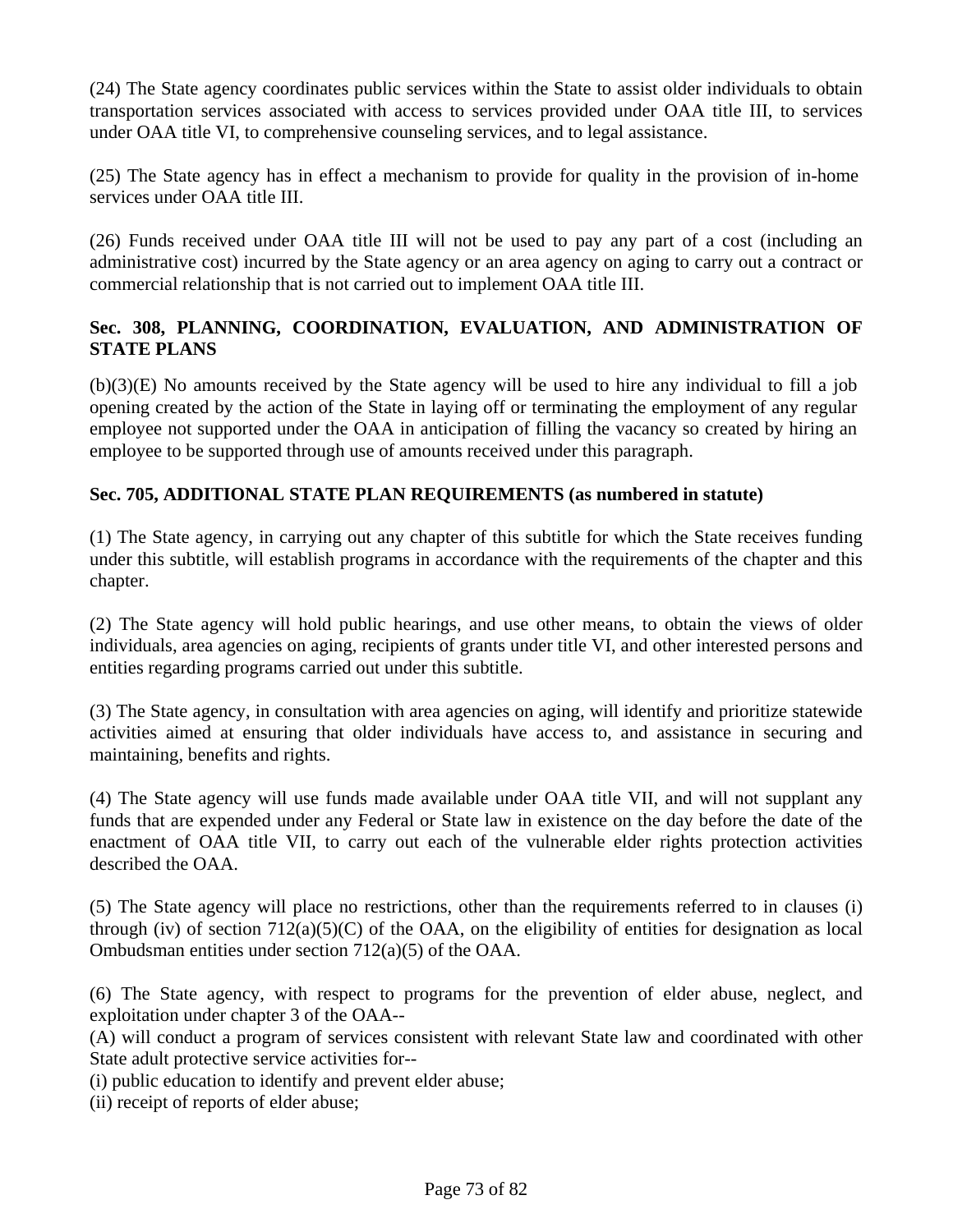(iii) active participation of older individuals participating in programs under the OAA through outreach, conferences, and referral of such individuals to other social service agencies or sources of assistance if appropriate and if the individuals to be referred consent; and

(iv) referral of complaints to law enforcement or public protective service agencies if appropriate;

(B) the State will not permit involuntary or coerced participation in the program of services described in subparagraph (A) by alleged victims, abusers, or their households; and

(C) all information gathered in the course of receiving reports and making referrals shall remain confidential except--

(i) if all parties to such complaint consent in writing to the release of such information;

(ii) if the release of such information is to a law enforcement agency, public protective service agency, licensing or certification agency, ombudsman program, or protection or advocacy system; or (iii) upon court order.

# **REQUIRED ACTIVITIES**

#### **Sec. 307 (a), STATE PLANS**

(1)(A)The State Agency requires each area agency on aging designated under section 305(a)(2)(A) to develop and submit to the State agency for approval, in accordance with a uniform format developed by the State agency, an area plan meeting the requirements of section 306; and

(B) The State plan is based on such area plans.

(2) The State agency:

(A) evaluates, using uniform procedures described in section 202(a)(29), the need for supportive services (including legal assistance pursuant to  $307(a)(11)$ , information and assistance, and transportation services), nutrition services, and multipurpose senior centers within the State;

(B) has developed a standardized process to determine the extent to which public or private programs and resources (including volunteers and programs and services of voluntary organizations) have the capacity and actually meet such need;

(4) The State agency conducts periodic evaluations of, and public hearings on, activities and projects carried out in the State under titles III and VII, including evaluations of the effectiveness of services provided to individuals with greatest economic need, greatest social need or disabilities, with particular attention to low-income minority individuals and older individuals residing in rural areas.

(5) The State agency:

(A) affords an opportunity for a public hearing upon request, in accordance with published procedures, to any area agency on aging submitting a plan under this title, to any provider of (or applicant to provide) services;

(B) issues guidelines applicable to grievance procedures required by section 306(a)(10); and

(C) affords an opportunity for a public hearing, upon request, by an area agency on aging, by a provider of (or applicant to provide) services, or by any recipient of services under this title regarding any waiver request, including those under Section 316.

(6) The State agency will make such reports, in such form, and containing such information, as the AoA may require, and comply with such requirements as the AoA may impose to insure the correctness of such reports.

 (8)(A) No supportive services, nutrition services, or in-home services are directly provided by the State agency or an area agency on aging in the State, unless, in the judgment of the State agency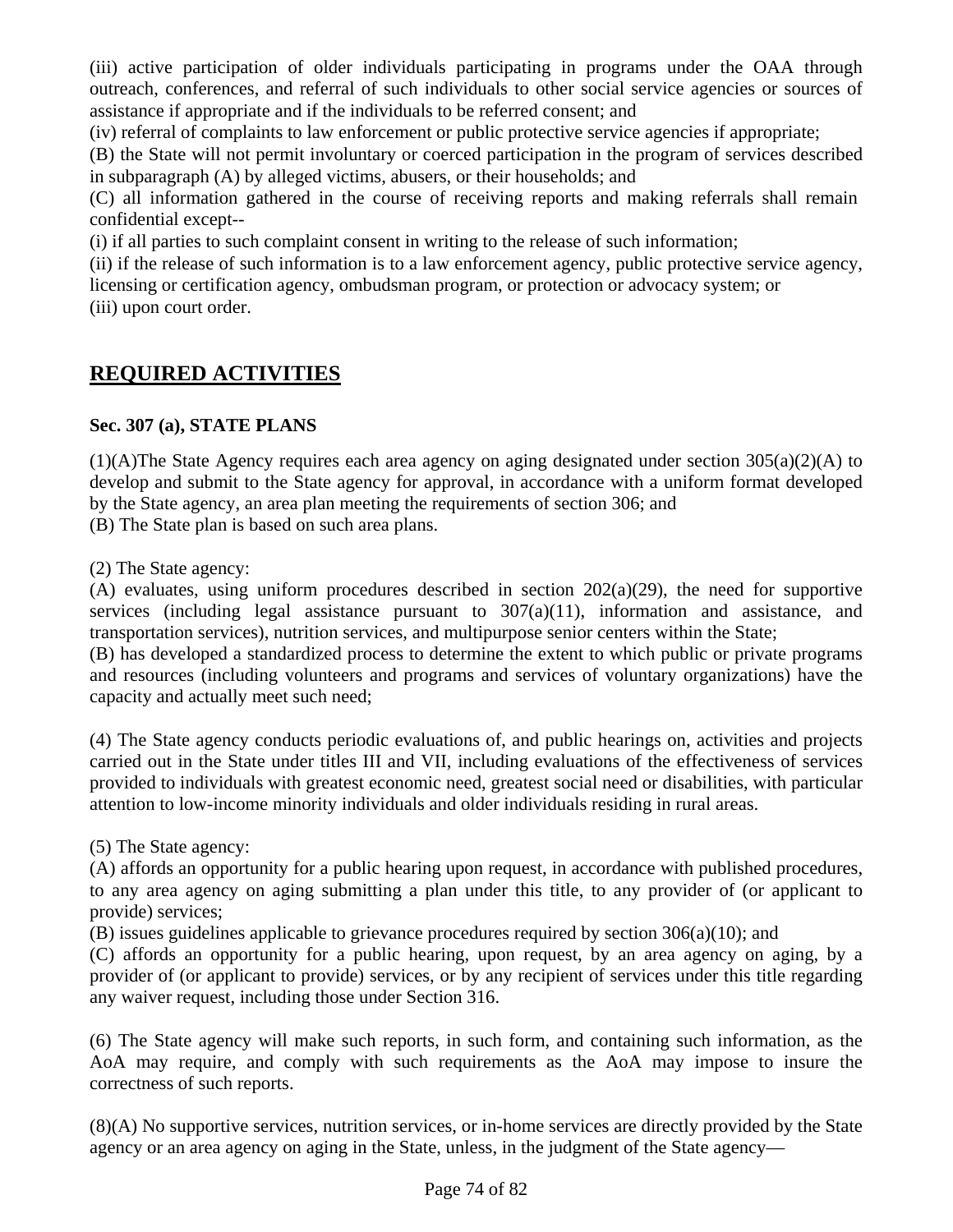(i) provision of such services by the State agency or the area agency on aging is necessary to assure an adequate supply of such services;

(ii) such services are directly related to such State agency's or area agency on aging's administrative functions; or

(iii) such services can be provided more economically, and with comparable, or superior, quality, by such State agency or area agency on aging.

#### **Additional State Plan Provisions and Information**

#### **Section I. State Plan Provisions**

The NM Aging & Long-Term Services Department is submitting a State Plan for a four-year period, with such annual revisions as may be necessary. The Department requires each area agency on aging to develop, and submit for approval, an area plan that complies with the Older Americans Act. The Department prepares and distributes uniform guidance, known as *Area Plan Guidelines*, for use by area agencies in developing such plans in a uniform format. Area plan guidance includes specifications for priority services, budget preparation, needs assessment, program development, cost sharing, developing sliding fee scales, direct service waivers and voluntary contributions, as well as specific provisions regarding serving American Indian elders and other populations with greatest needs. The NM state plan incorporates information from area plans, input from area agencies on aging and providers, information from other state planning efforts, and input from public hearings.

The Department evaluates and identifies the need for supportive services (including legal assistance, information & assistance, and transportation services), nutrition services and multipurpose senior centers within the state. The Department has developed, and utilizes, a standardized process to determine which public or private entities (including volunteers and voluntary organizations) have the capacity to meet the needs identified.

The Department conducts periodic evaluations, including public hearings, of activities and projects carried out under the Older Americans Act, including evaluation of the effectiveness of the Department in reaching older individuals with the greatest economic needs, social needs or disabilities, with particular attention to minority individuals with low-incomes and individuals residing in rural areas. In conducting such evaluations and public hearings, the Department solicits the views and experiences of entities knowledgeable about the needs and concerns of the populations served. The Department holds public hearings and uses other means, such as web site communication and statewide conferences/meetings, to obtain the views of older individuals, area agencies, recipients of OAA title VI grants and other interested persons and entities regarding programs carried out under the Older Americans Act.

The Department affords the opportunity for an appeal or hearing to an area agency if an area plan or area plan amendment is disapproved or if an area agency designation is withdrawn, as well as to any applicant that has been denied designation as an area agency on aging. The Department affords the opportunity for an appeal or hearing to any existing service provider or new applicant whose application is denied or whose sub-grant or contract is terminated or not renewed. The Department affords the opportunity for an appeal or hearing to any area agency or service provider or any recipient of services under the Older Americans Act regarding any waiver request. The Department has established and published procedures for requesting and conducting such hearings.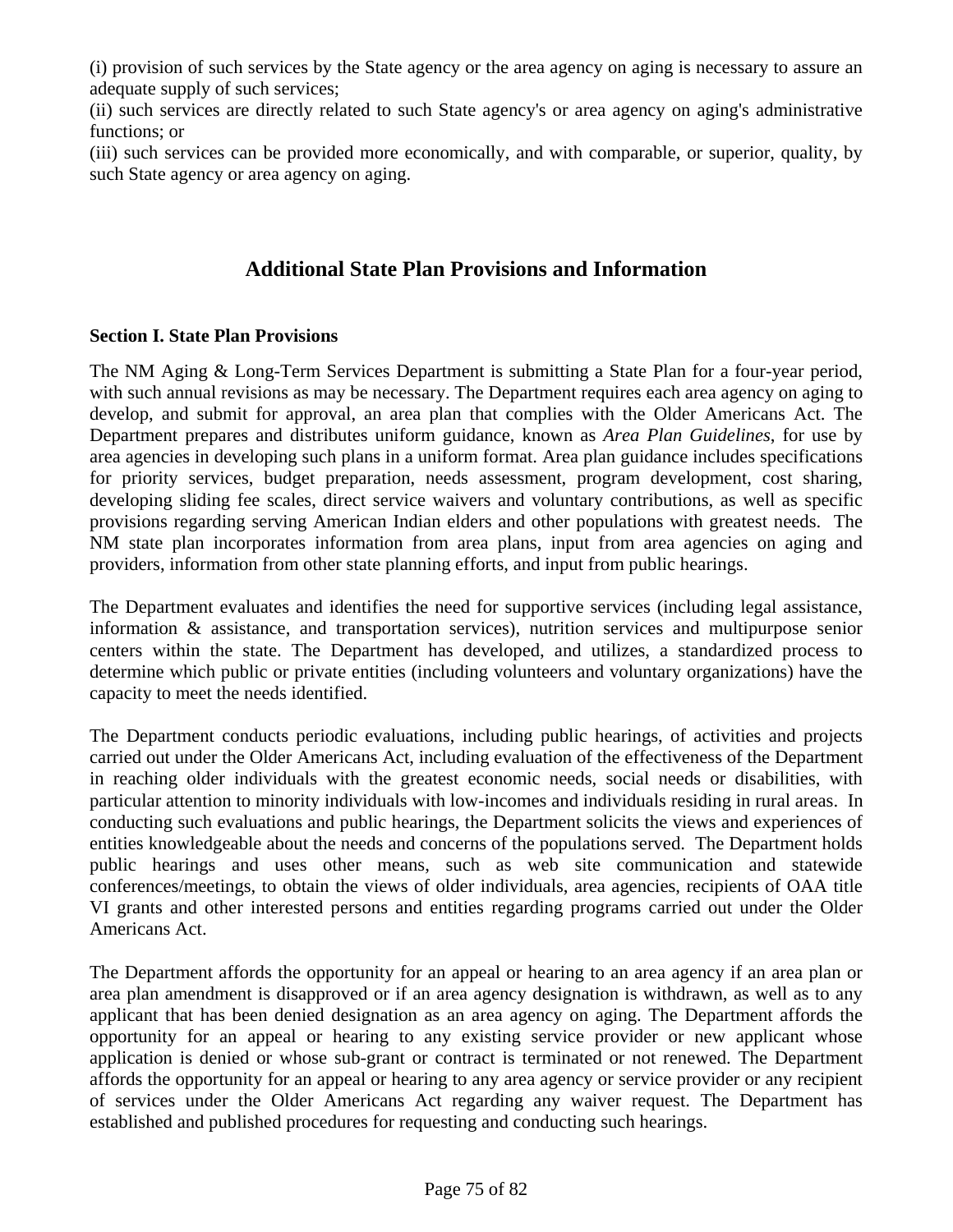The Department provides reports to the federal Administration on Aging (AoA) in the form required, containing such information as required, and complying with such requirements as the AoA imposes to insure the correctness of the reports. The Department employs appropriate procedures for data collection from area agencies in order to compile and transmit to AoA accurate and timely statewide data in such form as requested.

No supportive, nutrition or in-home services, are directly provided by the Department or an area agency, except where, in the judgment of the Department, provision of such services by the Department or an area agency is necessary to assure an adequate supply of such services, or such services are directly related to the Department's or an area agency's administrative functions, or such services can be provided more economically by the Department or an area agency.

#### **Section II. State Plan Information Requirements**

The Department gives preference, and provides guidance to area agencies on aging to give preference, to older individuals with the greatest economic and/or social needs, with particular emphasis on minority older persons with low incomes and older persons residing in rural areas. Special efforts are made to provide technical assistance to minority providers of services, particularly tribal providers and those serving Hispanic elders. These efforts include the availability of multilingual staff and training materials in culturally and linguistically appropriate formats, as well as designation of two tribal area agencies on aging - the Navajo Area Agency on Aging which serves the Navajo Nation, and the Indian Area Agency on Aging, which serves the nineteen pueblos and two Apache tribes throughout New Mexico. These area agencies provide technical assistance, program development and monitoring to build the capacity of tribal providers and others serving American Indian elders. The Department coordinates programs under OAA titles III and VI, and pursues activities to increase American Indian elders' access to all aging programs and benefits provided by the Department, including programs and benefits provided under the Older Americans Act.

The Department has established the following minimum percentages for priority services:

- Access Services: 43%
- In-Home Services: 7%
- Legal Assistance: 2.1%

The City of Albuquerque Area Agency on Aging is currently providing case management services under a state program and the Department specifies that such services be allowed to continue. The City of Albuquerque Area Agency on Aging is currently providing information & assistance services under a state program and the Department specifies that such services be allowed to continue. The Non-Metro Area Agency on Aging is currently providing durable medical equipment and direct support services to a small number of targeted older adults under a state program and the Department specifies that such services be allowed to continue.

The special needs of older individuals residing in rural areas are taken into consideration and those needs are met by locating senior centers and providing services in such rural areas. Funds have been allocated to meet identified needs through the Department's intrastate funding formula base and the provision of state funding. Methods used to meet the service needs of older individuals residing in rural areas include:

- use of state capital outlay funds to construct, renovate and equip senior centers in rural areas;
- use of state capital outlay funds to purchase vehicles to serve rural residents;
- continuation and expansion of services provided by organizations with a history of, and expertise in, providing services in rural areas;
- conducting meetings and hearings in rural locations to gather information regarding concerns and recommendations for future planning.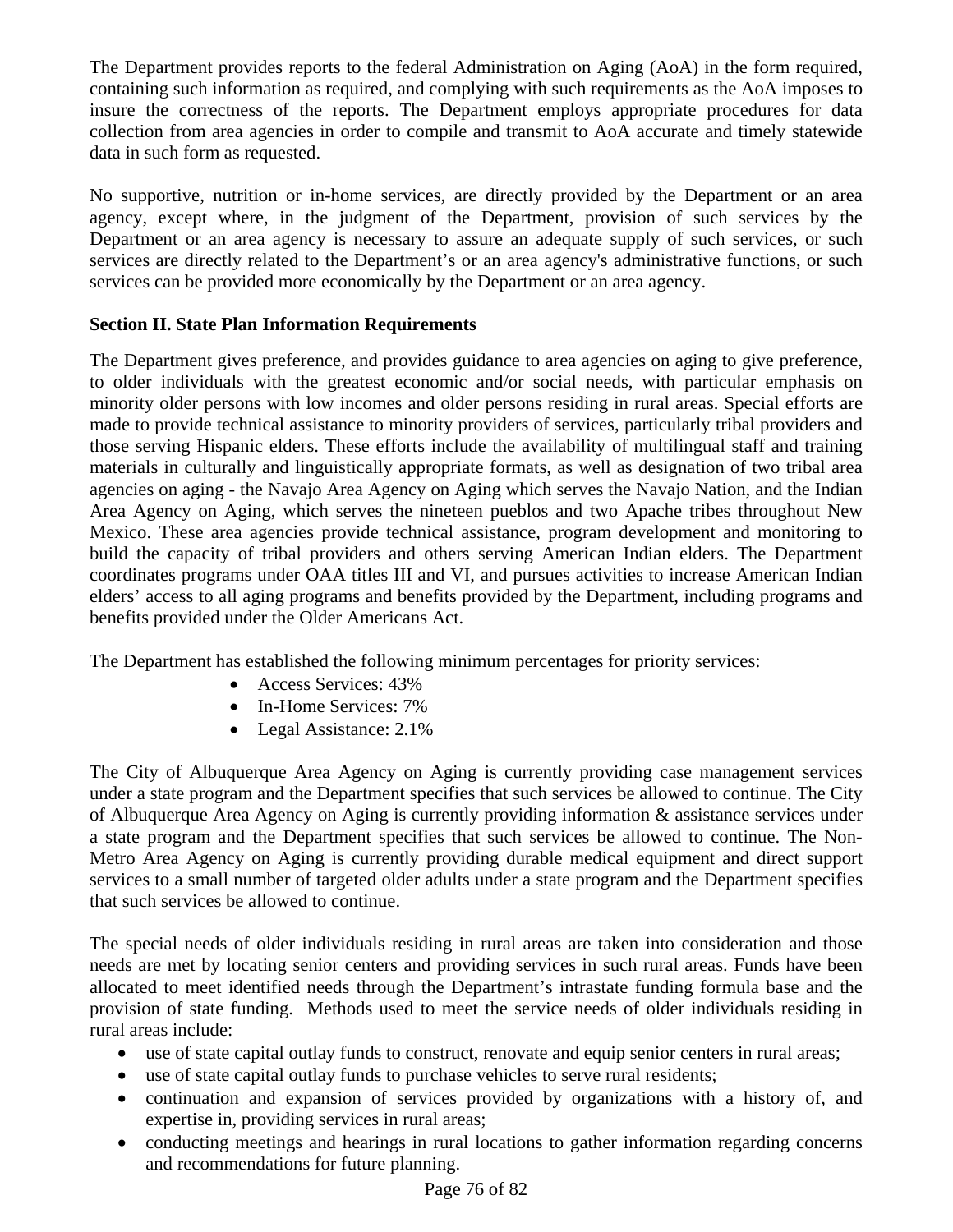With respect to services for older persons residing in rural areas, the Department will spend, for each fiscal year of this plan, not less than the amount expended for such services in the prior fiscal year.

In those planning and service areas in which a substantial number of older persons have limited English-speaking ability, the Department requires an area agency to use workers fluent in the other predominant language(s), to assist the limited English-speaking in participating in programs and receiving assistance under the Older Americans Act. Area agencies are also required to employ culturally and linguistically competent staff, reflecting the diversity of each planning & services area, and to sensitize staff with regard to cultural and linguistic differences. Other methods used to satisfy the service needs of minority older persons, including those with low incomes, consist of conducting targeted outreach, providing information in culturally and linguistically appropriate formats, and locating senior centers in minority communities.

The Department coordinates planning efforts, client identification, needs assessment, and delivery of services for older individuals with disabilities in collaboration with other state agencies responsible for service provision to these individuals, in order to enhance services and develop programs to meet the needs of older individuals with disabilities. Such efforts have included the implementation of outreach programs, in partnership with the NM Developmental Disabilities Planning Council, to identify and serve older adults with developmental disabilities in New Mexico's senior centers. The Department also coordinates with the Governor's Commission on Disabilities, to implement supportive services to address the needs of New Mexico's older adults with disabilities, particularly with regard to Medicaidfunded home and community-based services. Area agencies are required to develop policies for serving meals to individuals with disabilities who reside in non-institutional households with persons eligible for congregate meals and who accompany those persons to congregate meal sites.

The Department has developed and implemented policies governing all aspects of programs operated under OAA title VII: Vulnerable Elder Rights Protection Activities, including the manner in which the Ombudsman Program operates at the state level and the relation of the Ombudsman Program to area agencies. The Department provides all services and coordinates a statewide network of volunteers under agreements with the area agencies on aging. The Department provides, through the Office of the State Long Term Care Ombudsman, a Long Term Care Ombudsman Program in accordance with the Older Americans Act. The Department, in carrying out the Long-Term Care Ombudsman Program, will spend, for each year of this plan, not less than the total amount expended in the prior fiscal year.

With respect to programs for the prevention of abuse, neglect and exploitation under OAA title VII, the Department conducts such programs consistent with relevant state law. The Department has established and operates a Division within the Department which focuses on elder rights protection activities, including health insurance & benefits counseling, advocacy and an Aging & Disability Resource Center. This Division is known as the Consumer & Elder Rights Division. The Department has also established and operates a Division within the Department that focuses on Adult Protective Services, including prevention of elder abuse, neglect and exploitation. This Division is known as the Adult Protective Services Division. The Department has also established a Legal Services development unit and an Adult Abuse Prevention & Education Team. Programs operated under OAA title VII are coordinated with other state adult protective service activities, including public education to identify and prevent elder abuse, receipt of reports of elder abuse, active engagement of older individuals through outreach/educational efforts, referral of such individuals to other sources of assistance, and referral of complaints to law enforcement or public protective services if appropriate. The state does not permit involuntary or coerced participation in these services by alleged victims, abusers, or their households. All information gathered in the course of receiving reports and making referrals remains confidential, unless all parties consent in writing to the release of such information or the release of such information is to a law enforcement agency, public protective services agency, licensing and certification agency, ombudsman program, protection & advocacy system, or upon court order.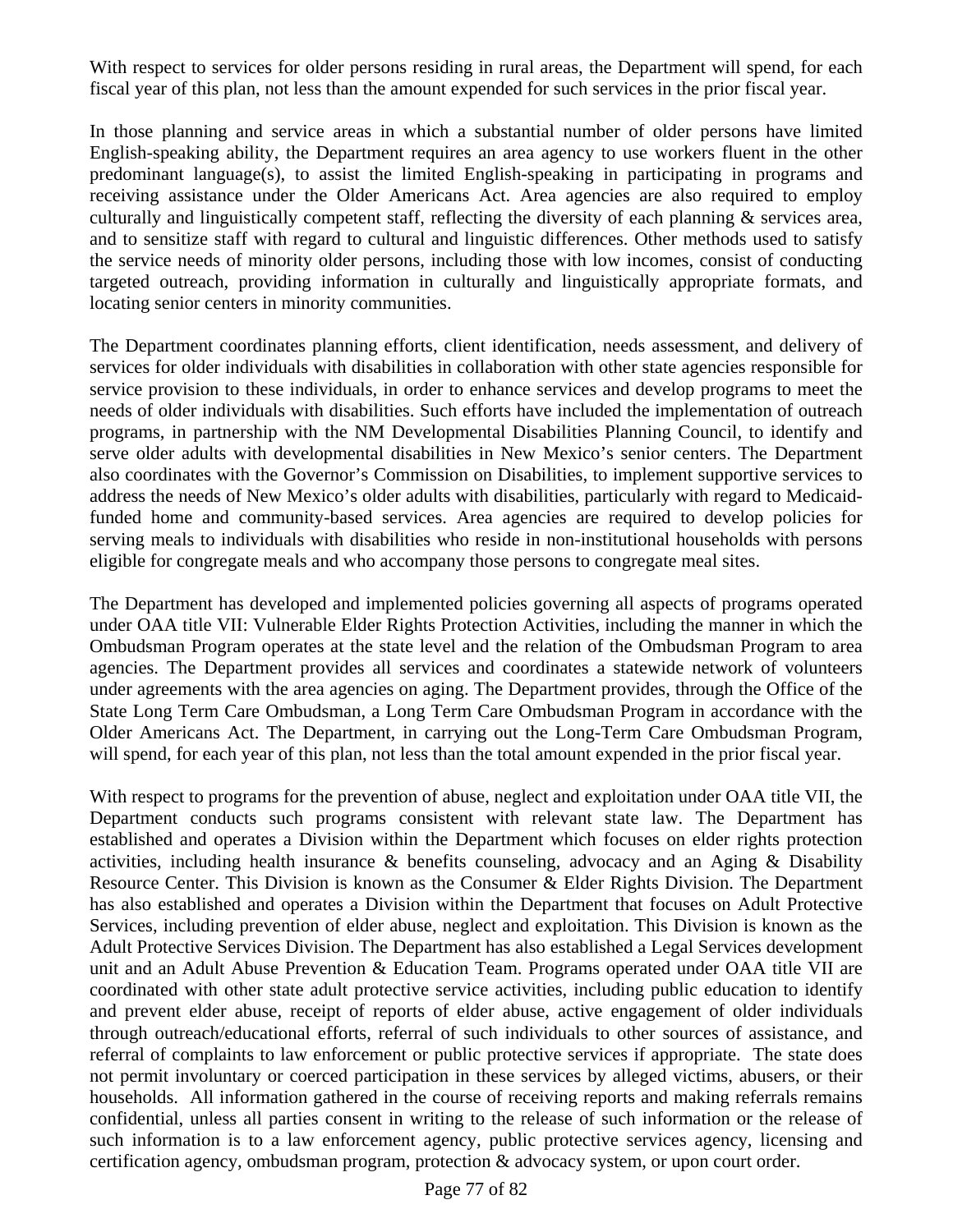Under agreement with all area agencies, the area agency on aging for PSA 1 and the Department for the rest of the state, enter into contracts with providers of legal assistance which have the demonstrated capacity and experience to deliver legal assistance and are best able to provide such services pursuant to standards promulgated by AoA. These contracts include provisions that the contractors are subject to certain regulations promulgated under the Legal Service Corporation Act as determined appropriate by the Assistant Secretary of AoA, and involve the private bar in furnishing services to older individuals on a pro-bono or reduced fee basis. Legal assistance is provided to older individuals with social or economic needs and is coordinated with Legal Service Corporation projects and other programs serving elders, in order to concentrate the use of funds to serve individuals with greatest needs. The Department coordinates the provision of legal assistance, advice, technical support, provider training and consumer education for older individuals. The Department has assigned personnel, one of whom is known as a legal assistance developer, to provide leadership in developing legal assistance programs throughout the state.

The Department works in collaboration with area agencies on aging to prevent elder abuse, neglect and exploitation, through the following activities:

- public education to identify and prevent abuse of older individuals;
- receipt of reports of abuse of older individuals;
- active participation of older individuals in educational programs;
- referral of such older individuals to appropriate sources of assistance;
- referral of complaints to law enforcement or other public protective service agencies where appropriate.

The Department requires area agencies to facilitate the coordination of community-based long-term care services for older individuals at risk of institutionalization, and for those institutionalized persons who wish to and are able to leave institutional settings and return home with the provision of community-based services. The Department has in effect a mechanism to provide for quality in the provision of in-home services under OAA title III.

The Department, in consultation with area agencies on aging, identifies and prioritizes statewide activities aimed at ensuring that older individuals have access to, and assistance in securing and maintaining, benefits and rights. The Department and area agencies on aging utilize care coordination, as appropriate, to facilitate access to supportive services. The Department's statewide Aging & Disability Resource Center is a key component in facilitating access to supportive services, as well as in providing assistance in securing and maintaining benefits and rights.

The Department requires outreach to identify individuals eligible for assistance under OAA titles III and IV, and inform them of available assistance, with special emphasis on older individuals:

- with greatest economic need (with particular attention to minority individuals with low-incomes and individuals residing in rural areas);
- with greatest social need (with particular attention to minority individuals with low-incomes and individuals residing in rural areas);
- with disabilities;
- with limited English-speaking ability;
- with Alzheimer's disease or other dementias and their caregivers.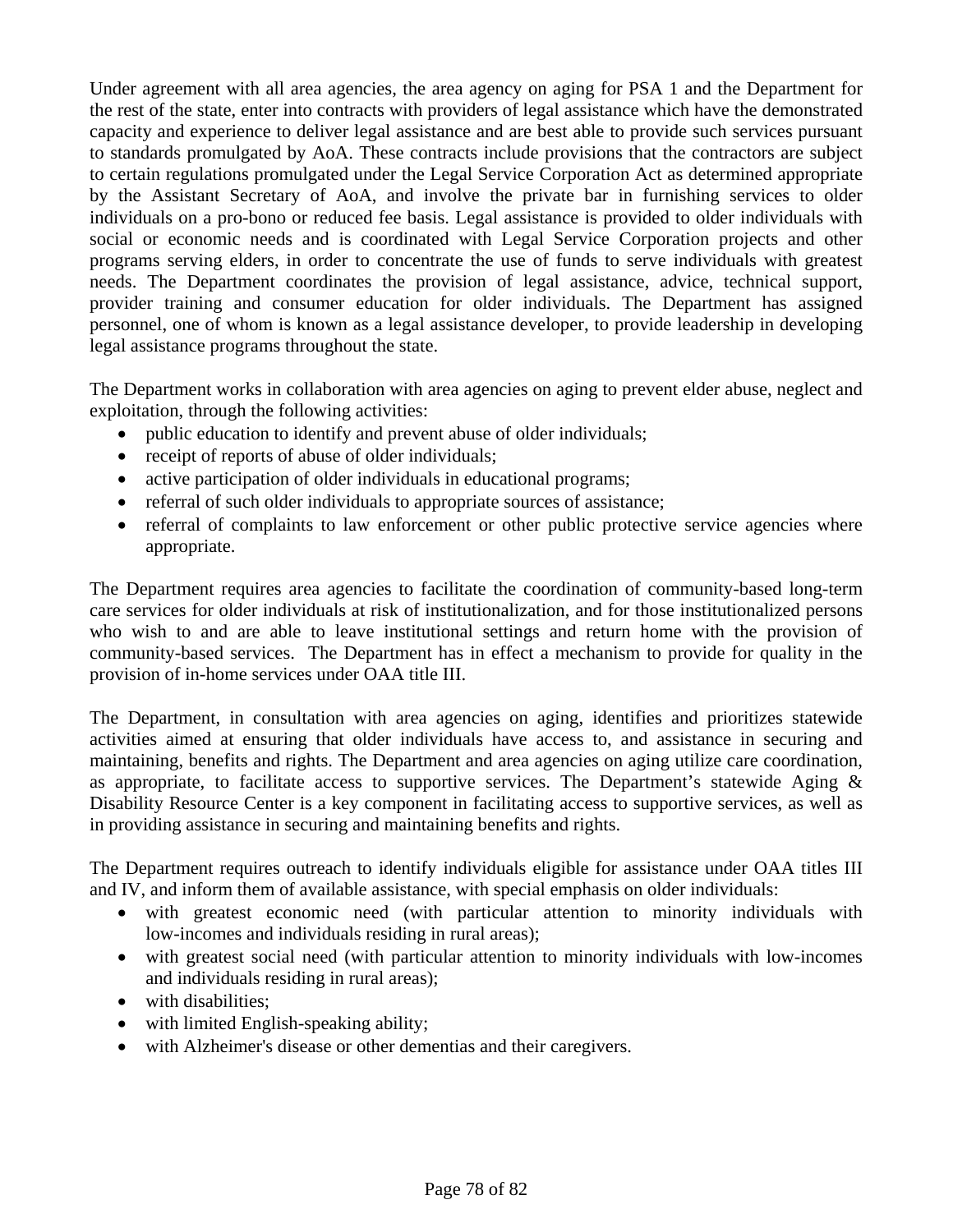The Department requires area agencies to arrange for outreach at the community level to identify individuals eligible for assistance under the Older Americans Act and other programs, both public and private, and inform them of the availability of assistance. These outreach efforts place special emphasis on reaching older individuals with the greatest economic or social needs, with particular attention to minority individuals with low incomes, and individuals residing in rural areas. These efforts also include outreach to identify American Indian elders in each planning and service area.

The Department collaborates and engages in efforts to coordinate services provided under the Older Americans Act with other state services that benefit older individuals and to provide multigenerational activities, including intergenerational activities and services, such as services for grandparents raising grandchildren and intergenerational mentoring programs. The Department coordinates public services throughout the state to assist older individuals in obtaining transportation services associated with access to services provided under OAA titles III and VI, as well as other needed services. Such efforts include participation in a statewide transportation and mobility options network designed to share transportation resources. Network partners include AARP NM, aging network providers, public transit providers, the NM Department of Transportation, the NM Human Services Department and the NM Division of Vocational Rehabilitation.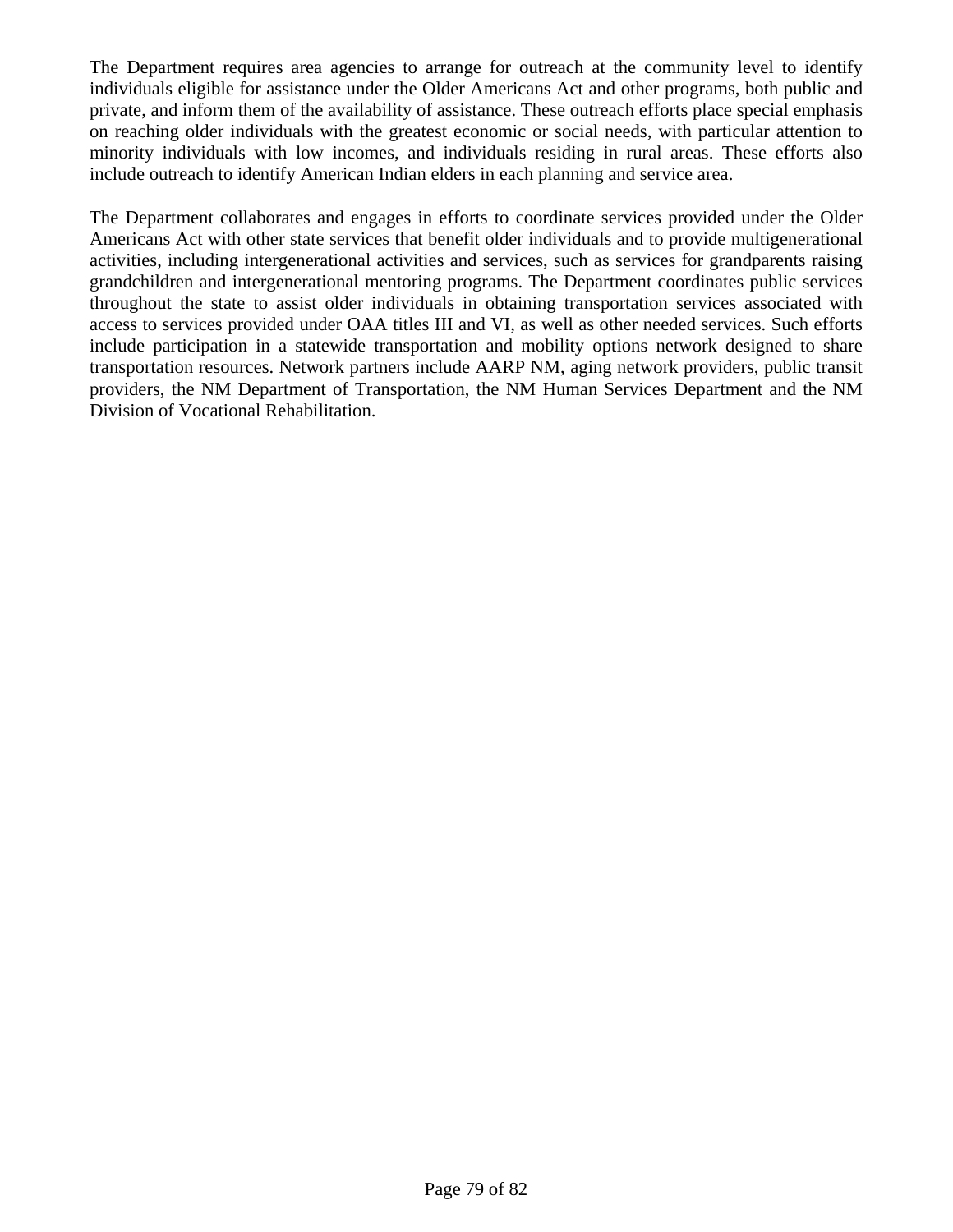# **NEW MEXICO STATE PLAN PUBLIC HEARINGS**

### **Las Cruces, New Mexico Wednesday April 20, 2009; 4:30 PM - 6:30 PM**

Fourteen persons attended a Public Hearing in Las Cruces at the Robert B. Munson Senior Center to provide input regarding the New Mexico State Plan for Aging & Long-Term Services to be submitted to the US Administration on Aging. This public hearing was held in conjunction with a regional Aging Network Training event. Comments were as follows:

- There is a need for more wellness activities and funding for such activities.
- Cost sharing should be implemented where allowable. A request that the Aging & Long-Term Services Department provide education and a forum for discussion regarding cost sharing at the AAA level, so that area agencies can begin to educate aging network providers about this possibility.
- It is important to have behavioral health services for seniors available.
- Seniors should be able to take milk out of the dining room.
- A request for clarification regarding the Gap Program and available uses of Gap funds.
- The Farmer's Market Nutrition Enhancement Program should be expanded to other counties throughout New Mexico when the state's budget recovers.
- A request for clarification of the location of the New Mexico Conference on Aging and the reason it was no longer held at the Glorieta Conference Center.
- Senior centers need to attract and effectively serve boomers coming into the centers. Programs for boomers should be able to charge fees and use the fees to support programs that will motive and stimulate minds and bodies.
- The implementation of the CoLTS Program by the Aging & Long Term Services Department is a great addition to services and resources.
- A concern that contract providers of the Non-Metro Area Agency on Aging are required to complete full 8-page assessments on every senior who enters a senior center. Many seniors, especially those who just come once a week for a class, are not pleased with this. Centers do not have sufficient staff to conduct the volume of assessments required. A request for clarification regarding federal and state requirements for assessment. (Three Program Directors expressed this.)
- The Indian Area Agency on Aging does not require that a full 8-page assessment be completed on all senior center attendees; certain questions on assessment are mandatory, but other others are not.
- The assessment should be made simpler possibly a one-page form.
- A concern that the senior center in Alamogordo, which had been using scan cards for a number of years to track units of service and unduplicated persons with regard to congregate meals, is now required by the Non-Metro AAA to have participants to sign-in. Participants are not pleased.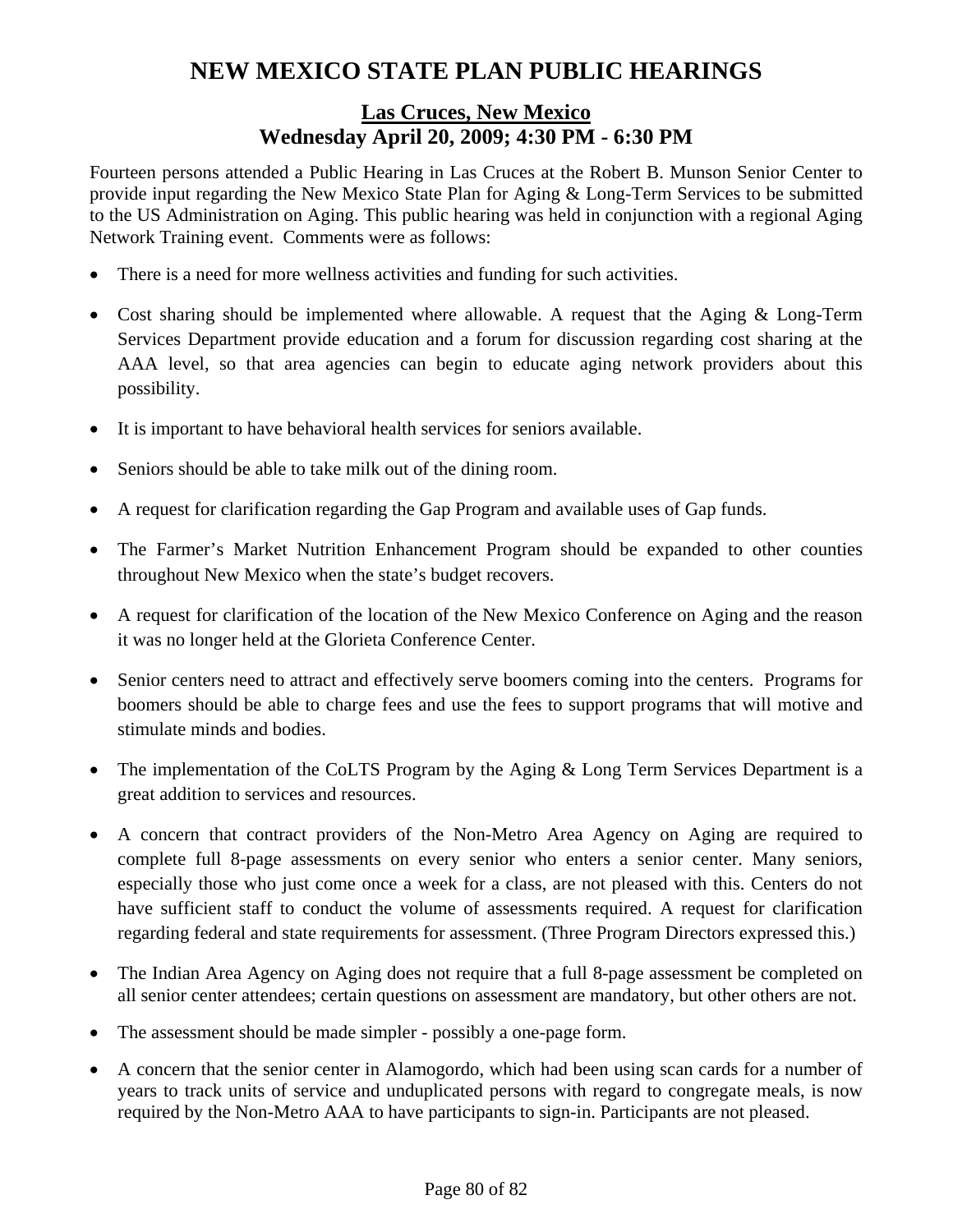# **Albuquerque, New Mexico Monday May 11, 2009; 1:30 PM - 3:30 PM**

Nine persons attended a Public Hearing in Albuquerque at the Bear Canyon Senior Center to provide input regarding the New Mexico State Plan for Aging & Long-Term Services to be submitted to the US Administration on Aging. Comments were as follows:

- Suggestion to add data from the State Report/NAPIS to the plan to provide more specificity to the trend data.
- Request for clarification regarding the funding provided to the Senior Citizen Law Office.
- Request for more information regarding the new 50+ Employment Connection. (Several people had questions.)
- GOLD mentors should be recruited to mentor older adults entering or re-entering the workforce.
- Suggestion to add more data to the Adult Protective Services section regarding reports of adult abuse, neglect and exploitation.
- Request for clarification regarding use of Systems Transformation grant funds and continuation of activities funded by the grant, particularly quality management.
- The Aging & Disability Resource Center should charge private, for-profit, organizations to be part of the statewide directory.
- The Behavioral Health System in Bernalillo County is broken. There is not a good system in place to help seniors without medication. Local Collaborative meetings are not well publicized; aging network providers need to get more involved. More emphasis needs to be put on geriatric behavioral health rather than on behavioral health services for youth.
- The plan should include information about the waiting lists for waiver services. Aging network providers are often asked to help those who don't get served by waivers.
- Request for clarification as to how the aging network's comments are included in the plan.
- Request for clarification regarding federal regulations that determine qualifying criteria for Medicaid services.
- People should be more aware of how to choose a reputable reverse mortgage lender. Salespeople should not be allowed into public facilities to sell their services or products.
- The local aging network needs more disaster preparedness training. Senior center personnel serve as contacts for the ABQ emergency operation center.
- The Alzheimer's Association will be collaborating with more partners in the future.
- The state should develop additional funding sources for the Community Advocacy Bureau.
- The high percent of state to federal match should be articulated in the plan. It is important that the AoA knows that the state provides a significant amount of state funding for social service programs.